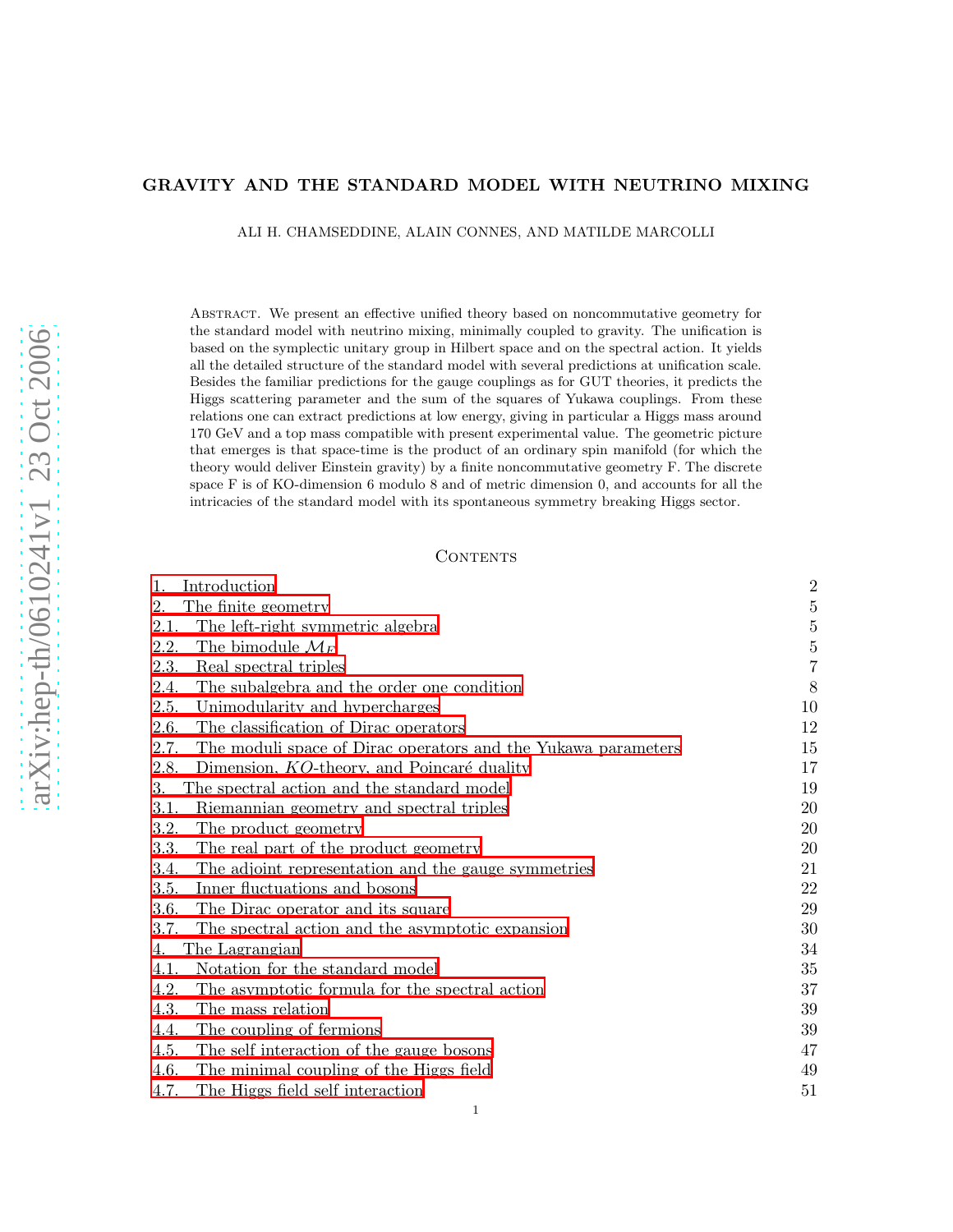| 4.8. The coupling with gravity                            | 52 |
|-----------------------------------------------------------|----|
| 5. Phenomenology and predictions                          | 52 |
| Coupling constants at unification<br>5.1.                 | 52 |
| The Higgs scattering parameter and the Higgs mass<br>5.2. | 53 |
| Neutrino mixing and the see-saw mechanism<br>5.3.         | 56 |
| 5.4. The fermion-boson mass relation                      | 57 |
| The gravitational terms<br>5.5.                           | 59 |
| 5.6. The cosmological term                                | 62 |
| 5.7. The tadpole term and the naturalness problem         | 63 |
| Appendix: Gilkey's Theorem<br>6.                          | 67 |
| The generalized Lichnerowicz formula<br>6.1.              | 68 |
| The asymptotic expansion and the residues<br>6.2.         | 69 |
| References                                                | 70 |

#### 1. Introduction

<span id="page-1-0"></span>In this paper we present a model based on noncommutative geometry for the standard model with massive neutrinos, minimally coupled to gravity. The model can be thought of as a form of unification, based on the symplectic unitary group in Hilbert space, rather than on finite dimensional Lie groups. In particular, the parameters of the model are set at unification scale and one obtains physical predictions by running them down through the renormalization group using the Wilsonian approach. For the renormalizability of the gravity part of our model one can follow the renormalization analysis of higher derivatives gravity as in [\[12\]](#page-69-1) and [\[21\]](#page-69-2). Later, we explain in detail how the gravitational parameters behave.

<span id="page-1-1"></span>The input of the model is extremely simple. It consists of the choice of a finite dimensional algebra, which is natural in the context of the left–right symmetric models. It is a direct sum

(1.1) 
$$
\mathbb{C} \oplus \mathbb{H} \oplus \mathbb{H} \oplus M_3(\mathbb{C}),
$$

where  $\mathbb H$  is the involutive algebra of quaternions. There is a natural representation M for this algebra, which is the sum of the irreducible bimodules of odd spin. We show that the fermions of the standard model can be identified with a basis for a sum of N copies of  $M$ , with N being the number of generations. (We will restrict ourselves to  $N = 3$  generations.) An advantage of working with associative algebras as opposed to Lie algebras is that the representation theory is more constrained. In particular a finite dimensional algebra has only a finite number of irreducible representations, hence a canonical representation in their sum. The bimodule  $M$  described above is obtained in this way by imposing the odd spin condition. The model we introduce, however, is *not* a left–right symmetric model. In fact, geometric considerations on the form of a Dirac operator for the algebra [\(1.1\)](#page-1-1) with the representation  $\mathcal{H} = \mathcal{M}^{\oplus 3}$  lead to the identification of a subalgebra of  $(1.1)$  of the form

(1.2) 
$$
\mathbb{C} \oplus \mathbb{H} \oplus M_3(\mathbb{C}) \subset \mathbb{C} \oplus \mathbb{H} \oplus M_3(\mathbb{C}).
$$

This will give a model for neutrino mixing which has Majorana mass terms and a see-saw mechanism.

For this algebra we give a classification of all possible Dirac operators that give a real spectral triple  $(A, H, D)$ , with H being the representation described above. The resulting Dirac operators depend on 31 real parameters, which physically correspond to the masses for leptons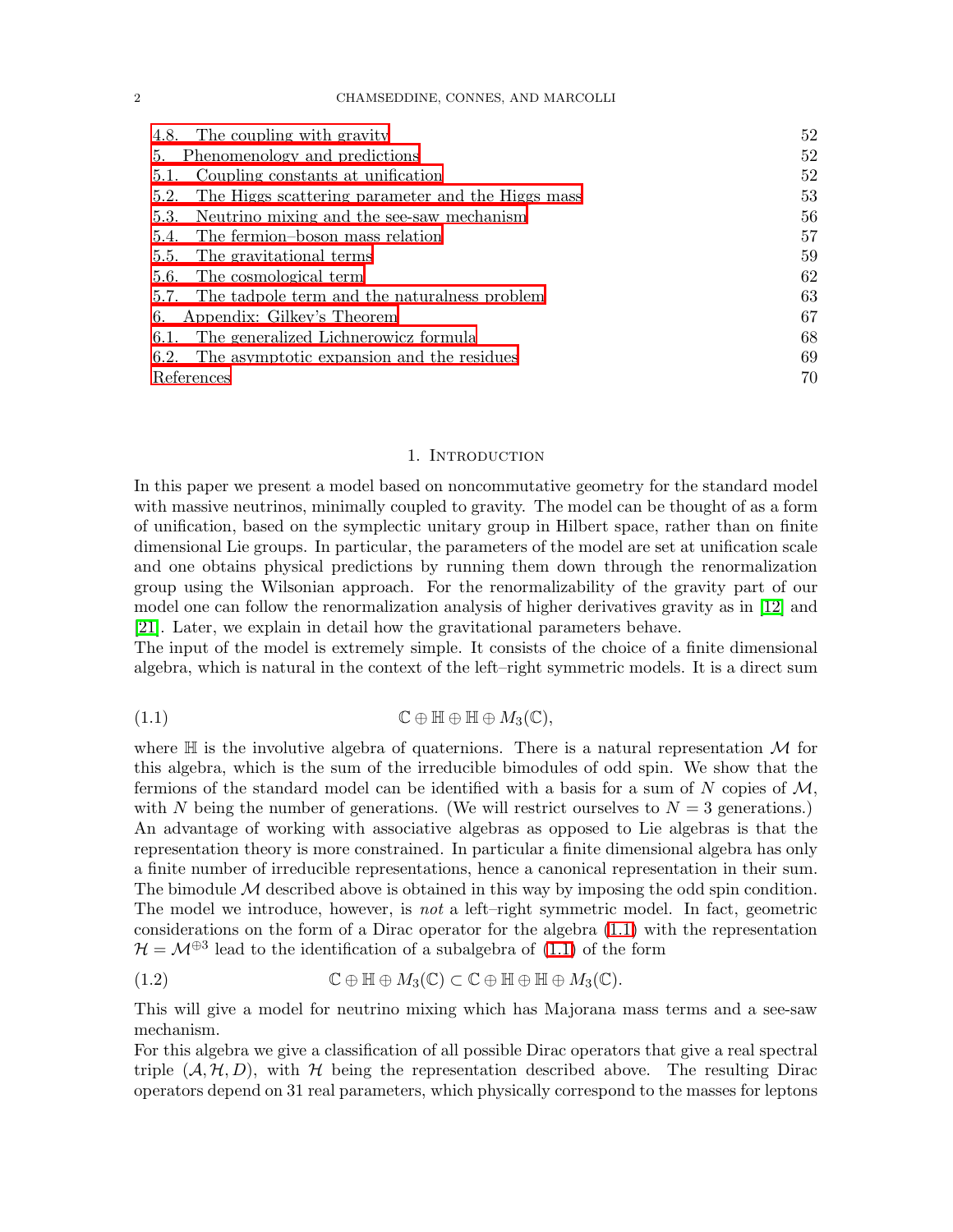and quarks (including neutrino Yukawa masses), the angles of the CKM and PMNS matrices, and the Majorana mass matrix.

This gives a family of geometries  $F = (\mathcal{A}, \mathcal{H}, D)$  that are metrically zero-dimensional, but that are of dimension 6 mod 8 from the point of view of real K-theory.

We consider the product geometry of such a finite dimensional spectral triple with the spectral triple associated to a 4-dimensional compact Riemannian spin manifold. The bosons of the standard model, including the Higgs, are obtained as the inner fluctuations of the Dirac operator of this product geometry. In particular this gives a geometric interpretation of the Higgs fields which generate the masses of elementary particles through spontaneous symmetry breaking. The corresponding mass scale specifies the inverse size of the discrete geometry F. This is in marked contrast with the grand unified theories where the Higgs fields are then added by hand to break the GUT symmetry. In our case the symmetry is broken by a specific choice of the finite geometry, in the same way as the choice of a specific space-time geometry breaks the general relativistic invariance group to the much smaller group of isometries of a given background.

<span id="page-2-0"></span>Then we apply to this product geometry a general formalism for spectral triples, namely the spectral action principle. This is a universal action functional on spectral triples, which is "spectral", in the sense that it depends only on the spectrum of the Dirac operator and is of the form

$$
(1.3) \tTr(f(D/\Lambda)),
$$

where  $\Lambda$  fixes the energy scale and  $f$  is a test function. The function  $f$  only plays a role through its momenta  $f_0$ ,  $f_2$ , and  $f_4$  where  $f_k = \int_0^\infty f(v)v^{k-1}dv$  for  $k > 0$  and  $f_0 = f(0)$ . (*cf.* Remark [6.5](#page-69-3) below for the relation with the notations of [\[8\]](#page-69-4)). These give 3 additional real parameters in the model. Physically, these are related to the coupling constants at unification, the gravitational constant, and the cosmological constant.

The action functional [\(1.3\)](#page-2-0), applied to inner fluctuations, only accounts for the bosonic part of the model. In particular, in the case of classical Riemannian manifolds, where no inner fluctuations are present, one obtains from [\(1.3\)](#page-2-0) the Einstein–Hilbert action of pure gravity. This is why gravity is naturally present in the model, while the other gauge bosons arise as a consequence of the noncommutativity of the algebra of the spectral triple.

<span id="page-2-1"></span>The coupling with fermions is obtained by including an additional term

(1.4) 
$$
\text{Tr}(f(D/\Lambda)) + \frac{1}{2}\langle J\psi, D\psi\rangle,
$$

where J is the real structure on the spectral triple, and  $\psi$  is an element in the space  $\mathcal{H}$ , viewed as a classical fermion, *i.e.* as a Grassman variable. The fermionic part of the Euclidean functional integral is given by the Pfaffian of the antisymmetric bilinear form  $\langle J\psi', D\psi \rangle$ . This, in particular, gives a substitute for Majorana fermions in Euclidean signature (*cf. e.g.* [\[29\]](#page-69-5), [\[38\]](#page-70-0)).

We show that the gauge symmetries of the standard model, with the correct hypercharge assignment, are obtained as a subgroup of the symplectic unitary group of Hilbert space given by the adjoint representation of the unimodular unitary group of the algebra.

We prove that the full Lagrangian (in Euclidean signature) of the standard model minimally coupled to gravity, with neutrino mixing and Majorana mass terms, is the result of the computation of the asymptotic formula for the spectral action functional [\(1.4\)](#page-2-1).

The positivity of the test function  $f$  in  $(1.3)$  ensures the positivity of the action functional before taking the asymptotic expansion. In general, this does not suffice to control the sign of the terms in the asymptotic expansion. In our case, however, this determines the positivity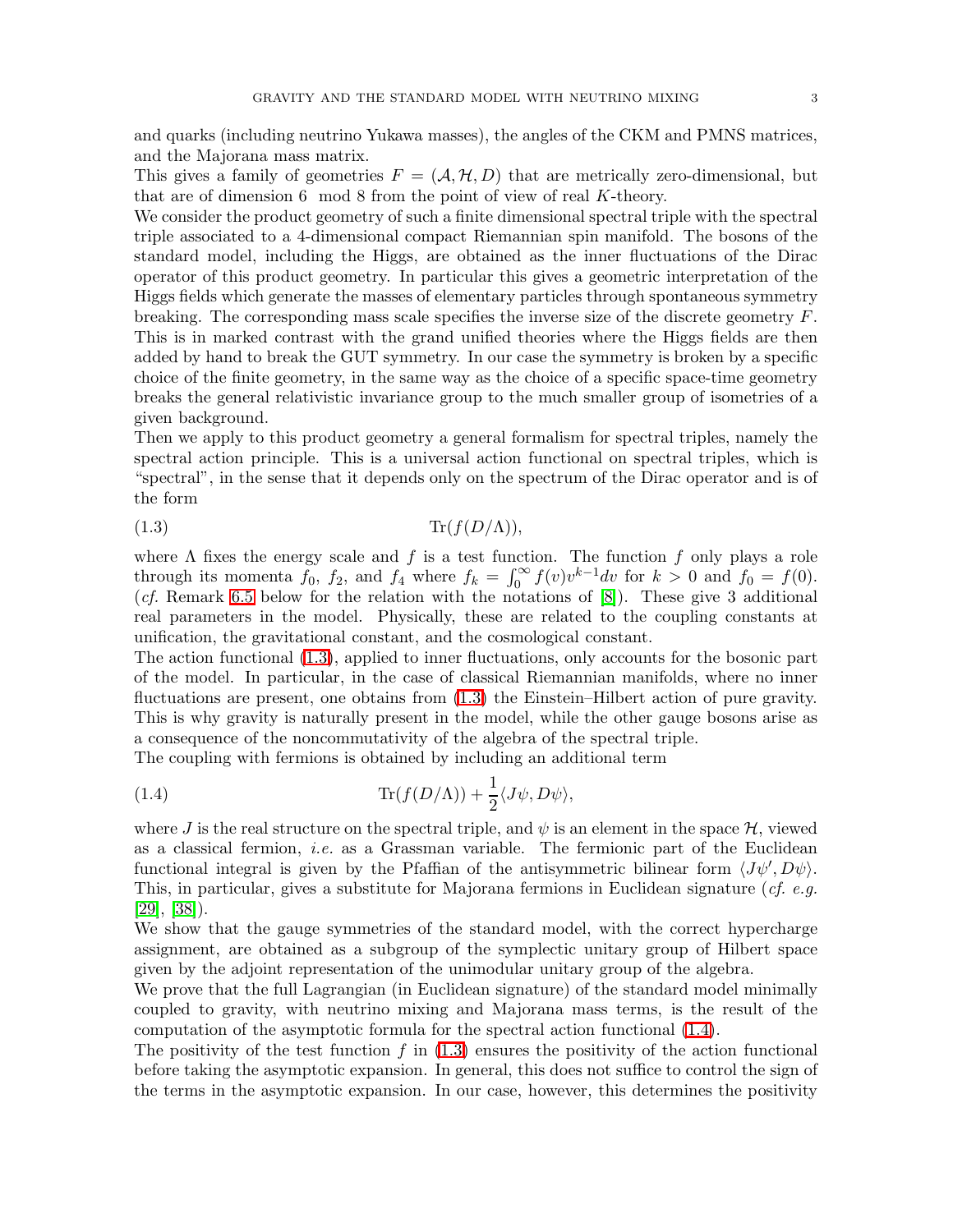of the momenta  $f_0$ ,  $f_2$ , and  $f_4$ . The explicit calculation then shows that this implies that the signs of all the terms are the expected physical ones.

We obtain the usual Einstein–Hilbert action with a cosmological term, and in addition the square of the Weyl curvature and a pairing of the scalar curvature with the square of the Higgs field. The Weyl curvature term does not affect gravity at low energies, due to the smallness of the Planck length. The coupling of the Higgs to the scalar curvature was discussed by Feynman in [\[23\]](#page-69-6).

We show that the general form of the Dirac operator for the finite geometry gives a see-saw mechanism for the neutrinos (*cf.* [\[37\]](#page-70-1)). The large masses in the Majorana mass matrix are obtained in our model as a consequence of the equations of motion.

Our model makes three predictions, under the assumption of the "big desert", in running down the energy scale from unification.

The first prediction is the relation  $g_2 = g_3 = \sqrt{5/3} g_1$  between the coupling constants at unification scale, exactly as in the GUT models (*cf. e.g.* [\[37\]](#page-70-1) §9.1 for  $SU(5)$  and [\[11\]](#page-69-7) for  $SO(10)$ ). In our model this comes directly from the computation of the terms in the asymptotic formula for the spectral action. In fact, this result is a feature of any model that unifies the gauge interactions, without altering the fermionic content of the model.

The second prediction is the Higgs scattering parameter  $\alpha_h$  at unification scale. From this condition, One obtains a prediction for the Higgs mass as a function of the W mass, after running it down through the renormalization group equations. This gives a Higgs mass of the order of 170 GeV and agrees with the "big desert" prediction of the minimal standard model (*cf.* [\[45\]](#page-70-2)).

The third prediction is a mass relation between the Yukawa masses of fermions and the W boson mass, again valid at unification scale. This is of the form

(1.5) 
$$
\sum_{\text{generations}} m_e^2 + m_\nu^2 + 3m_d^2 + 3m_u^2 = 8M_W^2.
$$

After applying the renormalization group to the Yukawa couplings, assuming that the Yukawa coupling for the  $\nu_{\tau}$  is comparable to the one for the top quark, one obtains good agreement with the measured value.

Moreover, we can extract from the model predictions for the gravitational constant involving the parameter  $f_2/f_0$ . The reasonable assumption that the parameters  $f_0$  and  $f_2$  are of the same order of magnitude yields a realistic value for the Newton constant.

In addition to these predictions, a main advantage of the model is that it gives a geometric interpretation for all the parameters in the standard model. In particular, this leaves room for predictions about the Yukawa couplings, through the geometry of the Dirac operator.

The properties of the finite geometries described in this paper suggest possible approaches. For instance, there are examples of spectral triples of metric dimension zero with a different KO-homology dimension, realized by homogeneous spaces over quantum groups [\[20\]](#page-69-8).

Moreover, the data parameterizing the Dirac operators of our finite geometries can be described in terms of some classical moduli spaces related to double coset spaces of the form  $K\backslash (G \times G)/(K \times K)$  for G a reductive group and K the maximal compact acting diagonally on the left. The renormalization group defines a flow on the moduli space.

Finally, the product geometry is 10-dimensional from the KO-homology point of view and may perhaps be realized as a low energy truncation, using the type of compact fibers that are considered in string theory models (*cf. e.g.* [\[25\]](#page-69-9)).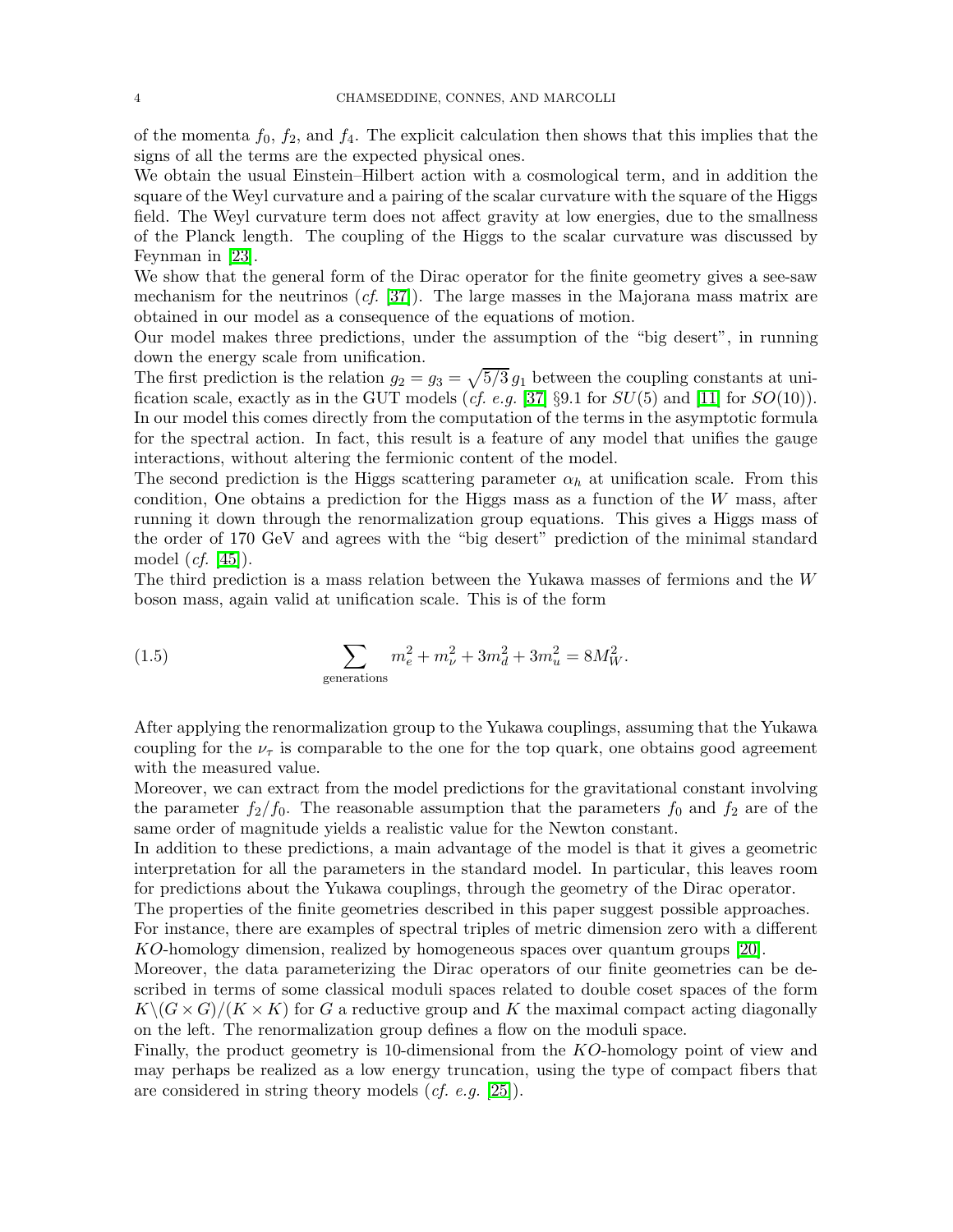Naturally, one does not really expect the "big desert" hypothesis to be satisfied. The fact that the experimental values show that the coupling constants do not exactly meet at unification scale is an indication of the presence of new physics. A good test for the validity of the above approach will be whether a fine tuning of the finite geometry can incorporate additional experimental data at higher energies. The present paper shows that the modification of the standard model required by the phenomenon of neutrino mixing in fact resulted in several improvements on the previous descriptions of the standard model via noncommutative geometry.

In summary we have shown that the intricate Lagrangian of the standard model coupled with gravity can be obtained from a very simple modification of space-time geometry provided one uses the formalism of noncommutative geometry. The model contains several predictions and the corresponding section 5 of the paper can be read directly, skipping the previous sections. The detailed comparison in section 4 of the spectral action with the standard model contains several steps that are familiar to high energy particle physicists but less to mathematicians. Sections 2 and 3 are more mathematical but for instance the relation between classical moduli spaces and the CKM matrices can be of interest to both physicists and mathematicians. The results of this paper are a development of the preliminary announcement of [\[17\]](#page-69-10).

Acknowledgements. It is a pleasure to acknowledge the independent preprint by John Barrett [\[4\]](#page-69-11) with a solution of the fermion doubling problem. The first author is supported by NSF Grant Phys-0601213. The second author thanks G. Landi and T. Schucker, the third author thanks Laura Reina and Don Zagier for useful conversations. We thank the Newton Institute where part of this work was done.

#### 2. The finite geometry

### <span id="page-4-1"></span><span id="page-4-0"></span>2.1. The left-right symmetric algebra.

<span id="page-4-3"></span>The main input for the model we are going to describe is the choice of a finite dimensional involutive algebra of the form

(2.1) 
$$
\mathcal{A}_{LR} = \mathbb{C} \oplus \mathbb{H}_L \oplus \mathbb{H}_R \oplus M_3(\mathbb{C}).
$$

This is the direct sum of the matrix algebras  $M_N(\mathbb{C})$  for  $N = 1, 3$  with two copies of the algebra  $\mathbb H$  of quaternions, where the indices L, R are just for book-keeping. We refer to [\(2.1\)](#page-4-3) as the "left-right symmetric algebra" [\[10\]](#page-69-12).

By construction  $A_{LR}$  is an involutive algebra, with involution

(2.2) 
$$
(\lambda, q_L, q_R, m)^* = (\bar{\lambda}, \bar{q}_L, \bar{q}_R, m^*),
$$

where  $q \mapsto \bar{q}$  denotes the involution of the algebra of quaternions. The algebra  $\mathcal{A}_{LR}$  admits a natural subalgebra  $\mathbb{C} \oplus M_3(\mathbb{C})$ , corresponding to integer spin, which is an algebra over  $\mathbb{C}$ . The subalgebra  $\mathbb{H}_L \oplus \mathbb{H}_R$ , corresponding to half-integer spin, is an algebra over  $\mathbb{R}$ .

### <span id="page-4-2"></span>2.2. The bimodule  $\mathcal{M}_F$ .

<span id="page-4-4"></span>Let M be a bimodule over an involutive algebra A. For  $u \in A$  unitary, *i.e.* such that  $uu^* = u^*u = 1$ , one defines  $\text{Ad}(u)$  by  $\text{Ad}(u)\xi = u\xi u^*$ ,  $\forall \xi \in \mathcal{M}$ .

Definition 2.1. *Let* M *be an* ALR*-bimodule. Then* M *is* odd *iff the adjoint action of*  $s = (1, -1, -1, 1)$  *fulfills*  $Ad(s) = -1$ .

Let  $\mathcal{A}_{LR}^0$  denote the opposite algebra of  $\mathcal{A}_{LR}$ .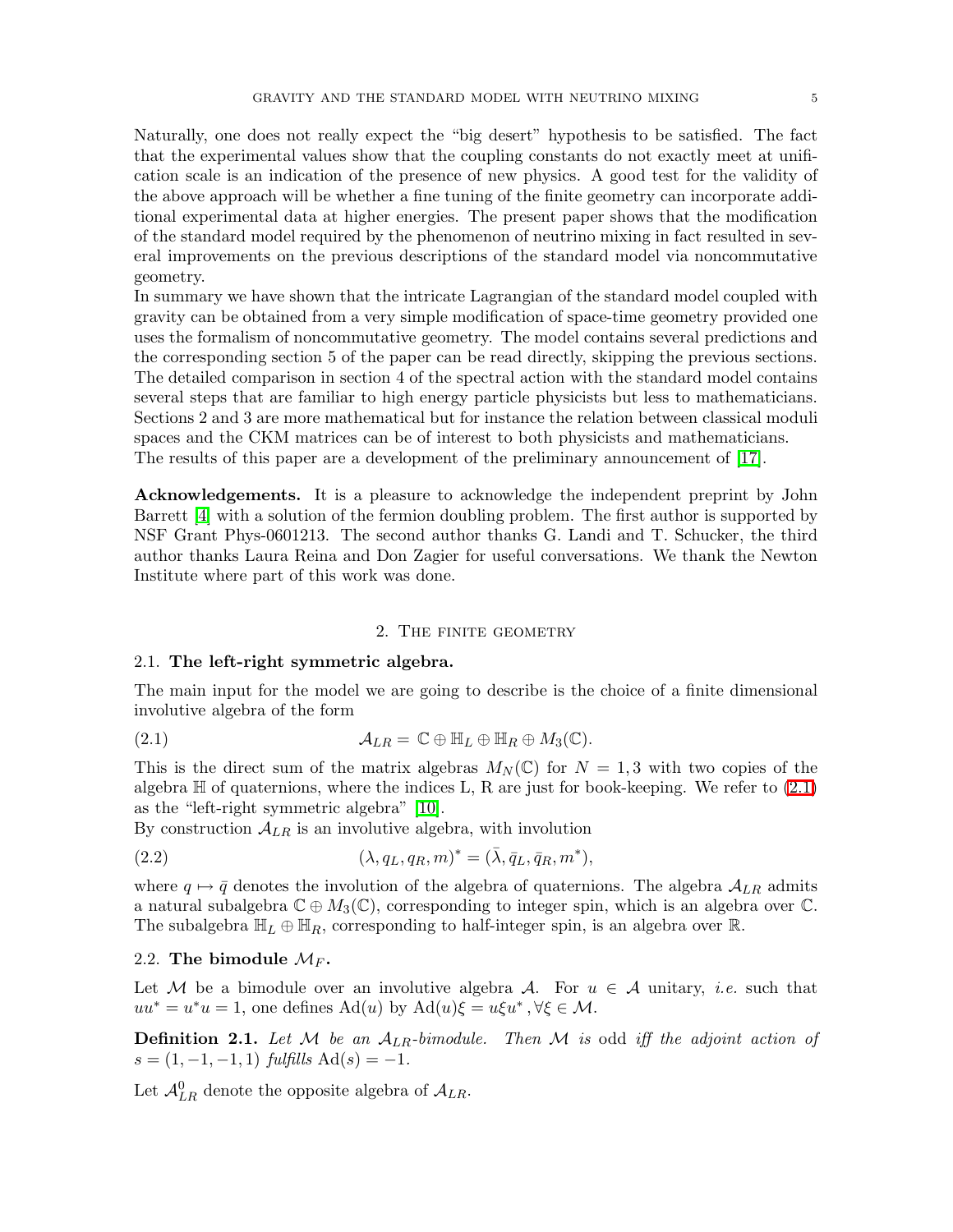**Lemma 2.2.** An odd bimodule M is a representation of the reduction  $\mathcal{B} = (\mathcal{A}_{LR} \otimes_R \mathcal{A}_{LR}^0)_p$ *of*  $A_{LR} \otimes_{\mathbb{R}} A_{LR}^0$  *by the projection*  $p = \frac{1}{2}$  $\frac{1}{2}(1-s\otimes s^0)$ . This subalgebra is an algebra over  $\overline{\mathbb{C}}$ .

*Proof.* The result follows directly from the action of  $s = (1, -1, -1, 1)$  in Definition [2.1.](#page-4-4)  $\Box$ 

Since  $\mathcal{B} = (\mathcal{A}_{LR} \otimes_{\mathbb{R}} \mathcal{A}_{LR}^0)_p$  is an algebra over  $\mathbb{C}$ , we restrict to consider complex representations.

<span id="page-5-5"></span>Definition 2.3. *One defines the contragredient bimodule of a bimodule* M *as the complex conjugate space*

(2.3) 
$$
\mathcal{M}^0 = \{\bar{\xi}\,;\,\xi \in \mathcal{M}\},\quad a\,\bar{\xi}\,b = \overline{b^*\xi\,a^*}\,,\quad \forall\,a,\,b \in \mathcal{A}_{LR}.
$$

The algebras  $M_N(\mathbb{C})$  and  $\mathbb{H}$  are isomorphic to their opposite algebras (by  $m \mapsto m^t$  for matrices and  $q \mapsto \bar{q}$  for quaternions. We use this antiisomorphism to obtain a representation  $\pi^0$  of the opposite algebra from a representation  $\pi$ .

We follow the physicists convention to denote an irreducible representation by its dimension in boldface. So, for instance,  $3^0$  denotes the 3-dimensional irreducible representation of the opposite algebra  $M_3(\mathbb{C})$ .

<span id="page-5-1"></span>**Proposition 2.4.** Let  $\mathcal{M}_F$  be the direct sum of all inequivalent irreducible odd  $\mathcal{A}_{LR}$ -bimodules.

- The dimension of the complex vector space  $\mathcal{M}_F$  is 32.
- The  $A_{LR}$ -bimodule  $\mathcal{M}_F = \mathcal{E} \oplus \mathcal{E}^0$  is the direct sum of the bimodule

(2.4) 
$$
\mathcal{E} = 2_L \otimes 1^0 \oplus 2_R \otimes 1^0 \oplus 2_L \otimes 3^0 \oplus 2_R \otimes 3^0
$$

<span id="page-5-3"></span><span id="page-5-2"></span>with its contragredient  $\mathcal{E}^0$ .

• The  $A_{LR}$ -bimodule  $\mathcal{M}_F$  is isomorphic to the contragredient bimodule  $\mathcal{M}_F^0$  by the an*tilinear isometry*  $J_F$  *given by* 

<span id="page-5-4"></span>
$$
2.5)
$$

(2.5) 
$$
J_F(\xi, \bar{\eta}) = (\eta, \bar{\xi}), \quad \forall \xi, \ \eta \in \mathcal{E}
$$

• *One has*

(2.6) 
$$
J^2 = 1, \quad \xi b = Jb^*J\xi, \quad \forall \xi \in \mathcal{M}_F, b \in \mathcal{A}_{LR}
$$

*Proof.* The first two statements follow from the structure of the algebra B described in the following lemma.

**Lemma 2.5.** The algebra  $\mathcal{B} = (\mathcal{A}_{LR} \otimes_{\mathbb{R}} \mathcal{A}_{LR}^0)_p$  is the direct sum of 4 copies of the algebra  $M_2(\mathbb{C}) \oplus M_6(\mathbb{C})$ .

*The sum of irreducible representations of* B *has dimension* 32 *and is given by*

$$
(2.7) \qquad 2_L \otimes 1^0 \oplus 2_R \otimes 1^0 \oplus 2_L \otimes 3^0 \oplus 2_R \otimes 3^0 \oplus 1 \otimes 2^0_L \oplus 1 \otimes 2^0_R \oplus 3 \otimes 2^0_L \oplus 3 \otimes 2^0_R
$$

*Proof.* By construction one has

$$
\mathcal{B}=(\mathbb{H}_L\oplus\mathbb{H}_R)\otimes_{\mathbb{R}}(\mathbb{C}\oplus M_3(\mathbb{C}))^0\oplus(\mathbb{C}\oplus M_3(\mathbb{C}))\otimes_{\mathbb{R}}(\mathbb{H}_L\oplus\mathbb{H}_R)^0
$$

Thus the first result follows from the isomorphism:

<span id="page-5-0"></span> $\mathbb{H} \otimes_{\mathbb{R}} \mathbb{C} = M_2(\mathbb{C}), \quad \mathbb{H} \otimes_{\mathbb{R}} M_3(\mathbb{C}) = M_6(\mathbb{C})$ 

The complex algebra  $M_N(\mathbb{C})$  admits only one irreducible representation and the latter has dimension N. Thus the sum of the irreducible representations of  $\beta$  is given by [\(2.7\)](#page-5-0). The dimension of the sum of irreducible representations is  $4 \times 2 + 4 \times 6 = 32$ . dimension of the sum of irreducible representations is  $4 \times 2 + 4 \times 6 = 32$ .

To end the proof of Proposition [2.4](#page-5-1) notice that by construction  $\mathcal{M}_F$  is the direct sum  $\mathcal{E} \oplus \mathcal{E}^0$ of the bimodule [\(2.4\)](#page-5-2) with its contragredient, and that the map [\(2.5\)](#page-5-3) gives the required antilinear isometry. Note moreover that one has  $(2.6)$  using  $(2.3)$ .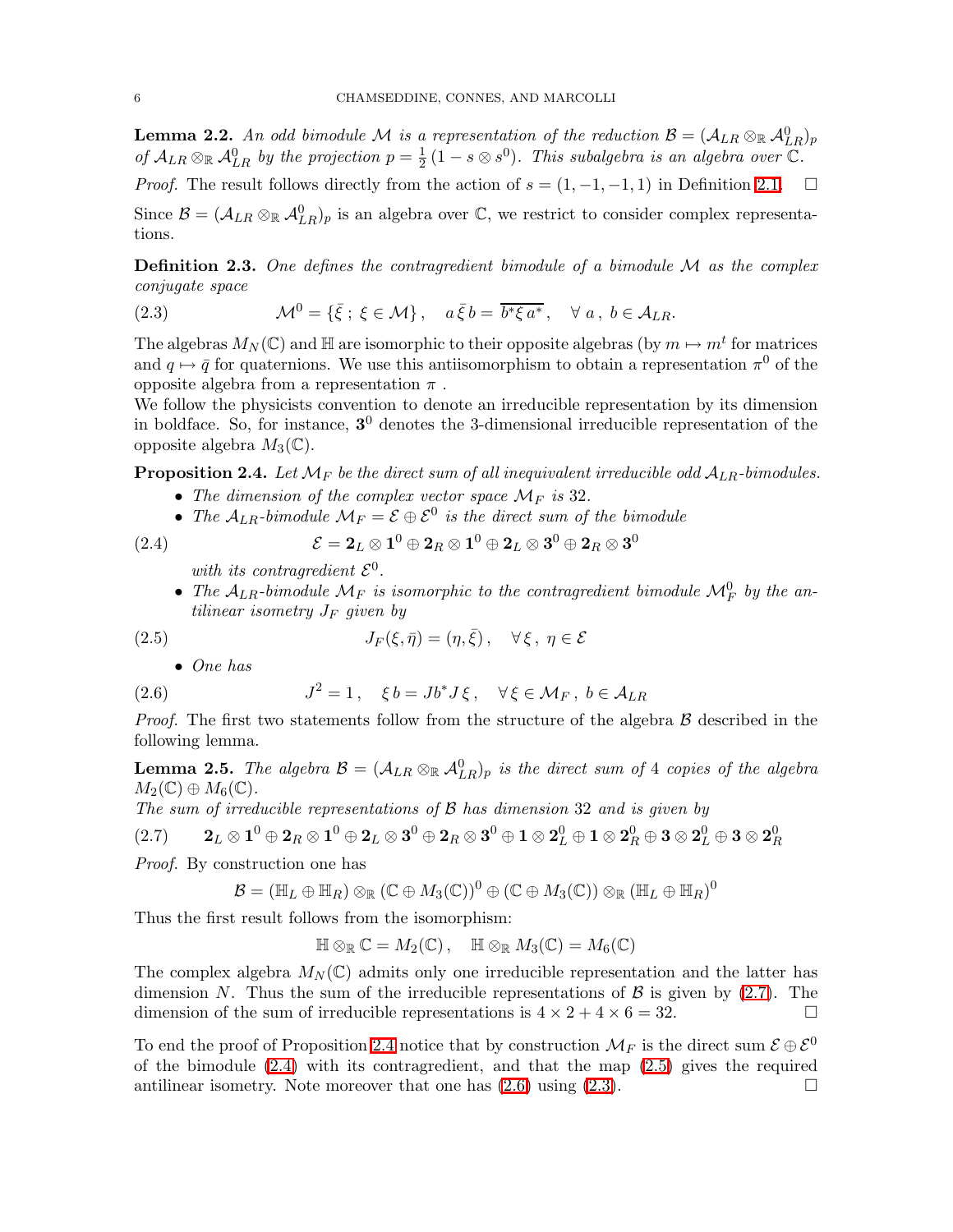### <span id="page-6-0"></span>2.3. Real spectral triples.

A noncommutative geometry is given by a representation theoretic datum of spectral nature. More precisely, we have the following notion.

**Definition 2.6.** A spectral triple  $(A, \mathcal{H}, D)$  is given by an involutive unital algebra A repre*sented as operators in a Hilbert space* H *and a self-adjoint operator* D *with compact resolvent such that all commutators*  $[D, a]$  *are bounded for*  $a \in \mathcal{A}$ *.* 

*A spectral triple is* even *if the Hilbert space* <sup>H</sup> *is endowed with a* <sup>Z</sup>/2*- grading* <sup>γ</sup> *which commutes with any*  $a \in \mathcal{A}$  *and anticommutes with*  $D$ .

<span id="page-6-1"></span>The notion of real structure (*cf.* [\[15\]](#page-69-13)) on a spectral triple  $(A, H, D)$ , is intimately related to real K-homology (*cf.* [\[2\]](#page-69-14)) and the properties of the charge conjugation operator.

**Definition 2.7.** *A real structure of KO-dimension*  $n \in \mathbb{Z}/8$  *on a spectral triple*  $(A, H, D)$  *is an antilinear isometry*  $J: \mathcal{H} \to \mathcal{H}$ *, with the property that* 

(2.8) 
$$
J^2 = \varepsilon, \quad JD = \varepsilon' DJ, \text{ and } J\gamma = \varepsilon''\gamma J \text{ (even case)}.
$$

The numbers  $\varepsilon, \varepsilon', \varepsilon'' \in \{-1, 1\}$  *are a function of* n mod 8 *given by* 

<span id="page-6-3"></span><span id="page-6-2"></span>

|                                                                                                                                                                                       |  |  | $\frac{1}{4}$ 5 | $6\quad7$ |             |
|---------------------------------------------------------------------------------------------------------------------------------------------------------------------------------------|--|--|-----------------|-----------|-------------|
|                                                                                                                                                                                       |  |  |                 |           | $1 \quad 1$ |
|                                                                                                                                                                                       |  |  |                 |           |             |
| $\begin{array}{ c cccc } \hline \varepsilon & 1 & 1 & -1 & -1 & -1 & -1 \\ \hline \varepsilon' & 1 & -1 & 1 & 1 & 1 & -1 \\ \varepsilon'' & 1 & -1 & 1 & 1 & 1 \\ \hline \end{array}$ |  |  |                 |           |             |

*Moreover, the action of* A *satisfies the commutation rule*

(2.9)  $[a, b^0] = 0 \quad \forall \, a, b \in \mathcal{A},$ 

*where*

(2.10) 
$$
b^0 = Jb^*J^{-1} \qquad \forall b \in \mathcal{A},
$$

*and the operator* D *satisfies the order one condition:*

(2.11) 
$$
[[D, a], b^0] = 0 \qquad \forall a, b \in \mathcal{A}.
$$

*A spectral triple endowed with a real structure is called a real spectral triple.*

A key role of the real structure  $J$  is in defining the *adjoint action* of the unitary group  $U$  of the algebra A on the Hilbert space  $H$ . In fact, one defines a right A-module structure on  $H$ by

(2.12) 
$$
\xi b = b^0 \xi, \quad \forall \xi \in \mathcal{H}, \quad b \in \mathcal{A}.
$$

The unitary group of the algebra A then acts by the "adjoint representation" on  $\mathcal H$  in the form

(2.13) 
$$
\mathcal{H} \ni \xi \mapsto \mathrm{Ad}(u)\,\xi = u\,\xi\,u^*, \quad \forall \xi \in \mathcal{H}, \quad u \in \mathcal{A}, \quad u\,u^* = u^*\,u = 1.
$$

**Definition 2.8.** Let  $\Omega_D^1$  denote the A-bimodule

(2.14) 
$$
\Omega_D^1 = \{ \sum_j a_j [D, b_j] \, | \, a_j, b_j \in \mathcal{A} \}.
$$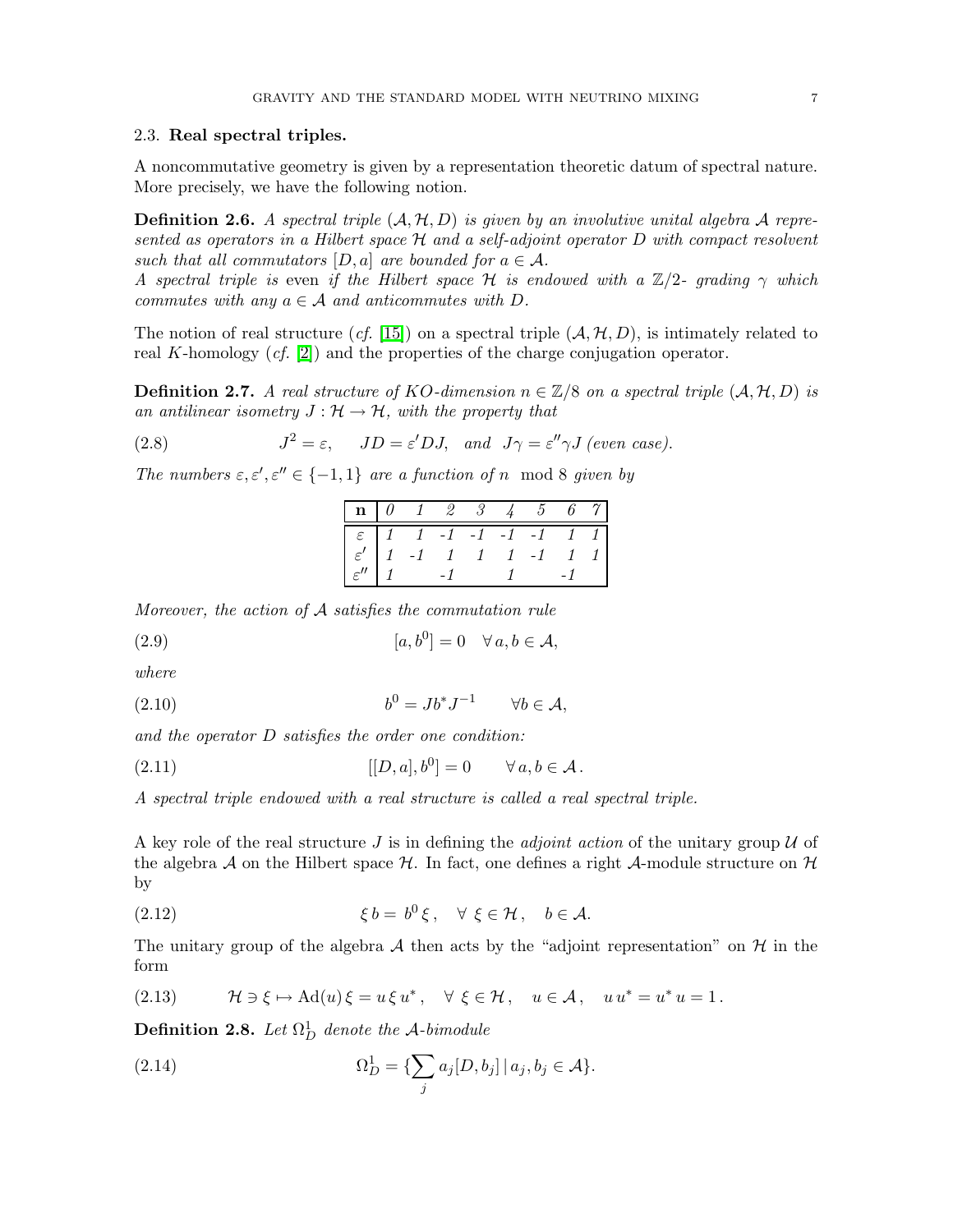Definition 2.9. *The inner fluctuations of the metric are given by*

(2.15) 
$$
D \to D_A = D + A + \varepsilon' J A J^{-1}
$$

where  $A \in \Omega_D^1$ ,  $A = A^*$  is a self-adjoint operator of the form

(2.16) 
$$
A = \sum_{j} a_j [D, b_j], \quad a_j, b_j \in \mathcal{A}.
$$

For any gauge potential  $A \in \Omega_D^1$ ,  $A = A^*$  and any unitary  $u \in \mathcal{A}$ , one has

$$
Ad(u)(D + A + \varepsilon' J A J^{-1}) Ad(u^*) = D + \gamma_u(A) + \varepsilon' J \gamma_u(A) J^{-1}
$$

where  $\gamma_u(A) = u[D, u^*] + u A u^*$  (*cf.* [\[16\]](#page-69-15)).

#### <span id="page-7-0"></span>2.4. The subalgebra and the order one condition.

We let  $\mathcal{H}_F$  be the sum of  $N = 3$  copies of the  $\mathcal{A}_{LR}$ -bimodule  $\mathcal{M}_F$  of Proposition [2.4,](#page-5-1) that is,

$$
\mathcal{H}_F = \mathcal{M}_F^{\oplus 3}.
$$

Remark 2.10. *The multiplicity* N = 3 *here is an input, and it corresponds to the number of particle generations in the standard model. The number of generations is not predicted by our model in its present form and has to be taken as an input datum.*

We define the  $\mathbb{Z}/2$ -grading  $\gamma_F$  by

<span id="page-7-1"></span>(2.18) 
$$
\gamma_F = c - J_F c J_F, \quad c = (0, 1, -1, 0) \in \mathcal{A}_{LR}.
$$

One then checks that

(2.19) 
$$
J_F^2 = 1, \quad J_F \gamma_F = -\gamma_F J_F.
$$

The relation [\(2.19\)](#page-7-1), together with the commutation of  $J_F$  with the Dirac operators, is characteristic of KO-dimension equal to 6 modulo 8 (*cf.* Definition [2.7\)](#page-6-1).

By Proposition [2.4](#page-5-1) one can write  $\mathcal{H}_F$  as the direct sum

$$
(\text{2.20}) \quad \mathcal{H}_F = \mathcal{H}_f \oplus \mathcal{H}_{\bar{f}}
$$

of  $N = 3$  copies of  $\mathcal E$  of [\(2.4\)](#page-5-2) with the contragredient bimodule, namely

(2.21) 
$$
\mathcal{H}_f = \mathcal{E} \oplus \mathcal{E} \oplus \mathcal{E}, \quad \mathcal{H}_{\bar{f}} = \mathcal{E}^0 \oplus \mathcal{E}^0 \oplus \mathcal{E}^0.
$$

The left action of  $\mathcal{A}_{LR}$  splits as the sum of a representation  $\pi$  on  $\mathcal{H}_f$  and a representation  $\pi'$ on  $\mathcal{H}_{\bar{f}}$ .

These representations of  $\mathcal{A}_{LR}$  are disjoint *(i.e.* they have no equivalent subrepresentations). As shown in Lemma [2.12](#page-8-0) below, this precludes the existence of operators D in  $\mathcal{H}_F$  that fulfill the order one condition [\(2.11\)](#page-6-2) and intertwine the subspaces  $\mathcal{H}_f$  and  $\mathcal{H}_{\bar{f}}$ .

<span id="page-7-2"></span>We now show that the existence of such intertwining of  $\mathcal{H}_f$  and  $\mathcal{H}_{\bar{f}}$  is restored by passing to a unique subalgebra of maximal dimension in  $A_{LR}$ .

<span id="page-7-3"></span>**Proposition 2.11.** *Up to an automorphism of*  $\mathcal{A}_{LR}$ *, there exists a unique subalgebra*  $\mathcal{A}_F \subset$ ALR *of maximal dimension admitting an off diagonal Dirac operators, namely operators that intertwine the subspaces*  $\mathcal{H}_f$  *and*  $\mathcal{H}_{\bar{f}}$  *of*  $\mathcal{H}_F$ *. The subalgebra is given by* 

(2.22) 
$$
\mathcal{A}_F = \{ (\lambda, q_L, \lambda, m) \mid \lambda \in \mathbb{C}, q_L \in \mathbb{H}, m \in M_3(\mathbb{C}) \} \sim \mathbb{C} \oplus \mathbb{H} \oplus M_3(\mathbb{C}).
$$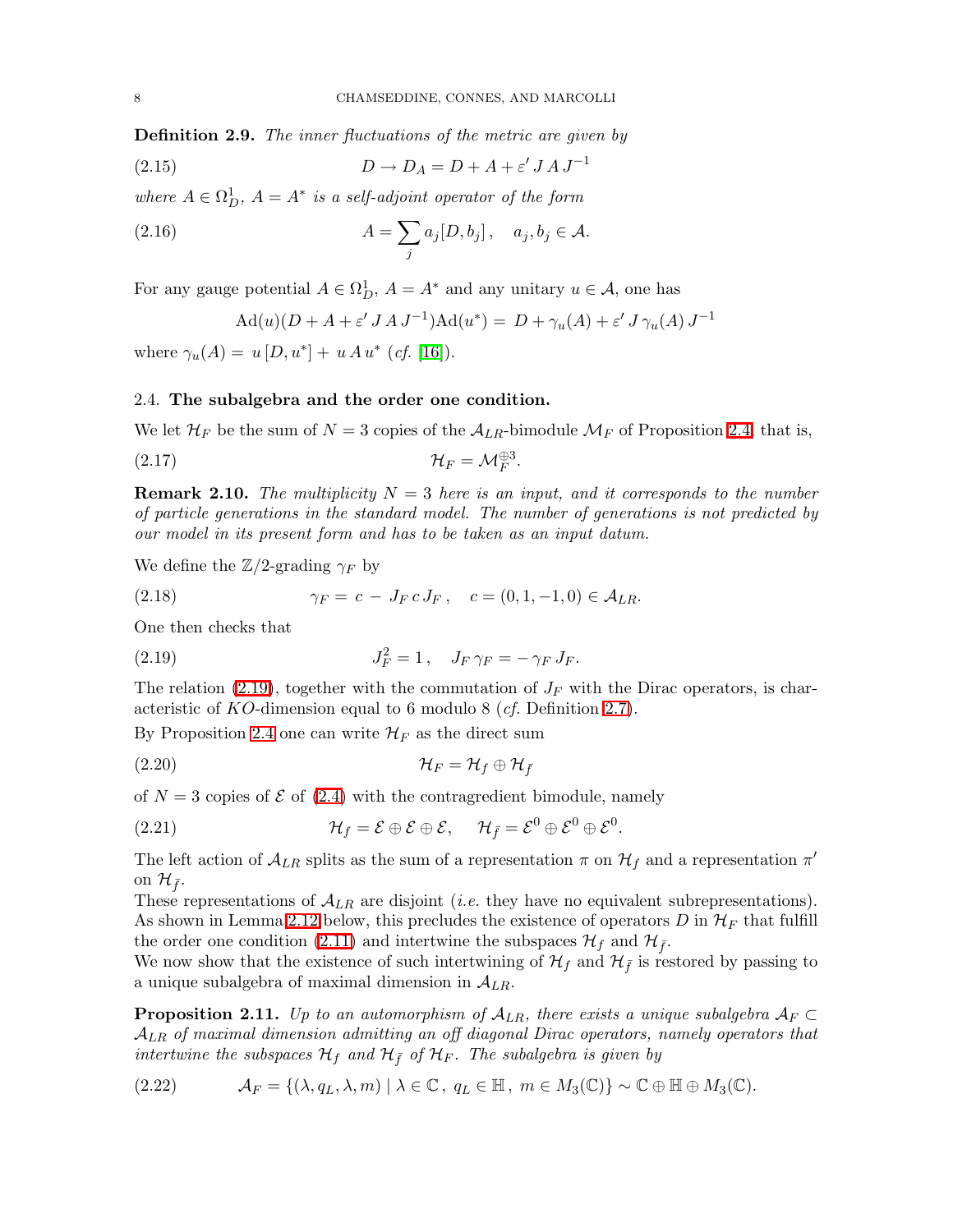<span id="page-8-1"></span>*Proof.* For any operator  $T : \mathcal{H}_f \to \mathcal{H}_{\bar{f}}$  we let

(2.23) 
$$
\mathcal{A}(T) = \{b \in \mathcal{A}_{LR} \mid \pi'(b)T = T\pi(b), \ \pi'(b^*)T = T\pi(b^*)\}.
$$

<span id="page-8-0"></span>It is by construction an involutive unital subalgebra of  $A_{LR}$ . We prove the following preliminary result.

**Lemma 2.12.** Let  $A \subset A_{LR}$  be an involutive unital subalgebra of  $A_{LR}$ . Then the following *properties hold.*

- (1) *If the restriction of* π *and* π ′ *to* A *are disjoint, then there is no off diagonal Dirac operator for* A*.*
- (2) *If there exists an off diagonal Dirac for* A*, then there exists a pair* e*,* e ′ *of minimal projections in the commutants of*  $\pi(\mathcal{A}_{LR})$  *and*  $\pi'(\mathcal{A}_{LR})$  *and an operator*  $T$  *such that*  $e^{\prime}Te = T \neq 0$  and  $\mathcal{A} \subset \mathcal{A}(T)$ .

*Proof.* 1) First the order one condition shows that  $[D, a^0]$  cannot have an off diagonal part since it is in the commutant of A. Conjugating by J shows that  $[D,a]$  cannot have an off diagonal part. Thus the off diagonal part  $D_{off}$  of D commutes with A *i.e.*  $[D_{off}, a] = 0$ , and  $D_{off} = 0$  since there are no intertwining operators.

2) By 1) the restrictions of  $\pi$  and  $\pi'$  to  $\mathcal A$  are not disjoint and there exists a non-zero operator T such that  $A \subset \mathcal{A}(T)$ . For any elements x, x' of the commutants of  $\pi$  and  $\pi'$ , one has

<span id="page-8-2"></span>
$$
\mathcal{A}(T) \subset \mathcal{A}(x'Tx)
$$

since  $\pi'(b)T = T\pi(b)$  implies  $\pi'(b)x'Tx = x'Tx\pi(b)$ . Taking a partition of unity by minimal projections there exists a pair e, e' of minimal projections in the commutants of  $\pi$  and  $\pi'$ such that  $e'Te \neq 0$  so that one can assume  $e'Te = T \neq 0$ .

We now return to the proof of Proposition [2.11.](#page-7-2)

Let  $A \subset A_{LR}$  be an involutive unital subalgebra. If it admits an off diagonal Dirac, then by Lemma [2.12](#page-8-0) it is contained in a subalgebra  $\mathcal{A}(T)$  with the support of T contained in a minimal projection of the commutant of  $\pi(A_{LR})$  and the range of T contained in the range of a minimal projection of the commutant of  $\pi'(\mathcal{A}_{LR})$ .

This reduces the argument to two cases, where the representation  $\pi$  is the irreducible representation of  $\mathbb H$  on  $\mathbb C^2$  and  $\pi'$  is either the representation of  $\mathbb C$  in  $\mathbb C$  or the irreducible representation of  $M_3(\mathbb{C})$  on  $\mathbb{C}^3$ .

In the first case the support E of T is one dimensional. The commutation relation  $(2.23)$ defines the subalgebra  $\mathcal{A}(T)$  from the condition  $\lambda T\xi = Tq\xi$ , for all  $\xi \in E$ , which implies  $\lambda \xi - q \xi = 0$ . Thus, in this case the algebra  $\mathcal{A}(T)$  is the pullback of

(2.24) 
$$
\{(\lambda, q) \in \mathbb{C} \oplus \mathbb{H} \mid q\xi = \lambda \xi, \quad \forall \xi \in E\}
$$

under the projection on  $\mathbb{C} \oplus \mathbb{H}$  from  $\mathcal{A}_{LR}$ . The algebra [\(2.24\)](#page-8-2) is the graph of an embedding of  $\mathbb C$  in  $\mathbb H$ . Such an embedding is unique up to inner automorphisms of  $\mathbb H$ . In fact, the embedding is determined by the image of  $i \in \mathbb{C}$  and all elements in  $\mathbb{H}$  satisfying  $x^2 = -1$  are conjugate.

The corresponding subalgebra  $A_F \subset A_{LR}$  is of real codimension 4. Up to the exchange of the two copies of  $\mathbb H$  it is given by  $(2.22)$ .

In the second case the operator T has at most two dimensional range  $\mathcal{R}(T)$ . This range is invariant under the action  $\pi'$  of the subalgebra A and so is its orthogonal since A is involutive. Thus, in all cases the  $M_3(\mathbb{C})$ -part of the subalgebra is contained in the algebra of  $2 \oplus 1$  block diagonal  $3 \times 3$  matrices which is of real codimension 8 in  $M_3(\mathbb{C})$ . Hence A is of codimension at least  $8 > 4$  in  $\mathcal{A}_{LR}$ .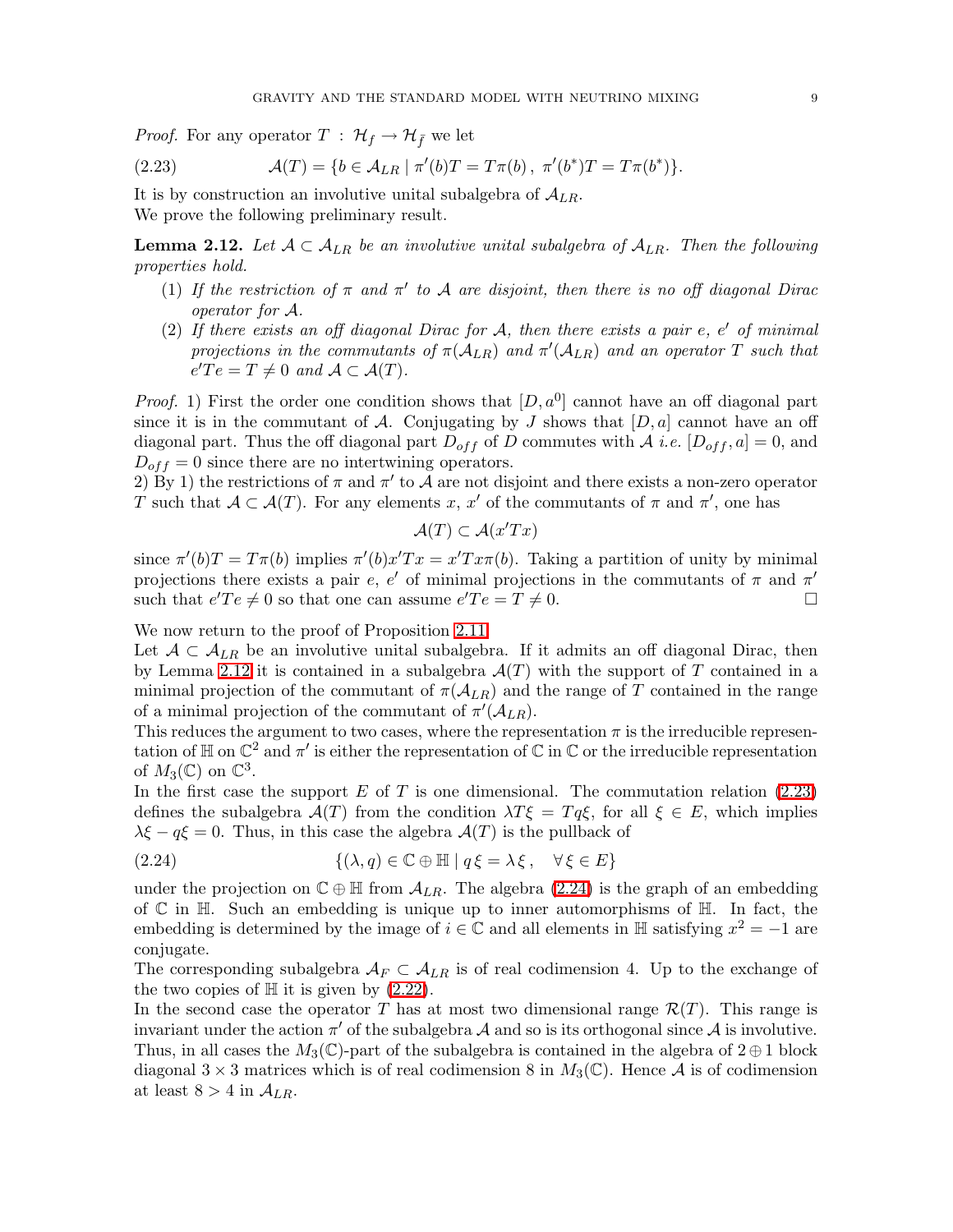It remains to show that the subalgebra [\(2.22\)](#page-7-3) admits off diagonal Dirac operators. This follows from Theorem [2.21](#page-11-1) below.

### <span id="page-9-0"></span>2.5. Unimodularity and hypercharges.

The unitary group of an involutive algebra  $A$  is given by

 $U(\mathcal{A}) = \{u \in \mathcal{A} \mid uu^* = u^*u = 1\}$ 

<span id="page-9-4"></span>In our context we define the special unitary group  $SU(\mathcal{A}) \subset U(\mathcal{A})$  as follows.

**Definition 2.13.** We let  $SU(\mathcal{A}_F)$  be the subgroup of  $U(\mathcal{A}_F)$  defined by

<span id="page-9-1"></span> $\text{SU}(\mathcal{A}_F) = \{u \in \text{U}(\mathcal{A}_F) : \det(u) = 1\}$ 

where  $det(u)$  *is the determinant of the action of* u *in*  $\mathcal{H}_F$ .

We now describe the group  $SU(\mathcal{A}_F)$  and its adjoint action. As before, we denote by 2 the 2-dimensional irreducible representation of  $\mathbb H$  of the form

$$
\begin{pmatrix}\n\alpha & \beta \\
-\bar{\beta} & \bar{\alpha}\n\end{pmatrix},
$$

with  $\alpha, \beta \in \mathbb{C}$ .

**Definition 2.14.** We let  $|\uparrow\rangle$  and  $|\downarrow\rangle$  be the basis of the irreducible representation 2 of  $\mathbb{H}$  of [\(2.25\)](#page-9-1) *for which the action of*  $\lambda \in \mathbb{C} \subset \mathbb{H}$  *is diagonal with eigenvalues*  $\lambda$  *on*  $|\uparrow\rangle$  *and*  $\overline{\lambda}$  *on*  $|\downarrow\rangle$ *.* 

In the following, to simplify notation, we write  $\uparrow$  and  $\downarrow$  for the vectors  $|\uparrow\rangle$  and  $|\downarrow\rangle$ .

**Remark 2.15.** The notation  $\uparrow$  and  $\downarrow$  is meant to be suggestive of "up" and "down" as in the first generation of quarks, rather than refer to spin states. In fact, we will see in Remark [2.18](#page-10-0) below that the basis of  $\mathcal{H}_F$  can be naturally identified with the fermions of the standard model, with the result of the following proposition giving the corresponding hypercharges.

<span id="page-9-3"></span>**Proposition 2.16.** (1) *Up to a finite abelian group, the group*  $SU(\mathcal{A}_F)$  *is of the form* (2.26)  $\text{SU}(\mathcal{A}_F) \sim \text{U}(1) \times \text{SU}(2) \times \text{SU}(3).$ 

<span id="page-9-2"></span>(2) *The adjoint action of the* U(1) *factor is given by multiplication of the basis vectors in*  $\mathcal{H}_f$  *by the following powers of*  $\lambda \in U(1)$ *:* 

$$
\uparrow \otimes 1^{0} \downarrow \otimes 1^{0} \uparrow \otimes 3^{0} \downarrow \otimes 3^{0}
$$
  
2L  $-1$   $-1$   $\frac{1}{3}$   $\frac{1}{3}$   
2R  $0$   $-2$   $\frac{4}{3}$   $-\frac{2}{3}$ 

*Proof.* 1) Let  $u = (\lambda, q, m) \in U(\mathcal{A}_F)$ . The determinant of the action of u on the subspace  $\mathcal{H}_f$ is equal to 1 by construction since a unitary quaternion has determinant 1. Thus  $det(u)$  is the determinant of the action  $\pi'(u)$  on  $\mathcal{H}_{\bar{f}}$ . This representation is given by  $4 \times 3 = 12$  copies of the irreducible representations 1 of  $\mathbb C$  and 3 of  $M_3(\mathbb C)$ . (The 4 is from  $\mathbf{2}_L^0 \oplus \mathbf{2}_R^0$  and the 3 is the additional overall multiplicity of the representation given by the number  $N = 3$  of generations.)

Thus, we have

 $(2)$ 

$$
\det(u) = \lambda^{12} \det(m)^{12}.
$$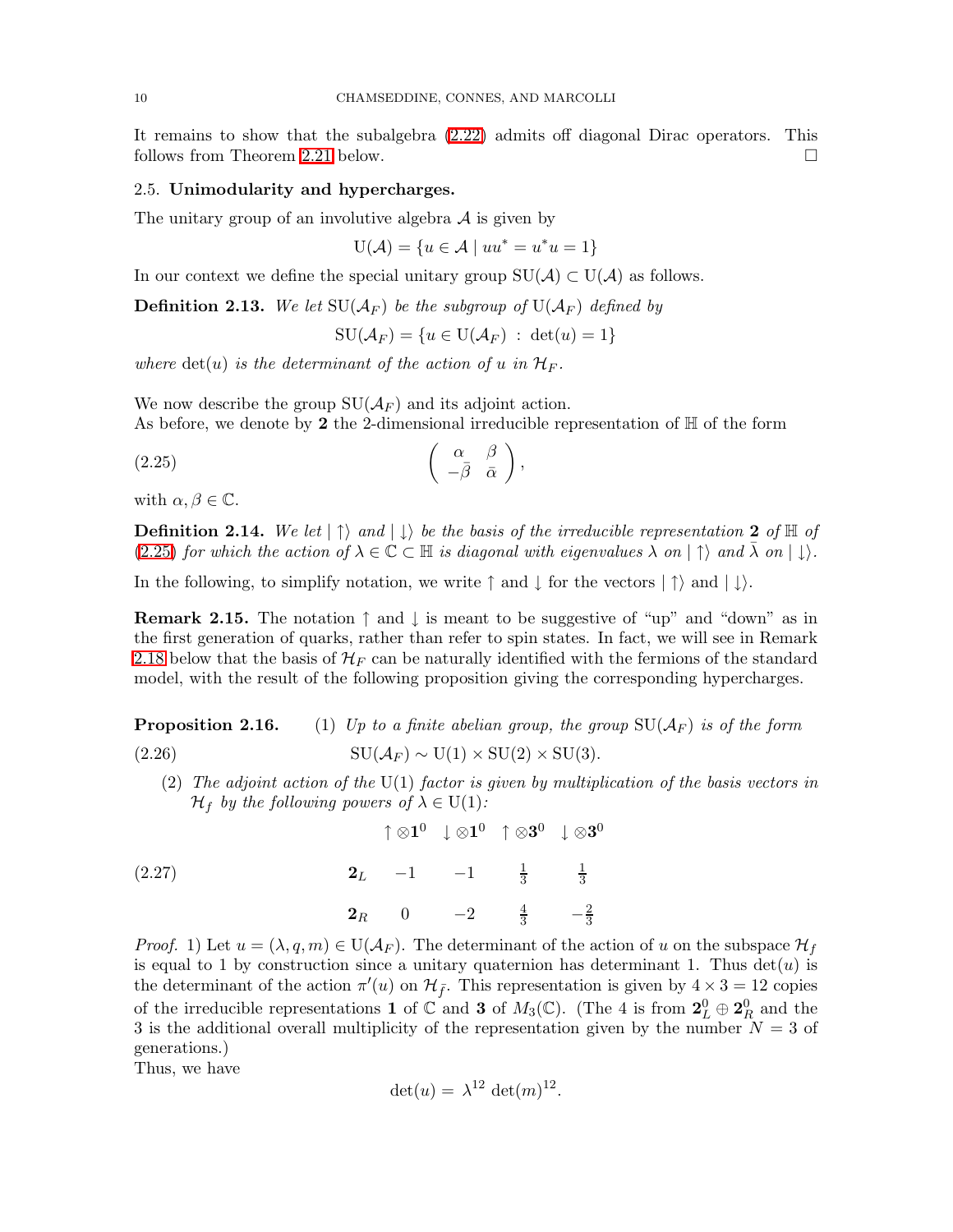Thus,  $SU(\mathcal{A}_F)$  is the product of the group  $SU(2)$ , which is the unitary group of  $\mathbb{H}$ , by the fibered product  $G = U(1) \times_{12} U(3)$  of pairs  $(\lambda, m) \in U(1) \times U(3)$  such that  $\lambda^{12} \det(m)^{12} = 1$ . One has an exact sequence

(2.28) 
$$
1 \to \mu_3 \to U(1) \times SU(3) \to G \stackrel{\mu}{\to} \mu_{12} \to 1,
$$

where  $\mu_N$  is the group of roots of unity of order N and the maps are as follows. The last map  $\mu$  is given by  $\mu(\lambda,m) = \lambda \det(m)$ . By definition of G, the image of the map  $\mu$  is the group  $\mu_{12}$ of 12th roots of unity. The kernel of  $\mu$  is the subgroup  $G_0 \subset G$  of pairs  $(\lambda, m) \in U(1) \times U(3)$ such that  $\lambda \det(m) = 1$ .

The map  $U(1) \times SU(3) \rightarrow G$  is given by  $(\lambda, m) \mapsto (\lambda^3, \lambda^{-1} m)$ . Its image is  $G_0$ . Its kernel is the subgroup of U(1)  $\times$  SU(3) of pairs ( $\lambda$ ,  $\lambda$ 1<sub>3</sub>) where  $\lambda \in \mu_3$  is a cubic root of 1 and 1<sub>3</sub> is the unit  $3 \times 3$  matrix.

<span id="page-10-1"></span>Thus we obtain an exact sequence of the form

(2.29) 
$$
1 \rightarrow \mu_3 \rightarrow U(1) \times SU(2) \times SU(3) \rightarrow SU(\mathcal{A}_F) \rightarrow \mu_{12} \rightarrow 1.
$$

2) Up to a finite abelian group, the U(1) factor of  $SU(\mathcal{A}_F)$  is the subgroup of elements of  $\text{SU}(\mathcal{A}_F)$  of the form  $u(\lambda) = (\lambda, 1, \lambda^{-1/3}1_3)$ , where  $\lambda \in \mathbb{C}$ , with  $|\lambda| = 1$ . We ignore the ambiguity in the cubic root.

Let us compute the action of  $\text{Ad}(u(\lambda))$ . One has  $\text{Ad}(u) = u(u^*)^0 = u b^0$  with  $b =$  $(\bar{\lambda}, 1, \lambda^{1/3}1_3).$ 

This gives the required table as in [\(2.27\)](#page-9-2) for the restriction to the multiples of the left action  $2<sub>L</sub>$ . In fact, the left action of u is trivial there.

The right action of  $b = (\bar{\lambda}, 1, \lambda^{1/3} 1_3)$  is by  $\bar{\lambda}$  on the multiples of  $\mathbf{1}^0$  and by  $\lambda^{1/3} 1_3^t$  on multiples of  $3^0$ .

For the restriction to the multiples of the left action  $2_R$  one needs to take into account the left action of u. This acts by  $\lambda$  on  $\uparrow$  and  $\lambda$  on  $\downarrow$ . This adds a  $\pm 1$  according to whether the arrow points up or down. arrow points up or down.

**Remark 2.17.** Notice how the finite groups  $\mu_3$  and  $\mu_{12}$  in the exact sequence [\(2.29\)](#page-10-1) are of different nature from the physical viewpoint, the first arising from the center of the color  $U(3)$ , while the latter depends upon the presence of three generations.

We consider the linear basis for the finite dimensional Hilbert space  $\mathcal{H}_F$  obtained as follows. We denote by  $f_{\uparrow,3,L}^{\kappa}$  the basis of  $\uparrow_L \otimes 3^0$ , by  $f_{\uparrow,3,R}^{\kappa}$  the basis of  $\uparrow_R \otimes 3^0$ , by  $f_{\downarrow,3,L}^{\kappa}$  the basis of  $\downarrow_L \otimes 3^0$ , and by  $f_{1,3,R}^{\kappa}$  the basis of  $\downarrow_R \otimes 3^0$ . Similarly, we denote by  $f_{\uparrow,1,L}^{\kappa}$  the basis of  $\uparrow_L \otimes 1^0$ , by  $f_{\uparrow,1,R}^{\kappa}$  the basis of  $\uparrow_R \otimes \mathbf{1}^0$ , by  $f_{\downarrow,1,L}^{\kappa}$  the basis of  $\downarrow_L \otimes \mathbf{1}^0$ , and by  $f_{\downarrow,1,R}^{\kappa}$  the basis of  $\downarrow_R \otimes \mathbf{1}^0$ . Here each  $\uparrow_L$ ,  $\uparrow_R$ ,  $\downarrow_L$ ,  $\downarrow_R$  refers to an  $N=3$ -dimensional space corresponding to the number of generations. Thus, the elements listed above form a basis of  $\mathcal{H}_f$ , with  $\kappa = 1, 2, 3$  the flavor index. We denote by  $\bar{f}_{\uparrow,3,L}^{\kappa}$ , etc. the corresponding basis of  $\mathcal{H}_{\bar{f}}$ .

<span id="page-10-0"></span>Remark 2.18. The result of Proposition [2.16](#page-9-3) shows that we can identify the basis elements  $f_{\uparrow,3,L}^{\kappa}$ ,  $f_{\uparrow,3,R}^{\kappa}$  and  $f_{\downarrow,3,L}^{\kappa}$  and  $f_{\downarrow,3,R}^{\kappa}$  of the linear basis of  $\mathcal{H}_F$  with the quarks, where  $\kappa$  is the flavor index. Thus, after suppressing the chirality index  $L, R$  for simplicity, we identify  $f_{\uparrow,3}^1, f_{\uparrow,3}^2, f_{\uparrow,3}^3$  with the up, charm, and top quarks and  $f_{\downarrow,3}^1, f_{\downarrow,3}^2, f_{\downarrow,3}^3$  are the down, strange, and bottom quarks. Similarly, the basis elements  $f_{\uparrow,1}^{\kappa}$  and  $f_{\downarrow,1}^{\kappa}$  are identified with the leptons. Thus,  $f_{\uparrow,1}^1, f_{\uparrow,1}^2, f_{\uparrow,1}^3$  are identified with the neutrinos  $\nu_e, \nu_\mu$ , and  $\nu_\tau$  and the  $f_{\downarrow,1}^1, f_{\downarrow,1}^2, f_{\downarrow,1}^3$  are identified with the charged leptons  $e, \mu, \tau$ . The identification is dictated by the values of [\(2.16\)](#page-9-3), which agree with the hypercharges of the basic fermions of the standard model. Notice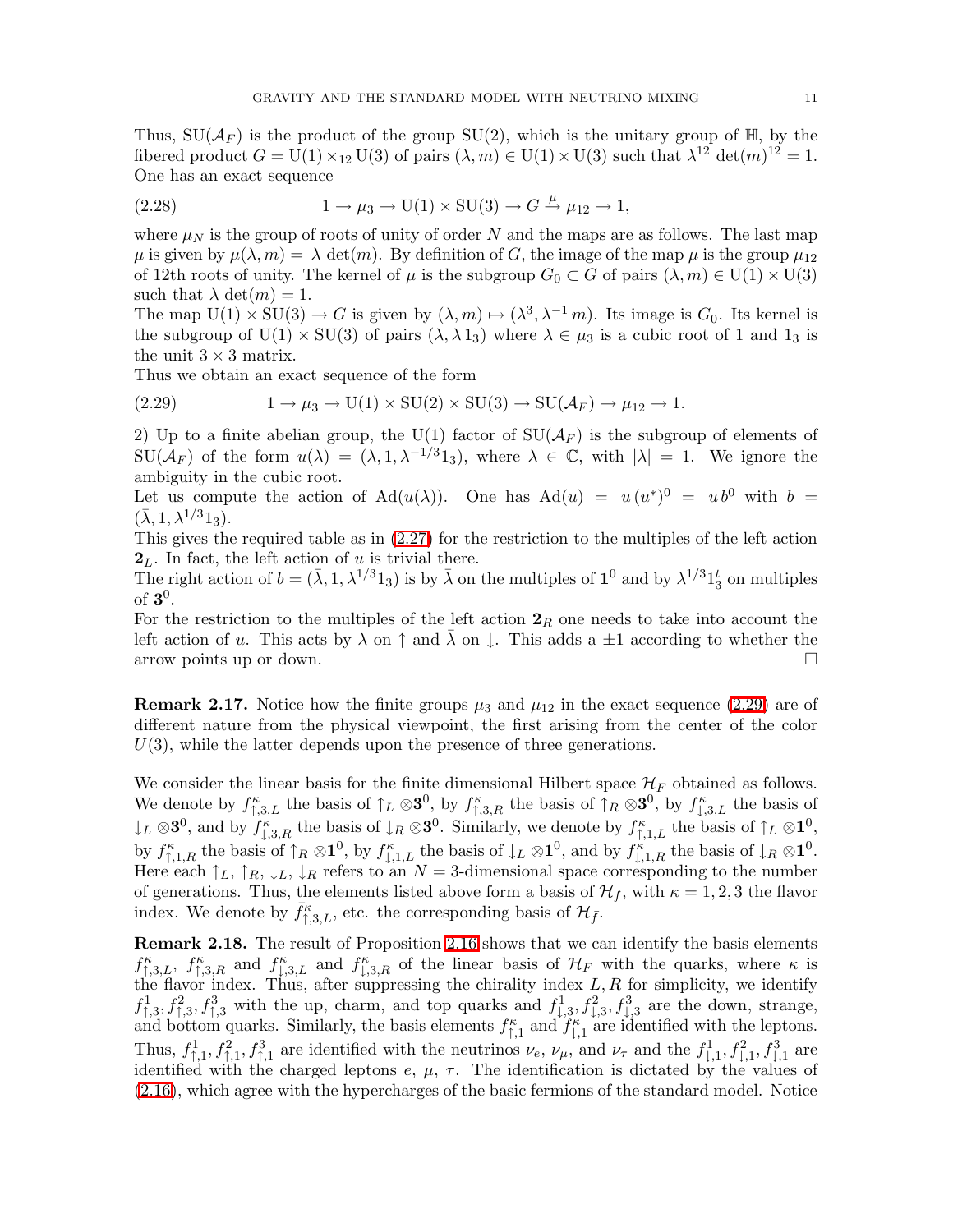that, in choosing the basis of fermions there is an ambiguity on whether one multiplies by the mixing matrix for the down particles. This point will be discussed more explicitly in §[4](#page-33-0) below, see [\(4.20\)](#page-39-0).

#### <span id="page-11-0"></span>2.6. The classification of Dirac operators.

<span id="page-11-2"></span>We now characterize all operators  $D_F$  which qualify as Dirac operators and moreover commute with the subalgebra

(2.30) 
$$
\mathbb{C}_F \subset \mathcal{A}_F, \quad \mathbb{C}_F = \{(\lambda, \lambda, 0), \lambda \in \mathbb{C}\}
$$

Remark 2.19. The physical meaning of the commutation relation of the Dirac operator with the subalgebra of  $(2.30)$  is to ensure that the photon will remain massless.

<span id="page-11-6"></span>We have the following general notion of Dirac operator for the finite noncommutative geometry with algebra  $\mathcal{A}_F$  and Hilbert space  $\mathcal{H}_F$ .

**Definition 2.20.** A Dirac operator is a self-adjoint operator D in  $\mathcal{H}_F$  commuting with  $J_F$ ,  $\mathbb{C}_F$ *, anticommuting with*  $\gamma_F$  *and fulfilling the order one condition*  $[[D, a], b^0] = 0$  *for any*  $a, b \in A_F$ .

<span id="page-11-3"></span>In order to state the classification of such Dirac operators we introduce the following notation. Let  $Y_{(11)}, Y_{(11)}, Y_{(13)}, Y_{(13)}$  and  $Y_R$  be  $3 \times 3$  matrices. We then let  $D(Y)$  be the operator in  $\mathcal{H}_F$  given by

$$
(2.31)\qquad \qquad D(Y) = \begin{bmatrix} S & T^* \\ T & \bar{S} \end{bmatrix}
$$

<span id="page-11-4"></span>where

<span id="page-11-5"></span>(2.32) 
$$
S = S_1 \oplus (S_3 \otimes 1_3).
$$

In the decomposition  $({\uparrow}_R, {\downarrow}_R, {\uparrow}_L, {\downarrow}_L)$  we have

$$
(2.33) \tS_1 = \begin{bmatrix} 0 & 0 & Y_{(11)}^* & 0 \\ 0 & 0 & 0 & Y_{(11)}^* \\ Y_{(11)} & 0 & 0 & 0 \\ 0 & Y_{(11)} & 0 & 0 \end{bmatrix} \tS_3 = \begin{bmatrix} 0 & 0 & Y_{(13)}^* & 0 \\ 0 & 0 & 0 & Y_{(13)}^* \\ Y_{(13)} & 0 & 0 & 0 \\ 0 & Y_{(13)} & 0 & 0 \end{bmatrix}.
$$

The operator T maps the subspace  $E_R = \uparrow_R \otimes 1^0 \subset \mathcal{H}_F$  to the conjugate  $J_F E_R$  by the matrix  $Y_R$ , and is zero elsewhere. Namely,

(2.34) 
$$
T|_{E_R}: E_R \to J_F E_R, \quad T|_{E_R} f = Y_R J_F f
$$

$$
T|_{\mathcal{H}_F \ominus E_R} = 0.
$$

<span id="page-11-1"></span>We then obtain the classification of Dirac operators as follows.

**Theorem 2.21.** (1) Let D be a Dirac operator. There exist  $3 \times 3$  matrices  $Y_{(11)}$ ,  $Y_{(11)}$ ,  $Y_{(13)}$ *,*  $Y_{(13)}$  *and*  $Y_R$ *, with*  $Y_R$  *symmetric, such that*  $D = D(Y)$ *.* 

(2) All operators  $D(Y)$  (with  $Y_R$  symmetric) are Dirac operators.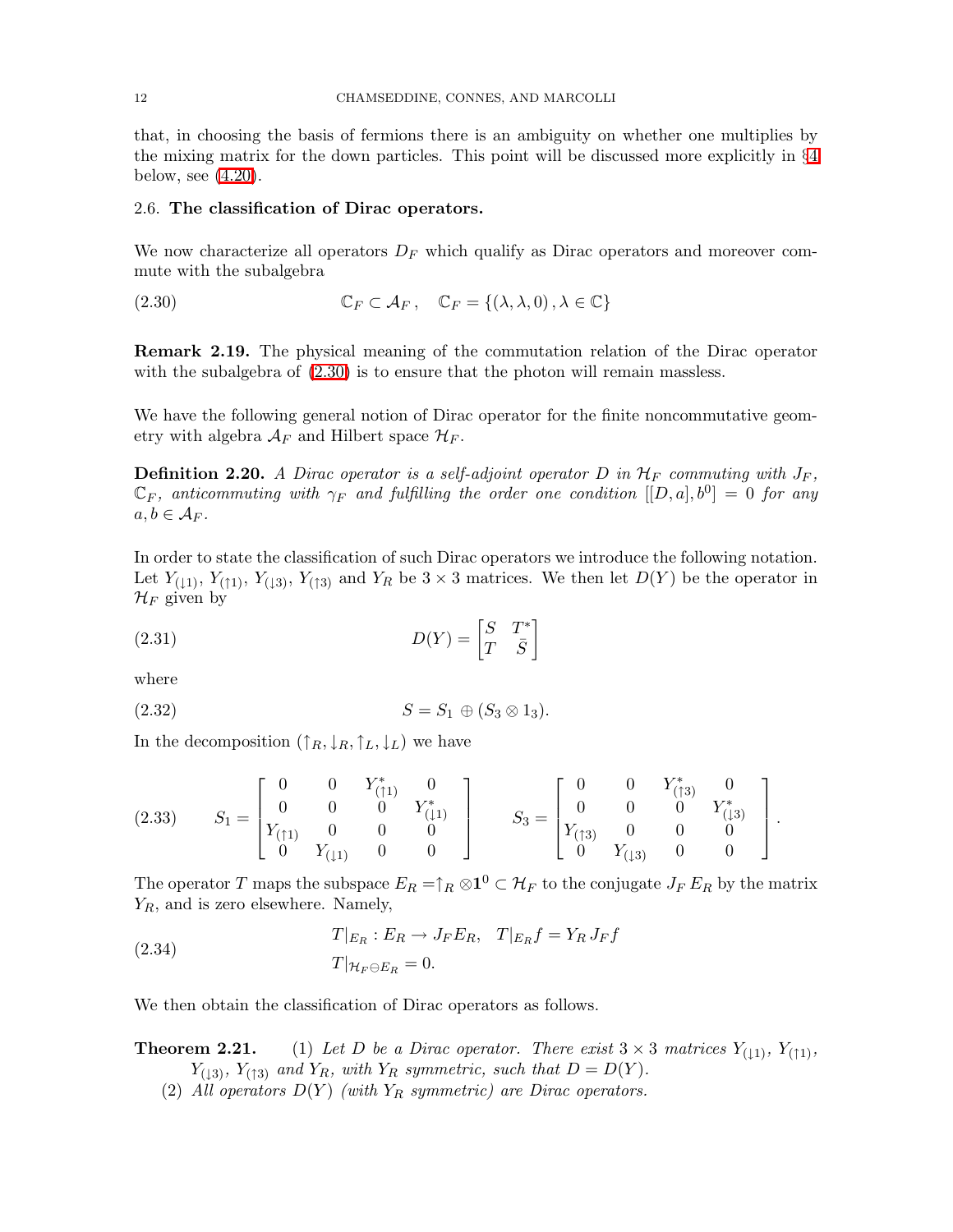$(3)$  *The operators*  $D(Y)$  and  $D(Y')$  are conjugate by a unitary operator commuting with  $\mathcal{A}_F$ ,  $\gamma_F$  and  $J_F$  *iff there exists unitary matrices*  $V_j$  *and*  $W_j$  *such that* 

$$
Y'_{(11)} = V_1 Y_{(11)} V_3^*, Y'_{(11)} = V_2 Y_{(11)} V_3^*,
$$
  

$$
Y'_{(13)} = W_1 Y_{(13)} W_3^*, Y'_{(13)} = W_2 Y_{(13)} W_3^*, Y'_R = V_2 Y_R \bar{V}_2^*
$$

<span id="page-12-3"></span>*Proof.* The proof relies on the following lemma, which determines the commutant  $\mathcal{A}'_F$  of  $\mathcal{A}_F$ in  $\mathcal{H}_F$ .

**Lemma 2.22.** Let  $P = \begin{bmatrix} P_{11} & P_{12} \\ P_{21} & P_{22} \end{bmatrix}$  be an operator in  $\mathcal{H}_F = \mathcal{H}_f \oplus \mathcal{H}_{\bar{f}}$ . Then  $P \in \mathcal{A}'_F$  iff the

*following holds*

- $P_{11}$  *is block diagonal with three blocks in*  $M_{12}(\mathbb{C})$ *,*  $M_{12}(\mathbb{C})$ *, and*  $1_2 \otimes M_{12}(\mathbb{C})$  *corresponding to the subspaces where the action of*  $(\lambda, q, m)$  *is by*  $\lambda$ *,*  $\lambda$  *and* q.
- $P_{12}$  has support in  $\mathbf{1} \otimes \mathbf{2}_{L}^{0} \oplus \mathbf{1} \otimes \mathbf{2}_{R}^{0}$  and range in  $\uparrow_R \otimes \mathbf{1}_{R}^{0} \oplus \uparrow_R \otimes \mathbf{3}_{R}^{0}$ .
- <span id="page-12-2"></span>•  $P_{21}$  has support in  $\uparrow_R \otimes 1^0 \oplus \uparrow_R \otimes 3^0$  and range in  $1 \otimes 2^0_L \oplus 1 \otimes 2^0_R$ .
- <span id="page-12-1"></span><span id="page-12-0"></span>•  $P_{22}$  *is of the form*

$$
(2.35) \t\t P_{22} = T_1 \oplus (T_2 \otimes 1_3)
$$

*Proof.* The action of  $\mathcal{A}_F$  on  $\mathcal{H}_F = \mathcal{H}_f \oplus \mathcal{H}_{\bar{f}}$  is of the form

(2.36) 
$$
\begin{bmatrix} \pi(\lambda, q, m) & 0 \\ 0 & \pi'(\lambda, q, m) \end{bmatrix}
$$

On the subspace  $\mathcal{H}_f$  and in the decomposition  $(\uparrow_R, \downarrow_R, \uparrow_L, \downarrow_L)$  one has

(2.37) 
$$
\pi(\lambda, q, m) = \begin{bmatrix} \lambda & 0 & 0 & 0 \\ 0 & \overline{\lambda} & 0 & 0 \\ 0 & 0 & \alpha & \beta \\ 0 & 0 & -\overline{\beta} & \overline{\alpha} \end{bmatrix} \otimes 1_{12}
$$

where the 12 corresponds to  $(1^0 \oplus 3^0) \times 3$ . Since  $(2.36)$  is diagonal the condition  $P \in \mathcal{A}'_F$  is expressed independently on the matrix elements  $P_{ij}$ .

Let us consider first the case of the element  $P_{11}$ . This must commute with operators of the form  $\pi(\lambda, q, m) \otimes 1_{12}$  with  $\pi$  as in [\(2.37\)](#page-12-1), and  $1_{12}$  the unit matrix in a twelve dimensional space. This means that the matrix of  $P_{11}$  is block diagonal with three blocks in  $M_{12}(\mathbb{C}),$  $M_{12}(\mathbb{C})$ , and  $1_2 \otimes M_{12}(\mathbb{C})$ , corresponding to the subspaces where the action of  $(\lambda, q, m)$  is by  $\lambda$ ,  $\lambda$  and q.

We consider next the case of  $P_{22}$ . The action of  $(\lambda, q, m) \in \mathcal{A}_F$  in the subspace  $\mathcal{H}_{\bar{f}}$  is given by multiplication by  $\lambda$  or by m thus the only condition on  $P_{22}$  is that it is an operator of the form [\(2.35\)](#page-12-2).

The off diagonal terms  $P_{12}$  and  $P_{21}$  must intertwine the actions of  $(\lambda, q, m) \in \mathcal{A}_F$  in  $\mathcal{H}_f$  and  $\mathcal{H}_{\bar{f}}$ . However, the actions of q or m are disjoint in these two spaces, while only the action by  $\lambda$  occurs in both. The subspace of  $\mathcal{H}_f$  on which  $(\lambda, q, m)$  acts by  $\lambda$  is  $\uparrow_R \otimes \mathbf{1}^0 \oplus \uparrow_R \otimes \mathbf{3}^0$ . The subspace of  $\mathcal{H}_{\bar{f}}$  on which  $(\lambda, q, m)$  acts by  $\lambda$  is  $\mathbf{1} \otimes \mathbf{2}_{L}^{0} \oplus \mathbf{1} \otimes \mathbf{2}_{R}^{0}$ . Thus the conclusion follows from the intertwining condition.  $\Box$ 

Let us now continue with the proof of Theorem [2.21.](#page-11-1)

1) Let us first consider the off diagonal part of  $D(Y)$  in [\(2.31\)](#page-11-3), which is of the form  $\begin{bmatrix} 0 & Y_R^* \ Y_R & 0 \end{bmatrix}$  . Anticommutation with  $\gamma_F$  holds since the operator  $\gamma_F$  restricted to  $E_R \oplus J_F E_R$  is of the form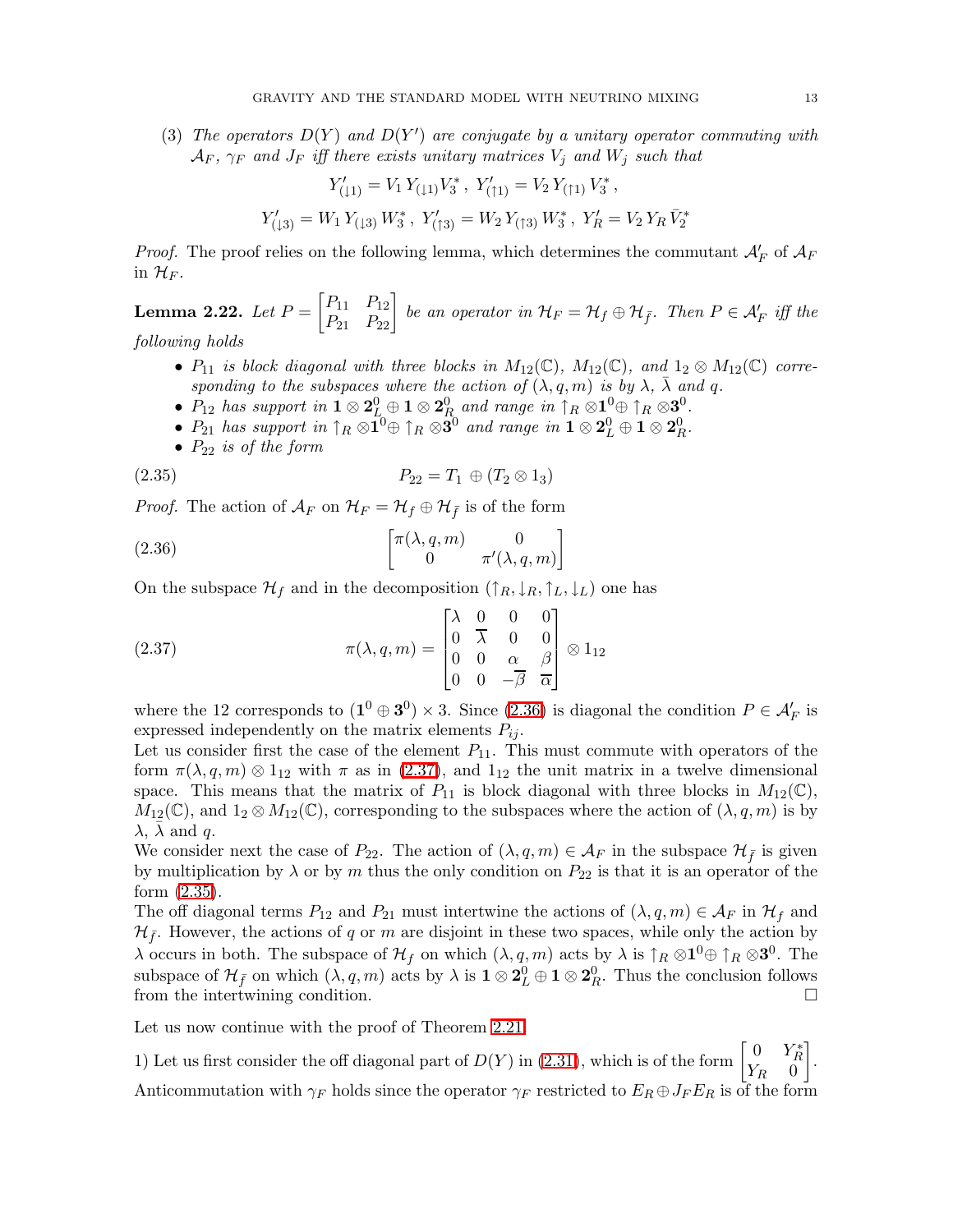$\sqrt{ }$ −1 0  $\begin{bmatrix} -1 & 0 \\ 0 & 1 \end{bmatrix}$ . Moreover the off diagonal part of  $D(Y)$  commutes with  $J_F$  iff  $\overline{(Y_R \xi)} = Y_R^* \overline{\xi}$  for all  $\bar{\xi}$  *i.e.* if  $Y_R$  is a symmetric matrix. The order one condition is automatic since in fact the commutator with elements of  $A_F$  vanishes exactly.

We can now consider the diagonal part  $\begin{bmatrix} S & 0 \\ 0 & \overline{c} \end{bmatrix}$  $0 \quad \bar{S}$ of  $D(Y)$ . It commutes with J and anticommutes with  $\gamma_F$  by construction. It is enough to check the commutation with  $\mathbb{C}_F \subset \mathcal{A}_F$  and the order one condition on the subspace  $\mathcal{H}_f$ . Since S exactly commutes with the action of  $\mathcal{A}_F^0$ the order one condition follows. In fact for any  $b \in A_F$ , the action of  $b^0$  commutes with any operator of the form [\(2.35\)](#page-12-2) and this makes it possible to check the order one condition since  $P = [S, \pi(a)]$  is of this form. The action of  $A_F$  on the subspace  $\mathcal{H}_F$  is given by [\(2.37\)](#page-12-1) and one checks that  $\pi(\lambda, \lambda, 0)$  commutes with S since the matrix of S has no non-zero element between the  $\uparrow$  and  $\downarrow$  subspaces.

2) Let D be a Dirac operator. Since D is self-adjoint and commutes with  $J_F$  it is of the form

$$
D = \begin{bmatrix} S & T^* \\ T & \bar{S} \end{bmatrix}
$$

<span id="page-13-0"></span>where  $T = T^t$  is symmetric. Let  $v = (-1, 1, 1) \in \mathcal{A}_F$ . One has

$$
\gamma_F \xi = v \xi, \quad \forall \xi \in \mathcal{H}_f.
$$

Notice that this equality fails on  $\mathcal{H}_{\bar{f}}$ .

The anticommutation of D with  $\gamma_F$  implies that  $D = -\frac{1}{2}$  $\frac{1}{2} \gamma_F [D, \gamma_F]$ . Notice that  $\gamma_F$  is given by a diagonal matrix of the form

$$
\gamma_F = \begin{bmatrix} g & 0 \\ 0 & -\bar{g} \end{bmatrix}.
$$

Thus, we get

$$
S = -\frac{1}{2} g\, [S,g] = -\frac{1}{2} v\, [S,v]
$$

using [\(2.38\)](#page-13-0).

The action of v in  $\mathcal{H}_F$  is given by a diagonal matrix [\(2.36\)](#page-12-0), hence  $v [S, v]$  coincides with the  $A_{11}$  block of the matrix of  $A = v[D, v]$ .

Thus, the order one condition implies that S commutes with all operators  $b^0$ , hence that it is of the form [\(2.32\)](#page-11-4).

The anticommutation with  $\gamma_F$  and the commutation with  $\mathbb{C}_F$  then imply that the self-adjoint matrix  $S$  can be written in the form  $(2.33)$ .

It remains to determine the form of the matrix  $T$ . The conditions on the off diagonal elements of a matrix

$$
P = \begin{bmatrix} P_{11} & P_{12} \\ P_{21} & P_{22} \end{bmatrix},
$$

which ensure that P belongs to the commutant of  $\mathcal{A}_F^0 = J_F \mathcal{A}_F J_F$ , are

- $P_{12}$  has support in  $\mathbf{1} \otimes \uparrow^0_R \oplus \mathbf{3} \otimes \uparrow^0_R$  and range in  $\mathbf{2}_L \otimes \mathbf{1}^0 \oplus \mathbf{2}_R \otimes \mathbf{1}^0$ .
- $P_{21}$  has support in  $\mathbf{2}_L \otimes \mathbf{1}^0 \oplus \mathbf{2}_R \otimes \mathbf{1}^0$  and range in  $\mathbf{1} \otimes \uparrow_R^0 \oplus \mathbf{3} \otimes \uparrow_R^0$ .

This follows from Lemma [2.22,](#page-12-3) using  $J_F$ .

Let then  $e = (0, 1, 0)$ . One has  $\pi'(e) = 0$  and  $\pi(e)$  is the projection on the eigenspace  $\gamma_F = 1$ in  $\mathcal{H}_F$ . Thus, since  $[D,e]$  belongs to the commutant of  $\mathcal{A}_F^0 = J_F \mathcal{A}_F J_F$  by the order one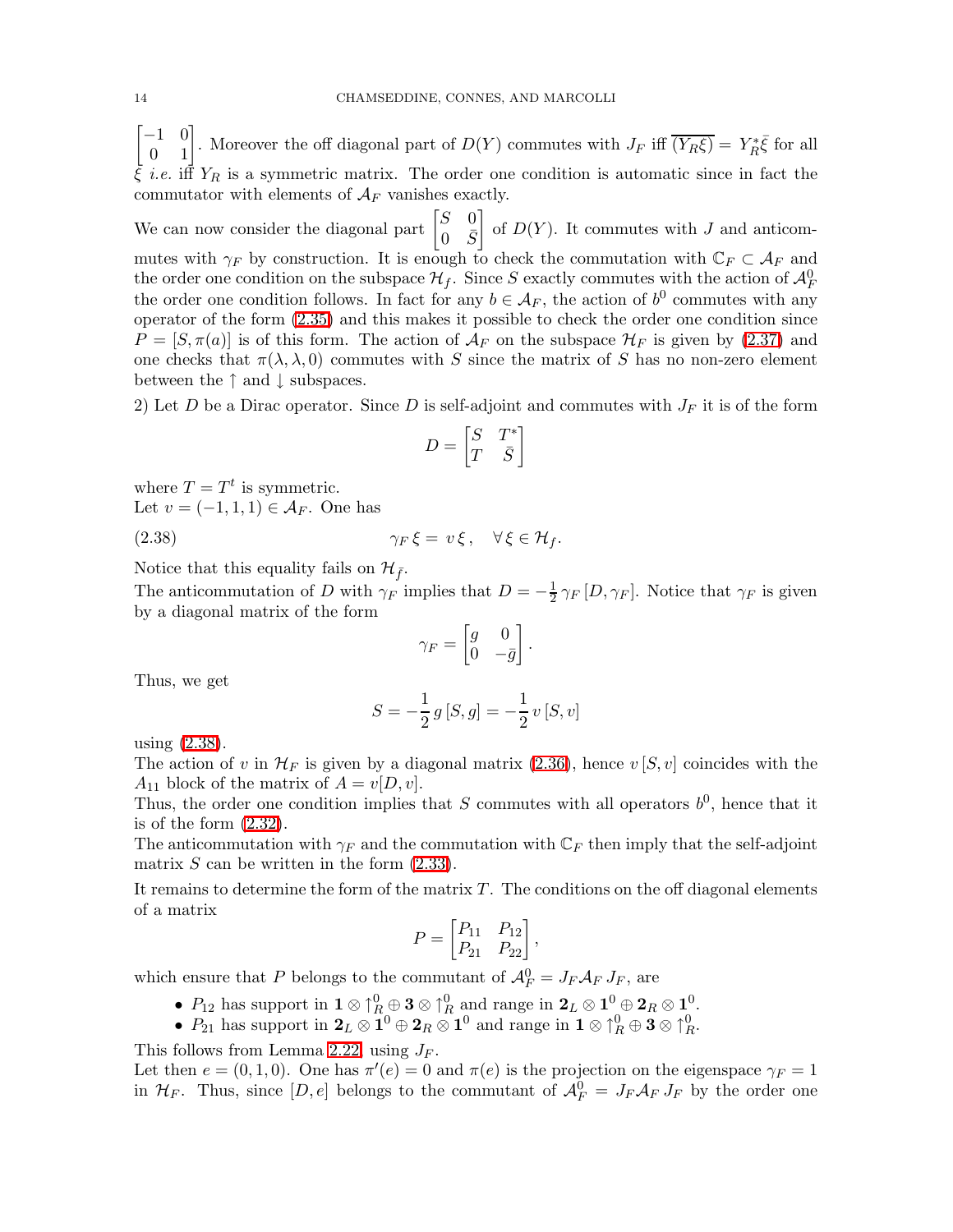condition, one gets that  $\pi'(e)T - T\pi(e) = -T\pi(e)$  has support in  $\mathbf{2}_L \otimes \mathbf{1}^0 \oplus \mathbf{2}_R \otimes \mathbf{1}^0$  and range in  $\mathbf{1} \otimes \uparrow_R^0 \oplus \mathbf{3} \otimes \uparrow_R^0$ . In particular  $\gamma_F = 1$  on the range.

Thus, the anticommutation with  $\gamma_F$  shows that the support of  $T\pi(e)$  is in the eigenspace  $\gamma_F = -1$ , so that  $T\pi(e) = 0$ .

Let  $e_3 = (0,0,1) \in \mathcal{A}_F$ . Let us show that  $Te_3^0 = 0$ . By Definition [2.20,](#page-11-6) T commutes with the actions of  $v(\lambda) = (\lambda, \lambda, 0) \in \mathcal{A}_F$  and of  $Jv(\lambda)J^{-1} = v(\lambda)^0$ . Thus, it commutes with  $e_3^0$ . The action of  $e_3^0$  on  $\mathcal{H}_f$  is the projection on the subspace  $\bullet \otimes 3^0$ . The action of  $e_3^0$  on  $\mathcal{H}_{\bar{f}}$  is zero. Thus,  $[T, e_3^0] = T e_3^0$  is the restriction of T to the subspace  $\bullet \otimes 3^0$ . Since  $[T, e_3^0] = 0$ we get  $Te_3^0 = 0$ . We have shown that the support of T is contained in  $2_R \otimes 1^0$ . Since T is symmetric *i.e.*  $T = \overline{T}^*$  the range of T is contained in  $\mathbf{1} \otimes \mathbf{2}_R^0$ .

The left and right actions of  $(\lambda, q, m)$  on these two subspaces coincide with the left and right actions of  $v(\lambda)$ . Thus, we get that T commutes with  $\mathcal{A}_F$  and  $\mathcal{A}_F^0$ . Thus, by Lemma [2.22,](#page-12-3) it has support in  $\uparrow_R \otimes \mathbf{1}^0$  and range in  $\mathbf{1} \otimes \uparrow_R^0$ .

This means that T is given by a symmetric  $3 \times 3$  matrix  $Y_R$  and the operator D is of the form  $D = D(Y)$ .

3) By Lemma [2.22,](#page-12-3) the commutant of the algebra generated by  $\mathcal{A}_F$  and  $\mathcal{A}_F^0$  is the algebra of matrices

$$
P = \begin{bmatrix} P_{11} & P_{12} \\ P_{21} & P_{22} \end{bmatrix}
$$

such that

- $P_{12}$  has support in  $1 \otimes \uparrow^0_{R_{\Omega}}$  and range in  $\uparrow_R \otimes 1^0$ .
- $P_{21}$  has support in  $\uparrow_R \otimes \mathbf{1}^0$  and range in  $\mathbf{1} \otimes \uparrow_R^0$ .
- $\bullet$   $\,P_{ij}$  is of the form

$$
P_{jj} = P_{jj}^1 \oplus (P_{jj}^3 \otimes 1_3)
$$

where

$$
P_{jj}^{a} = \begin{bmatrix} P_{j}^{a}(1) & 0 & 0 \\ 0 & P_{j}^{a}(2) & 0 \\ 0 & 0 & 1_{2} \otimes P_{j}^{a}(3) \end{bmatrix} \qquad a = 1, 3, \quad j = 1, 2.
$$

A unitary operator U acting in  $\mathcal{H}_F$  commuting with  $\mathcal{A}_F$  and J is in the commutant of the algebra generated by  $\mathcal{A}_F$  and  $\mathcal{A}_F^0$ . If it commutes with  $\gamma_{F}$ , then the off diagonal elements  $U_{ij}$  vanish, since  $\gamma_F = -1$  on  $\uparrow_R \otimes 1^0$  and  $\gamma_F = 1$  on  $1 \otimes \uparrow_R^0$ . Thus U is determined by the six 3 × 3 matrices  $U_1^a(k)$  since it commutes with J so that  $U_2^a(k) = \bar{U}_1^a(k)$ . One checks that conjugating by U gives the relation 3) of Theorem [2.21.](#page-11-1)

Remark 2.23. It is a consequence of the classification of Dirac operators obtained in this section that color is unbroken in our model, as is physically expected. In fact, this follows from the fact that Dirac operators are of the form  $(2.31)$ , with the S term of the form  $(2.32)$ .

#### <span id="page-14-0"></span>2.7. The moduli space of Dirac operators and the Yukawa parameters.

<span id="page-14-1"></span>Let us start by considering the moduli space  $C_3$  of pairs of invertible  $3\times 3$  matrices  $(Y_{(13)}, Y_{(13)})$ modulo the equivalence relation

(2.39) 
$$
Y'_{(13)} = W_1 Y_{(13)} W_3^*, Y'_{(13)} = W_2 Y_{(13)} W_3^*,
$$

<span id="page-14-2"></span>where the  $W_j$  are unitary matrices.

Proposition 2.24. *The moduli space*  $C_3$  *is the double coset space* 

(2.40) 
$$
C_3 \cong (U(3) \times U(3)) \setminus (\text{GL}_3(\mathbb{C}) \times \text{GL}_3(\mathbb{C}))/U(3)
$$

*of real dimension* 10*.*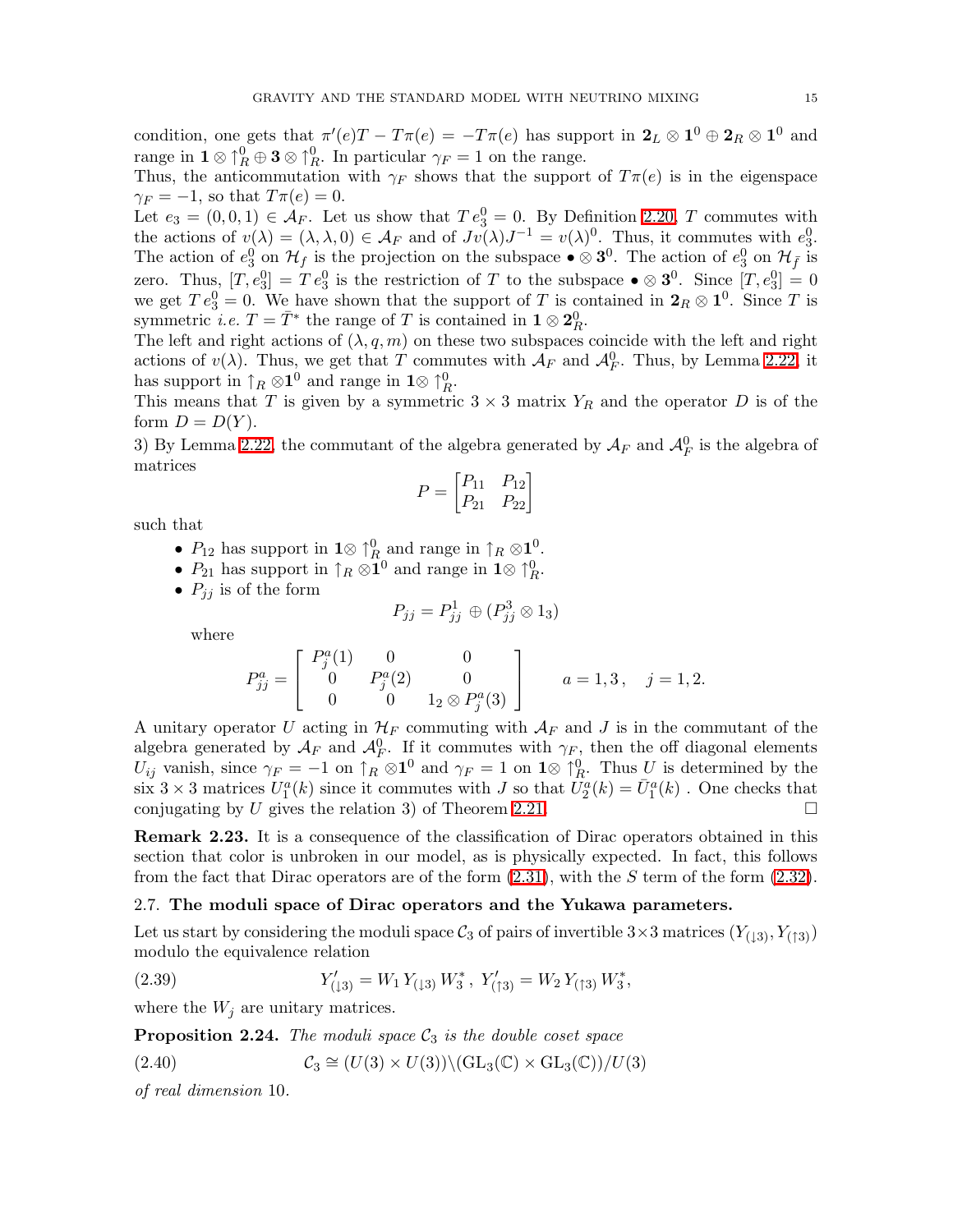*Proof.* This follows from the explicit form of the equivalence relation [\(2.39\)](#page-14-1). The group  $U(3)$ acts diagonally on the right.

**Remark 2.25.** Notice that the 3 in  $\mathcal{C}_3$  corresponds to the color charge for quarks (like the 1 in  $C_1$  below will correspond to leptons), while in the right hand side of [\(2.40\)](#page-14-2) the 3 of  $GL_3(\mathbb{C})$ and  $U(3)$  corresponds to the number of generations.

Each equivalence class under [\(2.39\)](#page-14-1) contains a pair  $(Y_{(13)}, Y_{(13)})$  where  $Y_{(13)}$  is diagonal (in the given basis) and with positive entries, while  $Y_{(13)}$  is positive.

Indeed, the freedom to chose  $W_2$  and  $W_3$  makes it possible to take  $Y_{(13)}$  positive and diagonal and the freedom in  $W_1$  then makes it possible to take  $Y_{(1,3)}$  positive.

The eigenvalues are the characteristic values (*i.e.* the eigenvalues of the absolute value in the polar decomposition) of  $Y_{(†3)}$  and  $Y_{(†3)}$  and are invariants of the pair.

Thus, we can find diagonal matrices  $\delta_{\uparrow}$  and  $\delta_{\downarrow}$  and a unitary matrix C such that

$$
Y_{(\uparrow 3)} = \delta_{\uparrow} , \quad Y_{(\downarrow 3)} = C \, \delta_{\downarrow} C^*.
$$

Since multiplying C by a scalar does not affect the result, we can assume that  $\det(C) = 1$ . Thus,  $C \in SU(3)$  depends a priori upon 8 real parameters. However, only the double coset of C modulo the diagonal subgroup  $\mathcal{N} \subset SU(3)$  matters, by the following result.

**Lemma 2.26.** Suppose given diagonal matrices  $\delta_{\uparrow}$  and  $\delta_{\downarrow}$  with positive and distinct eigen*values.* Two pairs of the form  $(\delta_{\uparrow}, C \, \delta_{\downarrow} C^*)$  are equivalent iff there exists diagonal unitary *matrices*  $A, B \in \mathcal{N}$  *such that* 

$$
AC = C'B.
$$

*Proof.* For  $AC = C'B$  one has

$$
A Y_{(13)} A^* = Y'_{(13)}, \quad A Y_{(13)} A^* = Y'_{(13)}
$$

and the two pairs are equivalent. Conversely, with  $W_j$  as in [\(2.39\)](#page-14-1) one gets  $W_1 = W_3$  from the uniqueness of the polar decomposition

$$
\delta_{\downarrow} = (W_1 W_3^*) (W_3 \delta_{\downarrow} W_3^*).
$$

Similarly, one obtains  $W_2 = W_3$ . Thus,  $W_3 = W$  is diagonal and we get

$$
W C \,\delta_\downarrow C^* W^* = C' \,\delta_\downarrow C'^*,
$$

so that  $W C = C' B$  for some diagonal matrix B. Since W and B have the same determinant one can assume that they both belong to  $\mathcal N$ .

The dimension of the moduli space is thus  $3 + 3 + 4 = 10$  where the  $3 + 3$  comes from the eigenvalues and the  $4 = 8 - 4$  from the above double coset space of C's. One way to parameterize the representatives of the double cosets of the matrix  $C$  is by means of three angles  $\theta_i$  and a phase  $\delta$ ,

(2.41) 
$$
C = \begin{bmatrix} c_1 & -s_1c_3 & -s_1s_3 \ s_1c_2 & c_1c_2c_3 - s_2s_3e_\delta & c_1c_2s_3 + s_2c_3e_\delta \ s_1s_2 & c_1s_2c_3 + c_2s_3e_\delta & c_1s_2s_3 - c_2c_3e_\delta \end{bmatrix},
$$

for  $c_i = \cos \theta_i$ ,  $s_i = \sin \theta_i$ , and  $e_\delta = \exp(i\delta)$ . One has by construction the factorization

(2.42) 
$$
C = R_{23}(\theta_2) d(\delta) R_{12}(\theta_1) R_{23}(-\theta_3)
$$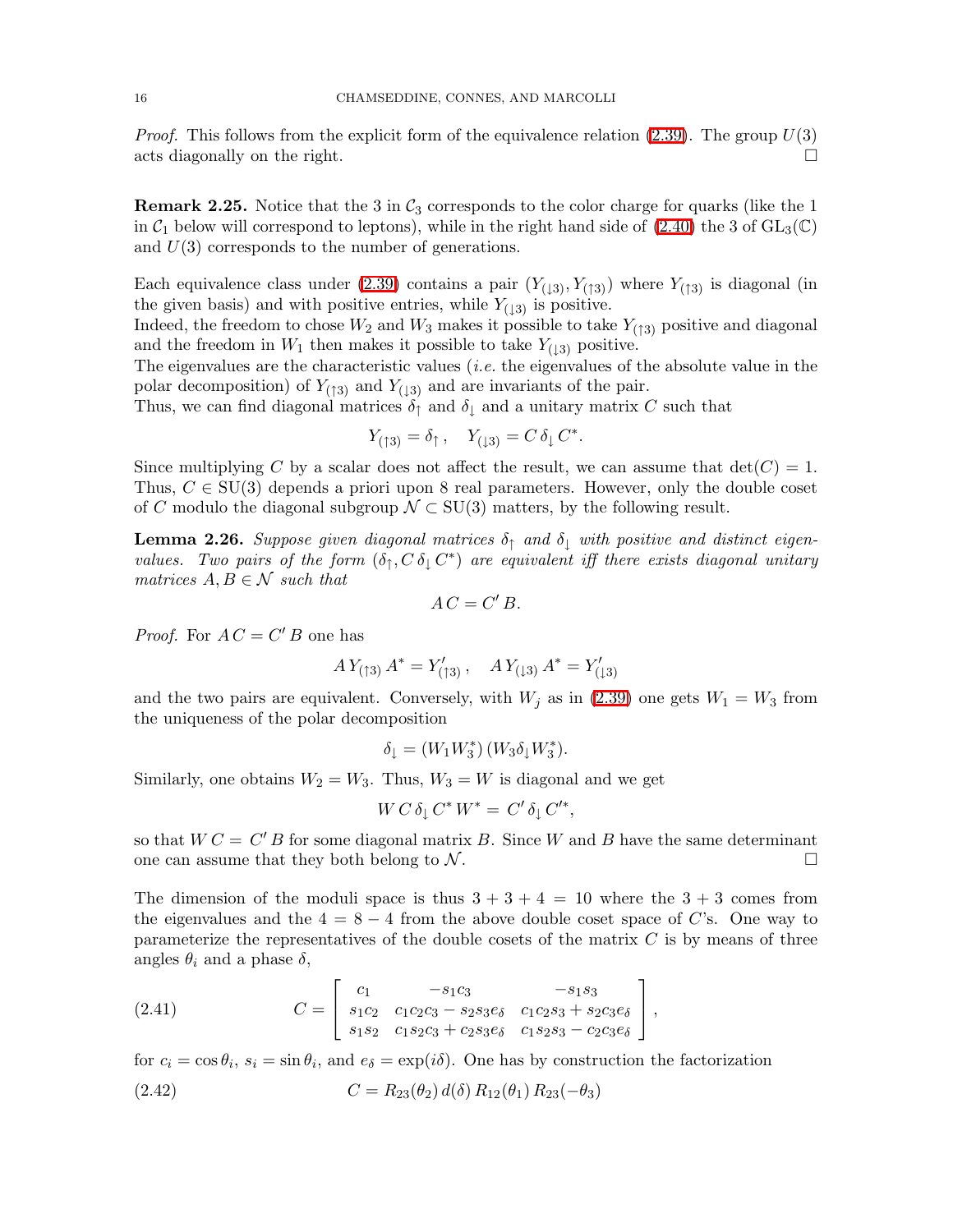where  $R_{ij}(\theta)$  is the rotation of angle  $\theta$  in the *ij*-plane and  $d(\delta)$  the diagonal matrix

$$
d(\delta) = \left[ \begin{array}{ccc} 1 & 0 & 0 \\ 0 & 1 & 0 \\ 0 & 0 & -e^{i\delta} \end{array} \right]
$$

Let us now consider the moduli space  $C_1$  of triplets  $(Y_{(11)}, Y_{(11)}, Y_R)$ , with  $Y_R$  symmetric, modulo the equivalence relation

<span id="page-16-1"></span>(2.43) 
$$
Y'_{(\downarrow 1)} = V_1 Y_{(\downarrow 1)} V_3^* \t Y'_{(\uparrow 1)} = V_2 Y_{(\uparrow 1)} V_3^*
$$

(2.44) 
$$
Y'_R = V_2 Y_R \bar{V}_2^*.
$$

**Lemma 2.27.** *The moduli space*  $C_1$  *is given by the quotient* 

(2.45) 
$$
\mathcal{C}_1 \cong (U(3) \times U(3)) \setminus (\text{GL}_3(\mathbb{C}) \times GL_3(\mathbb{C}) \times S)/U(3),
$$

*where*  $S$  *is the space of symmetric complex*  $3 \times 3$  *matrices and* 

- The action of  $U(3) \times U(3)$  on the left is given by left multiplication on  $GL_3(\mathbb{C}) \times$  $GL_3(\mathbb{C})$  *and by* [\(2.44\)](#page-16-1) *on* S.
- *The action of* U(3) *on the right is trivial on* S *and by diagonal right multiplication on*  $GL_3(\mathbb{C}) \times GL_3(\mathbb{C})$ .

It is of real dimension 21 and fibers over  $C_3$ , with generic fiber the quotient of symmetric *complex*  $3 \times 3$  *matrices by*  $U(1)$ *.* 

*Proof.* By construction one has a natural surjective map

$$
\pi:\mathcal{C}_1\to\mathcal{C}_3
$$

just forgetting about  $Y_R$ . The generic fiber of  $\pi$  is the space of symmetric complex  $3 \times 3$ matrices modulo the action of a complex scalar  $\lambda$  of absolute value one by

<span id="page-16-2"></span>
$$
Y_R \mapsto \lambda^2 Y_R.
$$

The (real) dimension of the fiber is  $12-1 = 11$ . The total real dimension of the moduli space  $C_1$  is then 21.  $\mathcal{C}_1$  is then 21.

The total 31-dimensional moduli space of Dirac operators is given by the product

(2.46) C<sup>1</sup> × C3.

Remark 2.28. The 31 real parameters of [\(2.46\)](#page-16-2) correspond to the Yukawa parameters in the standard model with neutrino mixing and Majorana mass terms. In fact, the parameters in  $\mathcal{C}_3$  correspond to the masses of the quarks and the quark mixing angles of the CKM matrix, while the additional parameters of  $C_1$  give the lepton masses, the angles of the PMNS mixing matrix and the Majorana mass terms.

#### <span id="page-16-0"></span>2.8. Dimension,  $KO$ -theory, and Poincaré duality.

In [\[14\]](#page-69-16) Chapter 6, §4, the notion of manifold in noncommutative geometry was discussed in terms of Poincaré duality in  $KO$ -homology. In [\[16\]](#page-69-15) this Poincaré duality was shown to hold rationally for the finite noncommutative geometry used there. We now investigate how the new finite noncommutative geometry F considered here behaves with respect to this duality. We first notice that now, the dimension being equal to 6 modulo 8, the intersection pairing is *skew symmetric*. It is given explicitly as follows.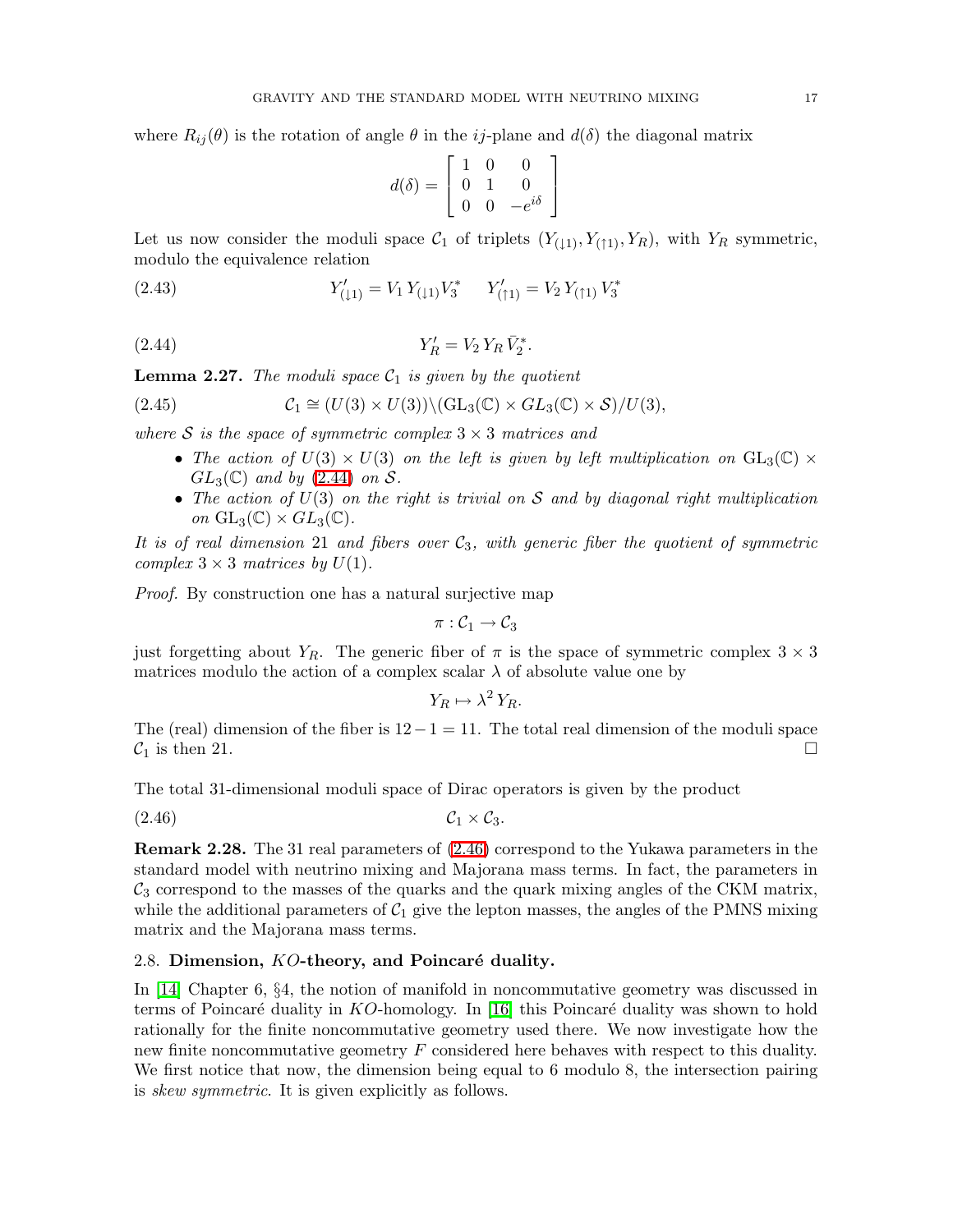<span id="page-17-0"></span>Proposition 2.29. *The expression*

(2.47) 
$$
\langle e, f \rangle = \text{Tr}(\gamma e J f J^{-1})
$$

*defines an antisymmetric bilinear pairing on*  $K_0 \times K_0$ . The group  $K_0(\mathcal{A}_F)$  *is the free abelian group generated by the classes of*  $e_1 = (1, 0, 0), e_2 = (0, 1, 0)$  *and*  $f_3 = (0, 0, f)$ *, where*  $f \in M_3(\mathbb{C})$  *a minimal idempotent.* 

*Proof.* The pairing  $(2.47)$  is obtained from the composition of the natural map

$$
K_0(\mathcal{A}_F) \times K_0(\mathcal{A}_F) \to K_0(\mathcal{A}_F \otimes \mathcal{A}_F^0)
$$

with the graded trace  $\text{Tr}(\gamma \cdot)$ . Since J anticommutes with  $\gamma$ , one checks that

$$
\langle f, e \rangle = \text{Tr}(\gamma f J e J^{-1}) = - \text{Tr}(\gamma J^{-1} f J e) = - \text{Tr}(\gamma e J f J^{-1}) = -\langle e, f \rangle,
$$

so that the pairing is antisymmetric.

By construction,  $\mathcal{A}_F$  is the direct sum of the fields  $\mathbb{C}$ , H and of the algebra  $M_3(\mathbb{C}) \sim \mathbb{C}$  (up to Morita equivalence). The projections  $e_1 = (1, 0, 0), e_2 = (0, 1, 0)$  and  $f_3 = (0, 0, f)$  are the three minimal idempotents in  $\mathcal{A}_F$ .

By construction the KO-homology class given by the representation in  $\mathcal{H}_F$  with the  $\mathbb{Z}/2$ grading  $\gamma$  and the real structure  $J_F$  splits as a direct sum of two pieces, one for the leptons and one for the quarks.

**Proposition 2.30.** (1) *The representation of the algebra generated by*  $(A_F, D_F, J_F, \gamma_F)$ in  $\mathcal{H}_F$  *splits as a direct sum of two subrepresentations* 

<span id="page-17-1"></span>
$$
\mathcal{H}_F=\mathcal{H}_F^{(1)}\oplus\mathcal{H}_F^{(3)}.
$$

- (2) *In the generic case (i.e. when the matrices in* D<sup>F</sup> *have distinct eigenvalues) each of these subrepresentations is irreducible.*
- $(3)$  *In the basis*  $(e_1, e_2, f_3)$  *the pairing*  $(2.47)$  *is (up to an overall multiplicity three corresponding to the number of generations) given by*

(2.48) 
$$
\langle \cdot, \cdot \rangle |_{\mathcal{H}_F^{(1)}} = \begin{bmatrix} 0 & 2 & 0 \\ -2 & 0 & 0 \\ 0 & 0 & 0 \end{bmatrix} \qquad \langle \cdot, \cdot \rangle |_{\mathcal{H}_F^{(3)}} = \begin{bmatrix} 0 & 0 & 2 \\ 0 & 0 & -2 \\ -2 & 2 & 0 \end{bmatrix}
$$

*Proof.* 1) Let  $\mathcal{H}_F^{(1)}$  $\bigg|_F^{(1)}$  correspond to

(2.49) 
$$
\qquad \qquad \mathbf{2}_L \otimes \mathbf{1}^0 \oplus \mathbf{2}_R \otimes \mathbf{1}^0 \oplus \mathbf{1} \otimes \mathbf{2}_L^0 \oplus \mathbf{1} \otimes \mathbf{2}_R^0
$$

and  $\mathcal{H}_F^{(3)}$  $\int\limits_F^{(3)}$  to

(2.50) 
$$
\mathbf{2}_L \otimes \mathbf{3}^0 \oplus \mathbf{2}_R \otimes \mathbf{3}^0 \oplus \mathbf{3} \otimes \mathbf{2}_L^0 \oplus \mathbf{3} \otimes \mathbf{2}_R^0.
$$

By construction, the action of  $A_F$  in  $H_F$  is block diagonal in the decomposition  $H_F$  =  $\mathcal{H}_F^{(1)} \oplus \mathcal{H}_F^{(3)}$ . Both the actions of  $J_F$  and of  $\gamma_F$  are also block diagonal. Theorem [2.21](#page-11-1) shows that  $D_F$  is also block diagonal, since it is of the form  $D = D(Y)$ .

2) It is enough to show that a unitary operator that commutes with  $A_F$ ,  $\gamma_F$ ,  $J_F$  and  $D_F$  is a scalar. Let us start with  $\mathcal{H}_F^{(3)}$  $_{F}^{\circ}$ . By Theorem [2.21](#page-11-1) (3), such a unitary is given by three unitary matrices  $W_j \in M_3(\mathbb{C})$  such that

$$
Y_{(13)} = W_1 Y_{(13)} W_3^*, Y_{(13)} = W_2 Y_{(13)} W_3^*
$$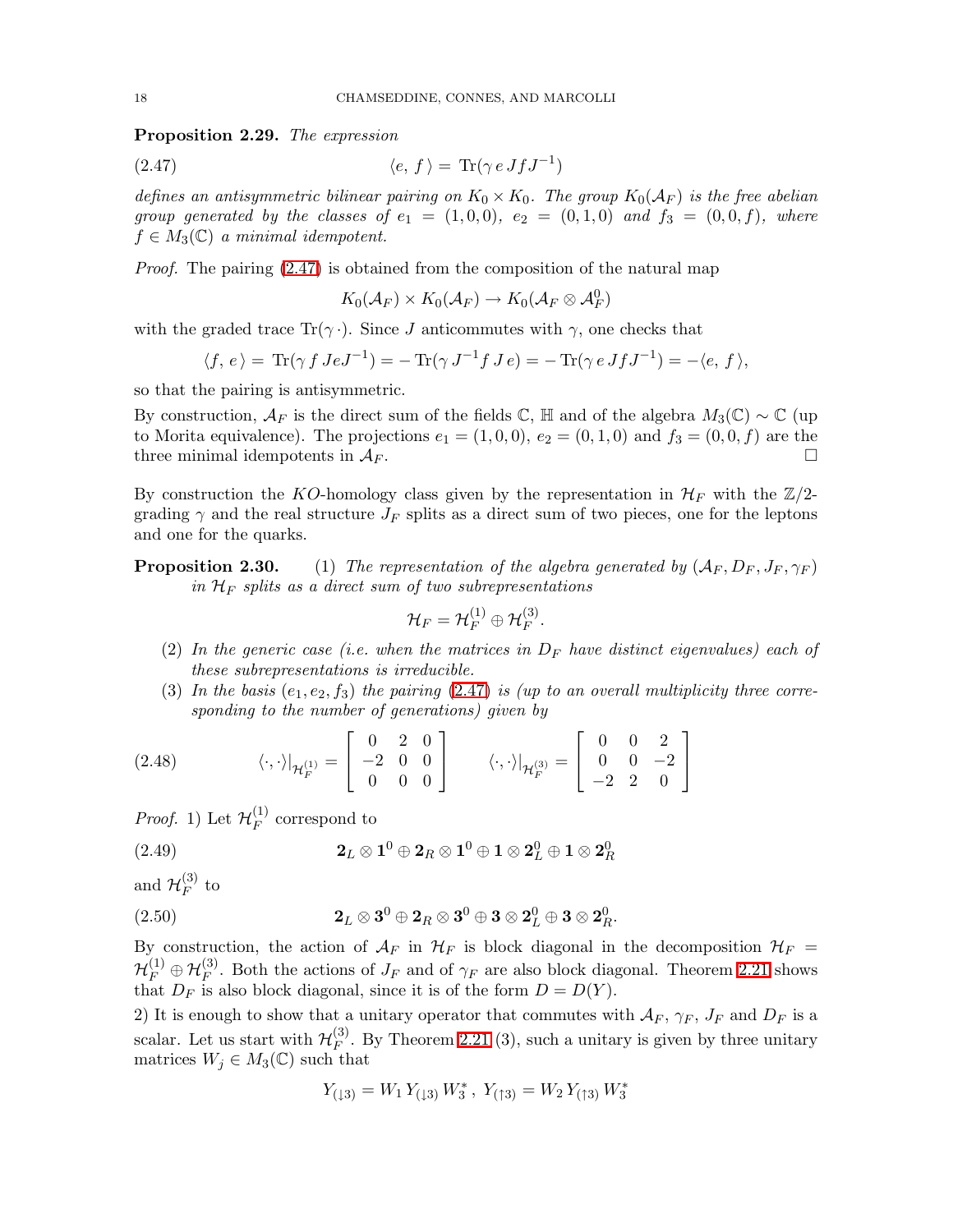We can assume that both  $Y_{(13)}$  and  $Y_{(13)}$  are positive. Assume also that  $Y_{(13)}$  is diagonal. The uniqueness of the polar decomposition shows that

$$
Y_{(13)} = (W_1 W_3^*) (W_3 Y_{(13)} W_3^*) \Rightarrow W_1 W_3^* = 1, \quad W_3 Y_{(13)} W_3^* = Y_{(13)}
$$

Thus, we get  $W_1 = W_2 = W_3$ . Since generically all the eigenvalues of  $Y_{(13)}$  or  $Y_{(13)}$  are distinct, we get that the matrices  $W_j$  are diagonal in the basis of eigenvectors of the matrices  $Y_{(13)}$  and  $Y_{(13)}$ . However, generically these bases are distinct, hence we conclude that  $W_j = 1$ for all j. The same result holds "a fortiori" for  $\mathcal{H}_F^{(1)}$  where the conditions imposed by Theorem [2.21](#page-11-1) (3) are in fact stronger.

3) One computes the pairing directly using the definition of  $\gamma_F$ . On  $\mathcal{H}_F^{(1)}$  $\bigg|_F^{(1)}$  the subalgebra  $M_3(\mathbb{C})$  acts by zero which explains why the last line and columns of the pairing matrix vanish. By antisymmetry one just needs to evaluate

$$
\langle e, e_L \rangle = -\langle e_L, e \rangle = -\text{Tr}(\gamma e_L J e J^{-1}) = -\text{Tr}(\gamma e_L) = 2 \times 3,
$$

where 3 is the number of generations. On  $\mathcal{H}_F^{(3)}$  $\binom{S}{F}$  the same pair gives  $\langle e, e_L \rangle = 0$ , since now the right action of e is zero on  $\mathcal{H}_f$ . In the same way one gets  $\langle f_3, e_L \rangle = 2 \times 3$ . Finally one has

$$
\langle e, f_3 \rangle = \text{Tr}(\gamma e J f_3 J^{-1}) = 2 \times 3.
$$

Of course an antisymmetric  $3 \times 3$  matrix is automatically degenerate since its determinant vanishes. Thus it is not possible to obtain a non-degenerate Poincaré duality pairing with a single  $KO$ -homology class. One checks however that the above pair of  $KO$ -homology classes suffices to obtain a non-degenerate pairing in the following way.

<span id="page-18-1"></span>**Corollary 2.31.** *The pairing*  $K_0(\mathcal{A}_F) \oplus K_0(\mathcal{A}_F) \to \mathbb{R} \oplus \mathbb{R}$  *given by* 

(2.51) 
$$
\langle \cdot, \cdot \rangle_{\mathcal{H}_F} := \langle \cdot, \cdot \rangle|_{\mathcal{H}_F^{(1)}} \oplus \langle \cdot, \cdot \rangle|_{\mathcal{H}_F^{(3)}}
$$

*is non-degenerate.*

*Proof.* We need to check that, for any e in  $K_0(\mathcal{A}_F)$  there exists an  $f \in K_0(\mathcal{A}_F)$  such that  $\langle e, f \rangle_{\mathcal{H}_F} \neq (0, 0)$ . This can be seen by the explicit form of  $\langle \cdot, \cdot \rangle|_{\mathcal{H}_F^{(1)}}$  and  $\langle \cdot, \cdot \rangle|_{\mathcal{H}_F^{(3)}}$  in [\(2.48\)](#page-17-1).  $\Box$ 

Remark 2.32. The result of Corollary [2.31](#page-18-1) can be reinterpreted as the fact that in our case  $KO$ -homology is not singly generated as a module over  $K_0$ , but it is generated by two elements.

#### 3. The spectral action and the standard model

<span id="page-18-0"></span>In this section and in the one that follows we show that the full Lagrangian of the standard model with neutrino mixing and Majorana mass terms, minimally coupled to gravity, is obtained as the asymptotic expansion of the spectral action for the product of the finite geometry  $(A_F, H_F, D_F)$  described above and a spectral triple associated to 4-dimensional spacetime.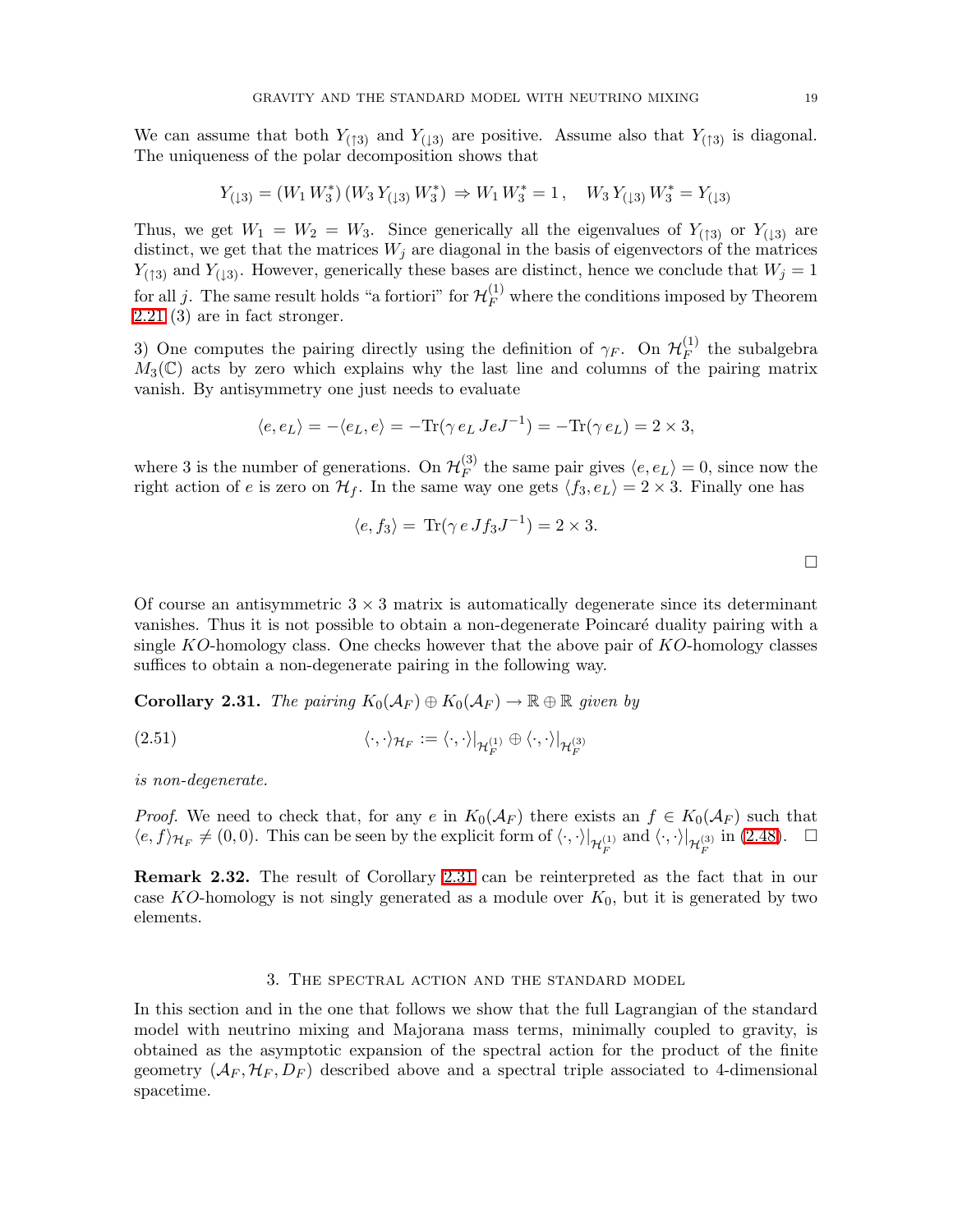### <span id="page-19-0"></span>3.1. Riemannian geometry and spectral triples.

A spin Riemannian manifold M gives rise in a canonical manner to a spectral triple. The Hilbert space  $\mathcal H$  is the Hilbert space  $L^2(M, S)$  of square integrable spinors on M and the algebra  $\mathcal{A} = C^{\infty}(M)$  of smooth functions on M acts in H by multiplication operators:

<span id="page-19-3"></span>(3.1) 
$$
(f \xi)(x) = f(x) \xi(x), \quad \forall x \in M.
$$

The operator  $D$  is the Dirac operator

(3.2) 
$$
\partial_M = \sqrt{-1} \gamma^\mu \nabla_\mu^s
$$

where  $\nabla^s$  is the spin connection which we express in a vierbein  $e$  so that

<span id="page-19-4"></span>(3.3) 
$$
\gamma^{\mu} = \gamma^{a} e^{\mu}_{a},
$$

$$
\nabla_{\mu}^{s} = \partial_{\mu} + \frac{1}{4} \omega_{\mu}^{ab} (e) \gamma_{ab}.
$$

The grading  $\gamma$  is given by the chirality operator which we denote by  $\gamma_5$  in the 4-dimensional case. The operator  $J$  is the charge conjugation operator and we refer to [\[24\]](#page-69-17) for a thorough treatment of the above notions.

### <span id="page-19-1"></span>3.2. The product geometry.

We now consider a 4-dimensional smooth compact Riemannian manifold M with a fixed spin structure. We consider its product with the finite geometry  $(A_F, \mathcal{H}_F, D_F)$  described above. With  $(A_j, H_j, \gamma_j)$  of KO-dimensions 4 for  $j = 1$  and 6 for  $j = 2$ , the product geometry is given by the rules

$$
\mathcal{A} = \mathcal{A}_1 \otimes \mathcal{A}_2 , \; \mathcal{H} = \mathcal{H}_1 \otimes \mathcal{H}_2 , \; D = D_1 \otimes 1 + \gamma_1 \otimes D_2 , \; \gamma = \gamma_1 \otimes \gamma_2 , \; J = J_1 \otimes J_2.
$$

Notice that it matters here that  $J_1$  commutes with  $\gamma_1$ , in order to check that J commutes with D. One checks that the order one condition is fulfilled by D if it is fulfilled by the  $D_i$ . For the product of the manifold M by the finite geometry F we then have  $\mathcal{A} = C^{\infty}(M) \otimes \mathcal{A}_F =$  $C^{\infty}(M, \mathcal{A}_F), \mathcal{H} = L^2(M, S) \otimes \mathcal{H}_F = L^2(M, S \otimes \mathcal{H}_F) \text{ and } D = \mathcal{P}_M \otimes 1 + \gamma_5 \otimes D_F \text{ where } \mathcal{P}_M$ is the Dirac operator on  $M$ . It is given by equations  $(3.2)$  and  $(3.3)$ .

#### <span id="page-19-2"></span>3.3. The real part of the product geometry.

<span id="page-19-5"></span>The next proposition shows that a noncommutative geometry automatically gives rise to a commutative one playing in essence the role of its center (*cf.* Remark [3.3](#page-20-1) below).

**Proposition 3.1.** Let  $(A, \mathcal{H}, D)$  be a real spectral triple in the sense of Definition [2.7.](#page-6-1) Then *the following holds.*

- (1) *The equality*  $A_J = \{x \in A; xJ = Jx\}$  *defines an involutive commutative real subalgebra of the center of* A*.*
- $(2)$   $(\mathcal{A}_J, \mathcal{H}, D)$  *is a real spectral triple.*
- (3) *Any*  $a \in A_J$  *commutes with the algebra generated by the sums*  $\sum a_i[D,b_i]$  *for*  $a_i$ *, b<sub>i</sub> in* A*.*

*Proof.* 1) By construction  $A_J$  is a real subalgebra of A. Since J is isometric one has  $(JaJ^{-1})^* = Ja^*J^{-1}$  for all a. Thus if  $x \in \mathcal{A}_J$ , one has  $JxJ^{-1} = x$  and  $Jx^*J^{-1} = x^*$ , so that  $x^* \in \mathcal{A}_J$ . Let us show that  $\mathcal{A}_J$  is contained in the center of  $\mathcal{A}$ . For  $x \in \mathcal{A}_J$  and  $b \in \mathcal{A}$ one has  $[b, x^0] = 0$  from [\(2.9\)](#page-6-3). But  $x^0 = Jx^*J^{-1} = x^*$  and thus we get  $[b, x^*] = 0$ .

2) This is automatic since we are just dealing with a subalgebra. Notice that it continues to hold for the complex algebra  $\mathcal{A}_J \otimes_{\mathbb{R}} \mathbb{C}$  generated by  $\mathcal{A}_J$ .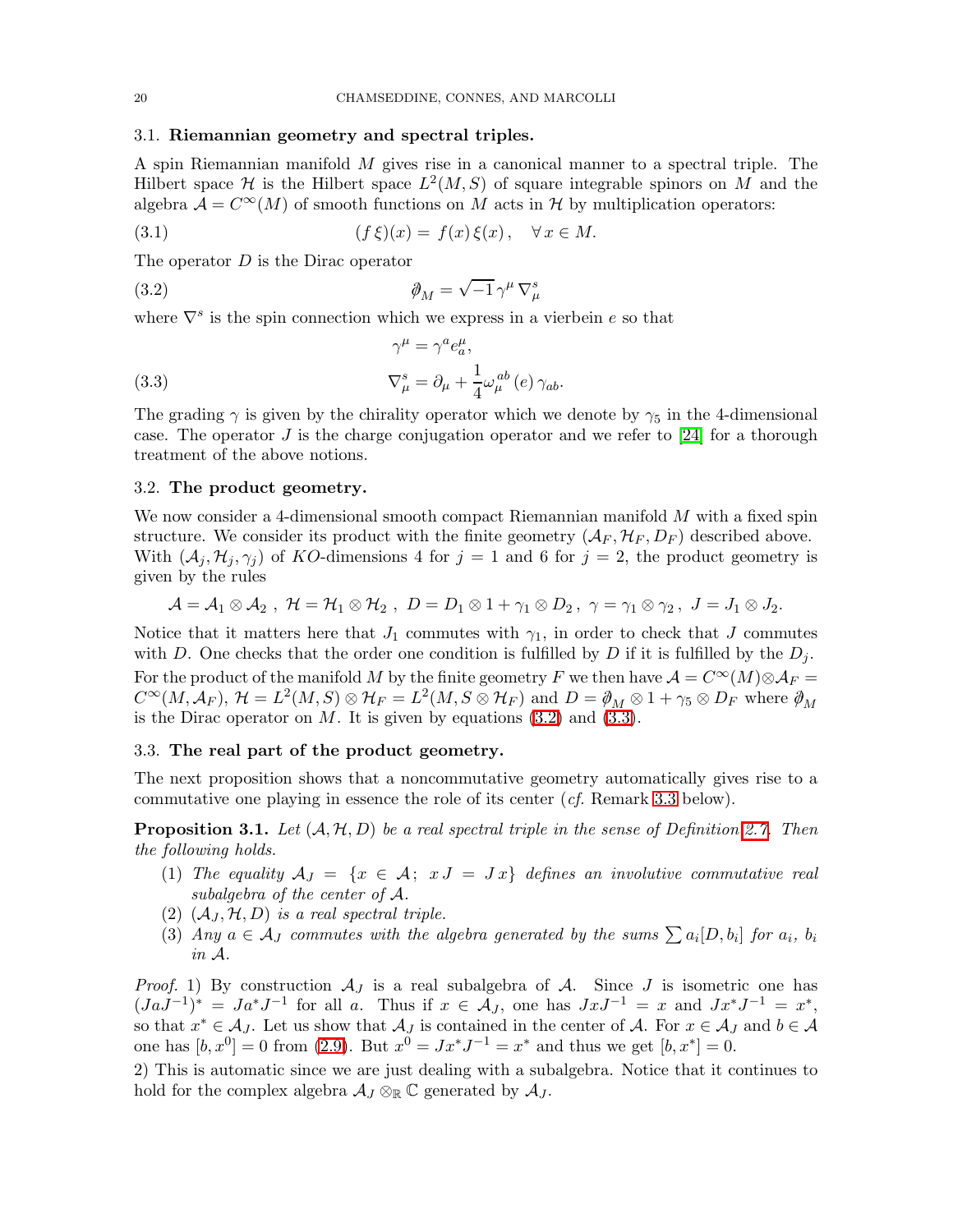3) The order one condition [\(2.11\)](#page-6-2) shows that  $[D, b]$  commutes with  $(a^*)^0$  and hence with a since  $(a^*)^0 = a$  as we saw above.

<span id="page-20-4"></span>While the real part  $\mathcal{A}_I$  is contained in the center  $Z(\mathcal{A})$  of  $\mathcal{A}$ , it can be much smaller as one sees in the example of the finite geometry  $F$ . Indeed, one has the following result.

Lemma 3.2. *Let* F *be the finite noncommutative geometry:*

- *The real part of*  $\mathcal{A}_F$  *is*  $\mathbb{R} = \{(\lambda, \lambda, \lambda), \lambda \in \mathbb{R}\} \subset \mathcal{A}_F$ *.*
- The real part of  $C^{\infty}(M, \mathcal{A}_F)$  for the product geometry  $M \times F$  is  $C^{\infty}(M, \mathbb{R})$ .

*Proof.* Let  $x = (\lambda, q, m) \in \mathcal{A}_F$ . Then if x commutes with  $J_F$ , its action in  $\mathcal{H}_f \subset \mathcal{H}_F$  coincides with the right action of  $x^*$ . Looking at the action on  $\mathcal{H}_F^{(1)}$  $\mathcal{F}_{F}^{(1)}$ , it follows that  $\lambda = \overline{\lambda}$  and that the action of the quaternion q coincides with that of  $\lambda$ . Thus  $\lambda \in \mathbb{R}$  and  $q = \lambda$ . Then looking at the action on  $\mathcal{H}_F^{(3)}$ <sup>(3)</sup> gives  $m = \lambda$ . The same proof applies to  $C^{\infty}(M, A_F)$ .

<span id="page-20-1"></span>**Remark 3.3.** The notion of real part  $A_J$  can be thought of as a refinement of the center of the algebra in this geometric context. For instance, even though the center of  $A_F$  is nontrivial, this geometry can still be regarded as "central" in this perspecive, since the real part of  $\mathcal{A}_F$  is reduced to just the scalars  $\mathbb{R}$ .

### <span id="page-20-0"></span>3.4. The adjoint representation and the gauge symmetries.

In this section we display the role of the gauge group  $C^{\infty}(M, SU(\mathcal{A}_F))$  of smooth maps from the manifold M to the group  $SU(\mathcal{A}_F)$ .

**Proposition 3.4.** Let  $(A, \mathcal{H}, D)$  be the real spectral triple associated to  $M \times F$ .

<span id="page-20-2"></span>• Let U be a unitary in H commuting with  $\gamma$  and J and such that  $U A U^* = A$ . Then *there exists a unique diffeomorphism*  $\varphi \in \text{Diff}(M)$  *such that* 

(3.4) 
$$
U f U^* = f \circ \varphi \ , \quad \forall f \in \mathcal{A}_J.
$$

• Let U be as above and such that  $\varphi = id$ . Then, possibly after passing to a finite abelian *cover of* M, there exists a unitary  $u \in C^{\infty}(M, SU(\mathcal{A}_F))$  such that  $U \text{Ad}(u)^* \in \mathcal{C}$ , where  $\mathcal C$  *is the commutant of the algebra of operators in*  $\mathcal H$  *generated by*  $\mathcal A$  *and*  $J\mathcal A J^{-1}$ *.* 

We refer to [\[35\]](#page-70-3) for finer points concerning the lifting of diffeomorphisms preserving the given spin structure.

*Proof.* The first statement follows from the functoriality of the construction of the subalgebra  $\mathcal{A}_J$  and the classical result that automorphisms of the algebra  $C^{\infty}(M,\mathbb{R})$  are given by composition with a diffeomorphism of M.

Let us prove the second statement. One has  $\mathcal{H} = L^2(M, S) \otimes \mathcal{H}_F = L^2(M, S \otimes \mathcal{H}_F)$ . Since  $\varphi = id$ , we know by [\(3.4\)](#page-20-2) that U commutes with the algebra  $\mathcal{A}_J = C^{\infty}(M,\mathbb{R})$ . This shows that U is given by an endomorphism  $x \mapsto U(x)$  of the vector bundle  $S \otimes \mathcal{H}_F$  on M. Since U commutes with J, the unitary  $U(x)$  commutes with  $J_x \otimes J_F$ .

<span id="page-20-3"></span>The equality  $U A U^* = A$  shows that, for all  $x \in M$ , one has

(3.5) 
$$
U(x) (\mathrm{id} \otimes A_F) U^*(x) = \mathrm{id} \otimes A_F.
$$

Here we identify  $\mathcal{A}_F$  with a subalgebra of operators on  $S \otimes \mathcal{H}_F$ , through the algebra homomorphism  $T \mapsto id \otimes T$ .

Let  $\alpha$  be an arbitrary automorphism of  $\mathcal{A}_F$ . The center of  $\mathcal{A}_F$  contains three minimal idempotents and the corresponding reduced algebras  $\mathbb{C}$ ,  $\mathbb{H}$ ,  $M_3(\mathbb{C})$  are pairwise non-isomorphic.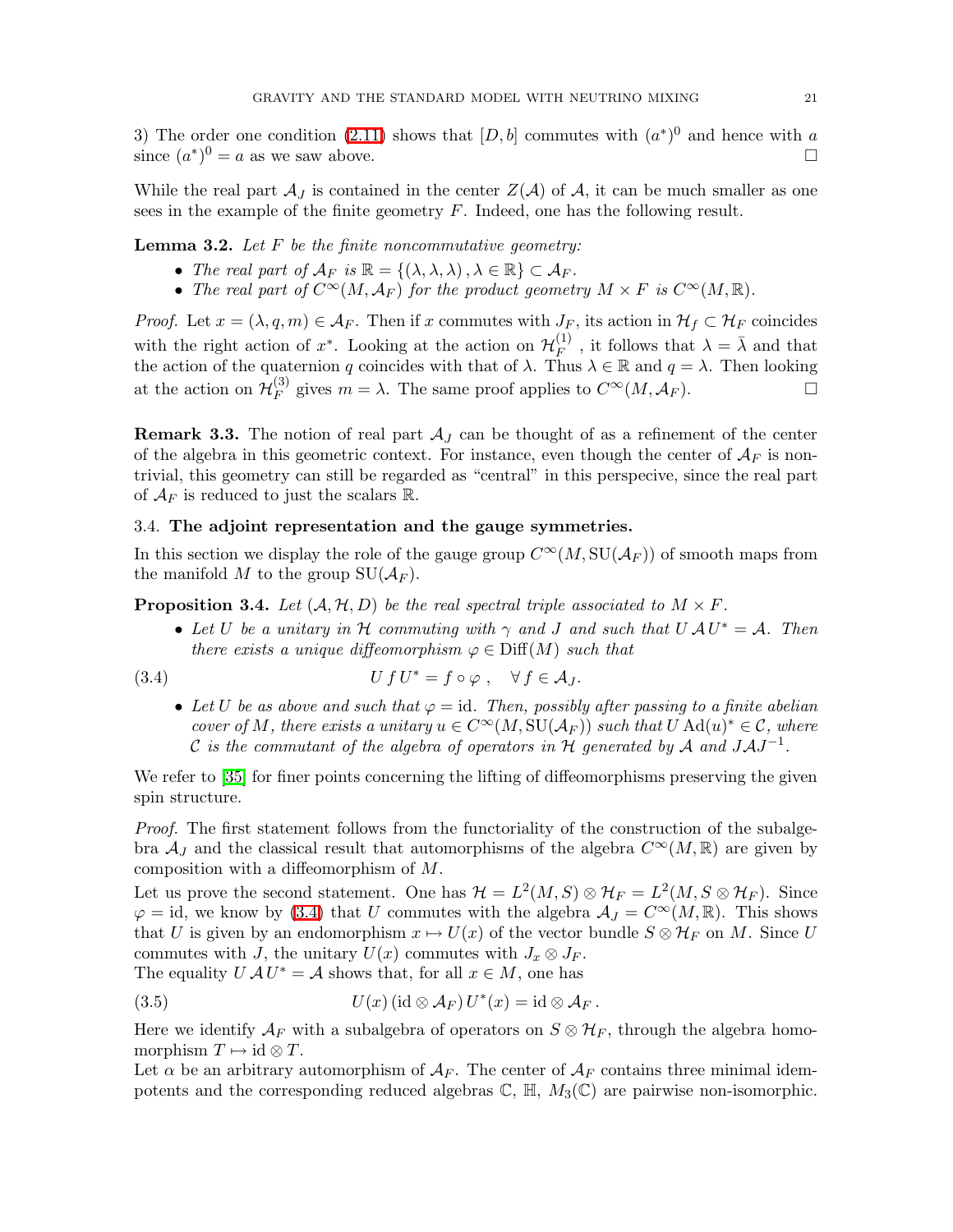Thus  $\alpha$  preserves these three idempotents and is determined by its restriction to the corresponding reduced algebras  $\mathbb{C}$ ,  $\mathbb{H}$ ,  $M_3(\mathbb{C})$ . In particular, such an automorphism will act on the subalgebra C either as the identity or as complex conjugation.

Now consider the automorphism  $\alpha_x$  of  $\mathcal{A}_F$  determined by [\(3.5\)](#page-20-3). It is unitarily implemented by [\(3.5\)](#page-20-3). The action of  $\mathbb{C} \subset A_F$  on  $S \otimes \mathcal{H}_F$  is not unitarily equivalent to its composition with complex conjugation. This can be seen from the fact that, in this representation, the dimension of the space on which  $\mathbb C$  acts by  $\lambda$  is larger than the one of the space on which it acts by  $\lambda$ . It then follows that the restriction of  $\alpha_x$  to  $\mathbb{C} \subset \mathcal{A}_F$  has to be the identity automorphism.

Similarly, the restriction of  $\alpha_x$  to  $M_3(\mathbb{C}) \subset \mathcal{A}_F$  is given by an inner automorphism of the form  $f \to v_x f v_x^*$ , where  $v_x \in SU(3)$  is only determined modulo the center  $Z_3 \sim \mu_3$  of  $SU(3)$ . The restriction of  $\alpha_x$  to  $\mathbb{H} \subset \mathcal{A}_F$  is given by an inner automorphism of the form  $f \to q_x f q_x^*$ where  $q_x \in SU(2)$  is only determined modulo the center  $Z_2 \sim \mu_2$  of SU(2). Thus passing to the finite abelian cover M of M corresponding to the morphism  $\pi_1(M) \to Z_2 \times Z_3 \sim \mu_6$ , one gets a unitary element  $u = (1, q, v) \in C^{\infty}(M, SU(\mathcal{A}_F))$  such that  $\alpha(f) = \text{Ad}(u) f \text{Ad}(u)^*$  for all  $f \in C^{\infty}(M, \mathcal{A}_F)$ . Replacing U by  $U \text{Ad}(u)^*$  one can thus assume that U commutes with all  $f \in C^{\infty}(M, \mathcal{A}_F)$ , and the commutation with J still holds so that  $U \text{Ad}(u)^* \in \mathcal{C}$ , where  $\mathcal{C}$ is the commutant of the algebra of operators in  $\mathcal H$  generated by  $\mathcal A$  and  $J\mathcal A J^{-1}$ .

### <span id="page-21-0"></span>3.5. Inner fluctuations and bosons.

Let us show that the inner fluctuations of the metric give rise to the gauge bosons of the standard model with their correct quantum numbers. We first have to compute  $A =$  $\sum a_i[D, a'_i]$   $a_i, a'_i \in \mathcal{A}$ . Since  $D = \partial_M \otimes 1 + \gamma_5 \otimes D_F$  decomposes as a sum of two terms, so does A and we first consider the discrete part  $A^{(0,1)}$  coming from commutators with  $\gamma_5 \otimes D_F$ .

# 3.5.1. The discrete part  $A^{(0,1)}$  of the inner fluctuations.

Let  $x \in M$  and let  $a_i(x) = (\lambda_i, q_i, m_i), a'_i(x) = (\lambda'_i, q'_i, m'_i)$ , the computation of  $\sum a_i [\gamma_5 \otimes$  $D_F, a'_i$  at x on the subspace corresponding to  $\mathcal{H}_f \subset \mathcal{H}_F$  gives  $\gamma_5$  tensored by the matrices  $A_3^{(0,1)}$  $A_3^{(0,1)}$  and  $A_1^{(0,1)}$  $_1^{(0,1)}$  defined below. We set (3.6)

$$
A_3^{(0,1)} = \begin{bmatrix} 0 & X \\ X' & 0 \end{bmatrix} \otimes 1_3, \quad X = \begin{bmatrix} Y_{(13)}^* \varphi_1 & Y_{(13)}^* \varphi_2 \\ -Y_{(13)}^* \bar{\varphi}_2 & Y_{(13)}^* \bar{\varphi}_1 \end{bmatrix}, \quad X' = \begin{bmatrix} Y_{(13)} \varphi_1' & Y_{(13)} \varphi_2' \\ -Y_{(13)} \bar{\varphi}_2' & Y_{(13)} \bar{\varphi}_1' \end{bmatrix}
$$

<span id="page-21-1"></span>for the  $\mathcal{H}_F^{(3)}$  $\int_{F}^{(0)}$  part, with

<span id="page-21-2"></span>(3.7) 
$$
\varphi_1 = \sum \lambda_i (\alpha'_i - \lambda'_i), \quad \varphi_2 = \sum \lambda_i \beta'_i
$$

(3.8) 
$$
\varphi_1' = \sum \alpha_i (\lambda_i' - \alpha_i') + \beta_i \overline{\beta}_i', \quad \varphi_2' = \sum (-\alpha_i \beta_i' + \beta_i (\overline{\lambda}_i' - \overline{\alpha}_i')),
$$

where we used the notation

$$
q = \left[ \begin{array}{cc} \alpha & \beta \\ -\bar{\beta} & \bar{\alpha} \end{array} \right]
$$

for quaternions. For the  $\mathcal{H}_F^{(1)}$  $F_F^{(1)}$  part one obtains in the same way (3.9)

$$
A_1^{(0,1)} = \begin{bmatrix} 0 & Y \\ Y' & 0 \end{bmatrix}, \quad Y = \begin{bmatrix} Y_{(11)}^* \varphi_1 & Y_{(11)}^* \varphi_2 \\ -Y_{(11)}^* \bar{\varphi}_2 & Y_{(11)}^* \bar{\varphi}_1 \end{bmatrix}, \quad Y' = \begin{bmatrix} Y_{(11)} \varphi_1' & Y_{(11)} \varphi_2' \\ -Y_{(11)} \bar{\varphi}_2' & Y_{(11)} \bar{\varphi}_1' \end{bmatrix}.
$$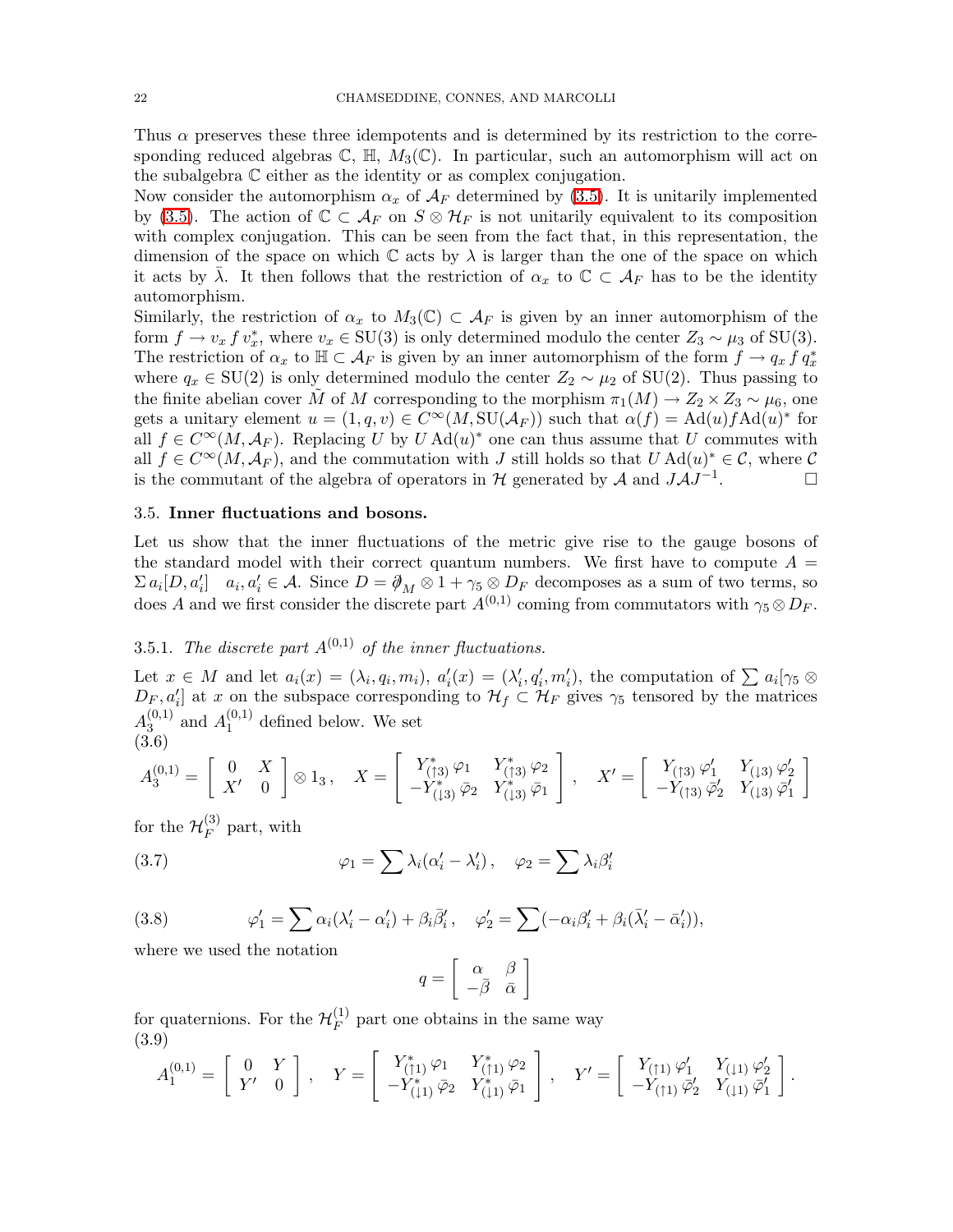Here the  $\varphi$  are given as above by [\(3.7\)](#page-21-1) and [\(3.8\)](#page-21-2).

The off diagonal part of  $D_F$ , which involves  $Y_R$ , does not contribute to the inner fluctuations, since it exactly commutes with the algebra  $A_F$ . Since the action of  $A_F$  on  $H_{\bar{f}}$  exactly commutes with  $D_F$ , it does not contribute to  $A^{(0,1)}$ . One lets

(3.10) 
$$
q = \varphi_1 + \varphi_2 j, \quad q' = \varphi_1' + \varphi_2' j
$$
where *j* is the quaternion  $\begin{bmatrix} 0 & 1 \\ -1 & 0 \end{bmatrix}$ .

<span id="page-22-2"></span>**Proposition 3.5.** 1) The discrete part  $A^{(0,1)}$  of the inner fluctuations of the metric is pa*rameterized by an arbitrary quaternion valued function*

$$
H \in C^{\infty}(M, \mathbb{H}), \quad H = \varphi_1 + \varphi_2 j, \quad \varphi_j \in C^{\infty}(M, \mathbb{C})
$$

*2) The role of* H *in the coupling of the* ↑*-part is related to its role in the coupling of the* ↓*-part by the replacement*

$$
H \mapsto \tilde{H} = j H.
$$

*Proof.* 1) First one checks that there are no linear relations between the four terms [\(3.7\)](#page-21-1) and [\(3.8\)](#page-21-2). We consider a single term  $a[D_F, a']$ . Taking  $a = (\lambda, 0, 0)$  and  $a' = (\lambda', 0, 0)$  gives

$$
\varphi_1 = -\lambda \lambda', \quad \varphi_2 = \varphi_1' = \varphi_2' = 0
$$

Taking  $a = (\lambda, 0, 0)$  and  $a' = (0, j\overline{\beta}', 0)$  gives

$$
\varphi_1' = \lambda \beta', \quad \varphi_1 = \varphi_1' = \varphi_2' = 0
$$

Similarly, taking  $a = (0, \alpha, 0)$  and  $a' = (\lambda', 0, 0)$  gives

$$
\varphi_1' = \alpha \lambda', \quad \varphi_1 = \varphi_2 = \varphi_2' = 0
$$

while taking  $a = (0, j \bar{\beta}, 0)$  and  $a' = (\lambda', 0, 0)$  gives

$$
\varphi_2'=\beta\bar\lambda',\quad \varphi_1=\varphi_2=\varphi_1'=0.
$$

This shows that the vector space  $\Omega_D^{(0,1)}$  of linear combinations  $\sum_i a_i [D_F, a'_i]$  is the space of pairs of quaternion valued functions  $q(x)$  and  $q'(x)$ .

The selfadjointness condition  $A = A^*$  is equivalent to  $q' = q^*$  and we see that the discrete part  $A^{(0,1)}$  is exactly given by a quaternion valued function,  $H(x) \in \mathbb{H}$  on M.

2) The transition is given by  $(\varphi_1, \varphi_2) \mapsto (-\bar{\varphi}_2, \bar{\varphi}_1)$ , which corresponds to the multiplication of  $H = \varphi_1 + \varphi_2 j$  by j on the left. of  $H = \varphi_1 + \varphi_2 j$  by j on the left.

<span id="page-22-3"></span>For later purposes let us compute the trace of powers of  $(D+A^{(0,1)}+JA^{(0,1)}J)$ . Let us define

<span id="page-22-1"></span>(3.11) 
$$
D^{(0,1)} = D + A^{(0,1)} + JA^{(0,1)}J.
$$

**Lemma 3.6.** *1*) On  $\mathcal{H}_F^{(3)} \subset \mathcal{H}_F$  one has

(3.12) 
$$
\text{Tr}((D_3^{(0,1)})^2) = 12|1 + H|^2 \text{Tr}(Y_{(13)}^* Y_{(13)} + Y_{(13)}^* Y_{(13)})
$$

$$
\text{Tr}((D_3^{(0,1)})^4) = 12|1 + H|^4 \text{Tr}((Y_{(13)}^* Y_{(13)})^2 + (Y_{(13)}^* Y_{(13)})^2)
$$

<span id="page-22-0"></span>2) On 
$$
\mathcal{H}_F^{(1)} \subset \mathcal{H}_F
$$
 one has  
\n(3.13) 
$$
\text{Tr}((D_1^{(0,1)})^2) = 4|1 + H|^2 \text{Tr}(Y_{(11)}^* Y_{(11)} + Y_{(11)}^* Y_{(11)}) + 2 \text{Tr}(Y_R^* Y_R)
$$
\n
$$
\text{Tr}((D_1^{(0,1)})^4) = 4|1 + H|^4 \text{Tr}((Y_{(11)}^* Y_{(11)})^2 + (Y_{(11)}^* Y_{(11)})^2) + 2 \text{Tr}((Y_R^* Y_R)^2)
$$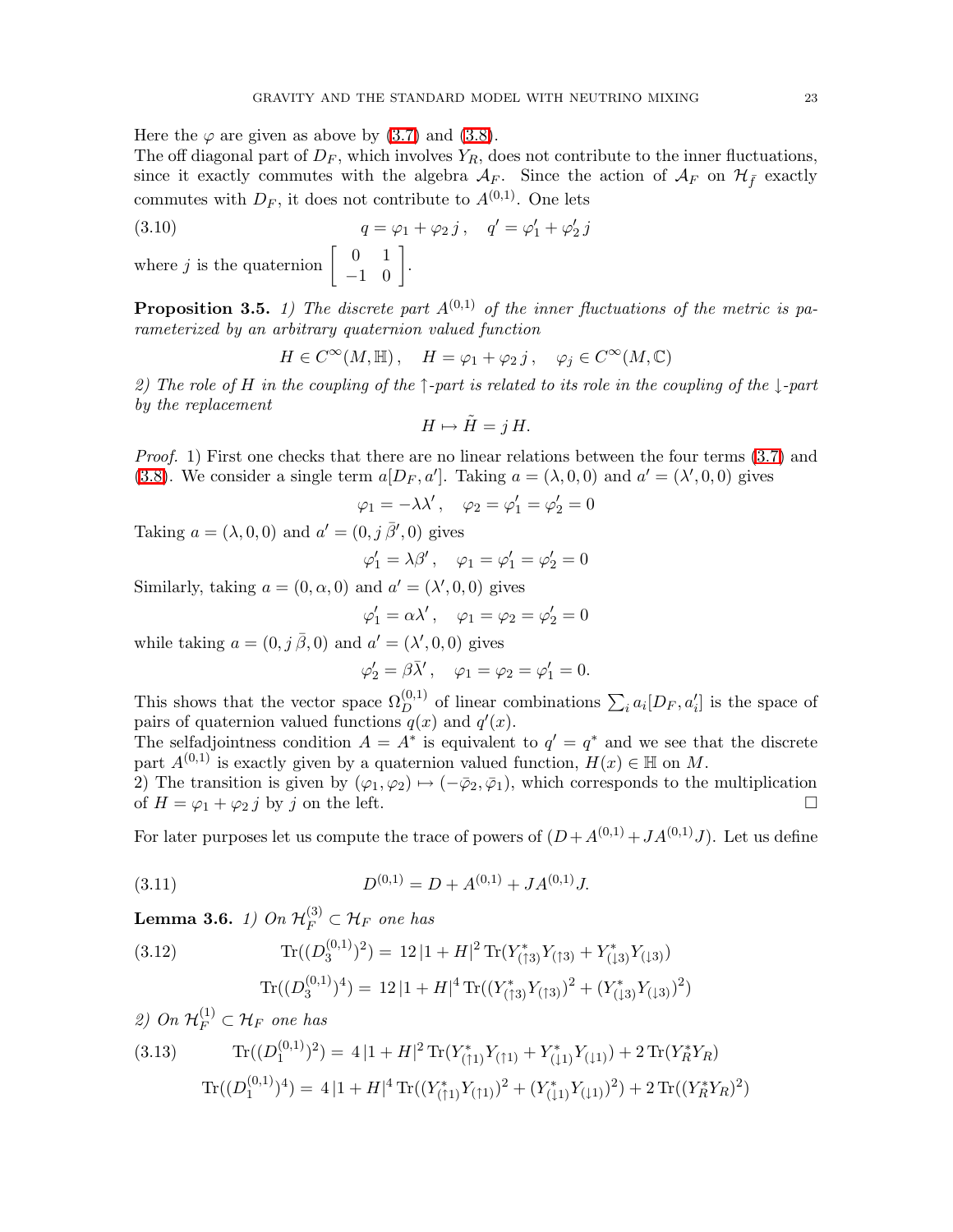$$
+8|1 + H|^2 \text{Tr}(Y_R^* Y_R Y_{(\uparrow 1)}^* Y_{(\uparrow 1)})
$$

*Proof.* 1) The left hand side of [\(3.13\)](#page-22-0) is given by  $2 \text{Tr}((A_3^{(0,1)})$  $\binom{(0,1)}{3}$ , after replacing H by  $1 + H$ to take into account the operator  $D_3$ . The product  $XX^*$  is given by the diagonal matrix

$$
XX^* = \left[ \begin{array}{cc} Y^*_{(13)}Y_{(13)} (\varphi_1 \bar{\varphi}_1 + \varphi_2 \bar{\varphi}_2) & 0 \\ 0 & Y^*_{(13)} Y_{(13)} (\varphi_1 \bar{\varphi}_1 + \varphi_2 \bar{\varphi}_2) \end{array} \right] = |H|^2 \left[ \begin{array}{cc} Y^*_{(13)} Y_{(13)} & 0 \\ 0 & Y^*_{(13)} Y_{(13)} \end{array} \right]
$$

One has  $\text{Tr}((A_3^{(0,1)})$  $\binom{(0,1)}{3}$  =  $3 \text{Tr}(X X^* + X^* X) = 6 \text{Tr}(X X^*)$ . This gives the first equality. Similarly, one has  $\text{Tr}((A_3^{(0,1)})$  $3^{(0,1)}$ <sup>4</sup> $) = 3 \text{Tr}((XX^*)^2 + (X^*X)^2) = 6 \text{Tr}((XX^*)^2)$ , which gives the second identity.

2) Let us write the matrix of  $(D + A^{(0,1)} + JA^{(0,1)}J)_1$  in the decomposition  $({\uparrow}_R, {\downarrow}_R, {\uparrow}_L, {\downarrow}_L)$  $,\overline{\uparrow}_R, \overline{\downarrow}_R, \overline{\uparrow}_L, \overline{\downarrow}_L$ . We have

$$
\left[ \begin{array}{ccccccccc} 0 & 0 & Y_{(\uparrow\!\downarrow 1)}^* \, \varphi_1 & Y_{(\uparrow\!\downarrow 1)}^* \, \varphi_2 & Y_R^* & 0 & 0 & 0 \\ 0 & 0 & -Y_{(\downarrow\!\downarrow 1)}^* \, \bar{\varphi}_2 & Y_{(\downarrow\!\downarrow 1)}^* \, \bar{\varphi}_1 & 0 & 0 & 0 & 0 \\ Y_{(\uparrow\!\downarrow 1)} \, \bar{\varphi}_1 & -Y_{(\downarrow\!\downarrow 1)} \, \varphi_2 & 0 & 0 & 0 & 0 & 0 \\ Y_{(\uparrow\!\downarrow 1)} \, \bar{\varphi}_2 & Y_{(\downarrow\!\downarrow 1)} \, \varphi_1 & 0 & 0 & 0 & 0 & 0 \\ Y_R & 0 & 0 & 0 & 0 & 0 & 0 & \bar{Y}_{(\uparrow\!\downarrow 1)}^* \, \bar{\varphi}_1 & \bar{Y}_{(\uparrow\!\downarrow 1)}^* \, \bar{\varphi}_2 \\ 0 & 0 & 0 & 0 & 0 & 0 & -Y_{(\downarrow\!\downarrow 1)}^* \, \varphi_2 & \bar{Y}_{(\uparrow\!\downarrow 1)}^* \, \varphi_1 \\ 0 & 0 & 0 & 0 & \bar{Y}_{(\uparrow\!\downarrow 1)} \, \varphi_1 & -\bar{Y}_{(\downarrow\!\downarrow 1)} \, \bar{\varphi}_2 & 0 & 0 \\ 0 & 0 & 0 & 0 & \bar{Y}_{(\uparrow\!\downarrow 1)} \, \varphi_2 & \bar{Y}_{(\downarrow\!\downarrow 1)} \, \bar{\varphi}_1 & 0 & 0 \end{array} \right]
$$

The only matrix elements of the square of  $(D + A^{(0,1)} + JA^{(0,1)}J)_1$  involving  $Y_R$  or  $Y_R^*$  are

$$
\left[\begin{array}{cccccccc} Y_R^*Y_R+Y_{( \uparrow 1)}^*Y_{( \uparrow 1)}|H|^2&0&0&0&0&0&Y_R^*\bar Y_{( \uparrow 1)}^*\bar \varphi_1 &Y_R^*\bar Y_{( \uparrow 1)}^*\bar \varphi_2 \\ 0&0&0&0&0&0&0&0 \\ 0&0&0&0&0&Y_{( \uparrow 1)}Y_R^*\bar \varphi_1&0&0&0 \\ 0&0&0&0&Y_{K}Y_{( \uparrow 1)}^*\varphi_1 &Y_RY_{( \uparrow 1)}^*\varphi_2 &\bar Y_{( \uparrow 1)}^*Y_{( \uparrow 1)}|H|^2+Y_RY_R^*&0&0&0 \\ 0&0&0&0&0&0&0&0 \\ \bar Y_{( \uparrow 1)}Y_R\varphi_1&0&0&0&0&0&0 \\ \bar Y_{( \uparrow 1)}Y_R\varphi_2&0&0&0&0&0&0&0 \\ \bar Y_{( \uparrow 1)}Y_R\varphi_2&0&0&0&0&0&0&0 \\ \end{array}\right]
$$

This shows that one only gets two additional terms involving  $Y_R$  for Tr( $(D + A^{(0,1)} +$  $JA^{(0,1)}J_1^2$  and each gives  $\text{Tr}(Y_R Y_R^*)$ . The trace  $\text{Tr}((D+A^{(0,1)}+JA^{(0,1)}J_1^4)$  is the Hilbert-Schmidt norm square of  $(D + A^{(0,1)} + JA^{(0,1)}J)^2$  and we just need to add to the terms coming from the same computation as  $(3.12)$  the contribution of the terms involving  $Y_R$ . The term  $Y_R^*Y_R+Y_{(11)}^*Y_{(11)}|H|^2$  contributes (after replacing  $H \mapsto 1+H$ ) by  $2|1+H|^2 \text{Tr}(Y_R^*Y_RY_{(11)}^*Y_{(11)})$ and  $\text{Tr}((\hat{Y}_R^*Y_R)^2)$ . The term  $\bar{Y}_{(1)}^*[\bar{Y}_{(1)}|H]^2 + Y_RY_R^*$  gives a similar contribution. All the other terms give simple additive contributions. One gets the result using

<span id="page-23-0"></span>
$$
\text{Tr}(\bar{Y}_{(\uparrow 1)}Y_RY_R^*\bar{Y}_{(\uparrow 1)}^*)=\text{Tr}(Y_R^*Y_RY_{(\uparrow 1)}^*Y_{(\uparrow 1)})
$$

which follows using complex conjugation from the symmetry of  $Y_R$  *i.e.*  $\bar{Y}_R = Y_R^*$  $\Box$ 

Thus, we obtain for the trace of powers of  $D^{(0,1)}$  the formulae

<span id="page-23-1"></span>(3.14) 
$$
\text{Tr}((D^{(0,1)})^2) = 4 a |1 + H|^2 + 2 c
$$

and

(3.15) 
$$
\text{Tr}((D^{(0,1)})^4) = 4b|1 + H|^4 + 2d + 8e|1 + H|^2,
$$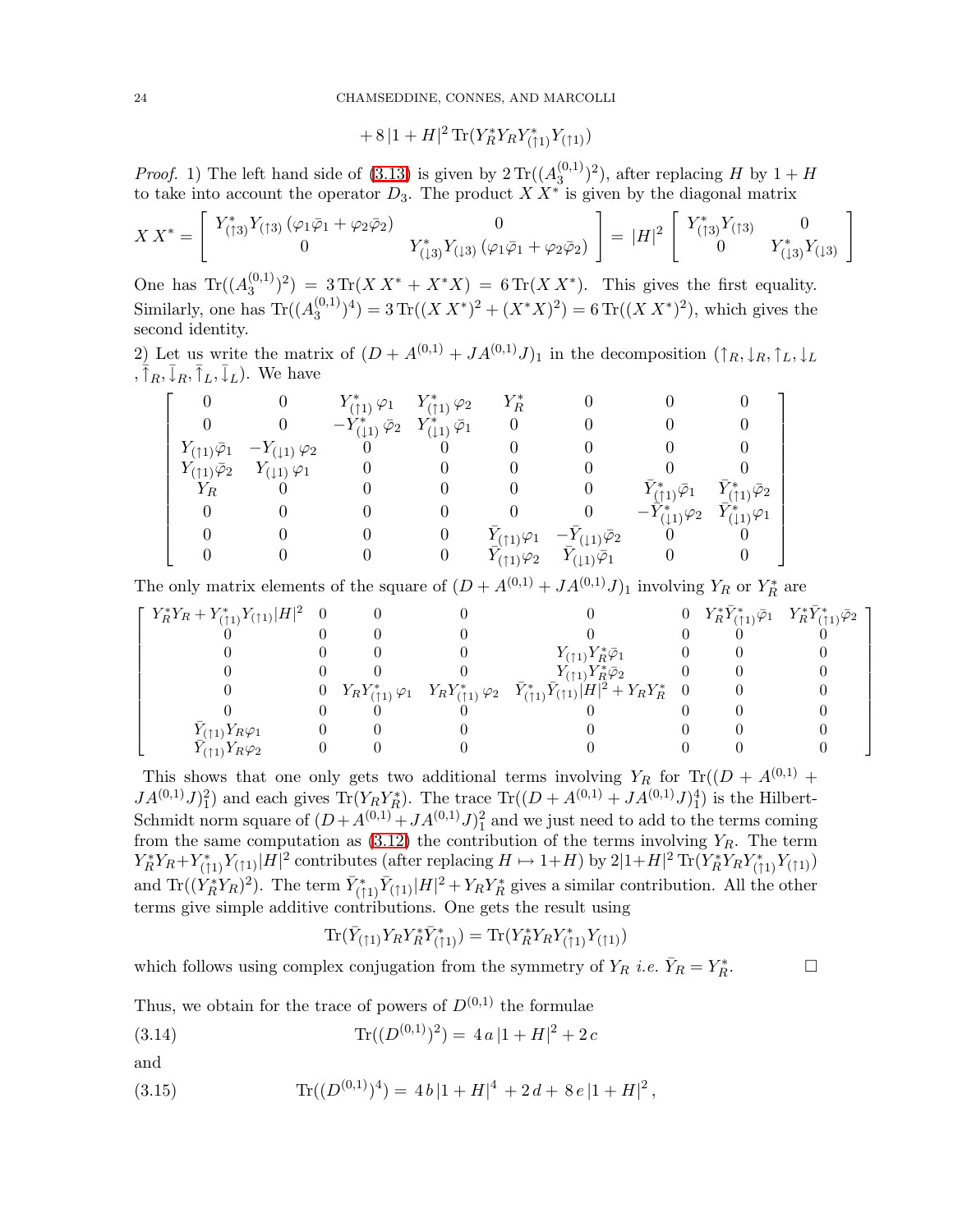where

<span id="page-24-0"></span>(3.16) 
$$
a = \text{Tr}(Y_{(11)}^* Y_{(11)} + Y_{(11)}^* Y_{(11)} + 3(Y_{(13)}^* Y_{(13)} + Y_{(13)}^* Y_{(13)}))
$$
  
\n
$$
b = \text{Tr}((Y_{(11)}^* Y_{(11)})^2 + (Y_{(11)}^* Y_{(11)})^2 + 3(Y_{(13)}^* Y_{(13)})^2 + 3(Y_{(13)}^* Y_{(13)})^2)
$$
  
\n
$$
c = \text{Tr}(Y_R^* Y_R)
$$
  
\n
$$
d = \text{Tr}((Y_R^* Y_R)^2)
$$
  
\n
$$
e = \text{Tr}(Y_R^* Y_R Y_{(11)}^* Y_{(11)}).
$$

Remark 3.7. The coefficients in [\(3.16\)](#page-24-0) appear in the physics literature in the renormalization group equation for the Yukawa parameters. For instance, one can recognize the coefficients a and b respectively as the  $Y_2(S)$  and  $H(S)$  of [\[1\]](#page-69-18).

3.5.2. *The vector part*  $A^{(1,0)}$  *of inner fluctuations.* 

Let us now determine the other part  $A^{(1,0)}$  of A, *i.e.* 

(3.17) 
$$
A^{(1,0)} = \sum a_i [(\partial_M \otimes 1), a'_i].
$$

We let  $a_i = (\lambda_i, q_i, m_i), a'_i = (\lambda'_i, q'_i, m'_i)$  be elements of  $\mathcal{A} = C^{\infty}(M, \mathcal{A}_F)$ . We obtain the following.

<span id="page-24-1"></span> $(1)$  A  $U(1)$  gauge field

$$
\Lambda = \sum \lambda_i \, d\lambda_i'
$$

<span id="page-24-2"></span> $(2)$  An  $SU(2)$  gauge field

$$
(3.19)
$$
\n
$$
Q = \sum q_i dq'_i
$$
\n
$$
(2) \Lambda U(2) \text{ square field}
$$

<span id="page-24-3"></span>(3) A 
$$
U(3)
$$
 gauge field

$$
(3.20)\t\t\t V' = \sum m_i dm'_i.
$$

For 1) notice that we have two expressions to compute since there are two different actions of  $\lambda(x)$  in  $L^2(M, S)$  given respectively by

$$
\xi(x) \mapsto \lambda(x)\,\xi(x)\,, \quad \xi(x) \mapsto \bar{\lambda}(x)\,\xi(x).
$$

For the first one, using [\(3.2\)](#page-19-3), the expression  $\Lambda = \sum \lambda_j [(\partial_M \otimes 1), \lambda'_j]$  is of the form

$$
\Lambda = \sqrt{-1} \, \sum \, \lambda_j \partial_\mu \lambda'_j \gamma^\mu = \, \Lambda_\mu \, \gamma^\mu
$$

and it is self-adjoint when the scalar functions

$$
\Lambda_\mu = \sqrt{-1} \, \sum \, \lambda_j \partial_\mu \lambda_j'
$$

are real valued. It follows then that the second one is given by

$$
\sum \bar{\lambda}_j [(\partial_M \otimes 1), \bar{\lambda}'_j] = \sqrt{-1} \sum \bar{\lambda}_j \partial_\mu \bar{\lambda}'_j \gamma^\mu = -\Lambda_\mu \gamma^\mu.
$$

Thus, we see that, even though we have two representations of the  $\lambda(x)$ , these generate only one  $U(1)$  gauge potential. We use the notation

$$
\Lambda_{\mu} = \frac{g_1}{2} B_{\mu}
$$
 (3.21)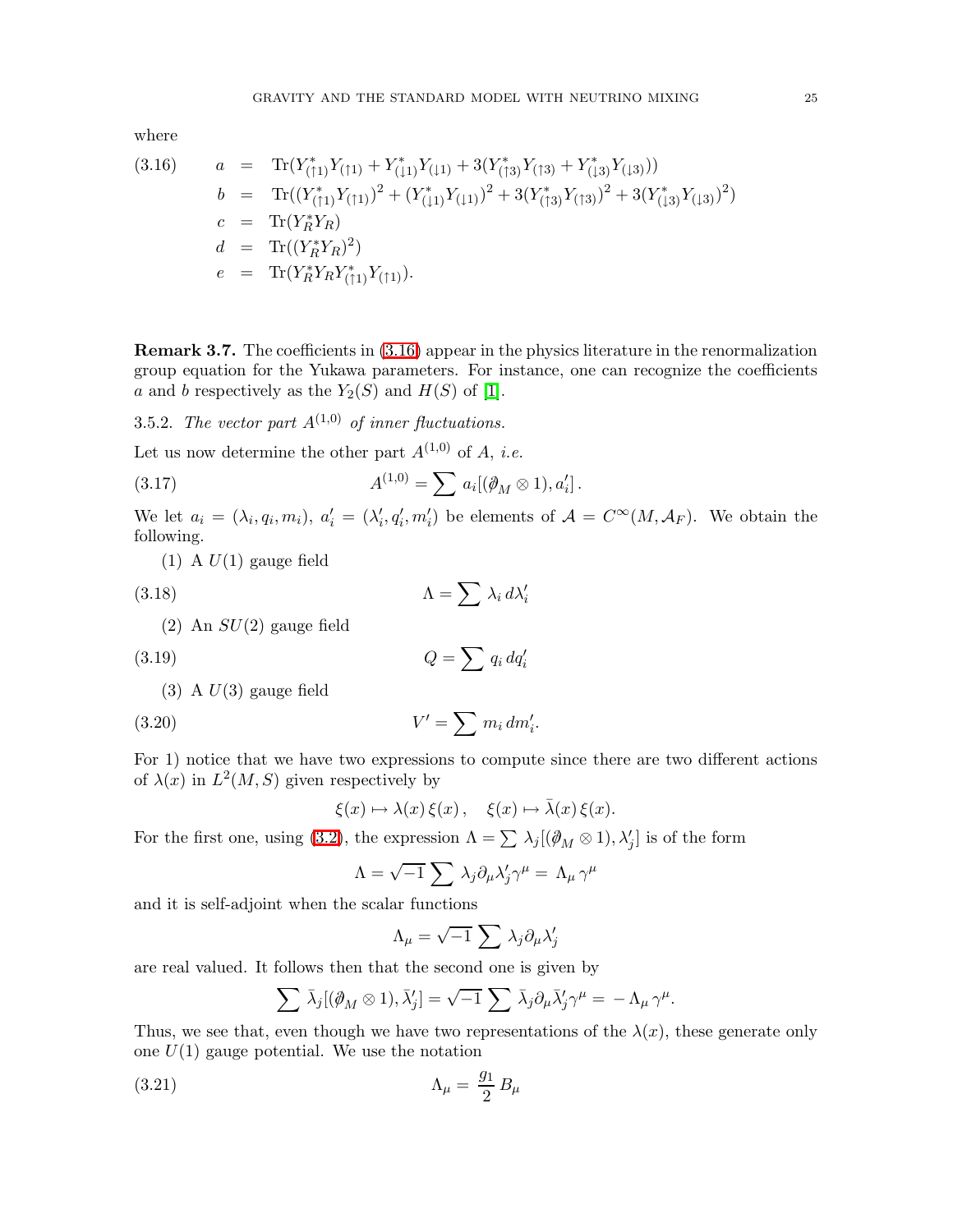for this  $U(1)$  gauge potential, which will play the role of the generator of hypercharge (not to be confused with the electromagnetic vector potential).

For 2) notice that the action of quaternions  $\mathbb H$  can be represented in the form

<span id="page-25-0"></span>
$$
q = f_0 + \sum i f_\alpha \sigma^\alpha, \quad f_0, f_\alpha \in C^\infty(M, \mathbb{R})
$$

where  $\sigma^{\alpha}$  are the Pauli matrices

(3.22) 
$$
\sigma_1 = \begin{bmatrix} 0 & 1 \\ 1 & 0 \end{bmatrix}, \quad \sigma_2 = \begin{bmatrix} 0 & -i \\ i & 0 \end{bmatrix}, \quad \sigma_3 = \begin{bmatrix} 1 & 0 \\ 0 & -1 \end{bmatrix}.
$$

The Pauli matrices are self-adjoint. Thus the terms of the form

$$
f_0\left[(\partial\!\!\!/_M \otimes 1), \, i\, f'_{\alpha}\,\sigma^{\alpha}\right]
$$

are self-adjoint. The algebra of quaternions admits the basis  $(1,i\sigma^{\alpha})$ . Thus, since the elements of this basis commute with  $\phi_M$ , one can rewrite

$$
\sum q_i [(\partial_M \otimes 1), q'_i] = \sum f_0 [(\partial_M \otimes 1), f'_0] + \sum f_\alpha [(\partial_M \otimes 1), i f'_\alpha \sigma^\alpha],
$$

where all  $f$  and  $f'$  are real valued functions. Thus, the self-adjoint part of this expression is given by

$$
Q = \sum f_{\alpha} [(\partial_M \otimes 1), i f'_{\alpha} \sigma^{\alpha}],
$$

which is an  $SU(2)$  gauge field. We write it in the form

(3.23) 
$$
Q = Q_{\mu} \gamma^{\mu}, \quad Q_{\mu} = \frac{g_2}{2} W^{\alpha}_{\mu} \sigma^{\alpha}.
$$

Using [\(3.2\)](#page-19-3), we see that its effect is to generate the covariant derivatives

(3.24) 
$$
\partial_{\mu} - \frac{i}{2} g_2 W^{\alpha}_{\mu} \sigma^{\alpha}.
$$

For 3), this follows as a special case of the computation of the expressions of the form

$$
A = \sum a_i [(\partial_M \otimes 1), a'_i], \quad a_i, a'_i \in C^{\infty}(M, M_N(\mathbb{C})).
$$

One obtains Clifford multiplication by all matrix valued 1-forms on  $M$  in this manner. The self-adjointness condition  $A = A^*$  then reduces them to take values in the Lie algebra of  $U(N)$  through the identifications  $A = iH$  and

$$
\mathrm{Lie}(\mathrm{U}(N)) = \{ H \in M_N(\mathbb{C}) \, , \; H^* = -H \} \, .
$$

We now explain how to reduce  $V'$  to the Lie subalgebra  $SU(3)$  of  $U(3)$ . We consider the following analogue of Definition [2.13](#page-9-4) of the unimodular subgroup  $SU(\mathcal{A}_F)$ .

**Definition 3.8.** A gauge potential A is "unimodular" iff  $\text{Tr}(A) = 0$ .

<span id="page-25-1"></span>We can now parameterize the unimodular gauge potentials and their adjoint action, *i.e.* the combination  $A + J A J^{-1}$ .

Proposition 3.9. (1) *The unimodular gauge potentials are parameterized by a* U(1) *gauge field* B*, an* SU(2) *gauge field* W *and an* SU(3) *gauge field* V *.*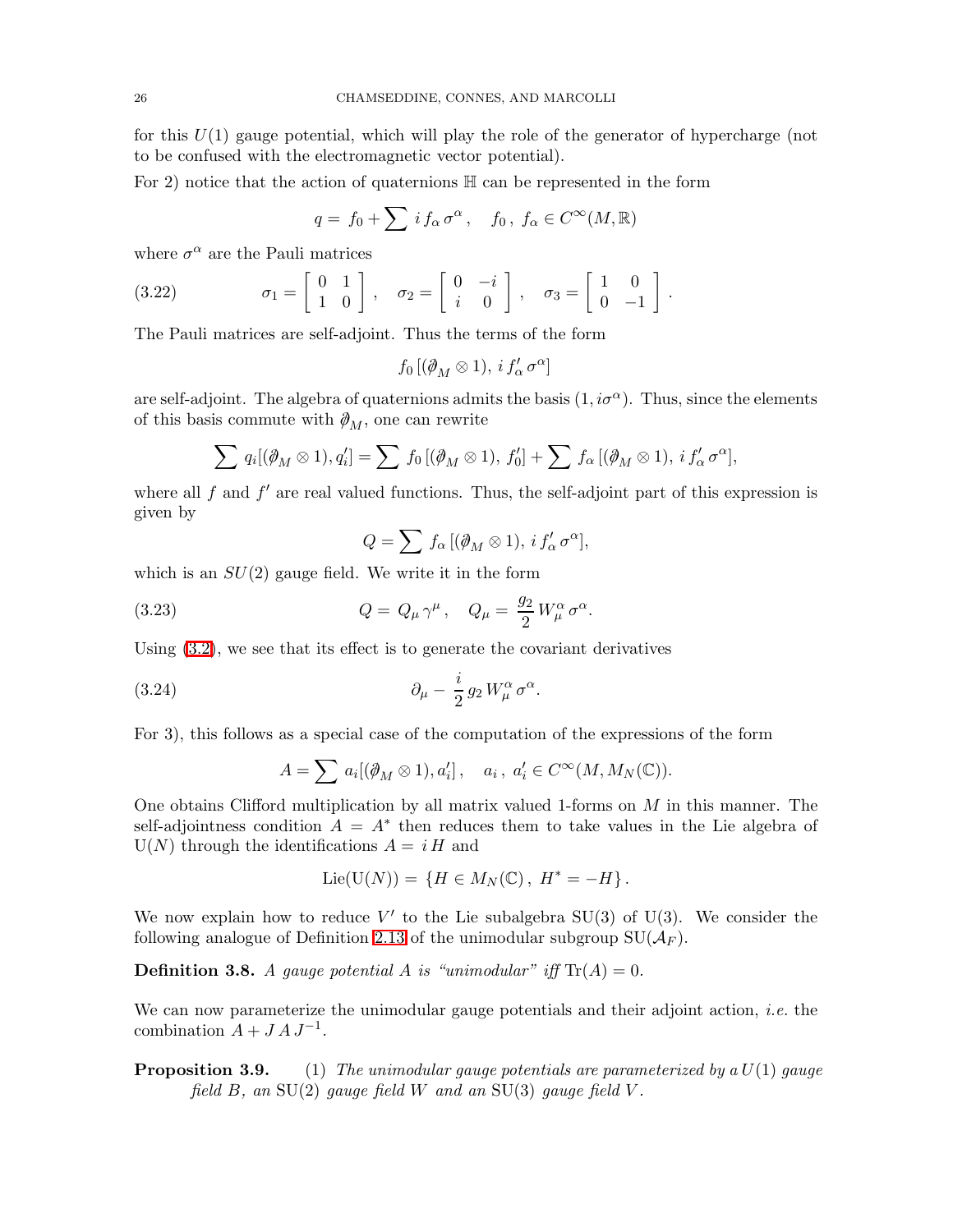(2) *The adjoint action*  $A + J A J^{-1}$  *on*  $H_f$  *is obtained by replacing*  $\partial_\mu$  *by*  $\partial_\mu + A_\mu$  *where*  $\mathbb{A}_{\mu} = (\mathbb{A}^q_{\mu} \oplus \mathbb{A}^{\ell}_{\mu}) \otimes 1_3$  *(where the* 1<sub>3</sub> *is for the three generations), and* 

$$
\mathbb{A}_{\mu}^{q} = \begin{bmatrix} -\frac{2i}{3}g_{1}B_{\mu} \otimes 1_{3} & 0 & 0 \\ 0 & \frac{i}{3}g_{1}B_{\mu} \otimes 1_{3} & 0 \\ 0 & 0 & (-\frac{i}{2}g_{2}W_{\mu}^{\alpha}\sigma^{\alpha} - \frac{i}{6}g_{1}B_{\mu} \otimes 1_{2}) \otimes 1_{3} \end{bmatrix} + 1_{4} \otimes \left( -\frac{i}{2}g_{3}V_{\mu}^{i}\lambda^{i} \right),
$$

<span id="page-26-2"></span>
$$
\mathbb{A}^{\ell}_{\mu} = \begin{bmatrix} 0 & 0 & 0 \\ 0 & i\,g_1 B_{\mu} & 0 \\ 0 & 0 & (-\frac{i}{2} g_2 W^{\alpha}_{\mu} \sigma^{\alpha} + \frac{i}{2} g_1 B_{\mu} \otimes 1_2) \end{bmatrix}.
$$

Here the  $\sigma^{\alpha}$  are the Pauli matrices [\(3.22\)](#page-25-0) and  $\lambda^{i}$  are the Gell-mann matrices

$$
(3.25) \ \lambda_1 = \begin{bmatrix} 0 & 1 & 0 \\ 1 & 0 & 0 \\ 0 & 0 & 0 \end{bmatrix}, \ \lambda_2 = \begin{bmatrix} 0 & i & 0 \\ -i & 0 & 0 \\ 0 & 0 & 0 \end{bmatrix}, \ \lambda_3 = \begin{bmatrix} 1 & 0 & 0 \\ 0 & -1 & 0 \\ 0 & 0 & 0 \end{bmatrix}, \ \lambda_4 = \begin{bmatrix} 0 & 0 & 1 \\ 0 & 0 & 0 \\ 1 & 0 & 0 \end{bmatrix}
$$

$$
\lambda_5 = \begin{bmatrix} 0 & 0 & -i \\ 0 & 0 & 0 \\ i & 0 & 0 \end{bmatrix}, \ \lambda_6 = \begin{bmatrix} 0 & 0 & 0 \\ 0 & 0 & 1 \\ 0 & 1 & 0 \end{bmatrix}, \ \lambda_7 = \begin{bmatrix} 0 & 0 & 0 \\ 0 & 0 & -i \\ 0 & i & 0 \end{bmatrix}, \ \lambda_8 = \frac{1}{\sqrt{3}} \begin{bmatrix} 1 & 0 & 0 \\ 0 & 1 & 0 \\ 0 & 0 & -2 \end{bmatrix}
$$

which are self-adjoint and satisfy the relation

(3.26) 
$$
\text{Tr}(\lambda^i \lambda^j) = 2\delta^{ij}.
$$

*Proof.* 1) The action of A on the subspace  $\mathcal{H}_f$  is of the form

<span id="page-26-1"></span>
$$
\left[\begin{array}{cccc}\n\Lambda & 0 & 0 & 0 \\
0 & -\Lambda & 0 & 0 \\
0 & 0 & Q_{11} & Q_{12} \\
0 & 0 & Q_{21} & Q_{22}\n\end{array}\right]
$$

on leptons and quarks. Thus, it is traceless, since Q is traceless as a linear combination of the Pauli matrices. The action of A on the subspace  $\mathcal{H}_{\bar{f}}$  is given by  $\Lambda$  on the subspace of leptons and by  $V'$  on the space of quarks. One has 4 leptons and 4 quarks per generation (because of the two possible chiralities) and the color index is taken care of by  $V'$ . Thus, the unimodularity condition means that we have

<span id="page-26-0"></span>
$$
3 \cdot 4 \cdot (\Lambda + \text{Tr}(V')) = 0.
$$

Thus, we can write  $V'$  as a sum of the form

(3.27) 
$$
V' = -V - \frac{1}{3} \begin{bmatrix} \Lambda & 0 & 0 \\ 0 & \Lambda & 0 \\ 0 & 0 & \Lambda \end{bmatrix} = -V - \frac{1}{3} \Lambda 1_3,
$$

where  $V$  is traceless, *i.e.* it is an  $SU(3)$  gauge potential.

2) Since the charge conjugation antilinear operator  $J_M$  commutes with  $\partial_M$ , it anticommutes with the  $\gamma_{\mu}$  and the conjugation by J introduces an additional minus sign in the gauge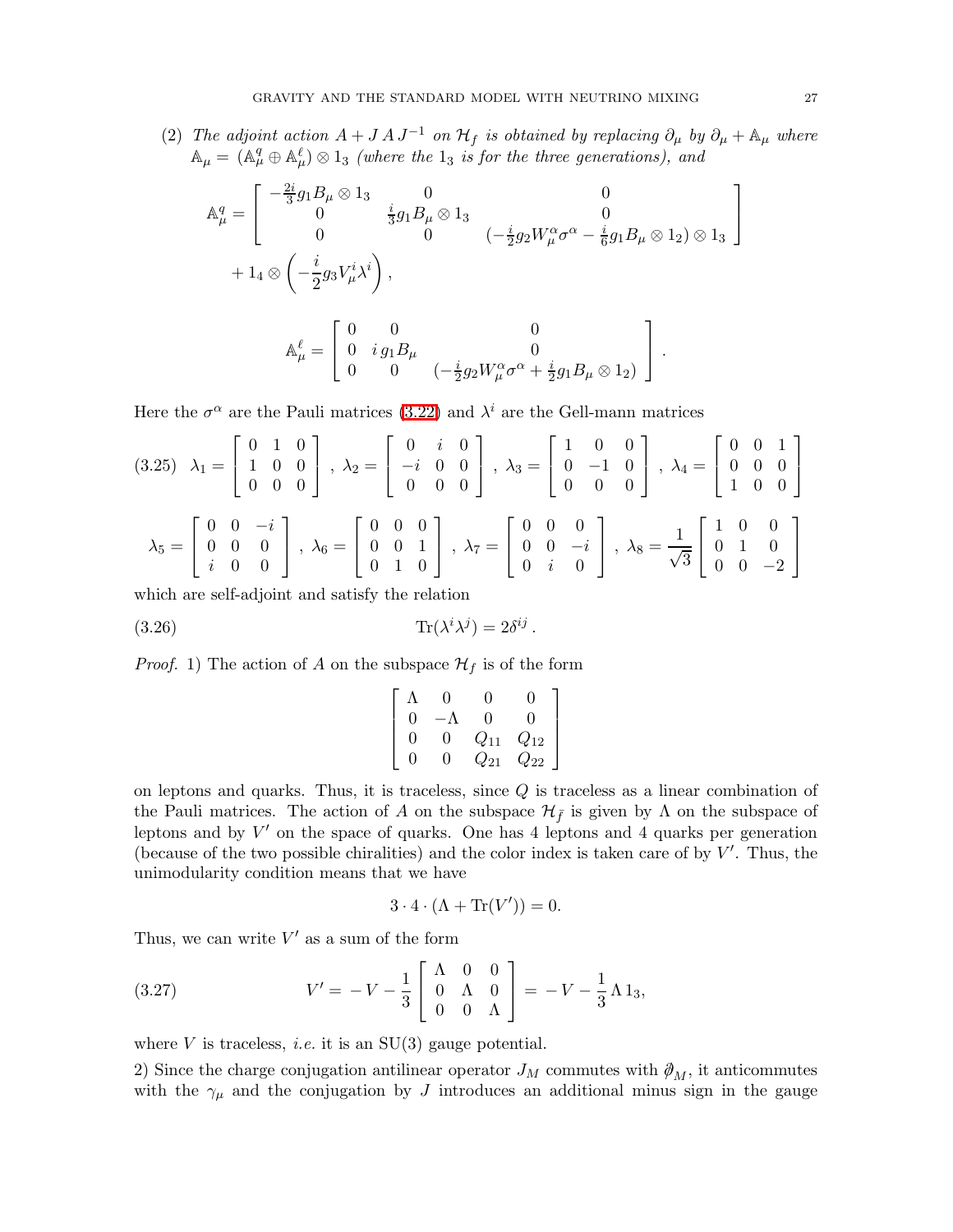potentials. The computation of  $A + J A J^{-1}$  gives, on quarks and leptons respectively, the matrices

$$
\left[\begin{array}{cccc} \Lambda-V' & 0 & 0 & 0 \\ 0 & -\Lambda-V' & 0 & 0 \\ 0 & 0 & Q_{11}-V' & Q_{12} \\ 0 & 0 & Q_{21} & Q_{22}-V' \end{array}\right]
$$

$$
\left[\begin{array}{cccc} 0 & 0 & 0 & 0 \\ 0 & -2\Lambda & 0 & 0 \\ 0 & 0 & Q_{11}-\Lambda & Q_{12} \\ 0 & 0 & Q_{21} & Q_{22}-\Lambda \end{array}\right]
$$

Thus, using [\(3.27\)](#page-26-0), we obtain for the (1,0)-part of the inner fluctuation  $A + J A J^{-1}$  of the metric the matrices

$$
\begin{bmatrix}\n\frac{4}{3}\Lambda + V & 0 & 0 & 0 \\
0 & -\frac{2}{3}\Lambda + V & 0 & 0 \\
0 & 0 & Q_{11} + \frac{1}{3}\Lambda + V & Q_{12} \\
0 & 0 & Q_{21} & Q_{22} + \frac{1}{3}\Lambda + V\n\end{bmatrix}
$$
\n
$$
\begin{bmatrix}\n0 & 0 & 0 & 0 \\
0 & -2\Lambda & 0 & 0 \\
0 & 0 & Q_{11} - \Lambda & Q_{12} \\
0 & 0 & Q_{21} & Q_{22} - \Lambda\n\end{bmatrix}
$$

This completes the proof.  $\Box$ 

Remark 3.10. Thus, we have obtained exactly the gauge bosons of the standard model, coupled with the correct hypercharges  $Y_L$ ,  $Y_R$ . They are such that the electromagnetic charge  $Q_{em}$  is determined by  $2 Q_{em} = Y_R$  for right handed particles. One also has  $2 Q_{em} = Y_L + 2 I_3$ , where  $I_3$  is the third generator of the weak isospin group  $SU(2)$ . For  $Q_{em}$  one gets the same answer for the left and right components of each particle and  $\frac{2}{3}$ ,  $-\frac{1}{3}$  $\frac{1}{3}$  for the  $u, d$  quarks, respectively, and 0 and  $-1$  for the  $\nu$  and the e leptons, respectively.

#### 3.5.3. *Independence.*

It remains to explain why the fields  $H = \varphi_1 + j \varphi_2$  of Proposition [3.5](#page-22-2) and B, W, V of Proposition [3.9](#page-25-1) are independent of each other.

Proposition 3.11. *The unimodular inner fluctuations of the metric are parameterized by independent fields*  $\varphi_1$ ,  $\varphi_2$ , B, W, V, as in Propositions [3.5](#page-22-2) and [3.9.](#page-25-1)

*Proof.* Let  $Z$  be the real vector bundle over  $M$ , with fiber at  $x$ 

$$
\mathbb{C} \oplus \mathbb{C} \oplus T_x^*M \oplus T_x^*M \otimes \mathrm{Lie}(\mathrm{SU}(2)) \oplus T_x^*M \otimes \mathrm{Lie}(\mathrm{SU}(3)).
$$

By construction the inner fluctuations are sections of the bundle Z.

The space of sections  $S$  obtained from inner fluctuations is in fact not just a linear space over R, but also a module over the algebra  $C^{\infty}(M,\mathbb{R})$  which is the real part of  $C^{\infty}(M,\mathcal{A}_F)$  (Lemma [3.2\)](#page-20-4). Indeed, the inner fluctuations are obtained as expressions of the form  $A = \sum a_j [D, a'_j]$ . One has to check that left multiplication by  $f \in C^{\infty}(M, \mathbb{R})$  does not alter the self-adjointness condition  $A = A^*$ . This follows from Proposition [3.1,](#page-19-5) since we are replacing  $a_j$  by  $fa_j$ , where f commutes with A and is real so that  $f = f^*$ .

To show that  $S = C^{\infty}(M, Z)$  it is enough to know that one can find sections in S that span the full vector space  $Z_x$  at any given point  $x \in M$ . Then  $C^{\infty}(M,\mathbb{R})$ -linearity shows that the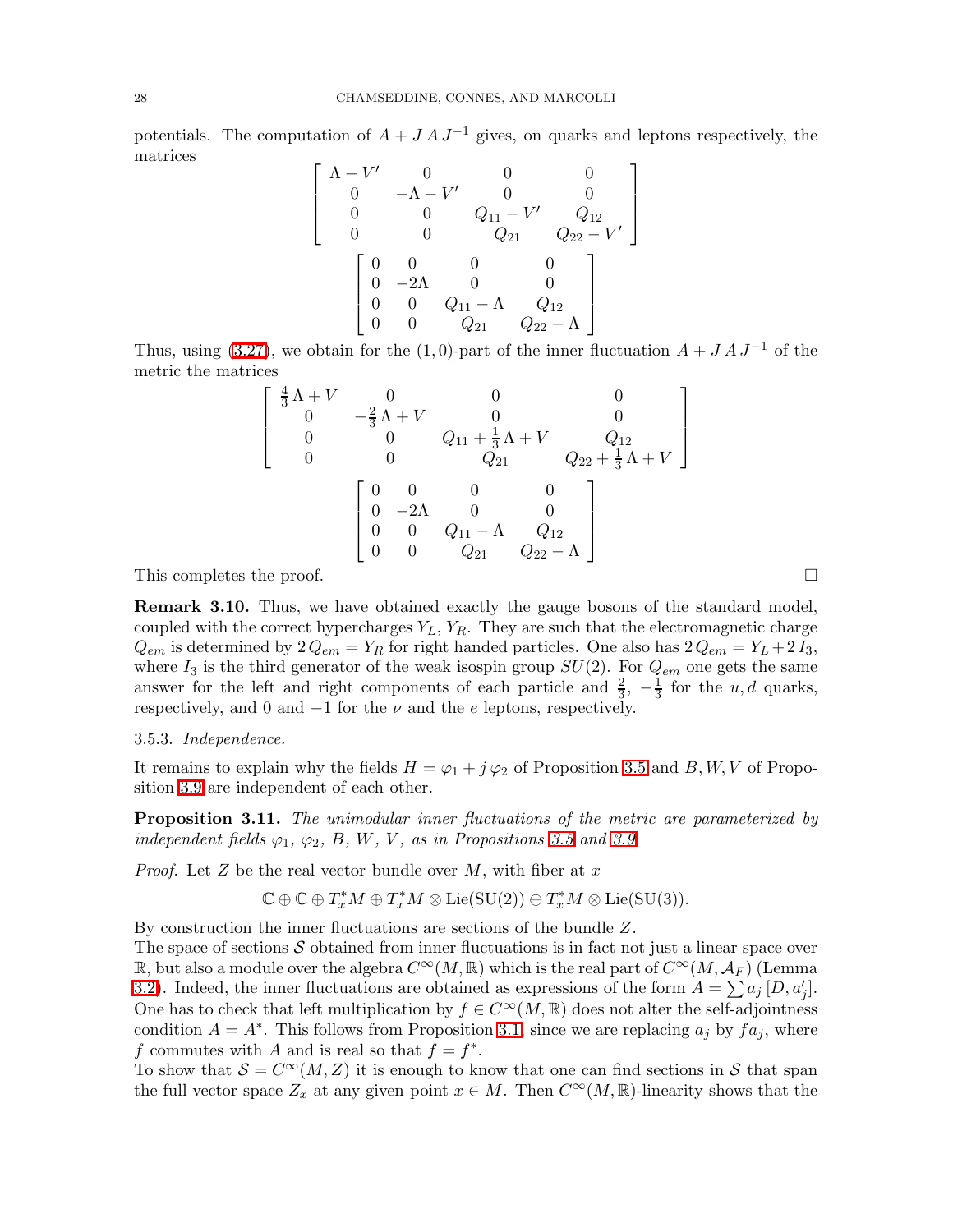same sections continue to span the nearby fibers. Using a partition of unity one can then express any global section of Z as an element of  $S$ .

Choose first the elements  $a_i(y) = (\lambda_i, q_i, m_i), a'_i(y) = (\lambda'_i, q'_i, m'_i)$  independent of  $y \in N(x)$ in a neighborhood of x. Using Proposition [3.5,](#page-22-2) one knows that  $H(x)$  can be an arbitrary element of H, while  $B(x)$ ,  $W(x)$ ,  $V(x)$  all vanish because they are differential expressions of the  $a'_i$ .

The independence of  $\lambda$ , q and m in the formulae [\(3.18\)](#page-24-1), [\(3.19\)](#page-24-2), [\(3.20\)](#page-24-3) implies that one can construct arbitrary  $B(x)$ ,  $W(x)$ ,  $V(x)$  in the form  $\sum_i a_i [D, a'_i]$ . These, however, will not suffice to give an arbitary value for  $\varphi_1$  and  $\varphi_2$ , but this can be corrected by adding an element of the form described above, with vanishing  $B, W$ , and  $V$ .

### <span id="page-28-0"></span>3.6. The Dirac operator and its square.

<span id="page-28-4"></span>The Dirac operator  $D_A$  that takes the inner fluctuations into account is given by the sum of two terms

(3.28) 
$$
D_A = D^{(1,0)} + \gamma_5 \otimes D^{(0,1)},
$$

where  $D^{(0,1)}$  is given by [\(3.11\)](#page-22-3) and  $D^{(1,0)}$  is of the form

(3.29) 
$$
D^{(1,0)} = \sqrt{-1} \gamma^{\mu} (\nabla_{\mu}^{s} + A_{\mu}),
$$

where  $\nabla^s$  is the spin connection (*cf.* [\(3.2\)](#page-19-3)).

The gauge potential  $A_\mu$  splits as a direct sum in the decomposition associated to  $\mathcal{H}_F$  =  $\mathcal{H}_f \oplus \mathcal{H}_{\bar{f}}$  and its restriction to  $\mathcal{H}_f$  is given by Proposition [3.9.](#page-25-1)

<span id="page-28-6"></span>In order to state the next step, *i.e.* the computation of the square of  $D_A$ , we introduce the notations

(3.30) 
$$
T(M_1, M_2, \varphi) = \begin{bmatrix} 0 & 0 & M_1^* \varphi_1 & M_1^* \varphi_2 \\ 0 & 0 & -M_2^* \bar{\varphi}_2 & M_2^* \bar{\varphi}_1 \\ M_1 \bar{\varphi}_1 & -M_2 \varphi_2 & 0 & 0 \\ M_1 \bar{\varphi}_2 & M_2 \varphi_1 & 0 & 0 \end{bmatrix}
$$

<span id="page-28-5"></span>with  $\varphi = (\varphi_1, \varphi_2)$  and  $M_j$  a pair of matrices, and (3.31)

<span id="page-28-3"></span>
$$
\mathbb{M}(\varphi) = T(Y_{(13)}, Y_{(13)}, \varphi) \otimes 1_3 \oplus T(Y_{(11)}, Y_{(11)}, \varphi) \oplus \overline{T(Y_{(13)}, Y_{(13)}, \varphi)} \otimes 1_3 \oplus \overline{T(Y_{(11)}, Y_{(11)}, \varphi)}
$$

By construction  $\mathbb{M}(\varphi)$  is self-adjoint and one has

$$
(3.32) \quad \text{Tr}(\mathbb{M}(\varphi)^2) = 4 \, a \, |\varphi|^2 \,, \quad a = \text{Tr}(Y_{(11)}^* Y_{(11)} + Y_{(11)}^* Y_{(11)} + 3(Y_{(13)}^* Y_{(13)} + Y_{(13)}^* Y_{(13)}))
$$

<span id="page-28-2"></span>Lemma 3.12. *The square of* D<sup>A</sup> *is given by*

$$
(3.33)\t\t D_A^2 = \nabla^* \nabla - \mathcal{E},
$$

*where* ∇∗∇ *is the connection Laplacian for the connection*

<span id="page-28-1"></span>
$$
\nabla = \nabla^s + \mathbb{A}
$$

*and the endomorphism*  $\mathcal E$  *is given, with*  $s = -R$  *the scalar curvature, by* 

(3.35) 
$$
-\mathcal{E} = \frac{1}{4} s \otimes id + \sum_{\mu < \nu} \gamma^{\mu} \gamma^{\nu} \otimes \mathbb{F}_{\mu\nu} - i \gamma_5 \gamma^{\mu} \otimes \mathbb{M}(D_{\mu} \varphi) + 1_4 \otimes (D^{0,1})^2
$$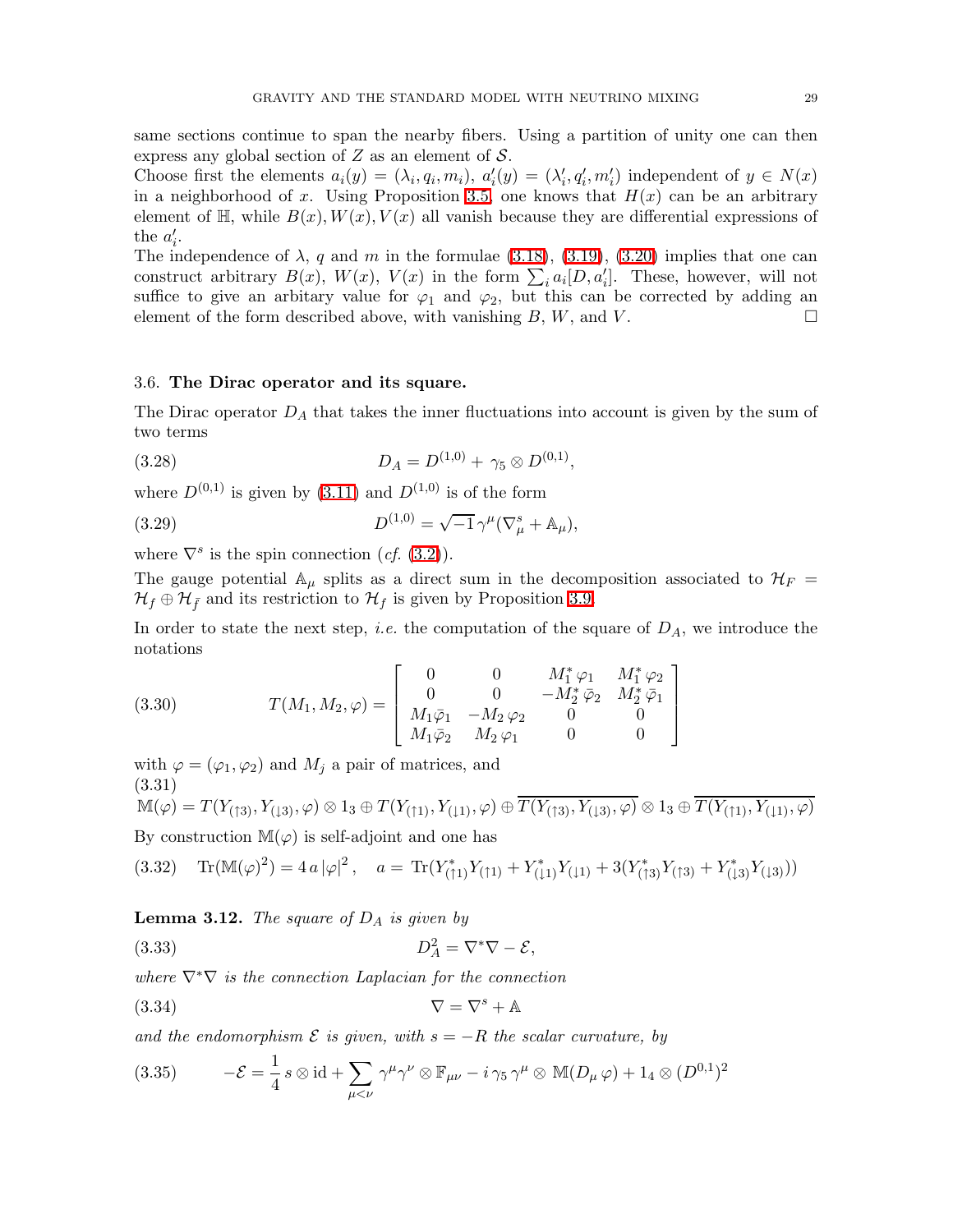*with*  $H = \varphi_1 + \varphi_2 j$  *as above, and*  $\varphi = (\varphi_1, \varphi_2)$ *. Here*  $\mathbb{F}_{\mu\nu}$  *is the curvature of the connection* A and  $\varphi = (\varphi_1, \varphi_2)$  *is a row vector. The term*  $D_\mu \varphi$  *in* [\(3.35\)](#page-28-1) *is of the form* 

(3.36) 
$$
D_{\mu}\varphi = \partial_{\mu}\varphi + \frac{i}{2} g_2 W^{\alpha}_{\mu}\varphi \sigma^{\alpha} - \frac{i}{2} g_1 B_{\mu}\varphi.
$$

*Proof.* By construction  $D^{1,0}$  anticommutes with  $\gamma_5$ . Thus, one has

<span id="page-29-1"></span>
$$
D_A^2 = (D^{1,0})^2 + 1_4 \otimes (D^{0,1})^2 - \gamma_5 [D^{1,0}, 1_4 \otimes D^{0,1}].
$$

The last term is of the form

$$
[D^{1,0}, 1_4 \otimes D^{0,1}] = \sqrt{-1} \gamma^{\mu} \left[ (\nabla_{\mu}^s + A_{\mu}), 1_4 \otimes D^{0,1} \right].
$$

Using [\(3.3\)](#page-19-4), one can replace  $\nabla^s_\mu$  by  $\partial_\mu$  without changing the result. In order to compute the commutator  $[A_\mu, D^{0,1}]$ , notice first that the off diagonal term of  $D^{0,1}$  does not contribute, since the corresponding matrix elements of  $\mathbb{A}^{\ell}_{\mu}$  are zero. Thus, it is enough to compute the commutator of the matrix

(3.37) 
$$
\mathbb{W} = \begin{bmatrix} -\frac{i}{2}g_1 B_\mu & 0 & 0 & 0 \\ 0 & \frac{i}{2}g_1 B_\mu & 0 & 0 \\ 0 & 0 & -\frac{i}{2}g_2 W_\mu^3 & -\frac{i}{2}g_2 (W_\mu^1 - iW_\mu^2) \\ 0 & 0 & -\frac{i}{2}g_2 (W_\mu^1 + iW_\mu^2) & \frac{i}{2}g_2 W_\mu^3 \end{bmatrix}
$$

with a matrix of the form

(3.38) 
$$
T(M_1, M_2, \varphi) = \begin{bmatrix} 0 & 0 & M_1^* \varphi_1 & M_1^* \varphi_2 \\ 0 & 0 & -M_2^* \bar{\varphi}_2 & M_2^* \bar{\varphi}_1 \\ M_1 \bar{\varphi}_1 & -M_2 \varphi_2 & 0 & 0 \\ M_1 \bar{\varphi}_2 & M_2 \varphi_1 & 0 & 0 \end{bmatrix}
$$

One gets

(3.39) 
$$
[\mathbb{W}, T(M_1, M_2, \varphi)] = T(M_1, M_2, \psi),
$$

where

(3.40) 
$$
(\psi_1, \psi_2) = -\frac{i}{2}g_1 B_\mu(\varphi_1, \varphi_2) + \frac{i}{2}g_2 W_\mu^\alpha(\varphi_1, \varphi_2) \sigma^\alpha.
$$

 $\Box$ 

### <span id="page-29-0"></span>3.7. The spectral action and the asymptotic expansion.

<span id="page-29-2"></span>In this section we compute the spectral action for the inner fluctuations of the product geometry  $M \times F$ .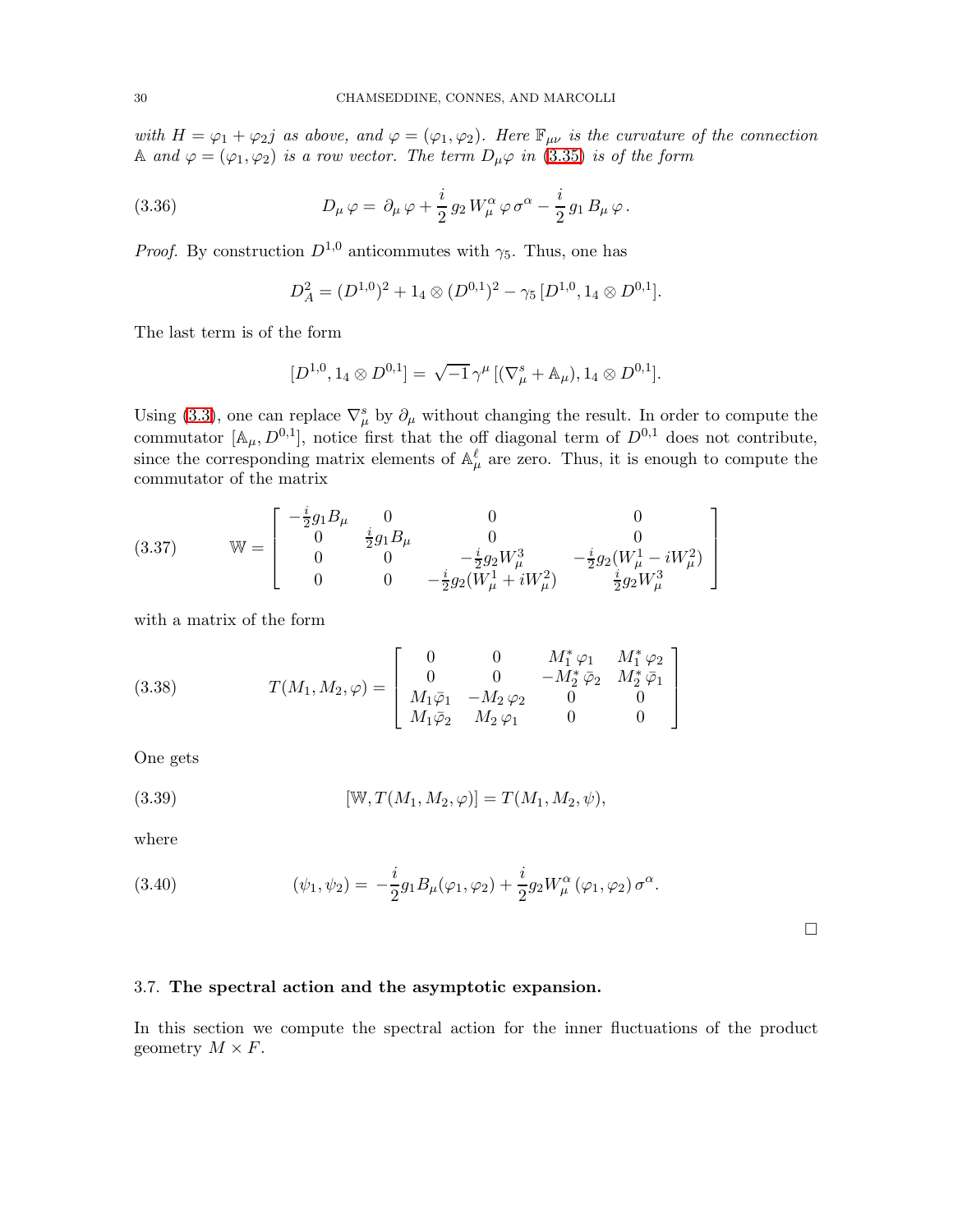Theorem 3.13. *The spectral action is given by*

<span id="page-30-3"></span>
$$
(3.41) \qquad S = \frac{1}{\pi^2} (48 f_4 \Lambda^4 - f_2 \Lambda^2 c + \frac{f_0}{4} d) \int \sqrt{g} d^4 x
$$
  
+ 
$$
\frac{96 f_2 \Lambda^2 - f_0 c}{24 \pi^2} \int R \sqrt{g} d^4 x
$$
  
+ 
$$
\frac{f_0}{10 \pi^2} \int (\frac{11}{6} R^* R^* - 3 C_{\mu\nu\rho\sigma} C^{\mu\nu\rho\sigma}) \sqrt{g} d^4 x
$$
  
+ 
$$
\frac{(-2 a f_2 \Lambda^2 + e f_0)}{\pi^2} \int |\varphi|^2 \sqrt{g} d^4 x
$$
  
+ 
$$
\frac{f_0}{2 \pi^2} \int a |D_\mu \varphi|^2 \sqrt{g} d^4 x
$$
  
- 
$$
\frac{f_0}{12 \pi^2} \int a R |\varphi|^2 \sqrt{g} d^4 x
$$
  
+ 
$$
\frac{f_0}{2 \pi^2} \int (g_3^2 G_{\mu\nu}^i G^{\mu\nu i} + g_2^2 F_{\mu\nu}^\alpha F^{\mu\nu\alpha} + \frac{5}{3} g_1^2 B_{\mu\nu} B^{\mu\nu}) \sqrt{g} d^4 x
$$
  
+ 
$$
\frac{f_0}{2 \pi^2} \int b |\varphi|^4 \sqrt{g} d^4 x
$$

*where*

$$
R^* R^* = \frac{1}{4} \epsilon^{\mu\nu\rho\sigma} \epsilon_{\alpha\beta\gamma\delta} R^{\alpha\beta}_{\mu\nu} R^{\gamma\delta}_{\rho\sigma}
$$

*is the topological term that integrates to the Euler characteristic. The coefficients*  $(a, b, c, d, e)$ *are defined in* [\(3.16\)](#page-24-0) *and*  $D_{\mu}\varphi$  *is defined in* [\(3.36\)](#page-29-1).

<span id="page-30-1"></span>*Proof.* To prove Theorem [3.13](#page-29-2) we use  $(3.33)$  and we apply Gilkey's theorem (see Theorem [6.1](#page-67-1)) below) to compute the spectral action. By Remark [6.2](#page-67-2) below, the relevant term is  $-\frac{1}{6}R + \mathcal{E}$ , which is the sum

$$
(3.42) \qquad \mathcal{E}' = -\frac{R}{6} \mathrm{id} + \mathcal{E} = (\frac{R}{12} \mathrm{id} - 1_4 \otimes (D^{0,1})^2) - \sum_{\mu < \nu} \gamma^{\mu} \gamma^{\nu} \otimes \mathbb{F}_{\mu\nu} + i \gamma_5 \gamma^{\mu} \otimes \mathbb{M}(D_{\mu} \varphi).
$$

<span id="page-30-0"></span>We need to compute the sum

(3.43) 
$$
\Sigma = \frac{f_2}{8 \pi^2} \Lambda^2 \text{Tr}(\mathcal{E}') + \frac{f_0}{32 \pi^2} \text{Tr}((\mathcal{E}')^2).
$$

**Lemma 3.14.** *The term*  $\Sigma$  *in* [\(3.43\)](#page-30-0) *is given by* 

<span id="page-30-2"></span>(3.44) 
$$
\Sigma = \frac{4 f_2}{\pi^2} \Lambda^2 R - \frac{f_2}{2 \pi^2} \Lambda^2 \text{Tr}((D^{0,1})^2) + \frac{f_0}{8 \pi^2} \text{Tr}(\mathbb{M}(D_\mu \varphi)^2) + \frac{f_0}{8 \pi^2} \text{Tr}((\frac{R}{12} - (D^{0,1})^2)^2) + \frac{f_0}{16 \pi^2} \text{Tr}(\mathbb{F}_{\mu\nu} \mathbb{F}^{\mu\nu}).
$$

*Proof.* The contribution of  $\text{Tr}(\mathcal{E}')$  is only coming from the first term of [\(3.42\)](#page-30-1), since the trace of the two others vanishes due to the Clifford algebra terms. The coefficient of  $\frac{f_2 \Lambda^2}{\pi^2} R$  is 1  $\frac{1}{8} \cdot \frac{1}{12} \cdot 4 \cdot 96 = 4$ . To get the contribution of Tr( $(\mathcal{E}')^2$ ), notice that the three terms of the sum [\(3.42\)](#page-30-1) are pairwise orthogonal in the Clifford algebra, so that the trace of the square is just the sum of the three contributions from each of these terms. Again the factor of 4 comes from the dimension of spinors and the summation on all indices  $\mu\nu$  gives a factor of two in the denominator for  $\frac{f_0}{16\pi^2}$ .  $\frac{f_0}{16 \pi^2}$ .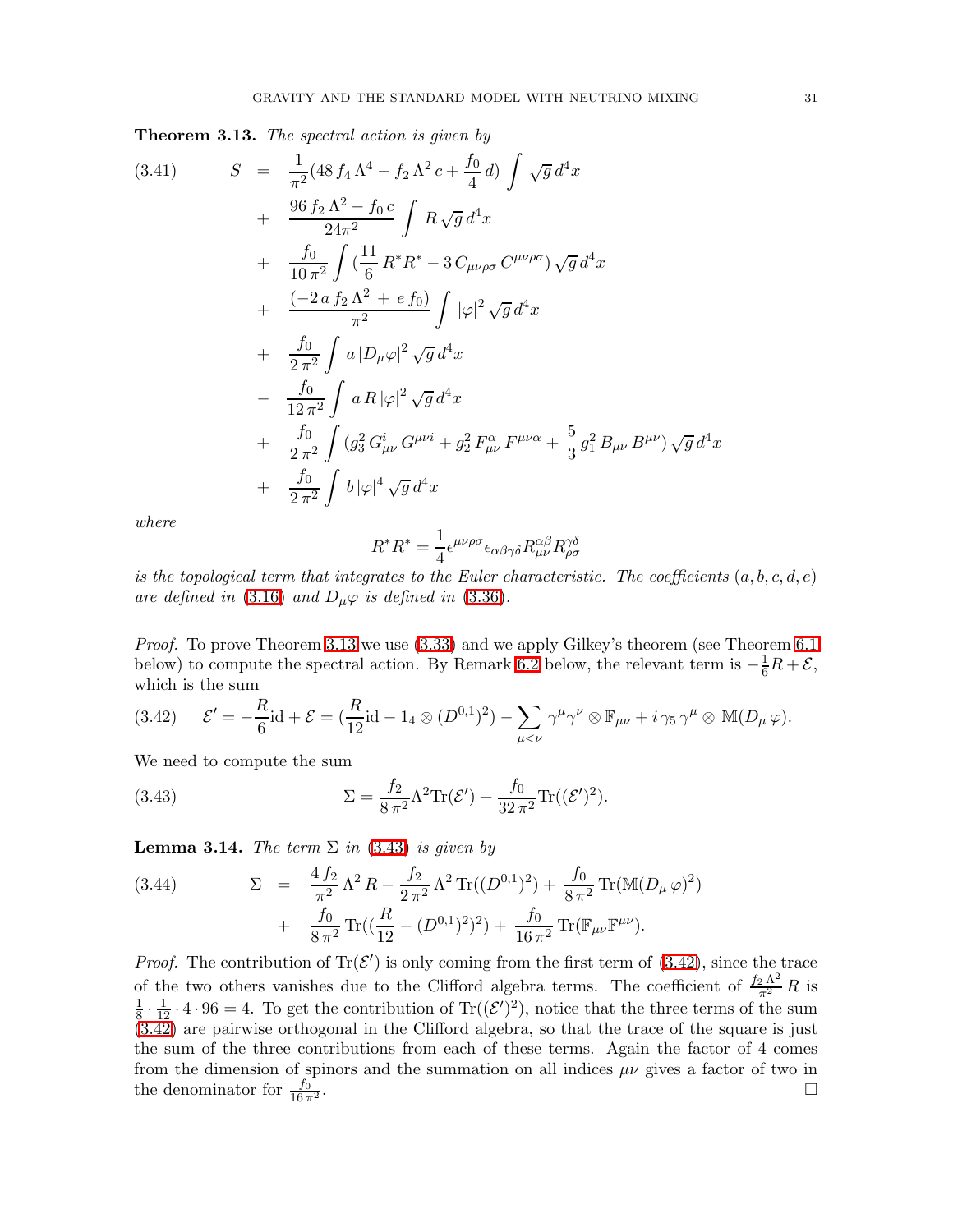Notice also that the curvature  $\Omega_{\mu\nu}$  of the connection  $\nabla$  is independent of the additional term  $D^{(0,1)}$ . We now explain the detailed computation of the various terms of the spectral action.

## $3.7.1.$   $Λ<sup>4</sup>$ -terms.

The presence of the additional off-diagonal term in the Dirac operator of the finite geometry adds two contributions to the cosmological term of [\[8\]](#page-69-4). Thus while the dimension  $N = 96$ contributes by the term

$$
\frac{48}{\pi^2} f_4 \Lambda^4 \, \int \, \sqrt{g} \, d^4x \, ,
$$

we get the additional coefficients

$$
-\frac{f_2}{\pi^2} \Lambda^2 \text{Tr}(Y_R^* Y_R) = -\frac{c f_2}{\pi^2} \Lambda^2,
$$

which are obtained from the second term of  $(3.44)$ , using  $(3.14)$ . Finally, we also get

<span id="page-31-0"></span>
$$
\frac{f_0}{4\pi^2} \operatorname{Tr}((Y_R^* Y_R)^2) = \frac{d f_0}{4\pi^2},
$$

which comes from the fifth term in  $(3.44)$ . Thus, the cosmological term gives

(3.45) 
$$
\frac{1}{\pi^2} (48 f_4 \Lambda^4 - f_2 \Lambda^2 \operatorname{Tr}(Y_R^* Y_R) + \frac{f_0}{4} \operatorname{Tr}((Y_R^* Y_R)^2)) \int \sqrt{g} d^4x.
$$

#### 3.7.2. *Riemannian curvature terms.*

The computation of the terms that only depend upon the Riemann curvature tensor is the same as in [\[8\]](#page-69-4). It gives the additive contribution

(3.46) 
$$
\frac{1}{\pi^2} \int (4 f_2 \Lambda^2 R - \frac{3}{10} f_0 C_{\mu\nu\rho\sigma} C^{\mu\nu\rho\sigma}) \sqrt{g} d^4x,
$$

together with topological terms. Ignoring boundary terms, the latter is of the form

(3.47) 
$$
\frac{11 f_0}{60 \pi^2} \int R^* R^* \sqrt{g} d^4 x.
$$

There is, however, an additional contribution from the fourth term of [\(3.44\)](#page-30-2). Using [\(3.14\)](#page-23-0), this gives

(3.48) 
$$
-\frac{f_0}{48 \pi^2} R \text{Tr}((D^{0,1})^2) = -\frac{f_0}{12 \pi^2} a R |\varphi|^2 - \frac{f_0}{24 \pi^2} c R.
$$

Notice the presence of the terms in  $R |\varphi|^2$  (*cf.* [\[23\]](#page-69-6) equation 10.3.3).

#### 3.7.3. *Scalar minimal coupling.*

These terms are given by

(3.49) 
$$
\frac{f_0}{8 \pi^2} \text{Tr}(\mathbb{M}(D_\mu \varphi)^2) = \frac{f_0}{2 \pi^2} a |D_\mu \varphi|^2
$$

using [\(3.32\)](#page-28-3) and [\(3.44\)](#page-30-2).

Notice that there is a slight change of notation with respect to [\[7\]](#page-69-19) since we are using the Higgs doublet  $\tilde{H}$  instead of H with the notations of [\[7\]](#page-69-19).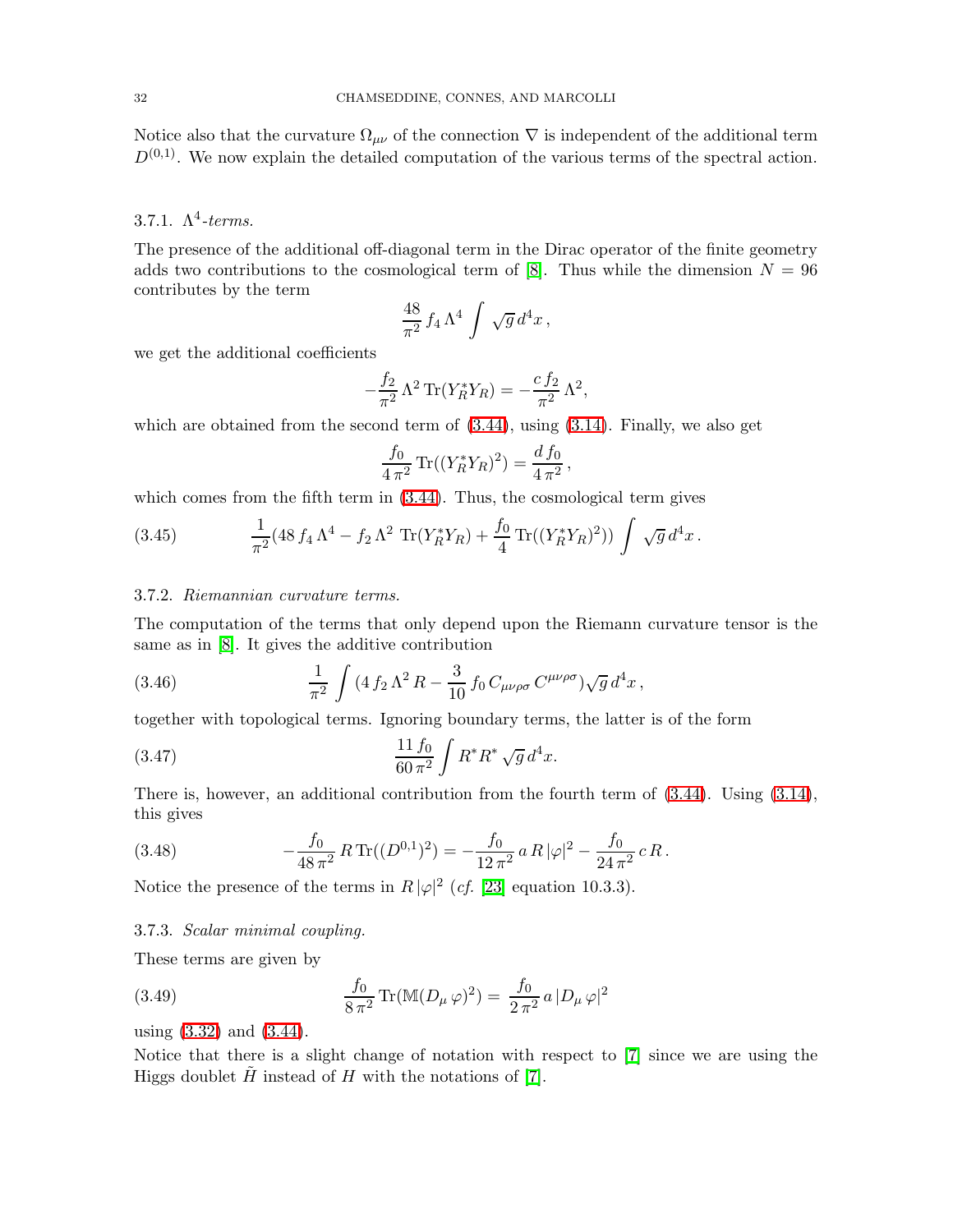### 3.7.4. *Scalar mass terms.*

There are two contributions with opposite signs. The second term in [\(3.44\)](#page-30-2) *i.e.*

$$
-\frac{f_2}{2\,\pi^2}\,\Lambda^2\,\text{Tr}((D^{0,1})^2)
$$

gives, using [\(3.14\)](#page-23-0), a term in

$$
-\frac{2\,f_2}{\pi^2}\,\Lambda^2\,a\,|\varphi|^2\,.
$$

The fourth term in [\(3.44\)](#page-30-2) gives, using [\(3.15\)](#page-23-1),

$$
\frac{f_0}{8\,\pi^2} \, 8\,e\,|\varphi|^2 = \frac{e\,f_0}{\pi^2}\,|\varphi|^2.
$$

Thus, the mass term gives

(3.50) 
$$
\frac{1}{\pi^2}(-2 a f_2 \Lambda^2 + e f_0) |\varphi|^2.
$$

### 3.7.5. *Scalar quartic potential.*

The only contribution, in this case, comes from the fourth term in [\(3.44\)](#page-30-2) *i.e.* from the term

.

$$
\frac{f_0}{8\,\pi^2}\,\text{Tr}((D^{0,1})^4).
$$

Using [\(3.15\)](#page-23-1), this gives

(3.51) 
$$
\frac{f_0}{2\,\pi^2} \, b \, |\varphi|^4
$$

#### 3.7.6. *Yang-Mills terms.*

For the Yang-Mills terms the computation is the same as in [\[8\]](#page-69-4). Thus, we get the coefficient  $\frac{f_0}{24\pi^2}$  in front of the trace of the square of the curvature. For the gluons, *i.e.* the term  $G_{\mu\nu}^i G^{\mu\nu i}$ , we get the additional coefficient  $3 \cdot 4 \cdot 2 = 24$ , since there are three generations, 4 quarks per generation  $(u_R, d_R, u_L, d_L)$ , and a factor of two coming from the sectors  $\mathcal{H}_f$  and  $\mathcal{H}_{\bar{f}}$ . In other words, because of the coefficient  $\frac{g_3}{2}$ , we get

$$
\frac{f_0 g_3^2}{4\pi^2} \, \text{Tr}(G_{\mu\nu} \, G^{\mu\nu}) = 2 \, \frac{f_0 \, g_3^2}{4\pi^2} \, G_{\mu\nu}^i \, G_i^{\mu\nu} = \frac{f_0 \, g_3^2}{2\pi^2} \, G_{\mu\nu}^i \, G_i^{\mu\nu},
$$

where we use [\(3.26\)](#page-26-1). For the weak interaction bosons  $W^{\alpha}$  we get the additional coefficient  $3 \cdot 4 \cdot 2 = 24$  with the 3 for 3 generations, the 4 for the 3 colors of quarks and 1 lepton per isodoublet and per generation  $(u_{jL}, d_{jL}, \nu_L, e_L)$ , and the factor of 2 from the sectors  $\mathcal{H}_f$  and  $\mathcal{H}_{\bar{f}}$ . Thus, using  $\text{Tr}(\sigma_a \sigma_b) = 2\delta_{ab}$ , we obtain the similar term

$$
\frac{f_0 g_2^2}{4\pi^2} \text{Tr}(F_{\mu\nu} F^{\mu\nu}) = 2 \frac{f_0 g_2^2}{4\pi^2} F_{\mu\nu}^a F_a^{\mu\nu} = \frac{f_0 g_2^2}{2\pi^2} F_{\mu\nu}^a F_a^{\mu\nu}.
$$

For the hypercharge generator  $B_{\mu}$  we get the additional coefficient

$$
2 \cdot \left( \left( \left( \frac{4}{3} \right)^2 + \left( \frac{2}{3} \right)^2 + 2 \left( \frac{1}{3} \right)^2 \right) \cdot 3 + \left( 2^2 + 2 \right) \right) \cdot 3 = 80,
$$

which gives an additional coefficient of  $\frac{10}{3}$  in the corresponding term

$$
\frac{10}{3} \frac{f_0 g_1^2}{4\pi^2} B_{\mu\nu} B^{\mu\nu} = \frac{5}{3} \frac{f_0 g_1^2}{2\pi^2} B_{\mu\nu} B^{\mu\nu}.
$$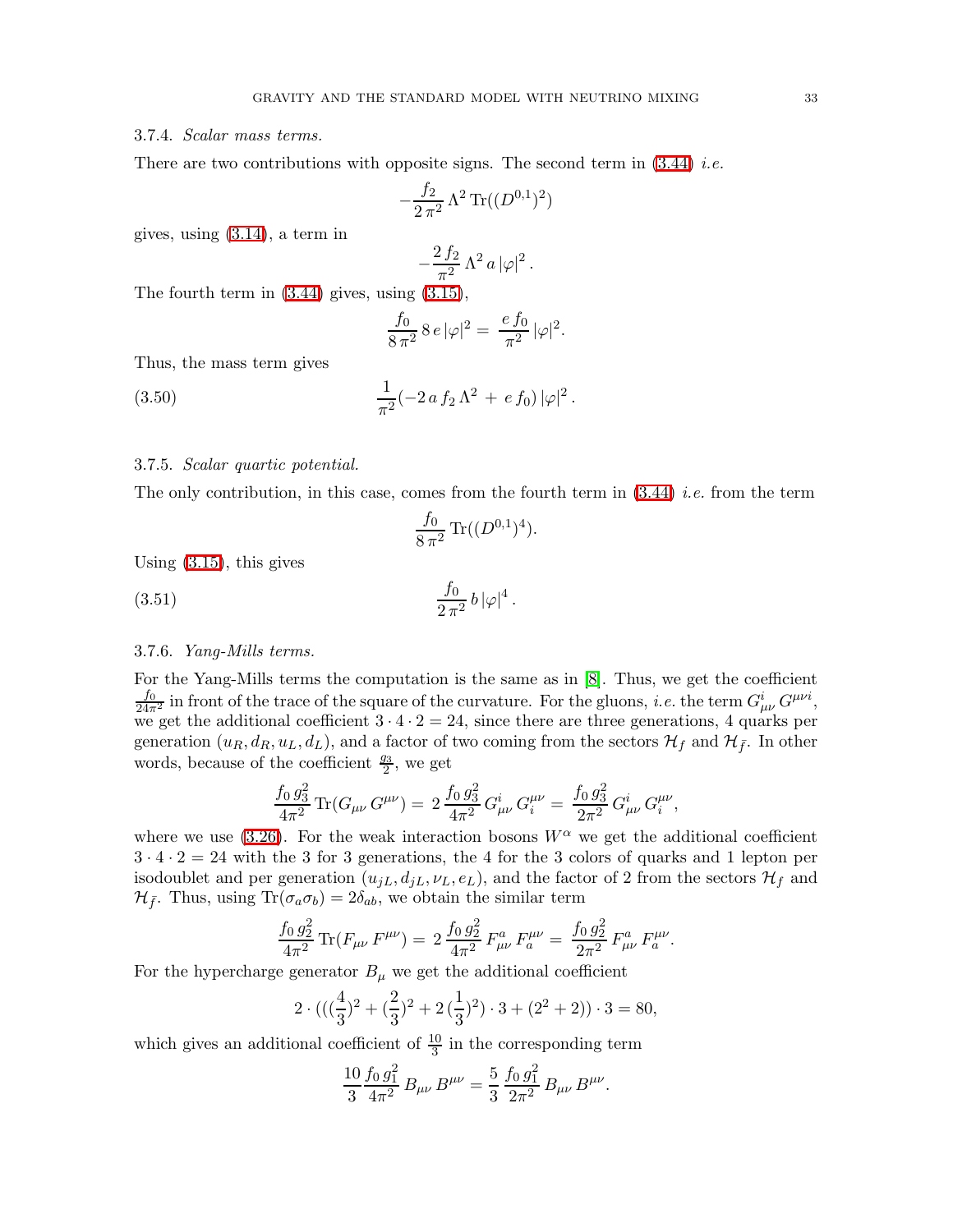<span id="page-33-0"></span>This completes the proof of Theorem [3.13.](#page-29-2)

### <span id="page-33-1"></span>4. The Lagrangian

The KO-dimension of the finite space F is  $6 \in \mathbb{Z}/8$ , hence the KO-dimension of the product geometry  $M \times F$  (for M a spin 4-manifold) is now  $2 \in \mathbb{Z}/8$ . In other words, according to Definition [2.7,](#page-6-1) the commutation rules are

(4.1) 
$$
J^2 = -1
$$
,  $JD = DJ$ , and  $J\gamma = -\gamma J$ .

<span id="page-33-3"></span>Let us now explain how these rules define a natural antisymmetric bilinear form on the even part

(4.2) 
$$
\mathcal{H}^+ = \{\xi \in \mathcal{H}, \ \gamma \xi = \xi\}
$$

<span id="page-33-4"></span>of H.

**Proposition 4.1.** *On a real spectral triple of KO-dimension*  $2 \in \mathbb{Z}/8$ *, the expression* 

(4.3) 
$$
A_D(\xi',\xi) = \langle J\xi', D\xi \rangle, \quad \forall \xi, \xi' \in \mathcal{H}^+
$$

<span id="page-33-2"></span>*defines an antisymmetric bilinear form on*  $\mathcal{H}^+=\{\xi \in \mathcal{H}, \gamma \xi = \xi\}$ *. The trilinear pairing* [\(4.3\)](#page-33-1) *between* D*,* ξ *and* ξ ′ *is gauge invariant under the adjoint action of the unitary group of* A*, namely*

(4.4) 
$$
A_D(\xi', \xi) = A_{D_u}(\text{Ad}(u)\xi', \text{Ad}(u)\xi), \quad D_u = \text{Ad}(u) D \text{Ad}(u^*).
$$

*Proof.* 1) We use an inner product which is antilinear in the first variable. Thus, since J is antilinear, A is a bilinear form. Let us check that A is antisymmetric. One has

$$
A_D(\xi, \xi') = \langle J\xi, D\xi' \rangle = -\langle J\xi, J^2 D\xi' \rangle = -\langle J D\xi', \xi \rangle = -\langle D J\xi', \xi \rangle = -\langle J\xi', D\xi \rangle
$$

where we used the unitarity of J, *i.e.* the equality

(4.5) 
$$
\langle J\xi, J\eta\rangle = \langle \eta, \xi\rangle, \quad \forall \xi, \eta \in \mathcal{H}.
$$

Finally, one can restrict the antisymmetric form  $A_D$  to  $\mathcal{H}^+$  without automatically getting zero since one has

$$
\gamma JD = JD \gamma.
$$

2) Let us check that Ad(u) commutes with J. By definition  $\text{Ad}(u) = u(u^*)^0 = u \text{J} u \text{J}^{-1}$ . Thus

$$
J \operatorname{Ad}(u) = J u J u J^{-1} = u J u J J^{-1} = u J u = \operatorname{Ad}(u) J,
$$

where we used the commutation of u with  $J u J$ . Since Ad(u) is unitary, one gets [\(4.4\)](#page-33-2).  $\square$ 

Now the Pfaffian of an antisymmetric bilinear form is best expressed in terms of the functional integral involving anticommuting "classical fermions" (*cf.* [\[42\]](#page-70-4), §5.1) At the formal level, this means that we write

(4.6) 
$$
\text{Pf}(A) = \int e^{-\frac{1}{2}A(\tilde{\xi})} D[\tilde{\xi}]
$$

<span id="page-33-5"></span>Notice that  $A(\xi,\xi) = 0$  when applied to a vector  $\xi$ , while  $A(\tilde{\xi},\tilde{\xi}) \neq 0$  when applied to anticommuting variables  $\xi$ . We define

$$
\mathcal{H}_{cl}^+ = \{ \tilde{\xi} \, : \, \xi \in \mathcal{H}^+ \}
$$

to be the space of classical fermions (Grassman variables) corresponding to  $\mathcal{H}^+$  of [\(4.2\)](#page-33-3).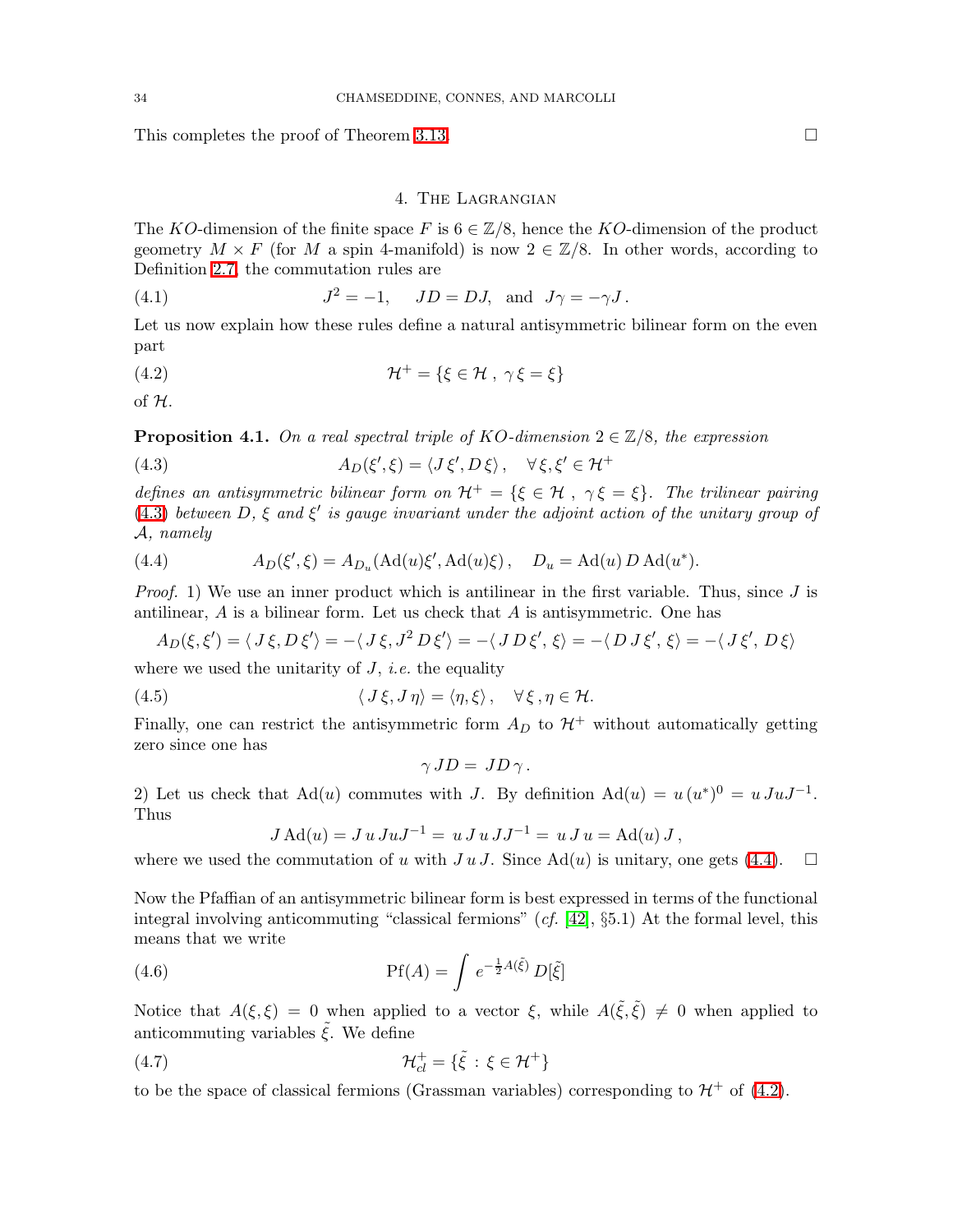As the simplest example let us consider a two dimensional vector space  $E$  with basis  $e_j$  and the antisymmetric bilinear form

$$
A(\xi', \xi) = a(\xi'_1 \xi_2 - \xi'_2 \xi_1)
$$

For  $\tilde{\xi}_1$  anticommuting with  $\tilde{\xi}_2$ , using the basic rule (*cf.* [\[42\]](#page-70-4), §5.1)

<span id="page-34-1"></span>
$$
\int \tilde{\xi}_j \, d\tilde{\xi}_j = 1
$$

one gets

$$
\int e^{-\frac{1}{2}A(\tilde{\xi})} D[\tilde{\xi}] = \int e^{-a\tilde{\xi}_1\tilde{\xi}_2} d\tilde{\xi}_1 d\tilde{\xi}_2 = a.
$$

Remark 4.2. It is the use of the Pfaffian as a square root of the determinant that makes it possible to solve the Fermion doubling puzzle which was pointed out in [\[36\]](#page-70-5). We discuss this in §[4.4.1](#page-44-0) below. The solution obtained by a better choice of the KO-dimension of the space F and hence of  $M \times F$  is not unrelated to the point made in [\[27\]](#page-69-20).

<span id="page-34-2"></span>We now state our main result as follows.

Theorem 4.3. *Let* M *be a Riemannian spin* 4*-manifold and* F *the finite noncommutative geometry of* KO*-dimension* 6 *described above. Let* M ×F *be endowed with the product metric.*

- (1) *The unimodular subgroup of the unitary group acting by the adjoint representation*  $\text{Ad}(u)$  *in*  $H$  *is the group of gauge transformations of SM.*
- (2) *The unimodular inner fluctuations of the metric give the gauge bosons of SM.*
- (3) *The full standard model (with neutrino mixing and seesaw mechanism) minimally coupled to Einstein gravity is given in Euclidean form by the action functional*

(4.8) 
$$
S = \text{Tr}(f(D_A/\Lambda)) + \frac{1}{2} \langle J\tilde{\xi}, D_A\tilde{\xi} \rangle, \quad \tilde{\xi} \in \mathcal{H}_{cl}^+,
$$

*where* D<sup>A</sup> *is the Dirac operator with the unimodular inner fluctuations.*

Remark 4.4. Notice that the action functional [\(4.8\)](#page-34-1) involves all the data of the spectral triple, including the grading  $\gamma$  and the real structure J.

*Proof.* We split the proof of the theorem in several subsections.

To perform the comparison, we look separately at the terms in the SM Lagrangian. After dropping the ghost terms, one has five different groups of terms.

- (1) Yukawa coupling  $\mathcal{L}_{Hf}$
- (2) Gauge fermion couplings  $\mathcal{L}_{qf}$
- (3) Higgs self-coupling  $\mathcal{L}_H$
- (4) Self-coupling of gauge fields  $\mathcal{L}_q$
- (5) Minimal coupling of Higgs fields  $\mathcal{L}_{Ha}$

#### <span id="page-34-0"></span>4.1. Notation for the standard model.

The spectral action naturally gives a Lagrangian for matter minimally coupled with gravity, so that we would obtain the standard model Lagrangian on a curved spacetime. By covariance, it is in fact sufficient to check that we obtain the standard model Lagrangian in flat spacetime. This can only be done by a direct calculation, which occupies the remaining of this section. In flat space and in Lorentzian signature the Lagrangian of the standard model with neutrino mixing and Majorana mass terms, written using the Feynman gauge fixing, is of the form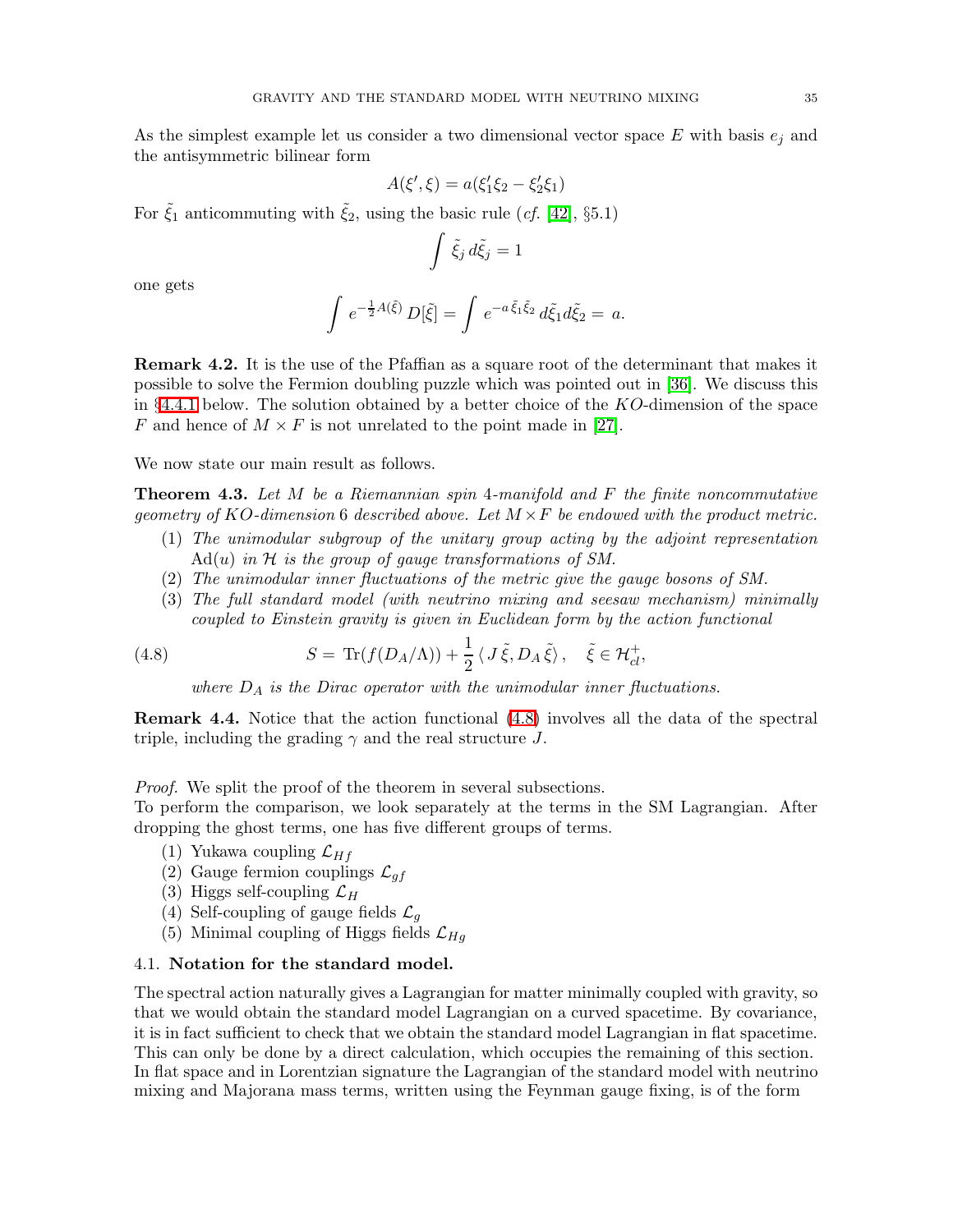$$
\begin{array}{l} {\cal L}_{SM}=-\frac{1}{2}\partial_{\nu}g_{\mu}^{a}\partial_{\nu}g_{\mu}^{a}-g_{s}f^{abc}\partial_{\mu}g_{\nu}^{a}\partial_{\nu}^{a}-\frac{1}{4}g_{s}^{2}f^{abc}f^{ade}g_{\mu}^{b}g_{\nu}^{c}g_{\mu}^{d}\partial_{\nu}^{a}-\partial_{\nu}W_{\mu}^{+}\partial_{\nu}W_{\mu}^{-}-M^{2}W_{\mu}^{+}W_{\mu}^{-}-\\ \frac{1}{2}\partial_{\nu}Z_{\mu}^{0}\partial_{\nu}Z_{\mu}^{0}-\frac{1}{2c_{\mu}^{2}}M^{2}Z_{\mu}^{0}Z_{\mu}^{0}-\frac{1}{2}\partial_{\mu}A_{\nu}\partial_{\mu}A_{\nu}-ig_{C_{w}}(\partial_{\nu}Z_{\mu}^{0}(W_{\mu}^{+}W_{\nu}^{-}-W_{\nu}^{+}W_{\mu}^{-})-Z_{\nu}^{0}(W_{\mu}^{+}\partial_{\nu}W_{\mu}^{-}-W_{\mu}^{-} \partial_{\nu}W_{\mu}^{+})-ig_{S_{w}}(\partial_{\nu}A_{\mu}^{+}W_{\mu}^{+}W_{\nu}^{-}+W_{\nu}^{+}W_{\mu}^{-})-A_{\nu}(W_{\mu}^{+}\partial_{\nu}W_{\mu}^{-}-W_{\mu}^{-} \partial_{\nu}W_{\mu}^{+})-ig_{S_{w}}(\partial_{\nu}A_{\mu}^{+}W_{\mu}^{+}W_{\nu}^{-}+W_{\nu}^{+}W_{\mu}^{-})-A_{\nu}(W_{\mu}^{+}\partial_{\nu}W_{\mu}^{-}-W_{\mu}^{-} \partial_{\nu}W_{\mu}^{+}W_{\mu}^{-})-A_{\nu}(W_{\mu}^{+}W_{\mu}^{-}+Z_{\mu}^{0}W_{\mu}^{+}W_{\mu}^{-})-2g_{\nu}Z_{\mu}^{0}W_{\mu}^{+}W_{\mu}^{-}+2g_{\nu}Z_{\mu}^{0}W_{\mu}^{+}W_{\mu}^{-}+2g_{\nu}Z_{\mu}^{0}W_{\mu}^{+}W_{\nu}^{-}+2g_{\nu}Z_{\mu}^{0}W_{\mu}^{+}W_{\mu}^{-}+2g_{\nu}Z_{\mu}^{0}W_{\mu}
$$

Here the notation is as in [\[46\]](#page-70-6), as follows.

- 
- Gauge bosons:  $A_{\mu}, W_{\mu}^{\pm}, Z_{\mu}^0, g_{\mu}^a$ <br>• Quarks:  $u_j^{\kappa}, d_j^{\kappa}$ , collective :  $q_j^{\sigma}$
- Leptons:  $e^{\lambda}, \nu^{\lambda}$
- Higgs fields:  $H, \phi^0, \phi^+, \phi^-$
- Ghosts:  $G^a, X^0, X^+, X^-, Y,$
- Masses:  $m_d^{\lambda}, m_u^{\lambda}, m_e^{\lambda}, m_h, M$  (the latter is the mass of the W)
- Coupling constants  $g = \sqrt{4\pi\alpha}$  (fine structure),  $g_s =$  strong,  $\alpha_h = \frac{m_h^2}{4M^2}$
- Tadpole Constant  $\beta_h$
- Cosine and sine of the weak mixing angle  $c_w, s_w$
- Cabibbo–Kobayashi–Maskawa mixing matrix:  $C_{\lambda\kappa}$
- Structure constants of SU(3):  $f^{abc}$
- The Gauge is the Feynman gauge.

Remark 4.5. *Notice that, for simplicity, we use for leptons the same convention usually adopted for quarks, namely to have the up particles in diagonal form (in this case the neutrinos) and the mixing matrix for the down particles (here the charged leptons). This is*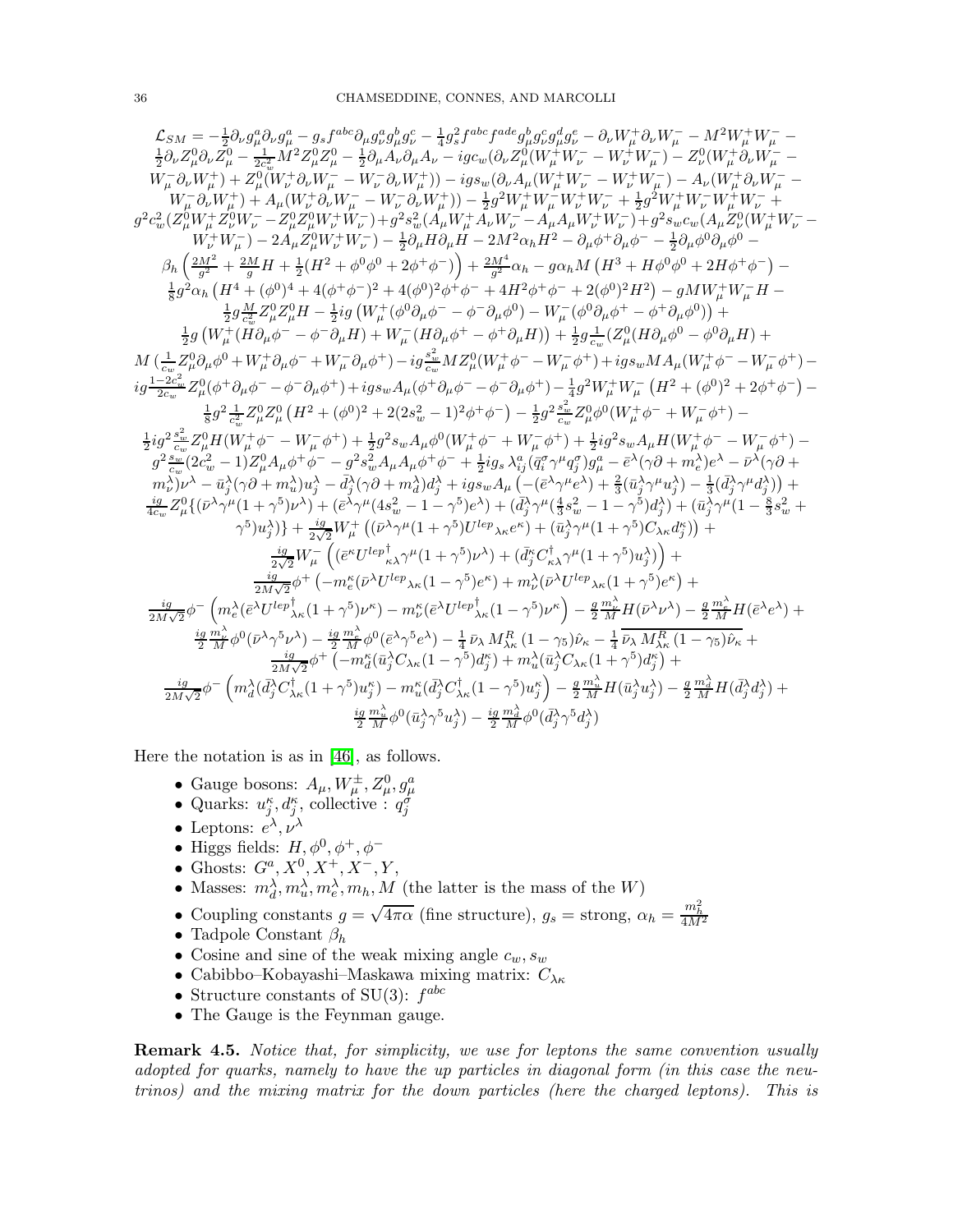*different from the convention usually adopted in neutrino physics (cf. e.g.* [\[37\]](#page-70-1) §*11.3), but it is convenient here, in order to write the Majorana mass matrix in a simpler form.*

Our goal is to compare this Lagrangian with the one we get from the spectral action, when dealing with flat space and Euclidean signature. All the results immediately extend to curved space since our formalism is fully covariant.

#### <span id="page-36-0"></span>4.2. The asymptotic formula for the spectral action.

The change of variables from the standard model to the spectral model is summarized in Table [1.](#page-37-0)

We first perform a trivial rescaling of the Higgs field  $\varphi$  so that kinetic terms are normalized. To normalize the Higgs fields kinetic energy we have to rescale  $\varphi$  to:

(4.9) 
$$
\mathbf{H} = \frac{\sqrt{a f_0}}{\pi} \varphi,
$$

so that the kinetic term becomes

<span id="page-36-4"></span><span id="page-36-1"></span>
$$
\int \frac{1}{2} |D_{\mu} \mathbf{H}|^2 \sqrt{g} d^4 x
$$

The normalization of the kinetic terms, as in Lemma [4.10](#page-46-1) below, imposes a relation between the coupling constants  $g_1, g_2, g_3$  and the coefficient  $f_0$ , of the form

<span id="page-36-2"></span>.

(4.10) 
$$
\frac{g_3^2 f_0}{2\pi^2} = \frac{1}{4}, \qquad g_3^2 = g_2^2 = \frac{5}{3} g_1^2
$$

The bosonic action [\(3.41\)](#page-30-3) then takes the form

(4.11) 
$$
S = \int \left( \frac{1}{2\kappa_0^2} R + \alpha_0 C_{\mu\nu\rho\sigma} C^{\mu\nu\rho\sigma} + \gamma_0 + \tau_0 R^* R^* + \frac{1}{4} G_{\mu\nu}^i G^{\mu\nu i} + \frac{1}{4} F_{\mu\nu}^{\alpha} F^{\mu\nu\alpha} + \frac{1}{4} B_{\mu\nu} B^{\mu\nu} + \frac{1}{2} |D_{\mu} \mathbf{H}|^2 - \mu_0^2 |\mathbf{H}|^2 - \xi_0 R |\mathbf{H}|^2 + \lambda_0 |\mathbf{H}|^4 \right) \sqrt{g} d^4 x,
$$

where

$$
\frac{1}{\kappa_0^2} = \frac{96 f_2 \Lambda^2 - f_0 c}{12 \pi^2}
$$
\n
$$
\mu_0^2 = 2 \frac{f_2 \Lambda^2}{f_0} - \frac{e}{a}
$$
\n
$$
\alpha_0 = -\frac{3 f_0}{10 \pi^2}
$$
\n
$$
\tau_0 = \frac{11 f_0}{60 \pi^2}
$$
\n
$$
\gamma_0 = \frac{1}{\pi^2} (48 f_4 \Lambda^4 - f_2 \Lambda^2 c + \frac{f_0}{4} d)
$$
\n
$$
\lambda_0 = \frac{\pi^2}{2 f_0} \frac{b}{a^2}
$$
\n
$$
\xi_0 = \frac{1}{12}
$$

<span id="page-36-3"></span>Notice that the matrices  $Y_{(13)}$ ,  $Y_{(13)}$ ,  $Y_{(11)}$  and  $Y_{(11)}$  are only relevant up to an overall scale. Indeed they only enter in the coupling of the Higgs with fermions and because of the rescaling [\(4.9\)](#page-36-1) only by the terms

(4.13) 
$$
k_x = \frac{\pi}{\sqrt{af_0}} Y_x, \quad x \in \{(\uparrow \downarrow, j)\}
$$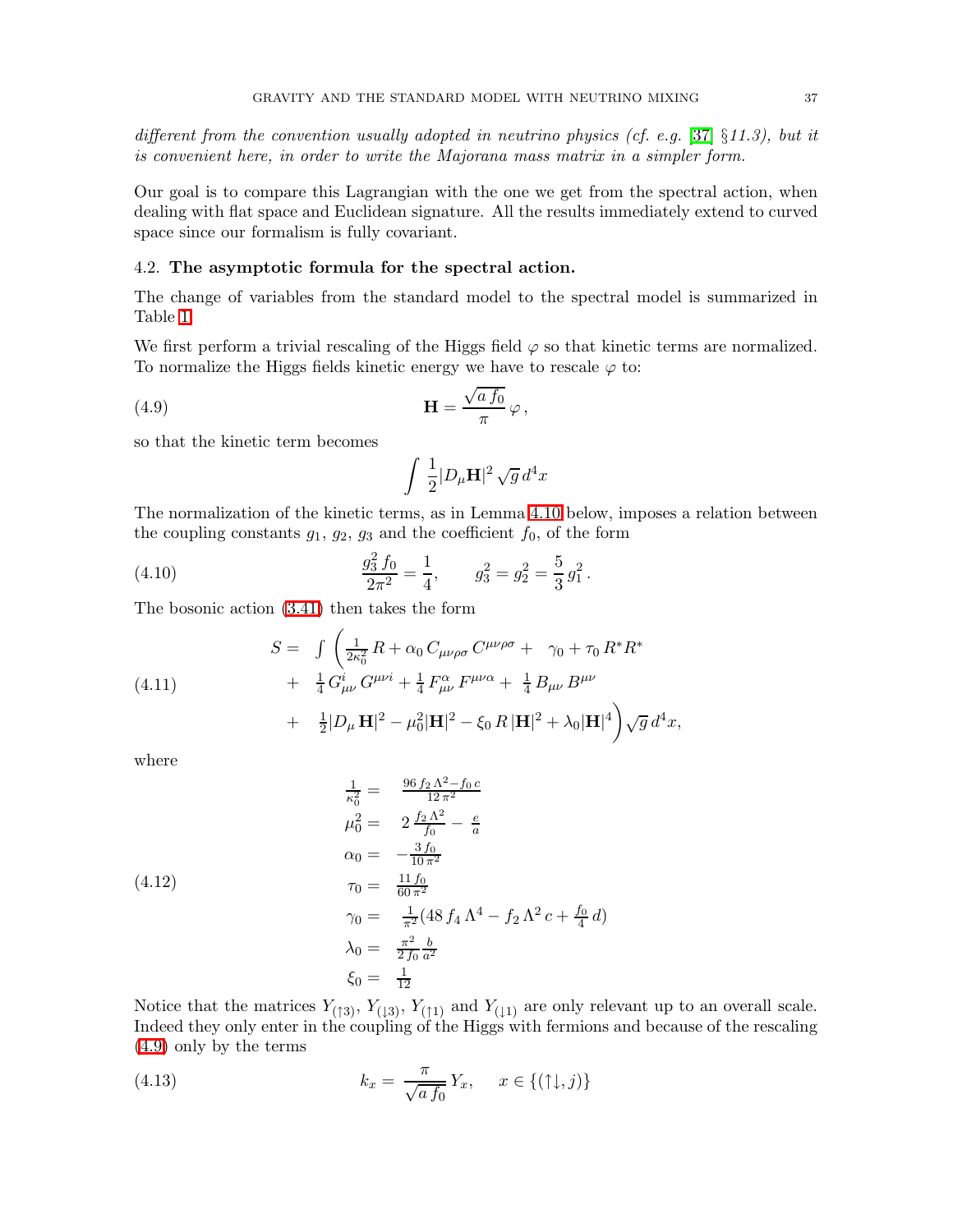| Standard Model                      | notation                                                   | notation                                                                             | Spectral Action                             |
|-------------------------------------|------------------------------------------------------------|--------------------------------------------------------------------------------------|---------------------------------------------|
| Higgs Boson                         | $\varphi = (\frac{2M}{q} + H - i\phi^0, -i\sqrt{2}\phi^+)$ | $\mathbf{H} = \frac{1}{\sqrt{2}} \frac{\sqrt{a}}{q} (1 + \psi)$                      | Inner metric $(0,1)$                        |
| Gauge bosons                        | $A_{\mu}, Z_{\mu}^{0}, W_{\mu}^{\pm}, g_{\mu}^{a}$         | (B, W, V)                                                                            | Inner metric $(1,0)$                        |
| Fermion masses<br>$u,\nu$           | $m_u, m_\nu$                                               | $Y_{(\uparrow 3)} = \delta_{(\uparrow 3)}, Y_{(\uparrow 1)} = \delta_{(\uparrow 1)}$ | Dirac <sup>(0,1)</sup> in $\uparrow$        |
| CKM matrix<br>Masses down           | $C^{\kappa}_{\lambda},m_d$                                 | $Y_{(13)} = C \, \delta_{3, \downarrow} C^{\dagger}$                                 | Dirac <sup>(0,1)</sup> in ( $\downarrow$ 3) |
| Lepton mixing<br>Masses leptons $e$ | $U^{lep}{}_{\lambda\kappa},m_e$                            | $Y_{(11)} = U^{lep} \, \delta_{(11)} \, U^{lep}$                                     | Dirac <sup>(0,1)</sup> in ( $\downarrow$ 1) |
| Majorana<br>mass matrix             | $M_R$                                                      | $Y_R$                                                                                | $Dirac^{(0,1)}$ on<br>$E_R \oplus J_F E_R$  |
| Gauge couplings                     | $g_1 = g \tan(\theta_w), g_2 = g, g_3 = g_s$               | $g_3^2 = g_2^2 = \frac{5}{3} g_1^2$                                                  | Fixed at<br>unification                     |
| Higgs scattering<br>parameter       | $\frac{1}{8} g^2 \alpha_h, \alpha_h = \frac{m_h^2}{4M^2}$  | $\lambda_0 = g^2 \frac{b}{a^2}$                                                      | Fixed at<br>unification                     |
| Tadpole constant                    | $\beta_h, (-\alpha_h M^2 + \frac{\beta_h}{2})  \varphi ^2$ | $\mu_0^2 = 2 \frac{f_2 \Lambda^2}{f_0} - \frac{e}{a}$                                | $-\mu_0^2  \mathbf{H} ^2$                   |
| Graviton                            | $g_{\mu\nu}$                                               | $\partial\!\!\!/_{M}$                                                                | Dirac <sup>(1,0)</sup>                      |

<span id="page-37-0"></span>Table 1. Conversion from Spectral Action to Standard Model

which are dimensionless matrices by construction. In fact, by [\(3.16\)](#page-24-0)

$$
a = \text{Tr}(Y_{(11)}^* Y_{(11)} + Y_{(11)}^* Y_{(11)} + 3(Y_{(13)}^* Y_{(13)} + Y_{(13)}^* Y_{(13)}))
$$

has the physical dimension of a  $(mass)^2$ . Using [\(4.10\)](#page-36-2) to replace  $\frac{\sqrt{af_0}}{\pi}$  $rac{af_0}{\pi}$  by  $rac{1}{\sqrt{2}}$ 2  $\sqrt{a}$  $\frac{\sqrt{a}}{g}$ , the change of notations for the Higgs fields is

(4.14) 
$$
\mathbf{H} = \frac{1}{\sqrt{2}} \frac{\sqrt{a}}{g} (1 + \psi) = \left( \frac{2M}{g} + H - i\phi^0, -i\sqrt{2}\phi^+ \right),
$$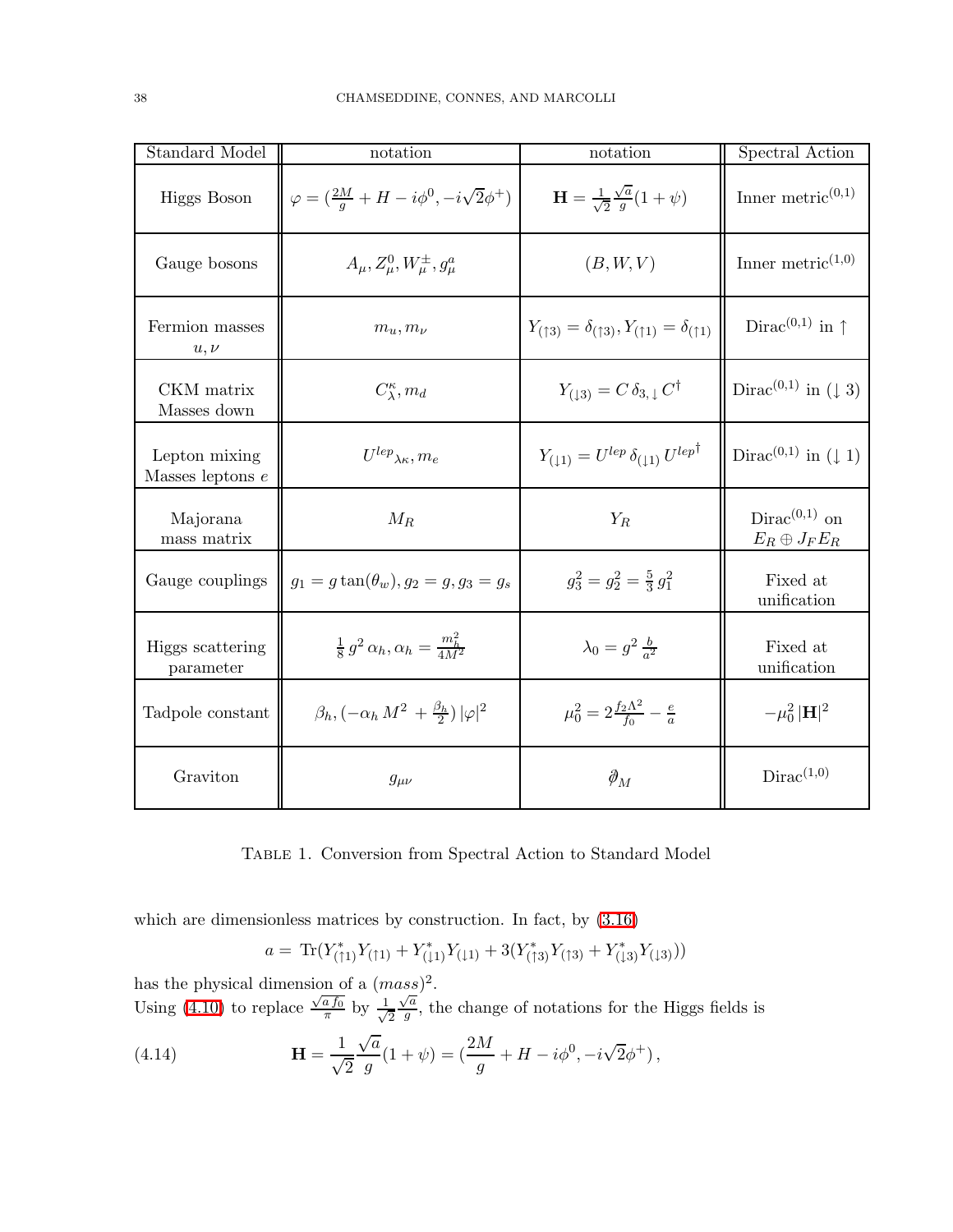### <span id="page-38-0"></span>4.3. The mass relation.

The relation between the mass matrices comes from the equality of the Yukawa coupling terms  $\mathcal{L}_{Hf}$ . For the standard model these terms are given by Lemma [4.7](#page-39-1) below. For the spectral action they are given by  $\gamma_5 M(\varphi)$  with the notations of [\(3.28\)](#page-28-4) and [\(3.31\)](#page-28-5).

After Wick rotation to Euclidean and the chiral transformation  $U = e^{i\frac{\pi}{4}\gamma_5} \otimes 1$  they are the same (*cf.* Lemma [4.9](#page-44-1) below) provided the following equalities hold

<span id="page-38-2"></span>(4.15)  
\n
$$
(k_{(13)})_{\sigma\kappa} = \frac{g}{2M} m_u^{\sigma} \delta_{\sigma}^{\kappa}
$$
\n
$$
(k_{(13)})_{\sigma\kappa} = \frac{g}{2M} m_d^{\mu} C_{\sigma\mu} \delta_{\mu}^{\rho} C_{\rho\kappa}^{\dagger}
$$
\n
$$
(k_{(11)})_{\sigma\kappa} = \frac{g}{2M} m_{\nu}^{\sigma} \delta_{\sigma}^{\kappa}
$$
\n
$$
(k_{(11)})_{\sigma\kappa} = \frac{g}{2M} m_{e}^{\mu} U^{lep}{}_{\sigma\mu} \delta_{\mu}^{\rho} U^{lep}{}_{\rho\kappa}
$$

Here the symbol  $\delta_i^j$  $i<sub>i</sub>$  is the Kronecker delta (not to be confused with the previous notation  $\delta_{\uparrow\,\vert\,\vert}$ .

<span id="page-38-3"></span>Lemma 4.6. *The mass matrices of* [\(4.15\)](#page-38-2) *satisfy the constraint*

(4.16) 
$$
\sum_{\sigma} (m_{\nu}^{\sigma})^2 + (m_{e}^{\sigma})^2 + 3(m_{u}^{\sigma})^2 + 3(m_{d}^{\sigma})^2 = 8 M^2.
$$

*Proof.* It might seem at first sight that one can simply use [\(4.15\)](#page-38-2) to define the matrices  $k_x$ but this overlooks the fact that [\(4.13\)](#page-36-3) implies the constraint

(4.17) 
$$
\text{Tr}(k_{(1)}^*k_{(1)}+k_{(1)}^*k_{(1)}+3(k_{(13)}^*k_{(13)}+k_{(13)}^*k_{(13)}))=2g^2,
$$

where we use [\(4.10\)](#page-36-2) to replace  $\frac{\pi^2}{f_0}$  $\frac{\pi^2}{f_0}$  by 2  $g^2$ . Using [\(4.15\)](#page-38-2), we then obtain the constraint [\(4.16\)](#page-38-3), where summation is performed with respect to the flavor index  $\sigma$ . Notice that  $g^2$  appeared in the same way on both sides and drops out of the equation.  $\Box$ 

We discuss in §[5.4](#page-56-0) below the physical interpretation of the imposition of this constraint at unification scale.

#### <span id="page-38-1"></span>4.4. The coupling of fermions.

Let us isolate the Yukawa coupling part of the standard model Lagrangian, ignoring first the right handed neutrinos (*i.e.* using the minimal standard model as in [\[46\]](#page-70-6)). We consider the additional terms later in Lemma [4.8.](#page-43-0) In the minimal case, one has

$$
(4.18) \t\t \t\t \mathcal{L}_{Hf} =
$$

$$
\begin{split} -\bar{e}^\lambda\,m^\lambda_e\,e^\lambda - \bar{u}^\lambda_j\,m^\lambda_u\,u^\lambda_j - \bar{d}^\lambda_j\,m^\lambda_d\,d^\lambda_j + \tfrac{ig}{2\sqrt{2}}\tfrac{m^\lambda_e}{M}\left(-\phi^+(\bar{\nu}^\lambda(1-\gamma^5)e^\lambda)+\phi^-(\bar{e}^\lambda(1+\gamma^5)\nu^\lambda)\right) - \\ \tfrac{g}{2}\tfrac{m^\lambda_e}{M}\left(H(\bar{e}^\lambda e^\lambda)+i\phi^0(\bar{e}^\lambda\gamma^5 e^\lambda)\right) + \tfrac{ig}{2M\sqrt{2}}\phi^+\left(-m^\kappa_d(\bar{u}^\lambda_j C_{\lambda\kappa}(1-\gamma^5)d^\kappa_j)+m^\lambda_u(\bar{u}^\lambda_j C_{\lambda\kappa}(1+\gamma^5)d^\kappa_j\right) + \\ \tfrac{ig}{2M\sqrt{2}}\phi^-\left(m^\lambda_d(\bar{d}^\lambda_j C^\dagger_{\lambda\kappa}(1+\gamma^5)u^\kappa_j)-m^\kappa_u(\bar{d}^\lambda_j C^\dagger_{\lambda\kappa}(1-\gamma^5)u^\kappa_j\right) - \tfrac{g}{2}\tfrac{m^\lambda_u}{M}H(\bar{u}^\lambda_j u^\lambda_j) - \tfrac{g}{2}\tfrac{m^\lambda_d}{M}H(\bar{d}^\lambda_j d^\lambda_j) + \\ \tfrac{ig}{2}\tfrac{m^\lambda_u}{M}\phi^0(\bar{u}^\lambda_j\gamma^5 u^\lambda_j) - \tfrac{ig}{2}\tfrac{m^\lambda_d}{M}\phi^0(\bar{d}^\lambda_j\gamma^5 d^\lambda_j) \end{split}
$$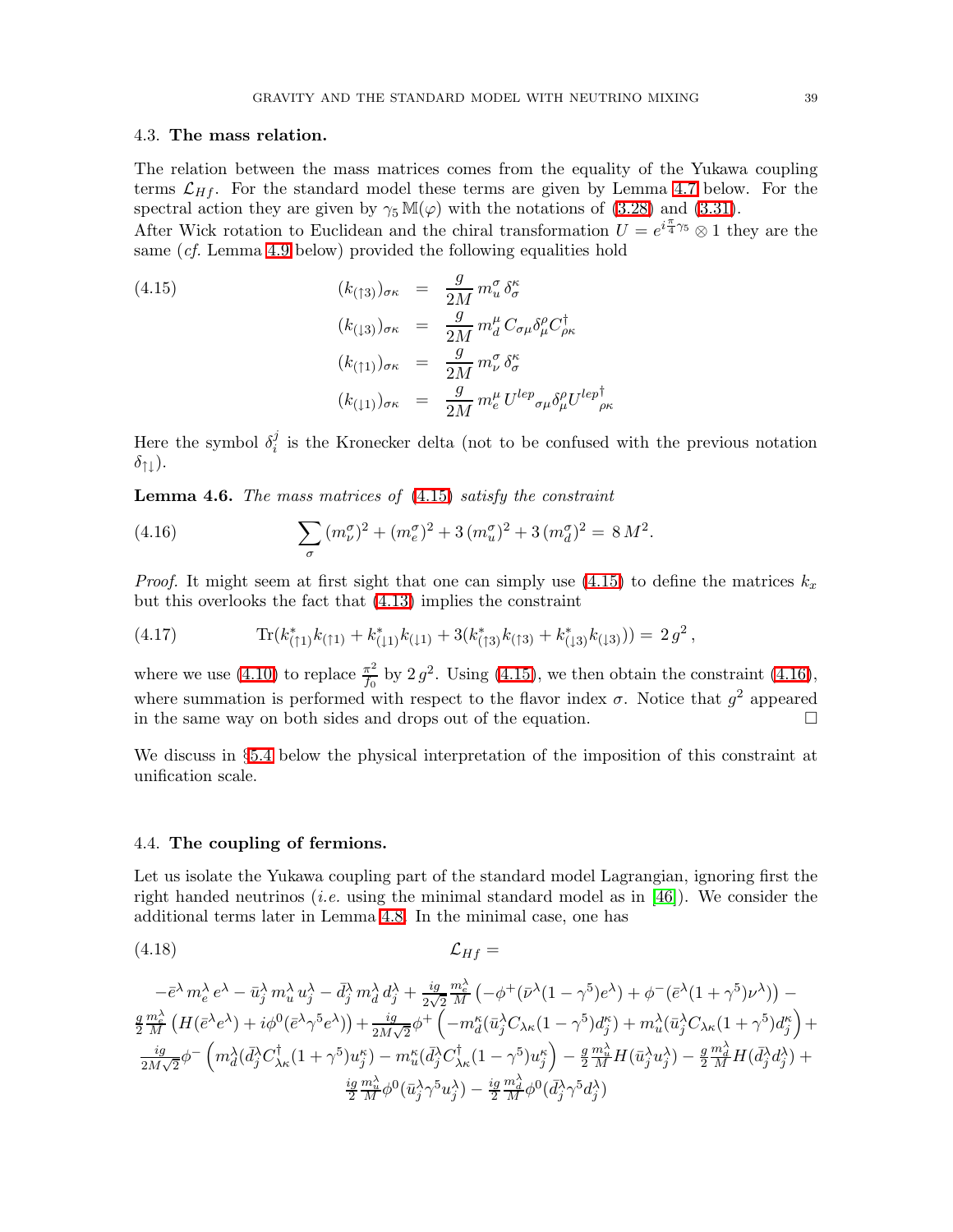<span id="page-39-2"></span>The matrix  $C_{\lambda\kappa}$  is the mixing matrix. It does enter in the Lagrangian elsewhere but only in the two gauge coupling terms where the down and up fermions are involved together and which are part of the expression

(4.19)  
\n
$$
\mathcal{L}_{gf} =
$$
\n
$$
\frac{1}{2}ig_s\lambda_a^{ij}(\bar{q}_i^{\sigma}\gamma^{\mu}q_j^{\sigma})g_{\mu}^{a} - \bar{e}^{\lambda}(\gamma\partial)e^{\lambda} - \bar{\nu}^{\lambda}\gamma\partial\nu^{\lambda} - \bar{u}_j^{\lambda}(\gamma\partial)u_j^{\lambda} - \bar{d}_j^{\lambda}(\gamma\partial)d_j^{\lambda} +
$$
\n
$$
ig_s{}_{w}A_{\mu}\left(-(\bar{e}^{\lambda}\gamma^{\mu}e^{\lambda}) + \frac{2}{3}(\bar{u}_j^{\lambda}\gamma^{\mu}u_j^{\lambda}) - \frac{1}{3}(\bar{d}_j^{\lambda}\gamma^{\mu}d_j^{\lambda})\right) + \frac{ig}{4c_w}Z_{\mu}^{0}\{(\bar{\nu}^{\lambda}\gamma^{\mu}(1+\gamma^5)\nu^{\lambda}) + (\bar{e}^{\lambda}\gamma^{\mu}(4s_w^2 - 1-\gamma^5)e^{\lambda}) + (\bar{d}_j^{\lambda}\gamma^{\mu}(\frac{4}{3}s_w^2 - 1-\gamma^5)d_j^{\lambda}) + (\bar{u}_j^{\lambda}\gamma^{\mu}(1-\frac{8}{3}s_w^2+\gamma^5)u_j^{\lambda})\} +
$$
\n
$$
\frac{ig}{2\sqrt{2}}W_{\mu}^{+}\left((\bar{\nu}^{\lambda}\gamma^{\mu}(1+\gamma^5)e^{\lambda}) + (\bar{u}_j^{\lambda}\gamma^{\mu}(1+\gamma^5)C_{\lambda\kappa}d_j^{\kappa})\right) +
$$
\n
$$
\frac{ig}{2\sqrt{2}}W_{\mu}^{-}\left((\bar{e}^{\lambda}\gamma^{\mu}(1+\gamma^5)\nu^{\lambda}) + (\bar{d}_j^{\kappa}C_{\kappa\lambda}^{\dagger}\gamma^{\mu}(1+\gamma^5)u_j^{\lambda})\right)
$$

<span id="page-39-0"></span>Since the matrix  $C_{\lambda\kappa}$  is unitary the quadratic expressions in  $d_j^{\lambda}$  are unchanged by the change of variables given by

(4.20) 
$$
d_{\lambda j} = C_{\lambda \kappa} d_j^{\kappa}, \quad \bar{d}_{\lambda j} = C_{\lambda \kappa} \bar{d}_j^{\kappa} = C_{\kappa \lambda}^{\dagger} \bar{d}_j^{\kappa}
$$

and in this way one can eliminate  $C_{\lambda\kappa}$  in  $\mathcal{L}_{gf}$ .

Once written in terms of the new variables, the term  $\mathcal{L}_{af}$  reflects the kinetic terms of the fermions and their couplings to the various gauge fields. The latter is simple for the color fields, where it is of the form

<span id="page-39-4"></span>
$$
\frac{1}{2} i g_s\, \lambda_a^{ij} \big(\bar q_i^\sigma \gamma^\mu q_j^\sigma\big) g_\mu^a,
$$

where the  $\lambda$  are the Gell'mann matrices [\(3.25\)](#page-26-2)).

It is more complicated for the  $(A, W^{\pm}, Z^0)$ . This displays in particular the complicated hypercharges assigned to the different fermions, quarks and leptons, which depend upon their chirality. At the level of electromagnetic charges themselves, the assignment is visible in the coupling with  $A_{\mu}$ . There one sees that the charge of the electron is  $-1$ , while it is  $\frac{2}{3}$ for the up quark and  $-\frac{1}{3}$  $\frac{1}{3}$  for the down quark.

<span id="page-39-1"></span>Lemma 4.7. *Let the fermions* f *be obtained from the quarks and leptons by performing the change of basis* [\(4.20\)](#page-39-0) *on the down quarks. Then the following holds.*

(1) *The terms*  $\mathcal{L}_{gf}$  *are of the form* 

<span id="page-39-3"></span>(4.21) 
$$
\mathcal{L}_{gf} = -\sum_{f} [\overline{f}_{L} \gamma^{\mu} (\partial_{\mu} - ig \frac{\sigma_{a}}{2} W_{\mu a} - ig' \frac{Y_{L}}{2} B_{\mu} - ig'' \frac{\lambda_{b}}{2} V_{\mu b}) f_{L} + \overline{f}_{R} \gamma^{\mu} (\partial_{\mu} - ig' \frac{Y_{R}}{2} B_{\mu} - ig'' \lambda_{b} V_{\mu b}) f_{R}]
$$

and similar terms for the leptons, with  $W^+_\mu = \frac{W_{\mu 1} - iW_{\mu 2}}{\sqrt{2}}$  $\frac{iW_{\mu 2}}{2}$ ,  $W_{\mu}^{-} = \frac{W_{\mu 1} + iW_{\mu 2}}{\sqrt{2}}$  $rac{w_{\mu 2}}{2}$  and

(4.22) 
$$
g' = g \tan(\theta_w), \quad g'' = g_s, \quad B_\mu = c_w A_\mu - s_w Z_\mu^0, \quad W_{\mu 3} = s_w A_\mu + c_w Z_\mu^0
$$

(2) The terms  $\mathcal{L}_{Hf}$  are given with the notation [\(3.30\)](#page-28-6) by

(4.23) 
$$
\mathcal{L}_{Hf} = -\bar{f} T(0, K_e, \varphi) f - \bar{f} T(K_u, K_d, \varphi) f
$$

*where*

(4.24) 
$$
\varphi_1 = \frac{2M}{g} + H - i\phi^0, \quad \varphi_2 = -i\sqrt{2}\phi^+
$$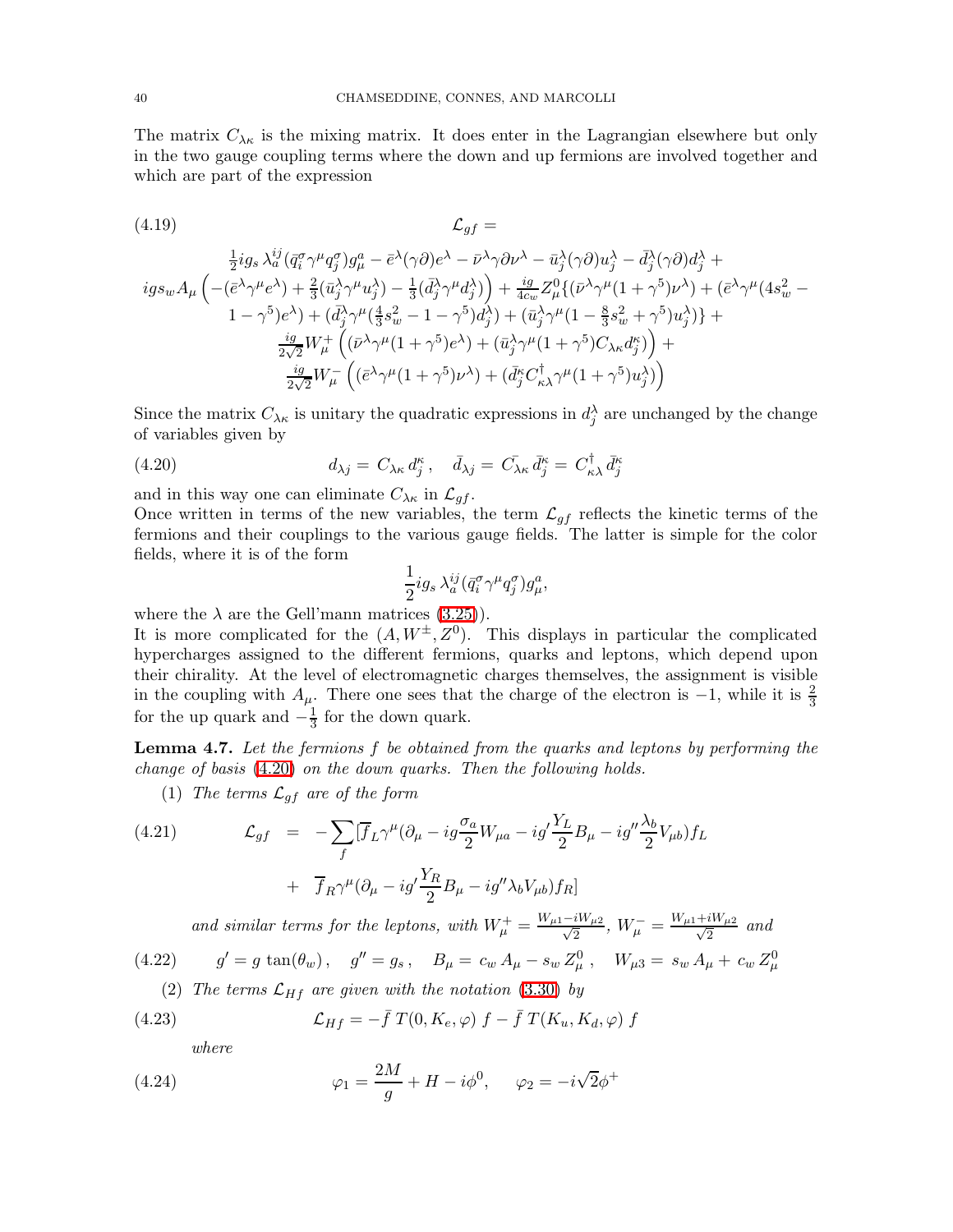*and*

<span id="page-40-1"></span>(4.25) 
$$
(K_e)_{\mu\rho} = \frac{g}{2M} m_e^{\mu} \delta_{\mu}^{\rho} \quad (K_u)_{\mu\rho} = \frac{g}{2M} m_u^{\mu} \delta_{\mu}^{\rho} \quad (K_d)_{\mu\rho} = \frac{g}{2M} m_d^{\lambda} C_{\mu\lambda} \delta_{\lambda}^{\kappa} C_{\kappa\rho}^{\dagger}.
$$

<span id="page-40-0"></span>*Proof.* 1) In Minkowski space a quark q is represented by a column vector and one has the relation

$$
\overline{q} = q^* \gamma_0
$$

between q and  $\bar{q}$ . Thus, q and  $\bar{q}$  have opposite chirality.

Since the  $\gamma^{\mu}$  switch the chirality to its opposite and all the terms in [\(4.19\)](#page-39-2) involve the  $\gamma^{\mu}$ , they can be separated as a sum of terms only involving  $f_L$ ,  $\bar{f}_L$  and terms only involving  $f_R$ ,  $\bar{f}_R$ . The neutrinos  $\nu^{\lambda}$  only appear as left handed, *i.e.* as the combination  $(1 + \gamma^5)\nu^{\lambda}$ .

The last two lines of [\(4.19\)](#page-39-2) correspond to the terms in  $ig\frac{\sigma^a}{2}W_{\mu a}$  for the off diagonal Pauli matrices  $\sigma_1$ ,  $\sigma_2$ . The first line of [\(4.19\)](#page-39-2) corresponds to the gluons and the kinetic terms. The terms involving the gluons  $g^a_\mu$  in [\(4.19\)](#page-39-2) give the strong coupling constant  $g'' = g_s$ . The second and third lines of [\(4.19\)](#page-39-2) use the electromagnetic field  $A_\mu$  related to  $B_\mu$  by

(4.27) 
$$
g s_w (A_\mu - \tan(\theta_w) Z_\mu^0) = g' B_\mu.
$$

This gives (note the sign  $-\times - = +$  in [\(4.21\)](#page-39-3)) the terms

(4.28) 
$$
ig' \frac{Y_R}{2} B_\mu = ig s_w A_\mu Q_{em} - ig \frac{s_w^2}{c_w} Z_\mu^0 Q_{em}
$$

for the right handed part. On the left handed sector one has

<span id="page-40-2"></span>
$$
Q_{em} = \frac{Y_L}{2} + \frac{\sigma_3}{2}.
$$

The diagonal terms for the left-handed part

$$
ig\frac{\sigma_3}{2}W_{\mu 3} + ig'\frac{Y_L}{2}B_{\mu}
$$

are then of the form

$$
ig\frac{\sigma_3}{2}W_{\mu 3} + ig s_w (A_\mu - \tan(\theta_w) Z^0_\mu)(Q_{em} - \frac{\sigma_1}{2}) =
$$
  

$$
ig s_w A_\mu Q_{em} - ig \frac{s_w^2}{c_w} Z^0_\mu Q_{em} + (ig W_{\mu 3} - ig s_w (A_\mu - \tan(\theta_w) Z^0_\mu)) \frac{\sigma_3}{2}
$$

The relation

(4.29) 
$$
(igW_{\mu 3} - ig s_w (A_{\mu} - \tan(\theta_w) Z^0_{\mu})) = \frac{ig}{c_w} Z^0_{\mu}
$$

then determines  $W_{\mu 3}$  as a function of  $A_{\mu}$  and  $Z_{\mu}^{0}$ . It gives

$$
W_{\mu 3} = s_w (A_{\mu} - \tan(\theta_w) Z_{\mu}^0) + \frac{1}{c_w} Z_{\mu}^0
$$

*i.e.*

(4.30) 
$$
W_{\mu 3} = s_w A_{\mu} + c_w Z_{\mu}^0
$$

The diagonal terms for the left-handed sector can then be written in the form

(4.31) 
$$
ig s_w A_\mu Q_{em} - ig \frac{s_w^2}{c_w} Z_\mu^0 Q_{em} + \frac{ig}{c_w} Z_\mu^0 \frac{\sigma_3}{2}.
$$

.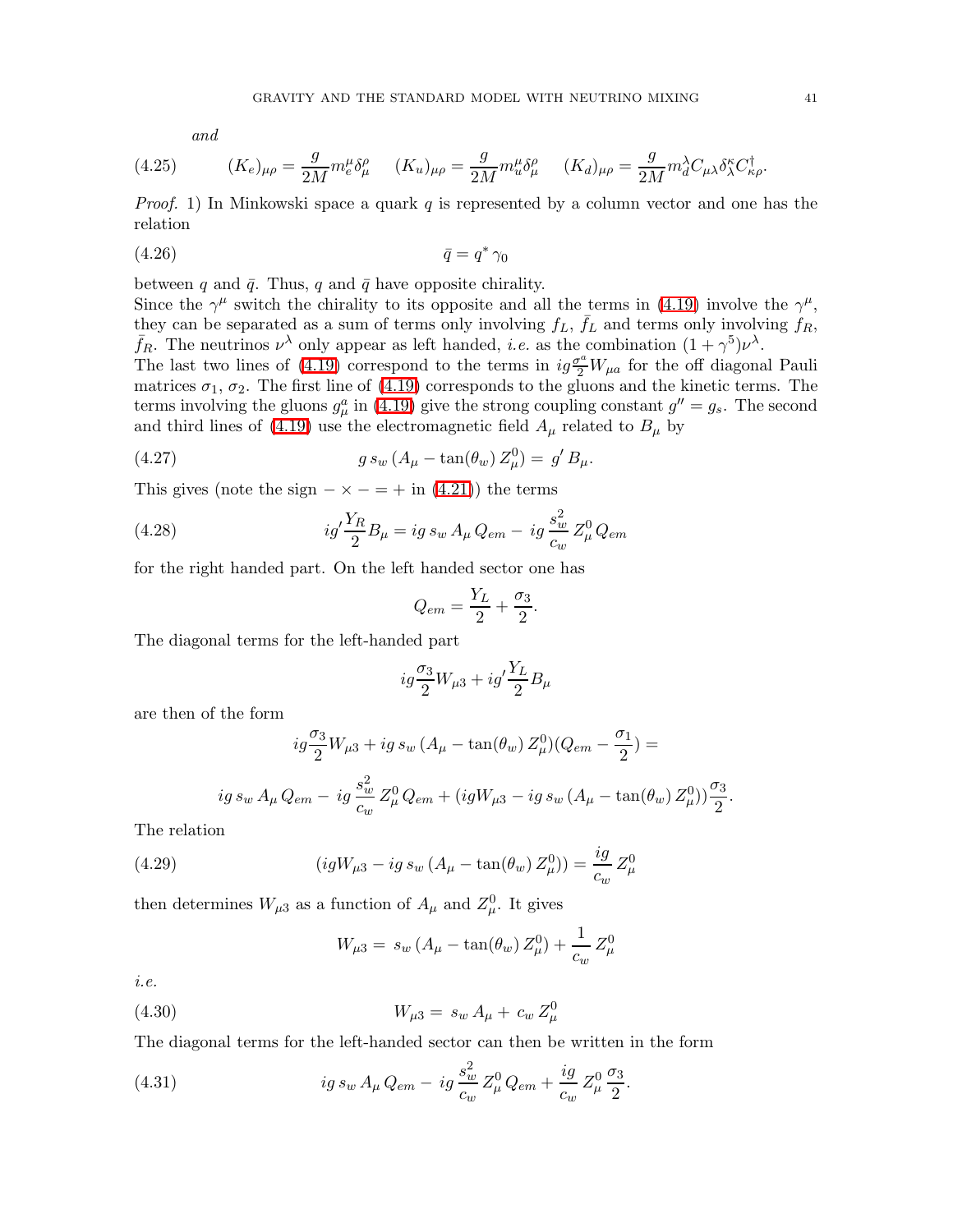This matches with the factor  $\frac{ig}{4c_w}$  in [\(4.19\)](#page-39-2) multiplying  $(1 + \gamma^5)$ . The latter is twice the projection on the left handed particles. This takes care of one factor of two, while the other comes from the denominator in  $\frac{\sigma_3}{2}$ .

The term

$$
\frac{ig}{4c_w}Z^0_\mu\{(\bar\nu^\lambda\gamma^\mu(1+\gamma^5)\nu^\lambda) + (\bar e^\lambda\gamma^\mu(4s_w^2-1-\gamma^5)e^\lambda)
$$

is fine, since the neutrino has no electromagnetic charge and one gets the term  $- ig \frac{s_w^2}{c_w} Z^0_\mu Q_{em}$ for the electron, while the left handed neutrino has  $\sigma_3 = 1$  and the left handed electron has  $\sigma_3 = -1$ . The other two terms

$$
\frac{ig}{4c_w}Z^0_\mu\{(\bar{d}_j^\lambda\gamma^\mu(\frac{4}{3}s_w^2-1-\gamma^5)d_j^\lambda) + (\bar{u}_j^\lambda\gamma^\mu(1-\frac{8}{3}s_w^2+\gamma^5)u_j^\lambda)\}\
$$

give the right answer, since the electromagnetic charge of the down is  $-\frac{1}{3}$  $\frac{1}{3}$  and it has  $\sigma_3 = -1$ , while for the up the electromagnetic charge is  $\frac{2}{3}$  and  $\sigma_3 = 1$ .

2) We rely on [\[37\]](#page-70-1) equation (2.14) at the conceptual level, while we perform the computation in full details. The first thing to notice is that, by  $(4.26)$ , the  $\bar{q}$  have opposite chirality. Thus, when we spell out the various terms in terms of chiral ones, we always get combinations of the form  $\bar{q}_L X q_R$  or  $\bar{q}_R X q_L$ . We first look at the lepton sector. This gives

$$
-\bar{e}^{\lambda} m_e^{\lambda} e^{\lambda} + \frac{ig}{2\sqrt{2}} \frac{m_e^{\lambda}}{M} \left( -\phi^+(\bar{\nu}^{\lambda}(1-\gamma^5)e^{\lambda}) + \phi^-(\bar{e}^{\lambda}(1+\gamma^5)\nu^{\lambda}) \right) - \frac{g}{2} \frac{m_e^{\lambda}}{M} \left( H(\bar{e}^{\lambda} e^{\lambda}) + i\phi^0(\bar{e}^{\lambda}\gamma^5 e^{\lambda}) \right).
$$

The terms in  $\bar{e} X e$  are of two types. The first gives

$$
-\bar{e}^{\lambda} m_e^{\lambda} (1 + \frac{gH}{2M}) e^{\lambda} = -\bar{e}_L^{\lambda} m_e^{\lambda} (1 + \frac{gH}{2M}) e_R^{\lambda} - \bar{e}_R^{\lambda} m_e^{\lambda} (1 + \frac{gH}{2M}) e_L^{\lambda}
$$

The second type gives

$$
-\frac{g}{2}\frac{m_e^{\lambda}}{M}i\phi^0(\bar{e}^{\lambda}\gamma^5 e^{\lambda}) = \frac{g}{2}\frac{m_e^{\lambda}}{M}i\phi^0(\bar{e}_L^{\lambda}e_R^{\lambda}) - \frac{g}{2}\frac{m_e^{\lambda}}{M}i\phi^0(\bar{e}_R^{\lambda}e_L^{\lambda}).
$$

Thus, they combine together using the complex field

$$
\psi_1 = H - i\phi^0
$$

and give

$$
-\bar{e}_{L}^{\lambda}\,m_{e}^{\lambda}\,(1+\frac{g\,\psi_{1}}{2\,M})\,e_{R}^{\lambda}-\bar{e}_{R}^{\lambda}\,m_{e}^{\lambda}\,(1+\frac{g\,\bar{\psi}_{1}}{2\,M})\,e_{L}^{\lambda}
$$

The terms where both e and  $\nu$  appear involve only  $\nu_L$ , hence only  $e_R$ . The fields  $\phi^{\pm}$  are complex fields that are complex conjugates of each other. We let

(4.33) 
$$
\psi_2 = -i\sqrt{2}\phi^+.
$$

The contribution of the terms involving both  $e$  and  $\nu$  is then

$$
\bar{\nu}_L^{\lambda}\,m_e^{\lambda}\,(\frac{g\,\psi_2}{2\,M})\,e_R^{\lambda}\,+\,\bar{e}_R^{\lambda}\,m_e^{\lambda}\,(\frac{g\,\bar{\psi}_2}{2\,M})\,\nu_L^{\lambda}
$$

We use the notation [\(3.30\)](#page-28-6), that is,

$$
T(K_1, K_2, \varphi) = \begin{bmatrix} 0 & 0 & K_1^* \varphi_1 & K_1^* \varphi_2 \\ 0 & 0 & -K_2^* \bar{\varphi}_2 & K_2^* \bar{\varphi}_1 \\ K_1 \bar{\varphi}_1 & -K_2 \varphi_2 & 0 & 0 \\ K_1 \bar{\varphi}_2 & K_2 \varphi_1 & 0 & 0 \end{bmatrix}
$$

.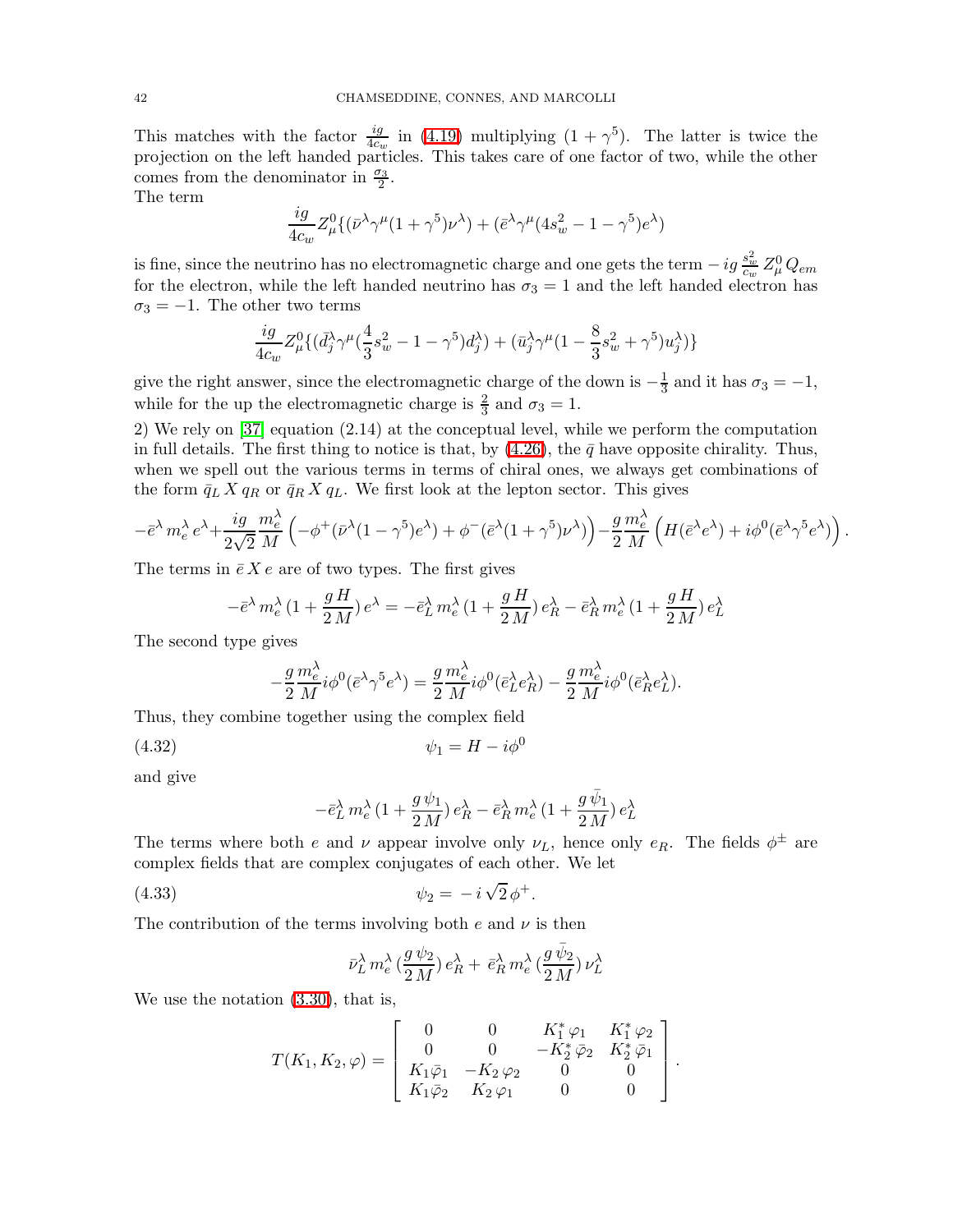We then get that, for the lepton sector, the terms  $\mathcal{L}_{Hf}$  are of the form

(4.34) 
$$
- \bar{f} T(0, K_e, \varphi) f, \quad \varphi_1 = \psi_1 + \frac{2M}{g}, \quad \varphi_2 = \psi_2,
$$

where  $K_e$  is the diagonal matrix with diagonal entries the  $\frac{g}{2M} m_e^{\lambda}$ . Let us now look at the quark sector, *i.e.* at the terms

$$
\begin{split} -\bar{u}_j^\lambda\,m_u^\lambda\,u_j^\lambda-\bar{d}_j^\lambda\,m_d^\lambda\,d_j^\lambda+\tfrac{ig}{2M\sqrt{2}}\phi^+\left(-m_d^\kappa(\bar{u}_j^\lambda C_{\lambda\kappa}(1-\gamma^5)d_j^\kappa)+m_u^\lambda(\bar{u}_j^\lambda C_{\lambda\kappa}(1+\gamma^5)d_j^\kappa\right)+\\ \tfrac{ig}{2M\sqrt{2}}\phi^-\left(m_d^\lambda(\bar{d}_j^\lambda C_{\lambda\kappa}^\dagger(1+\gamma^5)u_j^\kappa)-m_u^\kappa(\bar{d}_j^\lambda C_{\lambda\kappa}^\dagger(1-\gamma^5)u_j^\kappa\right)-\tfrac{g}{2}\tfrac{m_u^\lambda}{M}H(\bar{u}_j^\lambda u_j^\lambda)-\tfrac{g}{2}\tfrac{m_d^\lambda}{M}H(\bar{d}_j^\lambda d_j^\lambda)+\\ \tfrac{ig}{2}\tfrac{m_u^\lambda}{M}\phi^0(\bar{u}_j^\lambda\gamma^5u_j^\lambda)-\tfrac{ig}{2}\tfrac{m_d^\lambda}{M}\phi^0(\bar{d}_j^\lambda\gamma^5d_j^\lambda). \end{split}
$$

Notice that we have to write it in terms of the  $d_{\lambda j}$  given by [\(4.20\)](#page-39-0) instead of the  $d_j^{\lambda}$ . The terms of the form  $\bar{u} X u$  are

<span id="page-42-2"></span><span id="page-42-0"></span>
$$
-\bar{u}_j^{\lambda} \, m_u^{\lambda} \, u_j^{\lambda} - \frac{g}{2} \frac{m_u^{\lambda}}{M} H(\bar{u}_j^{\lambda} u_j^{\lambda}) + \frac{ig}{2} \frac{m_u^{\lambda}}{M} \phi^0(\bar{u}_j^{\lambda} \gamma^5 u_j^{\lambda}).
$$

They are similar to the terms in  $\bar{\epsilon} X \epsilon$  for the leptons but with an opposite sign in front of  $\phi^0$ . Thus, if we let  $K_u$  be the diagonal matrix with diagonal entries the  $\frac{g}{2M} m_u^{\lambda}$ , we get the terms depending on  $\varphi_1$  and  $K_u$  in the expression

(4.35) <sup>−</sup> ¯f T(Ku,Kd,ϕ) f,

where  $K_d$  remains to be determined. There are two other terms involving the  $m_u^{\lambda}$ , which are directly written in terms of the  $d_{\lambda i}$ . They are of the form

$$
\frac{ig}{2M\sqrt{2}}\phi^+ m_u^{\lambda}(\bar{u}_j^{\lambda}(1+\gamma^5)d_{\lambda j}) - \frac{ig}{2M\sqrt{2}}\phi^- m_u^{\kappa}(\bar{d_{\kappa j}}(1-\gamma^5)u_j^{\kappa}).
$$

This is the same as

$$
-\bar d_{\lambda j L}\, m_u^\lambda\, (\frac{g\,\bar\psi_2}{2\,M})\, u^\lambda_{j R} -\, \bar u^\lambda_{j R}\, m_u^\lambda\, (\frac{g\,\psi_2}{2\,M})\, d_{\lambda j L},
$$

<span id="page-42-1"></span>which corresponds to the other terms involving  $K_u$  in [\(4.35\)](#page-42-0). The remaining terms are

(4.36) 
$$
- \bar{d}_j^{\lambda} m_d^{\lambda} d_j^{\lambda} + \frac{ig m_d^{\kappa}}{2M\sqrt{2}} \left( -\phi^+ \left( \bar{u}_j^{\lambda} C_{\lambda \kappa} (1 - \gamma^5) d_j^{\kappa} \right) + \phi^- \left( \bar{d}_j^{\lambda} C_{\lambda \kappa}^{\dagger} (1 + \gamma^5) u_j^{\kappa} \right) \right) - \frac{g m_d^{\lambda}}{2 M} \left( H (\bar{d}_j^{\lambda} d_j^{\lambda}) + i \phi^0 (\bar{d}_j^{\lambda} \gamma^5 d_j^{\lambda}) \right).
$$

Except for the transition to the the  $d_{\lambda j}$ , these terms are the same as for the lepton sector. Thus, we define the matrix  $K_d$  in such a way that it satisfies

$$
\bar{d}_{\lambda jL} K_d^{\lambda \kappa} d_{\kappa jR} + \bar{d}_{\lambda jR} K_d^{\dagger \lambda \kappa} d_{\kappa jL} = \frac{g}{2M} \bar{d}_j^{\lambda} m_d^{\lambda} d_j^{\lambda}.
$$

We can just take the positive matrix obtained as the conjugate

(4.37) 
$$
(K_d)_{\mu\rho} = \frac{g}{2M} m_d^{\lambda} C_{\mu\lambda} \delta_{\lambda}^{\kappa} C_{\kappa\rho}^{\dagger}
$$

as in [\(4.25\)](#page-40-1).

The only terms that remain to be understood are then the cross terms (with up and down quarks) in [\(4.36\)](#page-42-1). It might seem at first that one recognizes the expression for  $d_{\lambda j} = C_{\lambda \kappa} d_j^{\kappa}$ ,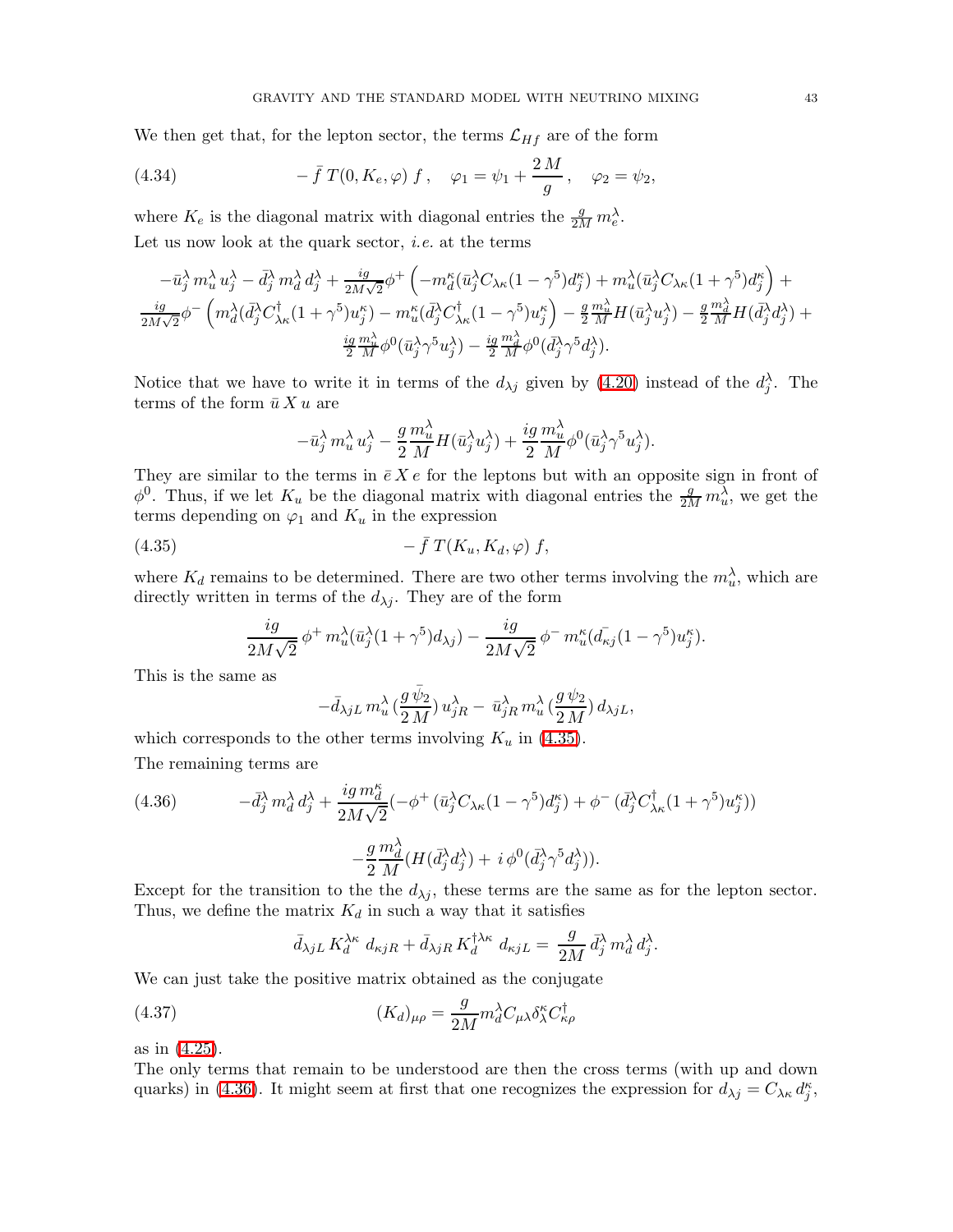but this does not hold, since the summation index  $\kappa$  also appears elsewhere, namely in  $m_d^{\kappa}$ . One has in fact

$$
\frac{g}{2M}m_d^{\kappa}C_{\lambda\kappa}d_j^{\kappa} = \frac{g}{2M}m_d^{\mu}C_{\lambda\mu}\delta_{\mu}^{\kappa}C_{\kappa\rho}^{\dagger}d_{\rho j} = (K_d d)_{\lambda j}.
$$

Thus, the cross terms in [\(4.36\)](#page-42-1) can be written in the form

$$
\frac{i}{\sqrt{2}}(-\phi^+(\bar{u}_j^{\lambda}K_d^{\lambda\kappa}(1-\gamma^5)d_{\kappa j})+\phi^-(\bar{d}_{\lambda j}(K_d^{\dagger})^{\lambda\kappa}(1+\gamma^5)u_j^{\kappa})).
$$

Thus, we get the complete expression  $(4.35)$ .

<span id="page-43-0"></span>We still need to add the new terms that account for neutrino masses and mixing. We have the following result.

Lemma 4.8. *The neutrino masses and mixing are obtained in two additional steps. The first is the replacement*

<span id="page-43-2"></span><span id="page-43-1"></span>
$$
T(0, K_e, \varphi) \mapsto T(K_{\nu}, K_{e}', \varphi),
$$

*where the*  $K_e$  *of* [\(4.25\)](#page-40-1) *is replaced by* 

(4.38) 
$$
(K_e)_{\lambda\kappa} = \frac{g}{2M} m_e^{\mu} U^{lep}{}_{\lambda\mu} \delta^{\rho}_{\mu} U^{lep}{}_{\rho\kappa},
$$

*while*  $K_{\nu}$  *is the neutrino Dirac mass matrix* 

(4.39) 
$$
(K_{\nu})_{\lambda\kappa} = \frac{g}{2M} m_{\nu}^{\lambda} \delta_{\lambda}^{\kappa}.
$$

*The second step is the addition of the Majorana mass term*

(4.40) 
$$
\mathcal{L}_{mass} = -\frac{1}{4}\bar{\nu}_{\lambda} (M_R)_{\lambda\kappa} (1-\gamma_5)\hat{\nu}_{\kappa} - \frac{1}{4}\bar{\hat{\nu}}_{\lambda} (M_R)_{\lambda\kappa} (1+\gamma_5)\nu_{\kappa}.
$$

*Proof.* After performing the inverse of the change of variables  $(4.20)$  for the leptons, using the matrix  $U^{lep}$  instead of the CKM matrix, the new Dirac Yukawa coupling terms for the leptons imply the replacement of

$$
-\frac{g}{2}\frac{m_e^\lambda}{M}\left(H(\bar{e}^\lambda e^\lambda)+i\phi^0(\bar{e}^\lambda\gamma^5 e^\lambda)\right)
$$

by

$$
-\frac{g}{2}\frac{m_{\nu}^{\lambda}}{M}H(\bar{\nu}^{\lambda}\nu^{\lambda}) - \frac{g}{2}\frac{m_{e}^{\lambda}}{M}H(\bar{e}^{\lambda}e^{\lambda}) + \frac{ig}{2}\frac{m_{\nu}^{\lambda}}{M}\phi^{0}(\bar{\nu}^{\lambda}\gamma^{5}\nu^{\lambda}) - \frac{ig}{2}\frac{m_{e}^{\lambda}}{M}\phi^{0}(\bar{e}^{\lambda}\gamma^{5}e^{\lambda})
$$

and of

$$
\frac{ig}{2\sqrt{2}}\frac{m_e^{\lambda}}{M}\left(-\phi^+(\bar{\nu}^{\lambda}(1-\gamma^5)e^{\lambda})+\phi^-(\bar{e}^{\lambda}(1+\gamma^5)\nu^{\lambda})\right)
$$

by

$$
\frac{ig}{2M\sqrt{2}}\phi^+\left(-m_e^{\kappa}(\bar{\nu}^{\lambda}U^{lep}\mathbf{1}_{\kappa}(1-\gamma^5)e^{\kappa})+m_{\nu}^{\lambda}(\bar{\nu}^{\lambda}U^{lep}\mathbf{1}_{\kappa}(1+\gamma^5)e^{\kappa})+\frac{ig}{2M\sqrt{2}}\phi^-\left(m_e^{\lambda}(\bar{e}^{\lambda}U^{lep}\mathbf{1}_{\kappa}(1+\gamma^5)\nu^{\kappa})-m_{\nu}^{\kappa}(\bar{e}^{\lambda}U^{lep}\mathbf{1}_{\kappa}(1-\gamma^5)\nu^{\kappa})\right),\right.
$$

where the matrix  $U^{lep}$  plays the same role as the CKM matrix. Since the structure we obtained in the lepton sector is now identical to that of the quark sector, the result follows from Lemma [4.7.](#page-39-1)

The Majorana mass terms are of the form [\(4.40\)](#page-43-1), where the coefficient  $\frac{1}{4}$  instead of  $\frac{1}{2}$  comes from the chiral projection  $(1 - \gamma_5) = 2R$ . The mass matrix  $M_R$  is a symmetric matrix in the flavor space. flavor space.  $\Box$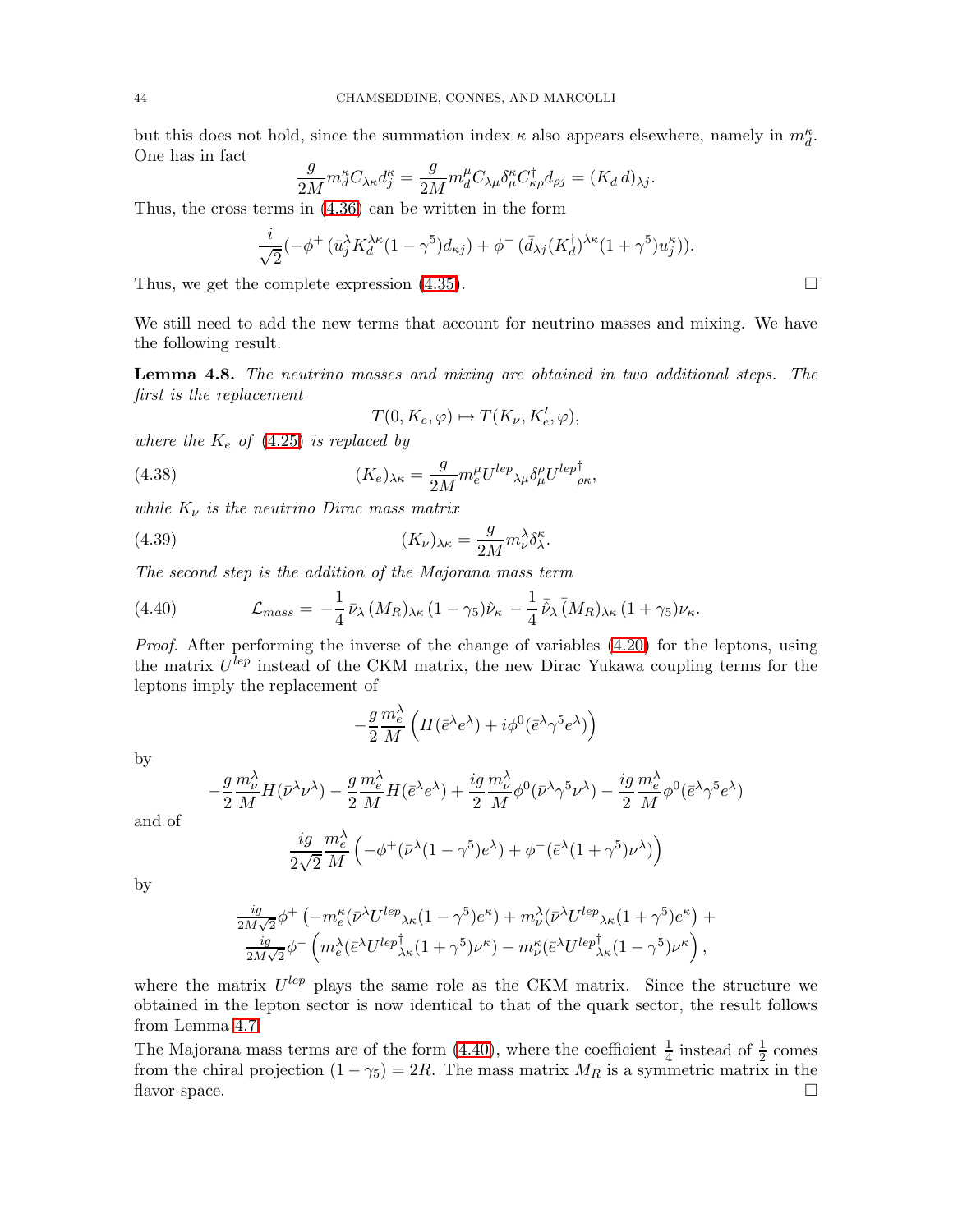In order to understand the Euclidean version of the action considered above, we start by treating the simpler case of the free Dirac field.

It is given in Minkowski space by the action functional associated to the Lagrangian

$$
(4.41) \t\t -\bar{u}\gamma\partial u - \bar{u}\,m\,u.
$$

In Euclidean space the action functional becomes (*cf.* [\[13\]](#page-69-21), "The use of instantons", §5.2)

(4.42) 
$$
S = -\int \bar{\psi} \left( i \gamma^{\mu} \partial_{\mu} - im \right) \psi d^{4}x,
$$

where the symbols  $\psi$  and  $\bar{\psi}$  now stand for *classical* fermions *i.e.* independent anticommuting Grassman variables.

Notice that, in [\(4.42\)](#page-44-2), the gamma matrices  $\gamma^{\mu}$  are self-adjoint and the presence of  $i = \sqrt{-1}$ in the mass term is crucial to ensure that the Euclidean propagator is of the form

<span id="page-44-2"></span>
$$
\frac{p\!\!\! /+im}{p^2+m^2}.
$$

In our case, consider the Dirac operator  $D_A$  that incorporates the inner fluctuations. Recall that  $D_A$  is given by the sum of two terms

(4.43) 
$$
D_A = D^{(1,0)} + \gamma_5 \otimes D^{(0,1)},
$$

where  $D^{(0,1)}$  is given by [\(3.11\)](#page-22-3) and  $D^{(1,0)}$  is of the form

(4.44) 
$$
D^{(1,0)} = \sqrt{-1} \gamma^{\mu} (\nabla_{\mu}^{s} + A_{\mu}),
$$

<span id="page-44-1"></span>where  $\nabla^s$  is the spin connection (*cf.* [\(3.2\)](#page-19-3)), while the  $\mathbb{A}_{\mu}$  are as in Proposition [3.9.](#page-25-1)

Lemma 4.9. *The unitary operator*

$$
U = e^{i\frac{\pi}{4}\gamma_5} \otimes 1
$$

*commutes with*  $\mathcal A$  *and*  $\gamma$ *. One has*  $JU = U^*J$  *and* 

(4.45) 
$$
U D_A U = D^{(1,0)} + i \otimes D^{(0,1)}.
$$

*Proof.* Since  $\gamma_5$  anticommutes with the  $\gamma^{\mu}$ , one has  $D^{(1,0)} e^{i\frac{\pi}{4}\gamma_5} = e^{-i\frac{\pi}{4}\gamma_5} D^{(1,0)}$ . Moreover

$$
U(\gamma_5 \otimes D^{(0,1)}) U = (\gamma_5 e^{i\frac{\pi}{2}\gamma_5}) \otimes D^{(0,1)} = i \otimes D^{(0,1)}
$$

 $\Box$ 

The result of Lemma [4.9](#page-44-1) can be restated as the equality of antisymmetric bilinear forms

(4.46) 
$$
\langle JU\xi', D_A U\xi \rangle = \langle J\xi', (D^{(1,0)} + i \otimes D^{(0,1)})\xi \rangle.
$$

### <span id="page-44-0"></span>4.4.1. *The Fermion doubling problem.*

We can now discuss the Fermion doubling issue of [\[36\]](#page-70-5). As explained there the number of fermion degrees of freedom when one simply writes the Euclidean action  $\langle \psi, D\psi \rangle$  in our context is in fact 4 times what it should be. The point is that we have included one Dirac fermion for each of the chiral degrees of freedom such as  $e_R$  and that we introduced the mirror fermions f to obtain the Hilbert space  $\mathcal{H}_F$ .

Thus, we now need to explain how the action functional [\(4.8\)](#page-34-1) divides the number of degrees of freedom by 4 by taking a 4'th root of a determinant.

By Proposition [4.1](#page-33-4) we are dealing with an antisymmetric bilinear form and the functional integral involving anticommuting Grassman variables delivers the Pfaffian, which takes care of a square root.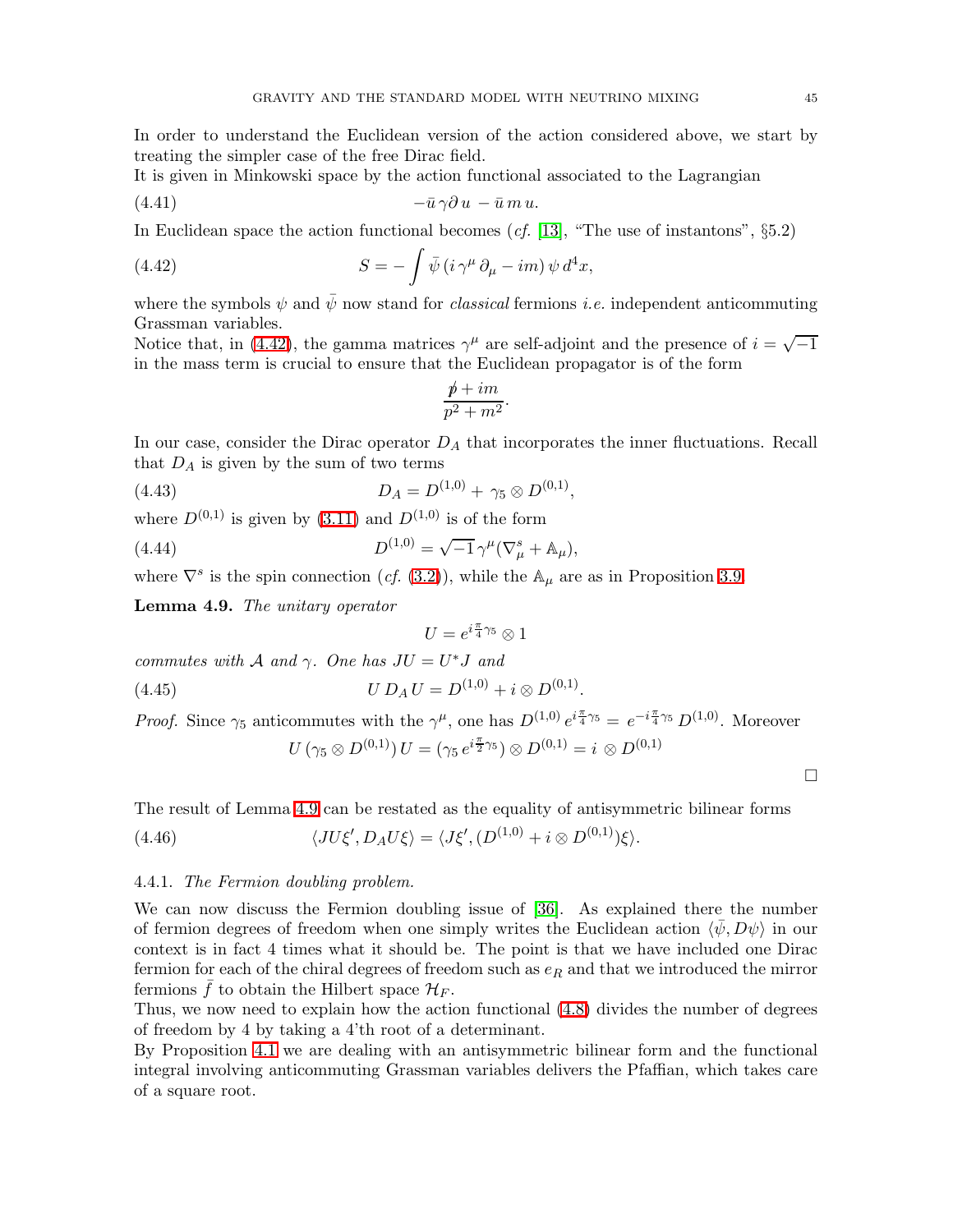Again by Proposition [4.1,](#page-33-4) we can restrict the functional integration to the chiral subspace  $\mathcal{H}_{cl}^+$  of [\(4.7\)](#page-33-5), hence gaining another factor of two.

<span id="page-45-0"></span>Let us spell out what happens first with quarks. With the basis  $q_L, q_R, \bar{q}_L, \bar{q}_R$  in  $\mathcal{H}_F$ , the reduction to  $\mathcal{H}_+$  makes it possible to write a generic vector as

(4.47) 
$$
\zeta = \xi_L \otimes q_L + \xi_R \otimes q_R + \eta_R \otimes \bar{q}_L + \eta_L \otimes \bar{q}_R,
$$

<span id="page-45-2"></span>where the subscripts L and R indicate the chirality of the usual spinors  $\xi_L \ldots \in L^2(M, S)$ . Similarly, one has

(4.48) 
$$
J\zeta' = J_M \xi'_L \otimes \bar{q}_L + J_M \xi'_R \otimes \bar{q}_R + J_M \eta'_R \otimes q_L + J_M \eta'_L \otimes q_R
$$

and

$$
(4.49)\ \zeta'' = (\partial_M \otimes 1) J \zeta' = \partial_M J_M \zeta_L' \otimes \bar{q}_L + \partial_M J_M \zeta_R' \otimes \bar{q}_R + \partial_M J_M \eta_R' \otimes q_L + \partial_M J_M \eta_L' \otimes q_R.
$$

Thus, since the operator  $\partial_M J_M$  anticommutes with  $\gamma_5$  in  $L^2(M, S)$ , we see that the vector  $\xi''$  still belongs to  $\mathcal{H}_+$  *i.e.* is of the form [\(4.47\)](#page-45-0). One gets

$$
\langle (\partial_M \otimes 1) J \zeta', \zeta \rangle = \langle \partial_M J_M \xi'_L, \eta_R \rangle + \langle \partial_M J_M \xi'_R, \eta_L \rangle + \langle \partial_M J_M \eta'_R, \xi_L \rangle + \langle \partial_M J_M \eta'_L, \xi_R \rangle.
$$

The right hand side can be written, using the spinors  $\xi = \xi_L + \xi_R$  etc, as

(4.50) 
$$
\langle (\partial_M \otimes 1) J \zeta', \zeta \rangle = \langle \partial_M J_M \xi', \eta \rangle + \langle \partial_M J_M \eta', \xi \rangle.
$$

<span id="page-45-3"></span>This is an antisymmetric bilinear form in  $L^2(M, S) \oplus L^2(M, S)$ . Indeed if  $\zeta' = \zeta$  *i.e.*  $\xi' = \xi$ and  $\eta' = \eta$  one has

(4.51) 
$$
\langle \partial_M J_M \xi, \eta \rangle = - \langle \partial_M J_M \eta, \xi \rangle,
$$

since  $J_M$  commutes with  $\partial_M$  and has square -1.

At the level of the fermionic functional integral the classical fermions  $\tilde{\xi}$  and  $\tilde{\eta}$  anticommute. Thus, up to the factor 2 taken care of by the  $\frac{1}{2}$  in front of the fermionic term, one gets

<span id="page-45-1"></span>
$$
\int e^{\langle J_M\tilde\eta,\,\hat\beta_M\,\tilde\xi\rangle}\,D[\tilde\eta]D[\tilde\xi],
$$

where  $\tilde{\xi}$  and  $\tilde{\eta}$  are independent anticommuting variables. (Here we use the same notation as in [\(4.7\)](#page-33-5)).

This coincides with the prescription for the Euclidean functional integral given in [\[13\]](#page-69-21) (see "The use of instantons",  $\S5.2$ ) when using  $J_M$  to identify  $L^2(M, S)$  with its dual.

The Dirac Yukawa terms simply replace  $\partial_M \otimes 1$  in the expression above by an operator of the form

$$
\mathcal{D}_M \otimes 1 + \gamma_5 \otimes T,
$$

where  $T = T(x)$  acts as a matrix valued function on the bundle  $S \otimes \mathcal{H}_F$ .

By construction, T preserves  $\mathcal{H}_f$  and anticommutes with  $\gamma_F$ . Thus, one gets an equation of the form

$$
(\gamma_5 \otimes T)J\zeta' = T_1 J_M \zeta_L' \otimes \bar{q}_R + T_2 J_M \zeta_R' \otimes \bar{q}_L + T_3 J_M \eta_R' \otimes q_R + T_4 J_M \eta_L' \otimes q_L,
$$

where the  $T_j$  are endomorphisms of the spinor bundle commuting with the  $\gamma_5$  matrix. In particular, it is a vector in  $\mathcal{H}_+$ . Thus, one gets

$$
\langle (\gamma_5 \otimes T) J \zeta', \zeta \rangle = \langle T_1 J_M \zeta_L', \eta_L \rangle + \langle T_2 J_M \zeta_R', \eta_R \rangle + \langle T_3 J_M \eta_R', \zeta_R \rangle + \langle T_4 J_M \eta_L', \zeta_L \rangle.
$$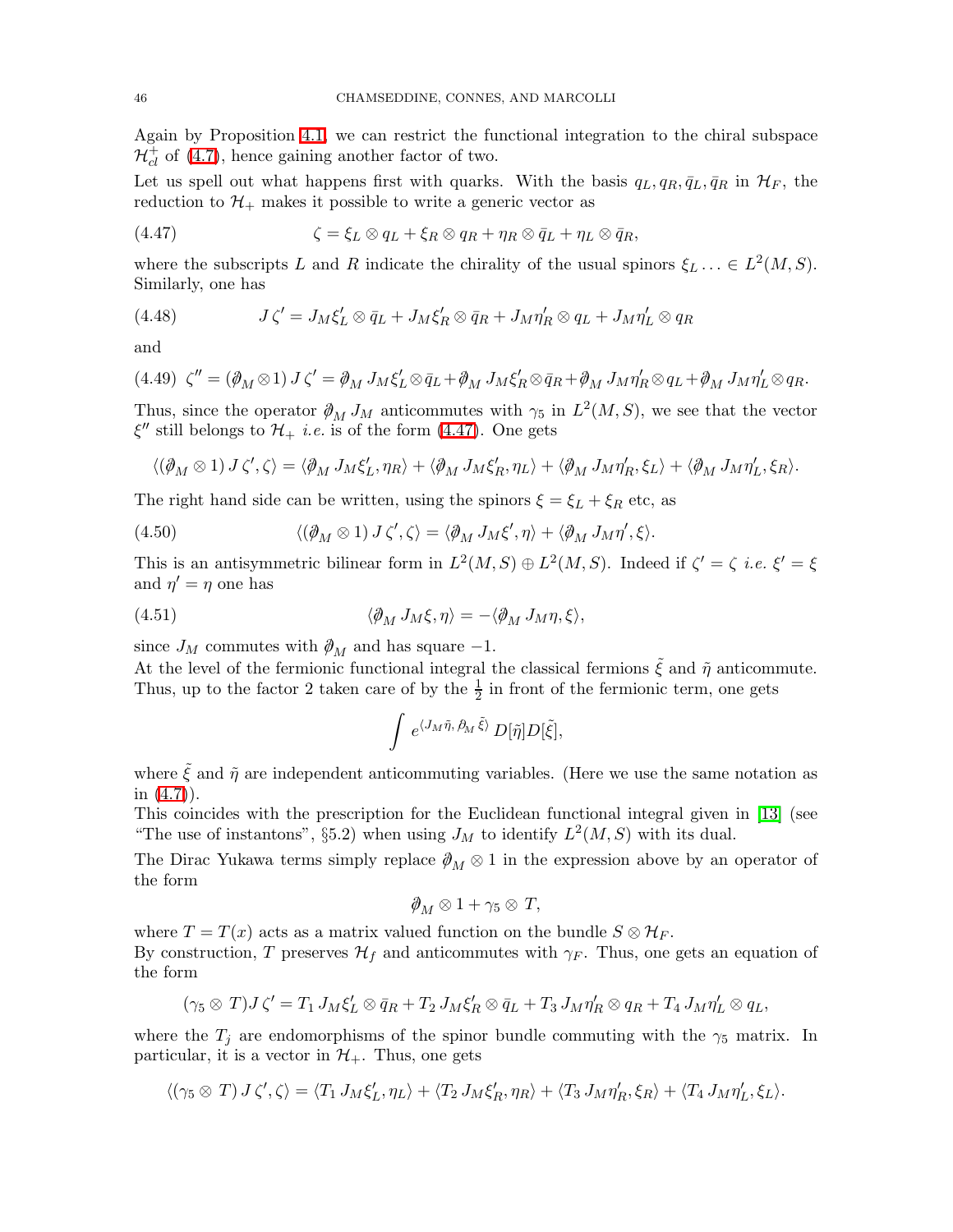The expression [\(4.50\)](#page-45-1) remains valid for the Dirac operator with Yukawa couplings, with the  $J_M \xi'$ ,  $J_M \eta'$  on the left, paired with the  $\eta$  and  $\xi$  respectively. Thus, the Pfaffian of the corresponding classical fermions as Grassman variables delivers the determinant of the Dirac operator.

We now come to the contribution of the piece of the operator D which in the subspace  $\nu_R, \bar{\nu}_R$ is of the form

$$
T=\left[\begin{array}{cc}0&M_R^*\\M_R&0\end{array}\right]
$$

where  $M_R$  is a symmetric matrix in the flavor space. We use  $(4.47)$  and  $(4.48)$ , replacing quarks by leptons, and we take a basis in which the matrix  $M_R$  is diagonal. We denote the corresponding eigenvalues still by  $M_R$ . We get

$$
\zeta = \xi_L \otimes \nu_L + \xi_R \otimes \nu_R + \eta_R \otimes \bar{\nu}_L + \eta_L \otimes \bar{\nu}_R
$$

$$
J\zeta' = J_M \xi'_L \otimes \bar{\nu}_L + J_M \xi'_R \otimes \bar{\nu}_R + J_M \eta'_R \otimes \nu_L + J_M \eta'_L \otimes \nu_R
$$

<span id="page-46-2"></span>so that

$$
(\gamma_5 \otimes T) J \zeta' = \gamma_5 M_R J_M \zeta'_R \otimes \nu_R + \gamma_5 M_R J_M \eta'_L \otimes \bar{\nu}_R
$$

(4.52) 
$$
\langle (\gamma_5 \otimes T) J \zeta', \zeta \rangle = M_R \langle \gamma_5 J_M \zeta'_R, \zeta_R \rangle + M_R \langle \gamma_5 J_M \eta'_R, \eta_R \rangle
$$

The only effect of the  $\gamma_5$  is an overall sign. The charge conjugation operator  $J_M$  is now playing a key role in the terms [\(4.52\)](#page-46-2), where it defines an antisymmetric bilinear form on spinors of a given chirality (here right handed ones).

Notice also that one needs an overall factor of  $\frac{1}{2}$  in front of the fermionic action, since in the Dirac sector the same expression repeats itself twice, see [\(4.51\)](#page-45-3).

Thus, in the Majorana sector we get a factor  $\frac{1}{2}$  in front of the kinetic term. This corresponds to equation (4.20) of [\[37\]](#page-70-1). For the treatment of Majorana fermions in Euclidean functional integrals see *e.g.* [\[29\]](#page-69-5), [\[38\]](#page-70-0).

### <span id="page-46-0"></span>4.5. The self interaction of the gauge bosons.

The self-interaction terms for the gauge fields have the form

$$
\begin{array}{c} \mathcal{L}_{g} = \\ (4.53) \qquad \qquad \mathcal{L}_{g} = \\ -\frac{1}{2}\partial_{\nu}g^{a}_{\mu}\partial_{\nu}g^{a}_{\mu} - g_{s}f^{abc}\partial_{\mu}g^{a}_{\nu}g^{b}_{\mu}g^{c}_{\nu} - \frac{1}{4}g^{2}_{s}f^{abc}f^{ade}g^{b}_{\mu}g^{c}_{\nu}g^{d}_{\mu}g^{e}_{\nu} - \partial_{\nu}W^{+}_{\mu}\partial_{\nu}W^{-}_{\mu} - M^{2}W^{+}_{\mu}W^{-}_{\mu} - \\ \frac{1}{2}\partial_{\nu}Z^{0}_{\mu}\partial_{\nu}Z^{0}_{\mu} - \frac{1}{2c^{2}_{w}}M^{2}Z^{0}_{\mu}Z^{0}_{\mu} - \frac{1}{2}\partial_{\mu}A_{\nu}\partial_{\mu}A_{\nu} - ig c_{w}(\partial_{\nu}Z^{0}_{\mu}(W^{+}_{\mu}W^{-}_{\nu} - W^{+}_{\nu}W^{-}_{\mu}) - \\ Z^{0}_{\nu}(W^{+}_{\mu}\partial_{\nu}W^{-}_{\mu} - W^{-}_{\mu}\partial_{\nu}W^{+}_{\mu}) + Z^{0}_{\mu}(W^{+}_{\nu}\partial_{\nu}W^{-}_{\mu} - W^{-}_{\nu}\partial_{\nu}W^{+}_{\mu})) - ig s_{w}(\partial_{\nu}A_{\mu}(W^{+}_{\mu}W^{-}_{\nu} - W^{-}_{\nu}W^{-}_{\mu}) - \\ W^{+}_{\nu}W^{-}_{\mu}) - A_{\nu}(W^{+}_{\mu}\partial_{\nu}W^{-}_{\mu} - W^{-}_{\mu}\partial_{\nu}W^{+}_{\mu}) + A_{\mu}(W^{+}_{\nu}\partial_{\nu}W^{-}_{\mu} - W^{-}_{\nu}\partial_{\nu}W^{+}_{\mu})) - \\ \frac{1}{2}g^{2}W^{+}_{\mu}W^{-}_{\mu}W^{+}_{\nu}W^{-}_{\nu} + \frac{1}{2}g^{2}W^{+}_{\mu}W^{-}_{\nu}W^{+}_{\mu}W^{-}_{\nu}W^{+}_{\mu}W^{-}_{\nu} + g^{2}c^{2}_{w}(Z^{0}_{\mu}W^{+}_{\mu}Z^{0}_{\nu}W^{-}_{\nu} - Z^{0}_{\mu}Z^{0}_{\mu}W^{+}_{\nu}W^{-}_{\nu}) + \\ g^{2}s^{2}_{w}(A_{\mu}W^{+}_{\mu}A_{\nu}W^{-}_{\
$$

<span id="page-46-1"></span>We show that they can be written as a sum of terms of the following form.

- (1) Mass terms for the  $W^{\pm}$  and the  $Z^{0}$
- (2) Yang-Mills interaction  $-\frac{1}{4}$  $\frac{1}{4} F_{\mu\nu}^a\,F^{\mu\nu}_a$  for the gauge fields  $B_\mu, W_\mu^a, g_\mu^a$
- (3) Feynman gauge fixing terms  $\mathcal{L}_{feyn}$  for all gauge fields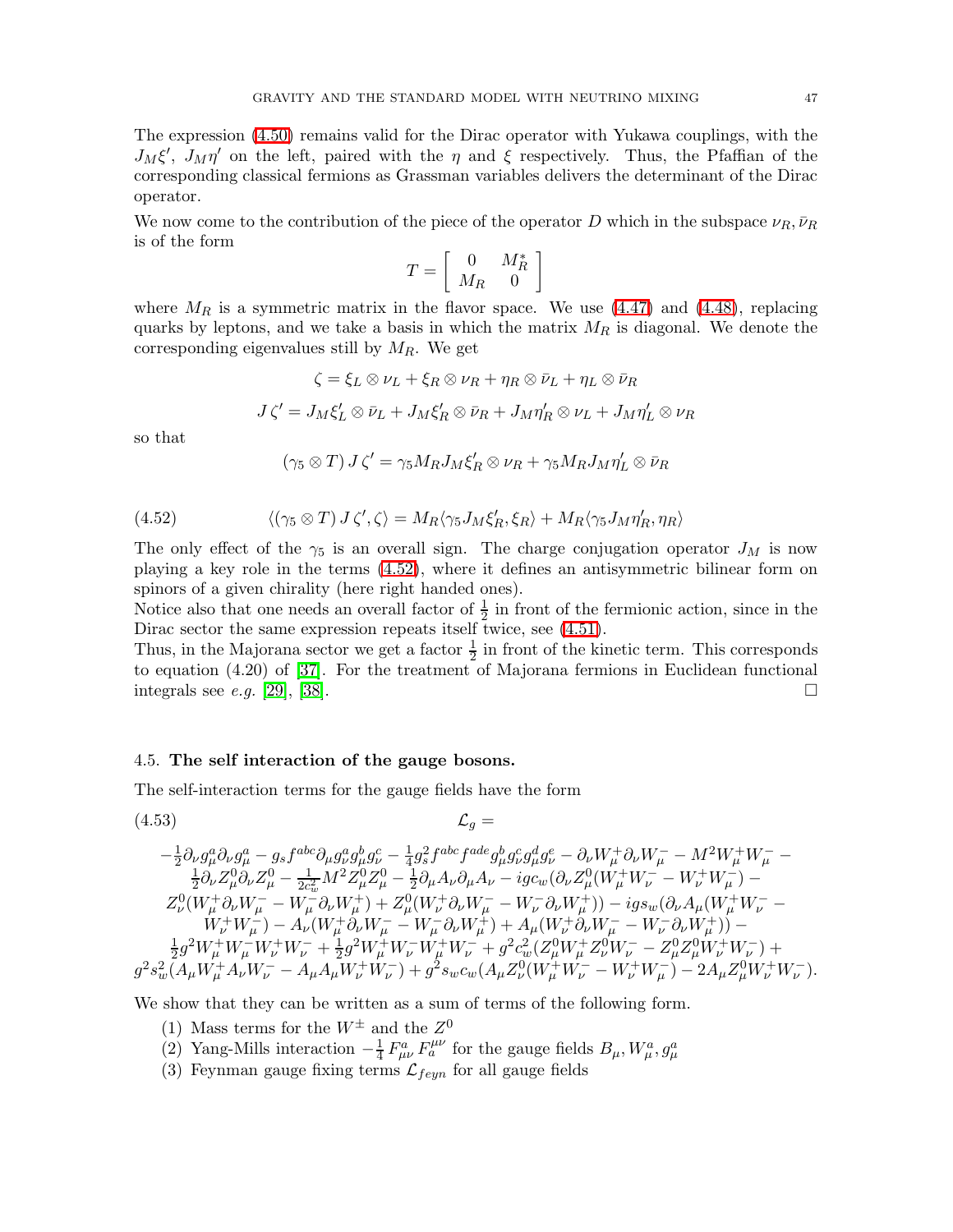<span id="page-47-0"></span>Lemma 4.10. *One has*

$$
(4.54) \t\t\mathcal{L}_g = -M^2 W^+_\mu W^-_\mu - \frac{1}{2c_w^2} M^2 Z^0_\mu Z^0_\mu - \frac{1}{4} F^a_{\mu\nu} F^{\mu\nu}_a - \frac{1}{2} \sum_a (\sum_\mu \partial_\mu G^a_\mu)^2
$$

*Proof.* It is enough to show that the expression

$$
\begin{array}{l} -\partial_{\nu}W^{+}_{\mu}\partial_{\nu}W^{-}_{\mu}-\frac{1}{2}\partial_{\nu}(c_{w}\,Z^{0}_{\mu}+s_{w}\,A_{\mu})\partial_{\nu}(c_{w}\,Z^{0}_{\mu}+s_{w}\,A_{\mu})-ig c_{w}(\partial_{\nu}Z^{0}_{\mu}(W^{+}_{\mu}W^{-}_{\nu}-W^{+}_{\nu}W^{-}_{\mu})-\\ Z^{0}_{\nu}(W^{+}_{\mu}\partial_{\nu}W^{-}_{\mu}-W^{-}_{\mu}\partial_{\nu}W^{+}_{\mu})+Z^{0}_{\mu}(W^{+}_{\nu}\partial_{\nu}W^{-}_{\mu}-W^{-}_{\nu}\partial_{\nu}W^{+}_{\mu}))-ig s_{w}(\partial_{\nu}A_{\mu}(W^{+}_{\mu}W^{-}_{\nu}-W^{-}_{\nu}W^{+}_{\nu}W^{-}_{\mu})-\\ W^{+}_{\nu}W^{-}_{\mu})-A_{\nu}(W^{+}_{\mu}\partial_{\nu}W^{-}_{\mu}-W^{-}_{\mu}\partial_{\nu}W^{+}_{\mu})+A_{\mu}(W^{+}_{\nu}\partial_{\nu}W^{-}_{\mu}-W^{-}_{\nu}\partial_{\nu}W^{+}_{\mu}))-\\ \frac{1}{2}g^{2}W^{+}_{\mu}W^{-}_{\mu}W^{+}_{\nu}W^{-}_{\nu}+\frac{1}{2}g^{2}W^{+}_{\mu}W^{-}_{\nu}W^{+}_{\mu}W^{-}_{\nu}+g^{2}c^{2}_{w}(Z^{0}_{\mu}W^{+}_{\mu}Z^{0}_{\nu}W^{-}_{\nu}-Z^{0}_{\mu}Z^{0}_{\mu}W^{+}_{\nu}W^{-}_{\nu})+\\ g^{2}s^{2}_{w}(A_{\mu}W^{+}_{\mu}A_{\nu}W^{-}_{\nu}-A_{\mu}A_{\mu}W^{+}_{\nu}W^{-}_{\nu})+g^{2}s_{w}c_{w}(A_{\mu}Z^{0}_{\nu}(W^{+}_{\mu}W^{-}_{\nu}-W^{+}_{\nu}W^{-}_{\mu})-2A_{\mu}Z^{0}_{\mu}W^{+}_{\nu}W^{-}_{\nu}) \end{array}
$$

coincides with the Yang–Mills action of the SU(2)-gauge field. In fact, the kinetic terms will then combine with those of the B-field, namely

$$
-\frac{1}{2}\partial_{\nu}(-s_w Z^0_{\mu}+c_w A_{\mu})\partial_{\nu}(-s_w Z^0_{\mu}+c_w A_{\mu}).
$$

One can rewrite the above in terms of  $W_{\mu 3} = s_w A_\mu + c_w Z_\mu^0$ . This gives

$$
-\partial_{\nu}W_{\mu}^{+}\partial_{\nu}W_{\mu}^{-}-\frac{1}{2}\partial_{\nu}W_{\mu 3}\partial_{\nu}W_{\mu 3}-ig(\partial_{\nu}W_{\mu 3}(W_{\mu}^{+}W_{\nu}^{-}-W_{\nu}^{+}W_{\mu}^{-})-W_{\nu 3}(W_{\mu}^{+}\partial_{\nu}W_{\mu}^{-}-W_{\mu}^{-}\partial_{\nu}W_{\mu}^{+})+W_{\mu 3}(W_{\nu}^{+}\partial_{\nu}W_{\mu}^{-}-W_{\nu}^{-}\partial_{\nu}W_{\mu}^{+}))-\frac{1}{2}g^{2}W_{\mu}^{+}W_{\mu}^{-}W_{\nu}^{+}W_{\nu}^{-}+\frac{1}{2}g^{2}W_{\mu}^{+}W_{\nu}^{-}W_{\mu}^{+}W_{\nu}^{-}+g^{2}(W_{\mu 3}W_{\mu}^{+}W_{\nu 3}W_{\nu}^{-}-W_{\mu 3}W_{\mu 3}W_{\nu}^{+}W_{\nu}^{-}).
$$

Using  $W^+_{\mu} = \frac{W_{\mu 1} - iW_{\mu 2}}{\sqrt{2}}$  $\frac{iW_{\mu 2}}{2}$  and  $W_{\mu}^{-} = \frac{W_{\mu 1} + iW_{\mu 2}}{\sqrt{2}}$  $\frac{2W\mu^2}{2}$ , one checks that it coincides with the Yang-Mills action functional  $-\frac{1}{4}$  $\frac{1}{4} F_{\mu\nu}^a F_a^{\mu\nu}$  of the SU(2)-gauge field  $W_{\mu j}$ . More precisely, let

$$
\nabla_{\mu} = \partial_{\mu} - i \frac{g}{2} W^{\mu}_{a} \sigma_{a}.
$$

One then has

$$
[\nabla_{\mu}, \nabla_{\nu}] = -i\frac{g}{2}(\partial_{\mu}W^{\nu}_{a} - \partial_{\nu}W^{\mu}_{a})\sigma_{a} + (-i\frac{g}{2})^{2}(W^{\mu}_{b}W^{\nu}_{c}\sigma_{b}\sigma_{c} - W^{\nu}_{c}W^{\mu}_{b}\sigma_{c}\sigma_{b})
$$

and, with  $\sigma_b \sigma_c - \sigma_c \sigma_b = 2i \epsilon_{abc} \sigma_a$ , this gives

(4.55) 
$$
F^a_{\mu\nu} = \partial_\mu W^\nu_a - \partial_\nu W^\mu_a + g \,\epsilon_{abc} \, W^\mu_b W^\nu_c.
$$

One then checks directly that the above expression coincides with

(4.56) 
$$
-\frac{1}{4} F_{\mu\nu}^a F_a^{\mu\nu} - \frac{1}{2} \sum_a (\sum_\mu \partial_\mu W_\mu^a)^2.
$$

Notice that the addition of the Feynman gauge fixing term  $-\frac{1}{2}$  $\frac{1}{2}(\sum_{\mu}\partial_{\mu}G^{\mu})^2$  to the kinetic term  $-\frac{1}{4}$  $\frac{1}{4}$  |dG|<sup>2</sup> of the Yang-Mills action for each of the gauge fields  $G^{\mu}$  gives kinetic terms of the form  $-\frac{1}{2}$  $\frac{1}{2} \partial_{\nu} G^{\mu} \partial_{\nu} G^{\mu}$  and very simple propagators.

This addition of the gauge fixing term is not obtained from the spectral action, but has to be added afterwards together with the ghost fields.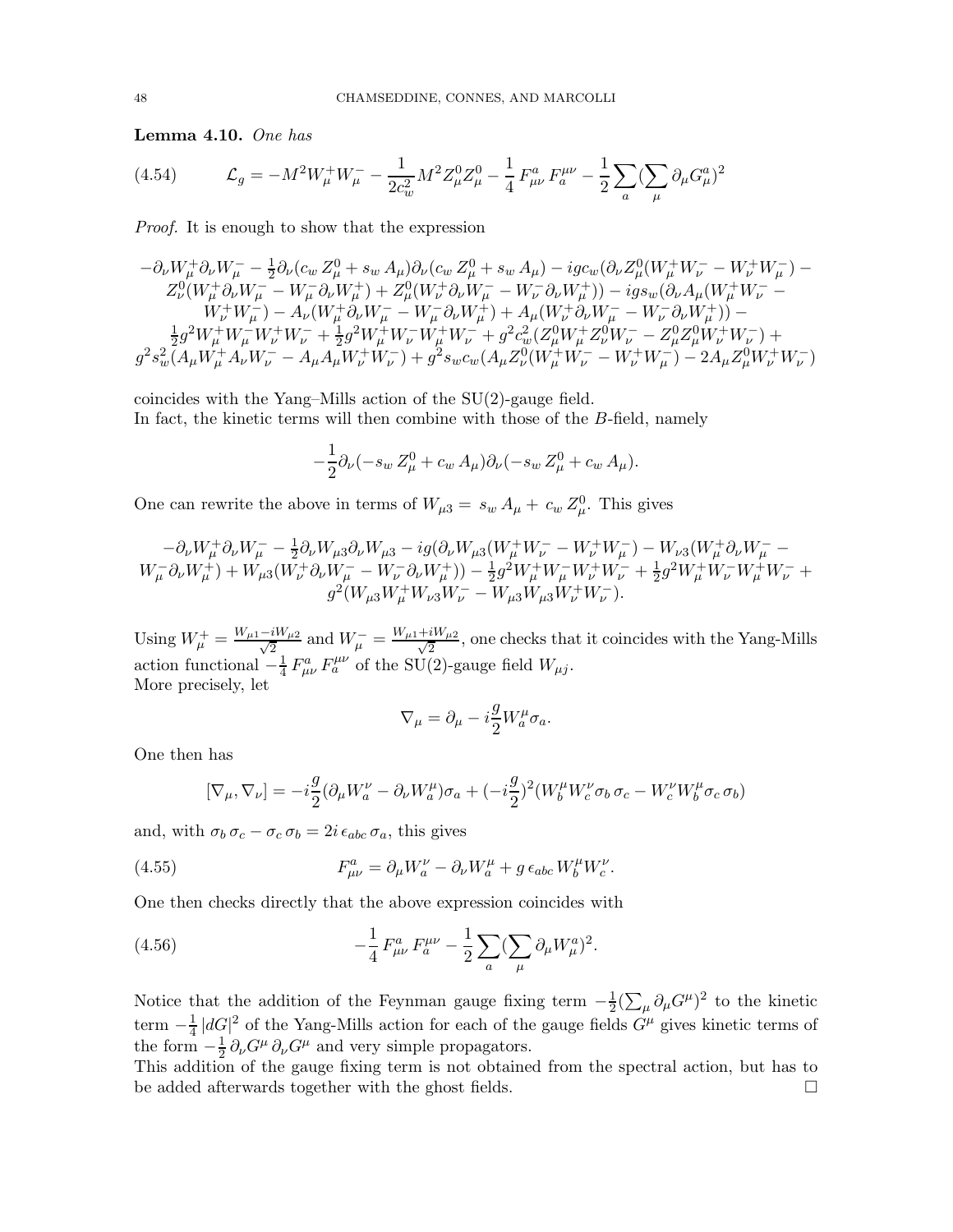## <span id="page-48-0"></span>4.6. The minimal coupling of the Higgs field.

<span id="page-48-1"></span>We add the mass terms [\(4.54\)](#page-47-0) to the minimal coupling terms of the Higgs fields with the gauge fields which is of the form

(4.57) 
$$
\mathcal{L}_{Hg} =
$$

$$
-\frac{1}{2}\partial_{\mu}H\partial_{\mu}H - \partial_{\mu}\phi^{+}\partial_{\mu}\phi^{-} - \frac{1}{2}\partial_{\mu}\phi^{0}\partial_{\mu}\phi^{0} - gMW_{\mu}^{+}W_{\mu}^{-}H - \frac{1}{2}g\frac{M}{c_{\omega}^{2}}Z_{\mu}^{0}Z_{\mu}^{0}H -
$$

$$
\frac{1}{2}ig\left(W_{\mu}^{+}(\phi^{0}\partial_{\mu}\phi^{-} - \phi^{-}\partial_{\mu}\phi^{0}) - W_{\mu}^{-}(\phi^{0}\partial_{\mu}\phi^{+} - \phi^{+}\partial_{\mu}\phi^{0})\right) +
$$

$$
\frac{1}{2}g\left(W_{\mu}^{+}(H\partial_{\mu}\phi^{-} - \phi^{-}\partial_{\mu}H) + W_{\mu}^{-}(H\partial_{\mu}\phi^{+} - \phi^{+}\partial_{\mu}H)\right) + \frac{1}{2}g\frac{1}{c_{w}}\left(Z_{\mu}^{0}(H\partial_{\mu}\phi^{0} - \phi^{0}\partial_{\mu}H) -
$$

$$
ig\frac{s_{w}^{2}}{c_{w}}MZ_{\mu}^{0}(W_{\mu}^{+}\phi^{-} - W_{\mu}^{-}\phi^{+}) + ig s_{w} MA_{\mu}(W_{\mu}^{+}\phi^{-} - W_{\mu}^{-}\phi^{+}) - ig\frac{1-2c_{w}^{2}}{2c_{w}}Z_{\mu}^{0}(\phi^{+}\partial_{\mu}\phi^{-} - \phi^{-}\partial_{\mu}\phi^{+}) + ig s_{w} A_{\mu}(\phi^{+}\partial_{\mu}\phi^{-} - \phi^{-}\partial_{\mu}\phi^{+}) - \frac{1}{4}g^{2}W_{\mu}^{+}W_{\mu}^{-}(H^{2} + (\phi^{0})^{2} + 2\phi^{+}\phi^{-}) -
$$

$$
\frac{1}{8}g^{2}\frac{1}{c_{w}^{2}}Z_{\mu}^{0}Z_{\mu}^{0}(H^{2} + (\phi^{0})^{2} + 2(2s_{w}^{2} - 1)^{2}\phi^{+}\phi^{-}) - \frac{1}{2}g^{2}\frac{s_{w}^{2}}{c_{w}}Z_{\mu}^{0}\phi^{0}(W_{\mu}^{+}\phi^{-} + W_{\mu}^{-}\phi^{+}) -
$$
<math display="block</p>

This is, by construction, a sum of terms labeled by  $\mu$ . Each of them contains three kinds of terms, according to the number of derivatives. We now compare this expression with the minimal coupling terms which we get from the spectral action.

Lemma 4.11. *With the notation* [\(4.22\)](#page-39-4) *of Lemma [4.7,](#page-39-1) the minimal coupling terms* [\(4.57\)](#page-48-1) *are given by*

(4.58) 
$$
\mathcal{L}_{Hg} = -\frac{1}{2} |D_{\mu} \varphi|^2
$$

*with*  $D_{\mu}\varphi$  *given by* [\(3.36\)](#page-29-1)*, with*  $g_2 = g$ *,*  $g_1 = g'$ *.* 

*Proof.* We have from [\(3.36\)](#page-29-1)

$$
D_{\mu}\varphi = \partial_{\mu}\varphi + \frac{i}{2} g W^{\alpha}_{\mu}\varphi \sigma^{\alpha} - \frac{i}{2} g' B_{\mu}\varphi, \quad g' = \tan(\theta_w) g
$$

where, by Lemma [4.7,](#page-39-1) we have

$$
\varphi = (\varphi_1, \varphi_2) = \left(\frac{2M}{g} + H - i\phi^0, -i\sqrt{2}\,\phi^+\right), \quad B_\mu = c_w A_\mu - s_w Z_\mu^0 \;, \quad W_{\mu 3} = s_w A_\mu + c_w Z_\mu^0
$$
  
and the matrix  $W_\mu^\alpha \sigma^\alpha$  is given by

$$
W^{\alpha}_{\mu}\, \sigma^{\alpha} = \left[ \begin{array}{cc} s_w\, A_{\mu} + \,c_w\,Z^0_{\mu} & W^1_{\mu} - i\,W^2_{\mu} \\ W^1_{\mu} + i\,W^2_{\mu} & -s_w\,A_{\mu} - \,c_w\,Z^0_{\mu} \end{array} \right] = \left[ \begin{array}{cc} s_w\, A_{\mu} + \,c_w\,Z^0_{\mu} & \sqrt{2}\,W^+_{\mu} \\ \sqrt{2}\,W^-_{\mu} & -s_w\,A_{\mu} - \,c_w\,Z^0_{\mu} \end{array} \right].
$$

The kinetic terms are simply

$$
-\frac{1}{2}\partial_{\mu}H\partial_{\mu}H - \partial_{\mu}\phi^{+}\partial_{\mu}\phi^{-} - \frac{1}{2}\partial_{\mu}\phi^{0}\partial_{\mu}\phi^{0}
$$

and one checks that they are obtained.

Let us consider the terms with no derivatives. The combination  $W^{\alpha}_{\mu} \varphi \sigma^{\alpha}$  is given by

$$
((\frac{2M}{g} + H - i\phi^0)(s_w A_\mu + c_w Z_\mu^0) - 2i \phi^+ W_\mu^-, (\frac{2M}{g} + H - i\phi^0) \sqrt{2} W_\mu^+ + i \sqrt{2} \phi^+(s_w A_\mu + c_w Z_\mu^0)).
$$

The term  $B_\mu \varphi$  is given by

$$
B_{\mu}\varphi = \left( \left( \frac{2M}{g} + H - i\phi^0 \right) \left( c_w A_{\mu} - s_w Z_{\mu}^0 \right), -i\sqrt{2} \phi^+(c_w A_{\mu} - s_w Z_{\mu}^0) \right).
$$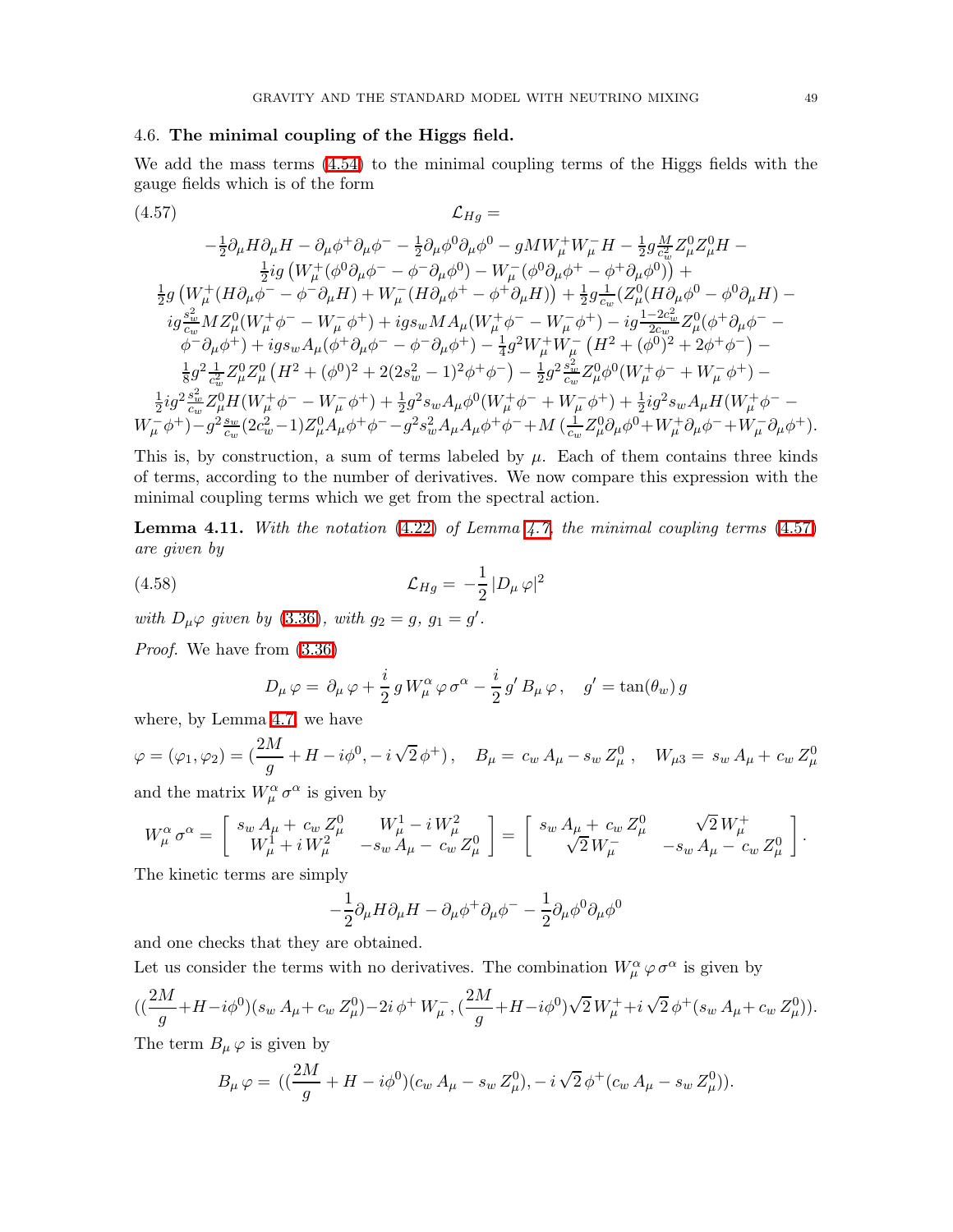The dangerous term in  $MA_{\mu}$  (which would give a mass to the photon) has to disappear. This follows from  $g' = \tan(\theta_w) g$ . This means that we consider the expression  $W^{\alpha}_{\mu} \varphi \sigma^{\alpha}$  –  $\tan(\theta_w) B_\mu \varphi$ . It gives

(4.59) 
$$
W^{\alpha}_{\mu} \varphi \sigma^{\alpha} - \tan(\theta_{w}) B_{\mu} \varphi = (X_1, X_2) =
$$

$$
((\frac{2M}{g} + H - i\phi^0)\frac{1}{c_w} Z^0_\mu - 2i \phi^+ W^-_\mu, (\frac{2M}{g} + H - i\phi^0) \sqrt{2} W^+_\mu + i \sqrt{2} \phi^+ (2 s_w A_\mu + (c_w - \frac{s_w^2}{c_w}) Z^0_\mu)).
$$

One has to multiply by  $\frac{g}{2}$  $\sqrt{-1}$  and then take  $-\frac{1}{2}$  $\frac{1}{2}$  of the norm square. The direct computation gives

$$
\begin{array}{c} -M^2W^+_\mu W^-_\mu-\frac{1}{2c_w^2}M^2Z^0_\mu Z^0_\mu-gMW^+_\mu W^-_\mu H-\frac{1}{2}g\frac{M}{c_w^2}Z^0_\mu Z^0_\mu H-i g\frac{s_w^2}{c_w}MZ^0_\mu (W^+_\mu\phi^--\\ W^-_\mu\phi^+)+ig s_w M A_\mu (W^+_\mu\phi^--W^-_\mu\phi^+)-\frac{1}{4}g^2W^+_\mu W^-_\mu \left(H^2+(\phi^0)^2+2\phi^+\phi^-\right)-\\ \frac{1}{8}g^2\frac{1}{c_w^2}Z^0_\mu Z^0_\mu \left(H^2+(\phi^0)^2+2(2s_w^2-1)^2\phi^+\phi^-\right)-\frac{1}{2}g^2\frac{s_w^2}{c_w}Z^0_\mu\phi^0 (W^+_\mu\phi^-+W^-_\mu\phi^+)-\\ \frac{1}{2}ig^2\frac{s_w^2}{c_w}Z^0_\mu H(W^+_\mu\phi^--W^-_\mu\phi^+)+\frac{1}{2}g^2s_w A_\mu\phi^0 (W^+_\mu\phi^-+W^-_\mu\phi^+)+\frac{1}{2}ig^2s_w A_\mu H(W^+_\mu\phi^--\\ W^-_\mu\phi^+)-g^2\frac{s_w}{c_w}(1-2s_w^2)Z^0_\mu A_\mu\phi^+\phi^--g^2s_w^2 A_\mu A_\mu\phi^+\phi^-. \end{array}
$$

Taking into account the terms [\(4.54\)](#page-47-0), the terms with no derivatives in [\(4.57\)](#page-48-1) are

$$
\begin{array}{c} -M^2W^+_\mu W^-_\mu-\frac{1}{2c_w^2}M^2Z^0_\mu Z^0_\mu-gMW^+_\mu W^-_\mu H-\frac{1}{2}g\frac{M}{c_w^2}Z^0_\mu Z^0_\mu H-i g\frac{s_w^2}{c_w}MZ^0_\mu (W^+_\mu \phi^--\\ W^-_\mu \phi^+)+ig s_w M A_\mu (W^+_\mu \phi^--W^-_\mu \phi^+)-\frac{1}{4}g^2W^+_\mu W^-_\mu \left(H^2+(\phi^0)^2+2\phi^+\phi^-\right)-\\ \frac{1}{8}g^2\frac{1}{c_w^2}Z^0_\mu Z^0_\mu \left(H^2+(\phi^0)^2+2(2s_w^2-1)^2\phi^+\phi^-\right)-\frac{1}{2}g^2\frac{s_w^2}{c_w}Z^0_\mu \phi^0 (W^+_\mu \phi^-+W^-_\mu \phi^+)-\\ \frac{1}{2}ig^2\frac{s_w^2}{c_w}Z^0_\mu H(W^+_\mu \phi^--W^-_\mu \phi^+)+\frac{1}{2}g^2 s_w A_\mu \phi^0 (W^+_\mu \phi^-+W^-_\mu \phi^+)+\frac{1}{2}ig^2 s_w A_\mu H(W^+_\mu \phi^--\\ W^-_\mu \phi^+)-g^2\frac{s_w}{c_w}(2c_w^2-1)Z^0_\mu A_\mu \phi^+ \phi^--g^2s_w^2 A_\mu A_\mu \phi^+ \phi^-. \end{array}
$$

Thus, there is only one difference with respect to the above, namely the replacement  $(2c_w^2 -$ 1) →  $(1 - 2s_w^2)$  in the 13'th term. This has no effect since  $s_w^2 + c_w^2 = 1$ .

We now need to take care of the terms with one derivative. With the notation as above, we compute the cross terms of

$$
-\frac{1}{2}\left| \left(\partial_{\mu}\varphi_1,\partial_{\mu}\varphi_2\right) + \frac{ig}{2}\left(X_1,X_2\right) \right|^2,
$$

*i.e.* the terms

$$
-\frac{1}{2} \left(\partial_{\mu}\bar{\varphi}_1 \frac{ig}{2}X_1 - \partial_{\mu}\varphi_1 \frac{ig}{2}\bar{X}_1 + \partial_{\mu}\bar{\varphi}_2 \frac{ig}{2}X_2 - \partial_{\mu}\varphi_2 \frac{ig}{2}\bar{X}_2\right).
$$

The computation gives

$$
-\frac{1}{2}ig\left(W^+_\mu(\phi^0\partial_\mu\phi^--\phi^-\partial_\mu\phi^0)-W^-_\mu(\phi^0\partial_\mu\phi^+-\phi^+\partial_\mu\phi^0)\right)+\\ \frac{1}{2}g\left(W^+_\mu(H\partial_\mu\phi^--\phi^-\partial_\mu H)+W^-_\mu(H\partial_\mu\phi^+-\phi^+\partial_\mu H)\right)+\frac{1}{2}g\frac{1}{c_w}(Z^0_\mu(H\partial_\mu\phi^0-\phi^0\partial_\mu H)-ig\frac{1-2c_w^2}{2c_w}Z^0_\mu(\phi^+\partial_\mu\phi^--\phi^-\partial_\mu\phi^+)+igs_wA_\mu(\phi^+\partial_\mu\phi^--\phi^-\partial_\mu\phi^+)+M\left(\frac{1}{c_w}Z^0_\mu\partial_\mu\phi^0+W^+_\mu\partial_\mu\phi^-+\\W^-_\mu\partial_\mu\phi^+\right),
$$

which agrees with the sum of terms with one derivative in  $(4.57)$ .

$$
\Box
$$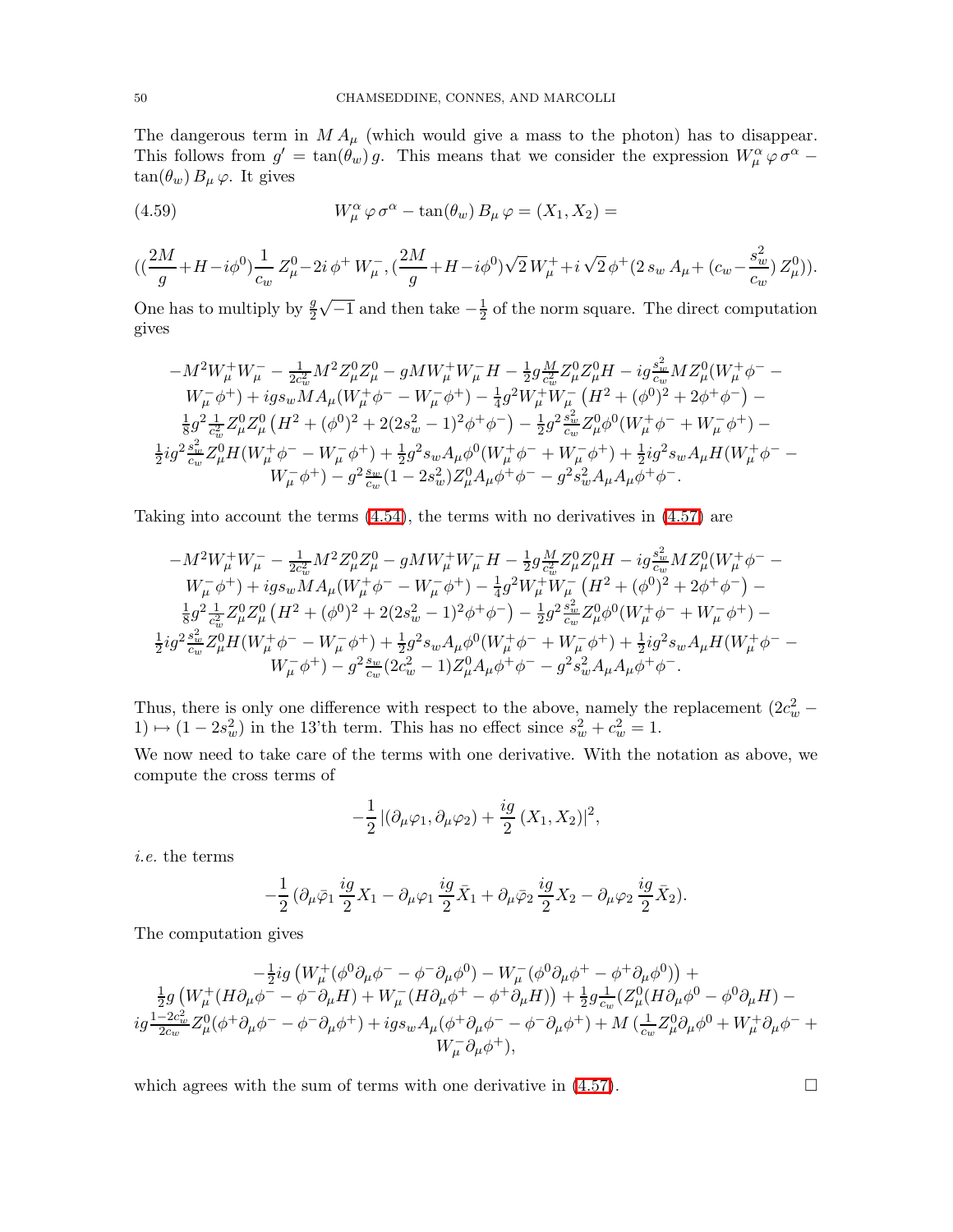### <span id="page-50-0"></span>4.7. The Higgs field self interaction.

<span id="page-50-1"></span>The Higgs self coupling terms of the standard model are of the form

(4.60)  
\n
$$
\mathcal{L}_H =
$$
\n
$$
-\frac{1}{2}m_h^2H^2 - \beta_h \left(\frac{2M^2}{g^2} + \frac{2M}{g}H + \frac{1}{2}(H^2 + \phi^0\phi^0 + 2\phi^+\phi^-)\right) + \frac{2M^4}{g^2}\alpha_h -
$$
\n
$$
g\alpha_hM\left(H^3 + H\phi^0\phi^0 + 2H\phi^+\phi^-\right) -
$$
\n
$$
\frac{1}{8}g^2\alpha_h\left(H^4 + (\phi^0)^4 + 4(\phi^+\phi^-)^2 + 4(\phi^0)^2\phi^+\phi^- + 4H^2\phi^+\phi^- + 2(\phi^0)^2H^2\right).
$$

**Lemma 4.12.** *Let*  $\varphi$  *be given by* [\(4.34\)](#page-42-2) *and assume that* 

$$
\alpha_h = \frac{m_h^2}{4 M^2}.
$$

*Then one has*

(4.62) 
$$
\mathcal{L}_H = -\frac{1}{8}g^2\alpha_h |\varphi|^4 + (\alpha_h M^2 - \frac{\beta_h}{2}) |\varphi|^2.
$$

*Proof.* The expression [\(4.60\)](#page-50-1) can be simplified in terms of the field  $\psi$ . The quartic term is simply given by

$$
-\frac{1}{8}g^2\alpha_h \left(H^4 + (\phi^0)^4 + 4(\phi^+\phi^-)^2 + 4(\phi^0)^2\phi^+\phi^- + 4H^2\phi^+\phi^- + 2(\phi^0)^2H^2\right) = -\frac{1}{8}g^2\alpha_h|\psi|^4,
$$
since

since

<span id="page-50-2"></span>
$$
|\psi|^2 = |\psi_1|^2 + |\psi_2|^2 = H^2 + (\phi^0)^2 + 2\phi^+ \phi^-.
$$

The cubic term is

$$
-g\alpha_h M \left(H^3 + H\phi^0 \phi^0 + 2H\phi^+ \phi^- \right) = -g\alpha_h M H |\psi|^2,
$$

which arises in the expansion of

(4.63) 
$$
-\frac{1}{8}g^2\alpha_h |\varphi|^4,
$$

with  $\varphi$  given by [\(4.34\)](#page-42-2), so that

<span id="page-50-3"></span>
$$
|\varphi|^2 = \, |\psi|^2 + \frac{4M}{g} \, H + \frac{4M^2}{g^2}
$$

and

$$
|\varphi|^4 = |\psi|^4 + \frac{8M}{g} H |\psi|^2 + \frac{16M^2}{g^2} H^2 + \frac{8M^2}{g^2} |\psi|^2 + \frac{16M^4}{g^4} + \frac{32M^3}{g^3} H.
$$

Thus, the natural invariant expression with no tadpole (*i.e.* with the expansion in H at an extremum) is

(4.64) 
$$
-\frac{1}{8}g^2\alpha_h |\varphi|^4 + \alpha_h M^2 |\varphi|^2.
$$

It expands as

(4.65) 
$$
-\frac{1}{8}g^2\alpha_h|\psi|^4 - g\alpha_h M H |\psi|^2 - 2\alpha_h M^2 H^2 + \frac{2M^4}{g^2}\alpha_h,
$$

which takes care of the constant term  $+\frac{2M^4}{g^2}\alpha_h$  in [\(4.60\)](#page-50-1). Thus, we get

$$
(4.66) \qquad \mathcal{L}_H = \left(-\frac{1}{8}g^2\alpha_h |\varphi|^4 + \alpha_h M^2 |\varphi|^2\right) + (2\alpha_h M^2 - \frac{1}{2}m_h^2)H^2 - \frac{\beta_h}{2}|\varphi|^2,
$$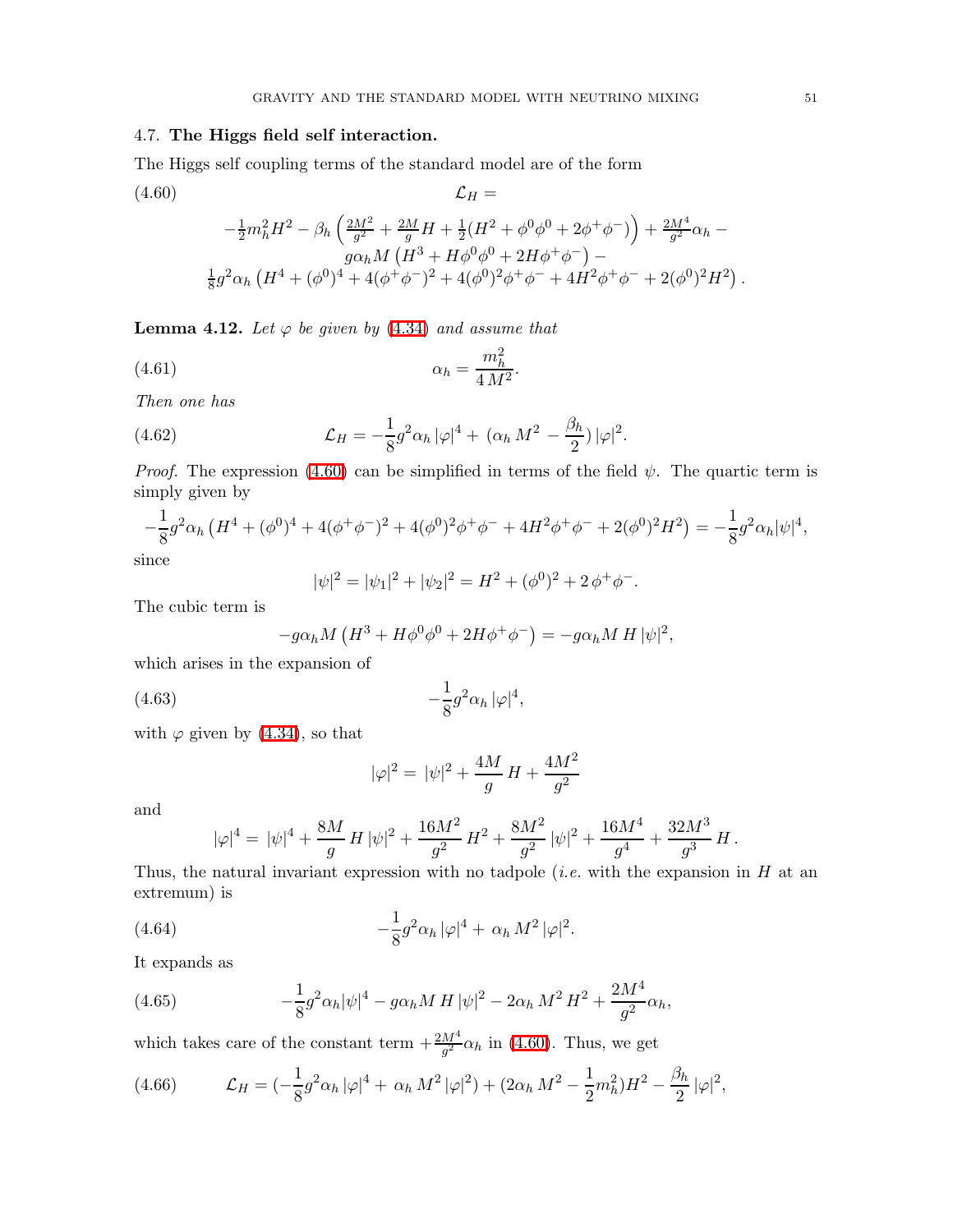<span id="page-51-3"></span>since the quadratic "tadpole" term in [\(4.60\)](#page-50-1) is

(4.67) 
$$
-\beta_h \left(\frac{2M^2}{g^2} + \frac{2M}{g}H + \frac{1}{2}(H^2 + \phi^0 \phi^0 + 2\phi^+ \phi^-)\right) = -\frac{\beta_h}{2} |\varphi|^2.
$$

The assumption [\(4.61\)](#page-50-2) of the lemma implies that the coefficient of the term in  $H^2$  in [\(4.66\)](#page-50-3) vanishes.  $\Box$ 

Remark 4.13. The tadpole term [\(4.67\)](#page-51-3) is understandable, since in renormalizing the terms one has to maintain the vanishing of the term in  $H$ . The assumption  $(4.61)$  is a standard relation giving the Higgs mass (*cf.* [\[46\]](#page-70-6)).

### <span id="page-51-0"></span>4.8. The coupling with gravity.

By construction the spectral action delivers the standard model minimally coupled with Einstein gravity. Thus the Lagrangian of the standard model of §[4.1](#page-34-0) is now written using the Riemannian metric  $g_{\mu\nu}$  and the corresponding Dirac operator  $\partial_M$  in curved space-time. We shall check below that the Einstein term (the scalar curvature) admits the correct physical sign and size for the functional integral in Euclidean signature. The addition of the minimally coupled standard model gives the Einstein equation when one writes the equations of motion by differentiating with respect to  $g_{\mu\nu}$  (*cf.* for instance [\[47\]](#page-70-7) Chapter 12 §2).

The spectral action contains one more term that couple gravity with the standard model, namely the term in  $R H<sup>2</sup>$ . This term is unavoidable as soon as one considers gravity simultaneously with scalar fields as explained in [\[23\]](#page-69-6). The only other new term is the Weyl curvature term

(4.68) 
$$
-\frac{3 f_0}{10 \pi^2} \int C_{\mu\nu\rho\sigma} C^{\mu\nu\rho\sigma} \sqrt{g} d^4x
$$

<span id="page-51-1"></span>This completes the proof of Theorem [4.3.](#page-34-2)

#### 5. Phenomenology and predictions

### <span id="page-51-2"></span>5.1. Coupling constants at unification.

The relations

$$
g_2^2 = g_3^2 = \frac{5}{3}g_1^2
$$

we derived in [\(4.10\)](#page-36-2) among the gauge coupling constants coincide with those obtained in grand unification theories (*cf.* [\[11\]](#page-69-7) and [\[37\]](#page-70-1) §9). This indicates that the action functional [\(4.11\)](#page-36-4) should be taken as the *bare action* at the unification cutoff scale Λ and we first briefly recall how this scale is computed.

The electromagnetic coupling constant is given by  $(4.28)$  and is g  $\sin(\theta_w)$ . The fine structure constant  $\alpha_{em}$  is thus given by

(5.1) 
$$
\alpha_{em} = \sin(\theta_w)^2 \alpha_2, \quad \alpha_i = \frac{g_i^2}{4\pi}
$$

Its infrared value is  $\sim 1/137.036$  but it is running as a function of the energy and increases to the value  $\alpha_{em}(M_Z) = 1/128.09$  already, at the energy  $M_Z \sim 91.188$  GeV.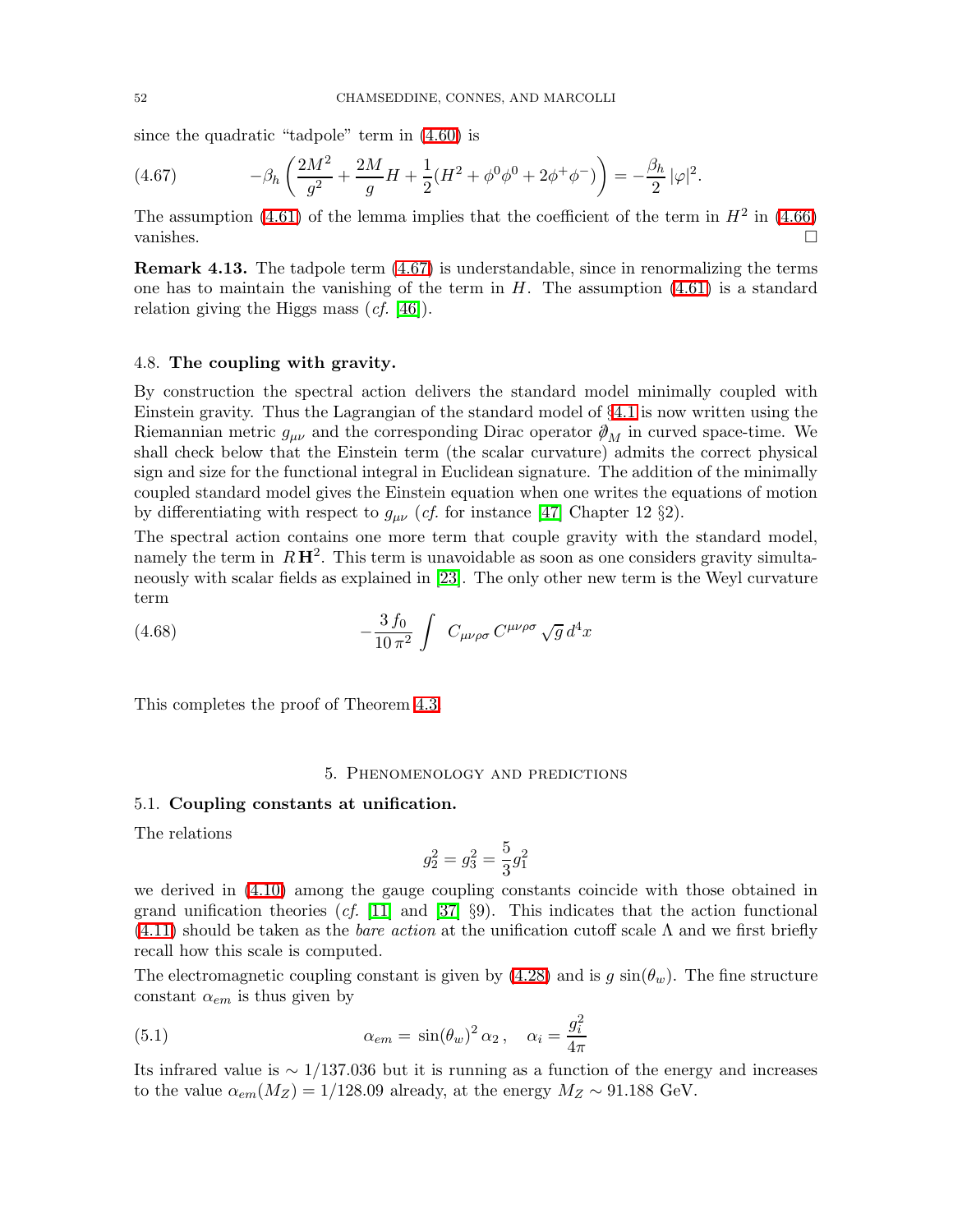Assuming the "big desert" hypothesis, the running of the three couplings  $\alpha_i$  is known. With 1-loopcorrections only, it is given by  $([32], [1])$  $([32], [1])$  $([32], [1])$  $([32], [1])$  $([32], [1])$ 

(5.2) 
$$
\beta_{g_i} = (4\pi)^{-2} b_i g_i^3, \quad \text{with} \quad b = (\frac{41}{6}, -\frac{19}{6}, -7),
$$

sothat  $([44])$  $([44])$  $([44])$ 

(5.3)  
\n
$$
\alpha_1^{-1}(\Lambda) = \alpha_1^{-1}(M_Z) - \frac{41}{12\pi} \log \frac{\Lambda}{M_Z}
$$
\n
$$
\alpha_2^{-1}(\Lambda) = \alpha_2^{-1}(M_Z) + \frac{19}{12\pi} \log \frac{\Lambda}{M_Z}
$$
\n
$$
\alpha_3^{-1}(\Lambda) = \alpha_3^{-1}(M_Z) + \frac{42}{12\pi} \log \frac{\Lambda}{M_Z}
$$

where  $M_Z$  is the mass of the  $Z^0$  vector boson. For 2-loop corrections see [\[1\]](#page-69-18).

It is known that the predicted unification of the coupling constants does not hold exactly, which points to the existence of new physics, in contrast with the "big desert" hypothesis. In fact, if one considers the actual experimental values

(5.4) 
$$
g_1(M_Z) = 0.3575
$$
,  $g_2(M_Z) = 0.6514$ ,  $g_3(M_Z) = 1.221$ ,

one obtains the values

(5.5) 
$$
\alpha_1(M_Z) = 0.0101, \quad \alpha_2(M_Z) = 0.0337, \quad \alpha_3(M_Z) = 0.1186.
$$

Thus, one sees that the graphs of the running of the three constants  $\alpha_i$  do not meet exactly, hence do not specify a unique unification energy (*cf.* Figure [1](#page-53-0) where the horizontal axis labels the logarithm in base 10 of the scale measured in GeV).

### <span id="page-52-0"></span>5.2. The Higgs scattering parameter and the Higgs mass.

When written in terms of  $H$ , and using  $(4.10)$ , the quartic term

<span id="page-52-3"></span><span id="page-52-1"></span>
$$
\frac{f_0}{2\pi^2} \int b |\varphi|^4 \sqrt{g} d^4 x = \frac{\pi^2}{2 f_0} \frac{b}{a^2} \int |\mathbf{H}|^4 \sqrt{g} d^4 x
$$

gives a further relation in our theory between the  $\tilde{\lambda}|\mathbf{H}|^4$  coupling and the gauge couplings to be imposed at the scale  $\Lambda$ . This is of the form

(5.6) 
$$
\tilde{\lambda}(\Lambda) = g_3^2 \frac{b}{a^2}.
$$

We introduce the following notation. For  $v = \frac{2M}{g}$  we define the elements  $(y^{\sigma})$ .  $\binom{\sigma}{\cdot}$  with  $\sigma = 1, 2, 3$ the generation index and  $\cdot = u, d, \nu, e$  by the relation

(5.7) 
$$
\frac{v}{\sqrt{2}}(y^{\sigma}) = (m^{\sigma}),
$$

<span id="page-52-2"></span>where the  $(m^{\sigma})$  are defined as in [\(4.15\)](#page-38-2). In particular,  $y^{\sigma}_u$  for  $\sigma = 3$  gives the top quark Yukawa coupling. We also set

(5.8) 
$$
t = \log(\frac{\Lambda}{M_Z}) \quad \text{and} \quad \mu = M_Z e^t.
$$

We consider the Yukawa couplings  $(y^{\sigma})$  as depending on the energy scale through their renormalization group equation  $(cf. [1], [6], [41])$  $(cf. [1], [6], [41])$  $(cf. [1], [6], [41])$  $(cf. [1], [6], [41])$  $(cf. [1], [6], [41])$  $(cf. [1], [6], [41])$  $(cf. [1], [6], [41])$ . We consider in particular the top quark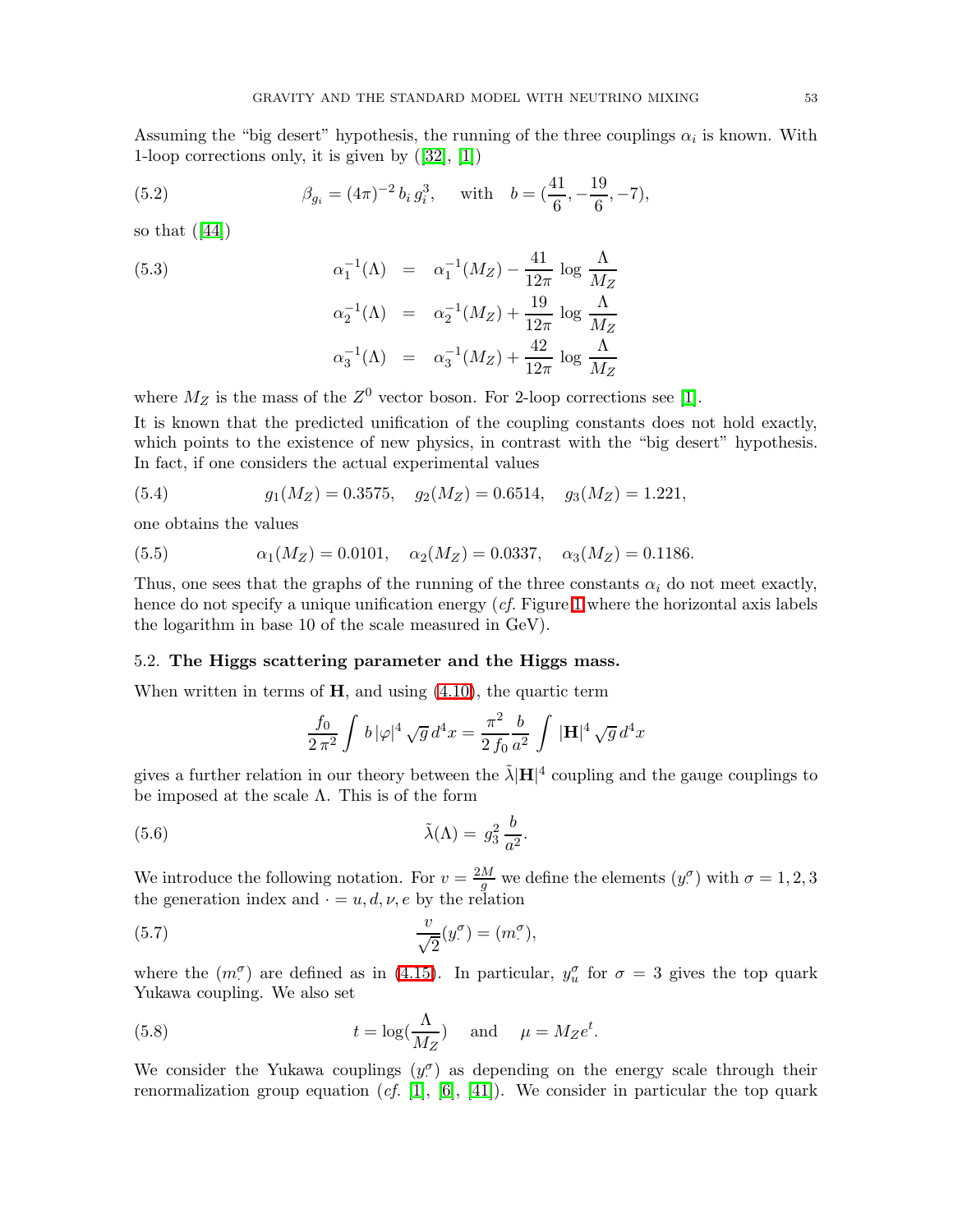

<span id="page-53-2"></span><span id="page-53-0"></span>FIGURE 1. The running of the three couplings.

case  $y_u^{\sigma}(t)$  for  $\sigma = 3$ . The running of the top quark Yukawa coupling  $y_t = y_u^{\sigma}(t)$ , with  $\sigma = 3$ , is governed by the equation  $(cf. [45]$  $(cf. [45]$  equation  $(2.143)$  and equation  $(A9)$  of  $[1]$ )

(5.9) 
$$
\frac{dy_t}{dt} = \frac{1}{16\pi^2} \left[ \frac{9}{2} y_t^3 - \left( a \, g_1^2 + b \, g_2^2 + c \, g_3^2 \right) y_t \right], \quad (a, b, c) = (\frac{17}{12}, \frac{9}{4}, 8)
$$

<span id="page-53-1"></span>The relation [\(5.6\)](#page-52-1) could be simplified if we assume that the top quark Yukawa coupling is much larger than all the other Yukawa couplings. In this case equation [\(5.6\)](#page-52-1) simplifies. In fact, one gets  $a \sim 3 m_{top}^2$  and  $b \sim 3 m_{top}^4$ , where  $m_{top} = m_u^{\sigma}$ , with  $\sigma = 3$  in the notation of [\(4.15\)](#page-38-2), so that

(5.10) 
$$
\tilde{\lambda}(\Lambda) \sim \frac{4}{3} \pi \alpha_3(\Lambda).
$$

This agrees with [\[7\]](#page-69-19) equation (3.31). In fact, the normalization of the Higgs field there is as in the l.h.s. of [\(5.23\)](#page-56-1) which gives  $\lambda(\mu) = 4\lambda(\mu)$ , with  $\mu$  as in [\(5.8\)](#page-52-2). In terms of the Higgs scattering parameter  $\alpha_h$  of the standard model, [\(5.10\)](#page-53-1) reads

(5.11) 
$$
\alpha_h(\Lambda) \sim \frac{8}{3}
$$

which agrees with [\[32\]](#page-70-8) equation (1). Therefore, the value of  $\lambda = 4 \tilde{\lambda}$  at the unification scale of  $\Lambda = 10^{17}$  GeV is  $\lambda_0 \sim 0.356$  showing that one does not go outside the perturbation domain. Equation [\(5.10\)](#page-53-1) can be used, together with the RG equations for  $\lambda$  and  $y_u^{\sigma}(t)$ , with  $\sigma = 3$ , to determine the Higgs mass at the low-energy scale  $M_Z$ .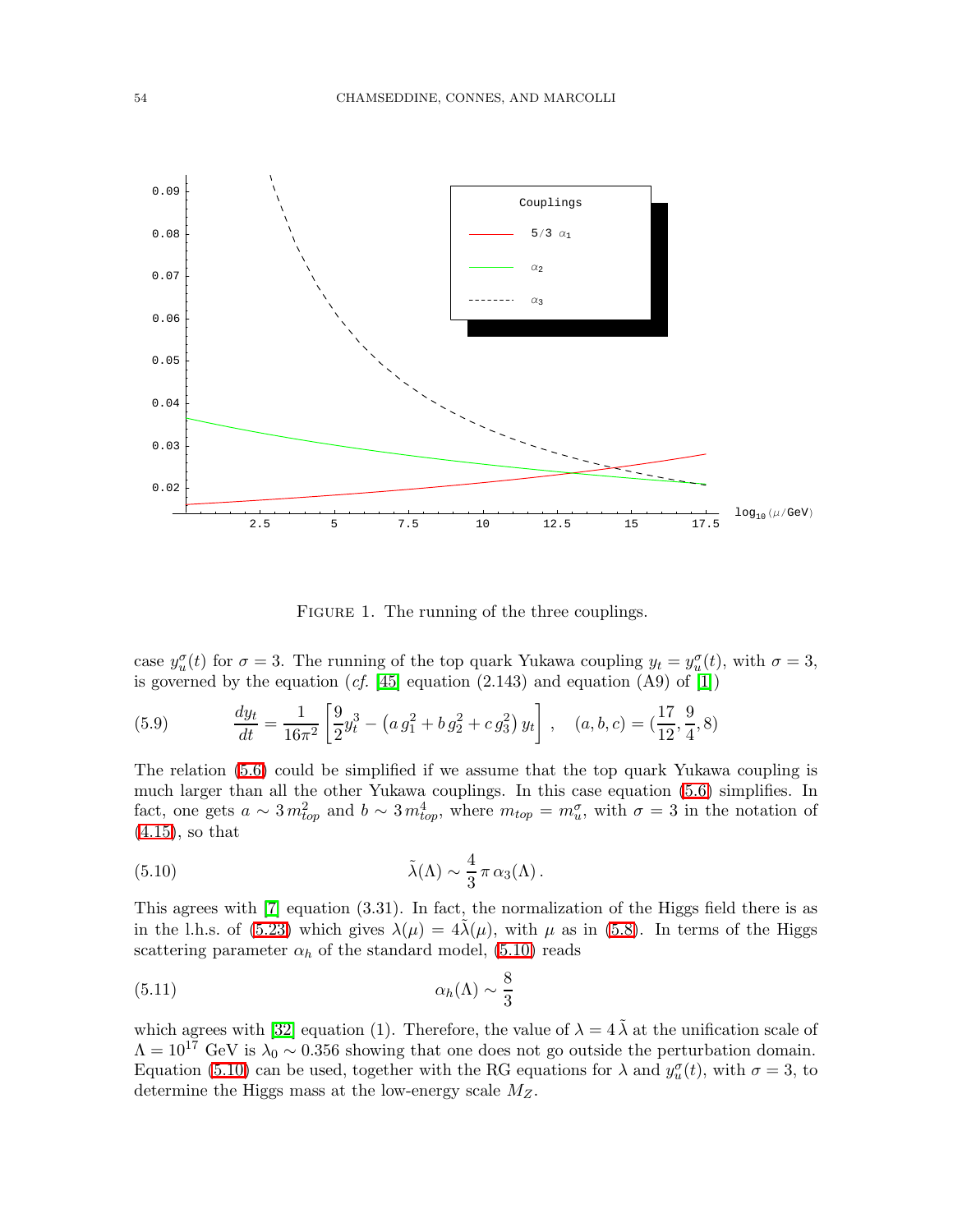

FIGURE 2. The running of the quartic Higgs coupling.

For simplicity of notation, in the following we write

(5.12)  $y_t = y_u^{\sigma}(t)$ , with  $\sigma = 3$ .

We have  $(cf. [45]$  $(cf. [45]$  equations  $(2.141), (2.142), (4.2)$  and the formula  $(A15)$  of  $[1]$ ) the equation

(5.13) 
$$
\frac{d\lambda}{dt} = \lambda \gamma + \frac{1}{8\pi^2} (12\lambda^2 + B)
$$

where

(5.14) 
$$
\gamma = \frac{1}{16\pi^2} (12 y_t^2 - 9 g_2^2 - 3 g_1^2)
$$

$$
B = \frac{3}{16} (3 g_2^4 + 2 g_1^2 g_2^2 + g_1^4) - 3 y_t^4.
$$

The Higgs mass is then given by

(5.15) 
$$
m_H^2 = 8\lambda \frac{M^2}{g^2}, \quad m_H = \sqrt{2\lambda} \frac{2M}{g}
$$

The numerical solution to these equations with the boundary value  $\lambda_0 = 0.356$  at  $\Lambda = 10^{17}$ GeV gives  $\lambda(M_Z) \sim 0.241$  and a Higgs mass of the order of 170 GeV. We refer to [\[5\]](#page-69-23) and to [\[32\]](#page-70-8) for the analysis of variants of the model.

Remark 5.1. The estimate of equation [\(5.10\)](#page-53-1) is obtained under the assumption that the Yukawa coupling for the top quark is the dominant term and the others are negligible. However, due to the see-saw mechanism discussed in §[5.3](#page-55-0) below, one should expect that the Yukawa coupling for the tau neutrino is also large and of the same order as the one for the top quark. Thus, the factor of  $4/3$  in  $(5.10)$  should be corrected to 1 as in  $(5.29)$  below. One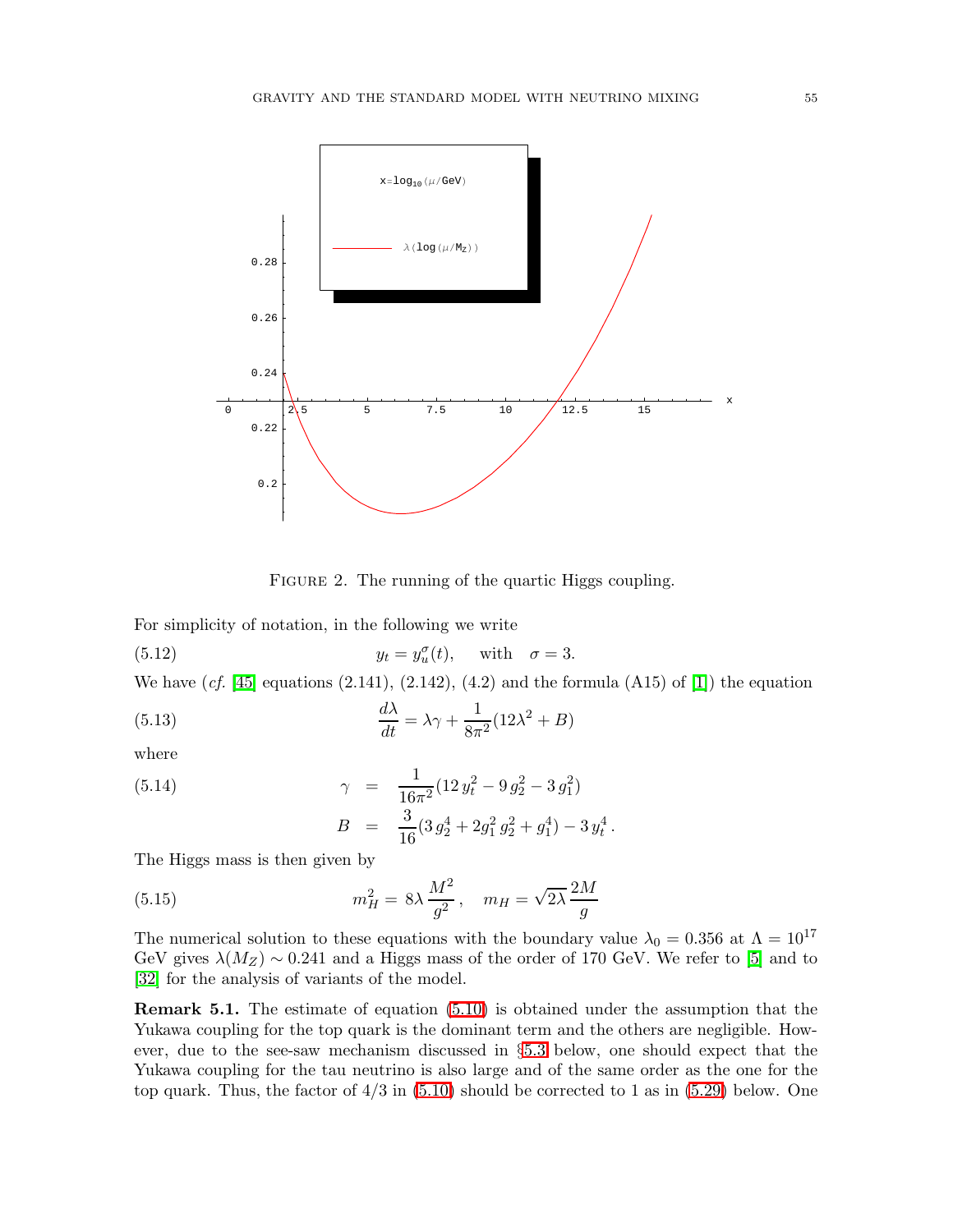can check by direct calculation that this does not affect substantially the estimate we obtain for the Higgs mass which is then around 168 GeV.

#### <span id="page-55-0"></span>5.3. Neutrino mixing and the see-saw mechanism.

<span id="page-55-3"></span>Let us briefly explain how the see-saw mechanism appears in our context. Let  $D = D(Y)$  be as in [\(2.31\)](#page-11-3). The restriction of  $D(Y)$  to the subspace of  $\mathcal{H}_F$  with basis the  $(\nu_R, \nu_L, \bar{\nu}_R, \bar{\nu}_L)$  is given by a matrix of the form

(5.16) 
$$
\begin{bmatrix} 0 & M^*_{\nu} & M^*_{R} & 0 \\ M_{\nu} & 0 & 0 & 0 \\ M_{R} & 0 & 0 & \bar{M}^*_{\nu} \\ 0 & 0 & \bar{M}_{\nu} & 0 \end{bmatrix}
$$

where  $M_{\nu} = \frac{2M}{q}$  $\frac{M}{g}K_{\nu}$  with  $K_{\nu}$  as in [\(4.39\)](#page-43-2).

<span id="page-55-4"></span>The largest eigenvalue of  $M_R$  is set to the order of the unification scale by the equations of motion of the spectral action as in the following result.

<span id="page-55-2"></span>**Lemma 5.2.** Assume that the matrix  $M_R$  is a multiple of a fixed matrix  $k_R$ , i.e. is of the *form*  $M_R = x k_R$ . In flat space, and assuming that the Higgs vacuum expectation value is *negligible with respect to unification scale, the equations of motion of the spectral action fix* x *to be either* x = 0 *(unstable) or satisfying*

(5.17) 
$$
x^2 = \frac{2 f_2 \Lambda^2 \text{Tr}(k_R^* k_R)}{f_0 \text{Tr}((k_R^* k_R)^2)}.
$$

<span id="page-55-1"></span>*Proof.* The value of x is fixed by the equations of motion of the spectral action

(5.18) 
$$
\partial_u \text{Tr}(f(D_A/\Lambda)) = 0,
$$

with  $u = x^2$ .

One can see from  $(3.16)$  that x only appears in the coefficients c, d, and e. In the variation  $(5.18)$ , the terms in the spectral action  $(3.41)$  of Theorem [3.13](#page-29-2) containing the coefficient c and e produce linear terms in  $x^2$ , proportional to the scalar curvature R and the square  $|\varphi|^2$  of the Higgs vacuum expectation value, and an additional linear term coming from the cosmological term. The cosmological term also contains the coefficient  $d$ , which depends quadratically on  $x^2$ . In flat space, and under the assumption that  $|\varphi|^2$  is sufficiently small, [\(5.18\)](#page-55-1) then corresponds to minimizing the cosmological term.

This gives

<span id="page-55-5"></span>(5.19) 
$$
\partial_x (-f_2 \Lambda^2 c + \frac{f_0}{4} d) = 0, \quad c = x^2 \operatorname{Tr}(k_R^* k_R), \quad d = x^4 \operatorname{Tr}((k_R^* k_R)^2).
$$

Thus, we get  $M_R = x k_R$  with x satisfying [\(5.17\)](#page-55-2). In other words we see that

(5.20) 
$$
M_R^* M_R = \frac{2 f_2 \Lambda^2}{f_0} \frac{k_R^* k_R \text{Tr}(k_R^* k_R)}{\text{Tr}((k_R^* k_R)^2)}
$$

<span id="page-55-6"></span>The Dirac mass  $M_{\nu}$  is of the order of the Fermi energy v and hence much smaller. The eigenvalues of the matrix [\(5.16\)](#page-55-3) are then given, simplifying to one generation, by

(5.21) 
$$
\frac{1}{2} (\pm m_R \pm \sqrt{m_R^2 + 4v^2}),
$$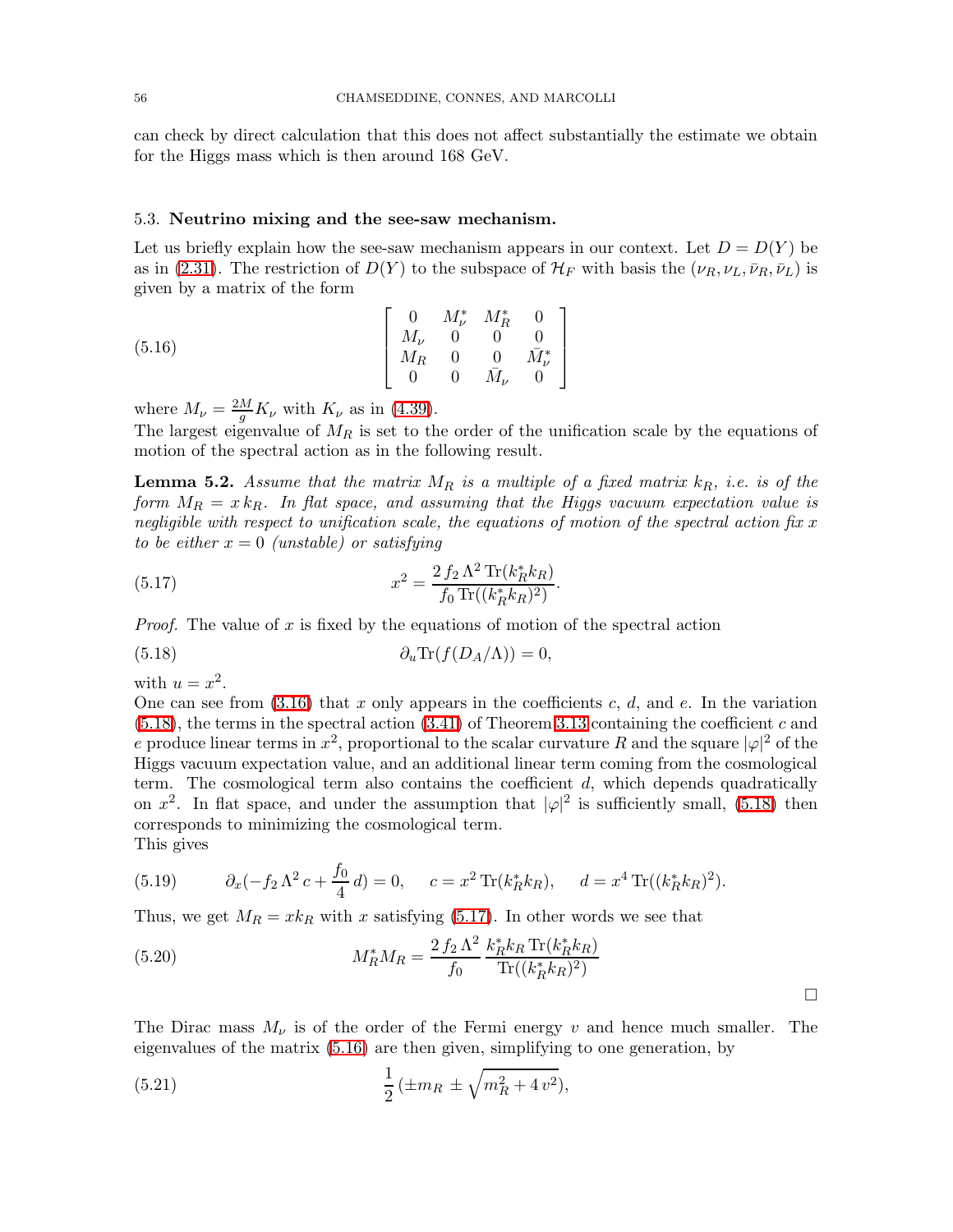where  $m_R$  denotes the eigenvalues of  $M_R$ , which is of the order of  $\Lambda$  by the result of Lemma [5.2,](#page-55-4) see [\(5.20\)](#page-55-5).

This gives two eigenvalues very close to  $\pm m_R$  and two others very close to  $\pm \frac{v^2}{m_R}$  $\frac{v^2}{m_R}$  as can be checked directly from the determinant of the matrix [\(5.16\)](#page-55-3), which is equal to  $|M_{\nu}|^4 \sim v^4$  (for one generation).

Remark 5.3. This is compatible with the scenario proposed by Fukigita and Yanagida (*cf.* [\[37\]](#page-70-1)) following the ideas of Sakharov and t'Hooft, to explain the asymmetry between matter and antimatter in the universe.

<span id="page-56-2"></span>Typical estimates for the large masses of the right handed neutrinos *i.e.* the eigenvalues of  $M_R$  are given (*cf.* [\[37\]](#page-70-1)) by

(5.22) 
$$
(m_R)_1 \ge 10^7 GeV, \quad (m_R)_2 \ge 10^{12} GeV, \quad (m_R)_3 \ge 10^{16} GeV.
$$

#### <span id="page-56-0"></span>5.4. The fermion–boson mass relation.

There are two different normalizations for the Higgs field in the literature.

- <span id="page-56-1"></span>(1) In Veltman [\[46\]](#page-70-6) the kinetic term has a factor of  $\frac{1}{2}$
- (2) In Mohapatra–Pal it has a factor of 1 (*cf.* [\[37\]](#page-70-1) equation (1.43))

One passes from one to the other by

(5.23) 
$$
\varphi_{mp} = \frac{1}{\sqrt{2}} \varphi_{velt}
$$

In [\[7\]](#page-69-19) we used the second convention. Let us then stick to that for the definition of the Yukawa couplings  $(y^{\sigma})(t)$  which is then given by [\(5.7\)](#page-52-3) above.

The mass of the top quark is governed by the top quark Yukawa coupling  $y_t = y_u^{\sigma}(t)$  with  $\sigma = 3$  by the equation

(5.24) 
$$
m_{top}(t) = \frac{1}{\sqrt{2}} \frac{2M}{g} y_t = \frac{1}{\sqrt{2}} v y_t,
$$

where  $v = \frac{2M}{g}$  $\frac{M}{g}$  is the vacuum expectation value of the Higgs field. The running of the top quark Yukawa coupling  $y_t = y_u^{\sigma}(t)$ , with  $\sigma = 3$ , is governed by equation [\(5.9\)](#page-53-2).

In terms of the Yukawa couplings  $(y^{\sigma})$  $\binom{\sigma}{0}$  of [\(5.7\)](#page-52-3), the mass constraint [\(4.16\)](#page-38-3) reads as

(5.25) 
$$
\frac{v^2}{2} \sum_{\sigma} (y^{\sigma}_{\nu})^2 + (y^{\sigma}_{e})^2 + 3 (y^{\sigma}_{u})^2 + 3 (y^{\sigma}_{d})^2 = 2 g^2 v^2,
$$

with  $v = \frac{2M}{a}$  $\frac{M}{g}$  the vacuum expectation value of the Higgs, as above.

In the traditional notation for the Standard Model the combination

<span id="page-56-3"></span>
$$
Y_2 = \sum_{\sigma} (y_{\nu}^{\sigma})^2 + (y_e^{\sigma})^2 + 3 (y_u^{\sigma})^2 + 3 (y_d^{\sigma})^2
$$

is denoted by  $Y_2 = Y_2(S)$  (*cf.* [\[1\]](#page-69-18)). Thus, the mass constraint [\(4.16\)](#page-38-3) is of the form (5.26)  $Y_2(S) = 4g^2$ .

Assuming that it holds at a unification scale of  $10^{17}$  GeV and neglecting all other Yukawa couplings with respect to the top quark  $y_u^{\sigma}$ , with  $\sigma = 3$ , we get the following approximate form of [\(4.16\)](#page-38-3),

(5.27) 
$$
y_u^{\sigma} = \frac{2}{\sqrt{3}} g, \text{ with } \sigma = 3.
$$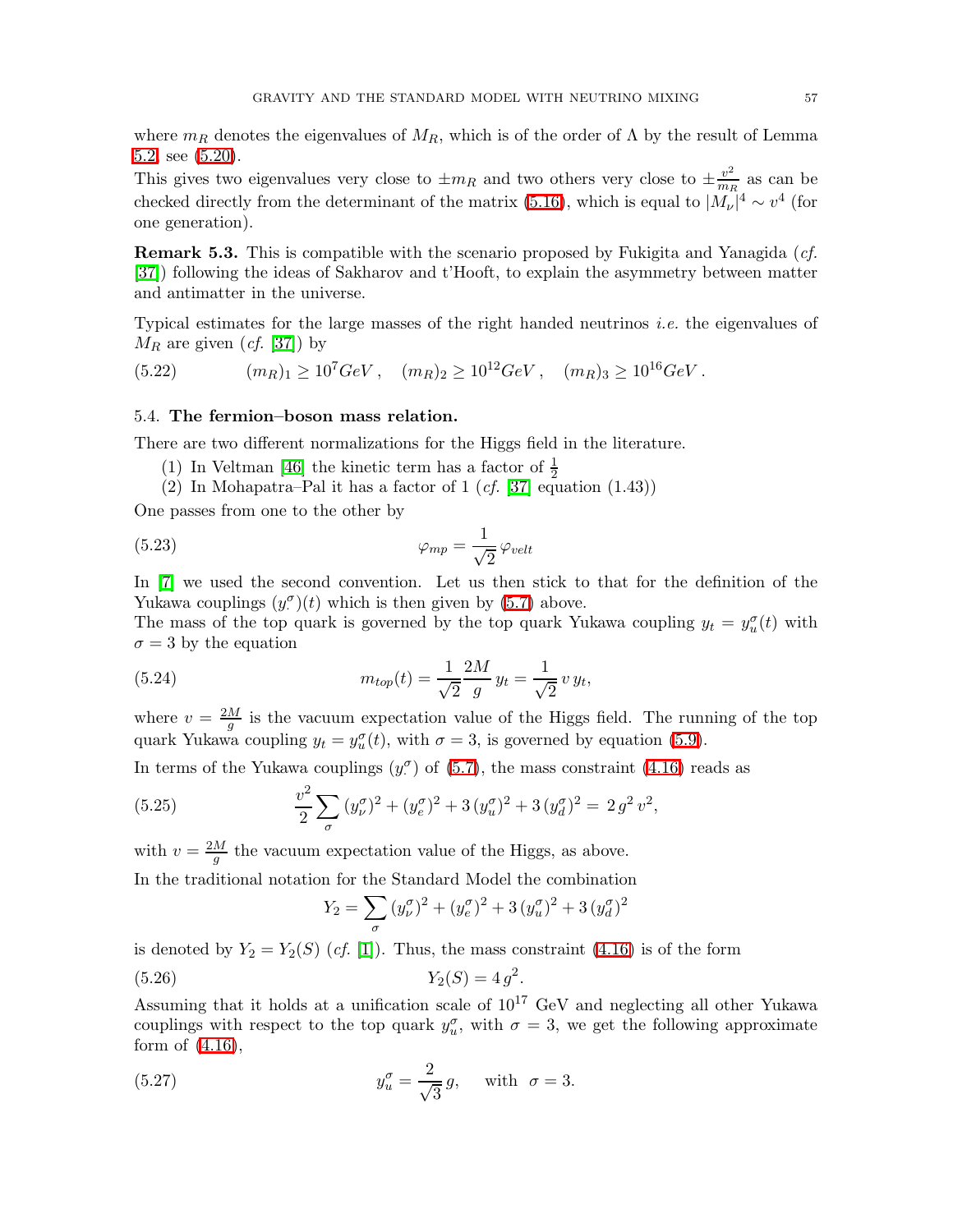

<span id="page-57-1"></span>FIGURE 3. The running of the top quark Yukawa coupling.

The value of g at a unification scale of  $10^{17}$  GeV is ~ 0.517. Thus, neglecting the  $\tau$  neutrino Yukawa coupling, we get the simplified relation

(5.28) 
$$
y_t = \frac{2}{\sqrt{3}} g \sim 0.597, \quad t \sim 34.6.
$$

Thus, in first approximation, numerical integration of the differential equation [\(5.9\)](#page-53-2) with the boundary condition [\(5.28\)](#page-57-1) gives the value  $y_0 = \sim 1.102$  and a top quark mass of the order of √ 1  $\frac{1}{2}y_0 v \sim 173.683 y_0 \text{ GeV}.$ 

The see-saw mechanism, however, suggests that the Yukawa coupling for the  $\tau$  neutrino is of the same order as the top quark Yukawa coupling. Indeed, even if the tau neutrino mass has an upper bound of the order of (*cf.* [\[37\]](#page-70-1))

<span id="page-57-0"></span>
$$
m_{\nu_{\tau}} \leq 18.2 \text{ MeV},
$$

the see-saw mechanism allows for a large Yukawa coupling term by the relation [\(5.21\)](#page-55-6) and [\(5.22\)](#page-56-2). It is then natural to take the Yukawa coupling  $y^{\sigma}_{\nu}$ , with  $\sigma = 3$  for the tau neutrino to be the same, at unification, as that of the top quark. This introduces in [\(5.28\)](#page-57-1) a correction factor of  $\sqrt{\frac{3}{4}}$  $\frac{3}{4}$ . In fact, for  $x_t = y^{\sigma}_{\nu}(t)$  and  $y_t = y^{\sigma}_{u}(t)$ , with  $\sigma = 3$ , we now have

(5.29) 
$$
Y_2(S) \sim x_t^2 + 3y_t^2 \sim \frac{4}{3} \cdot 3y_t^2 = 4 y_t^2 \Rightarrow y_t \sim g
$$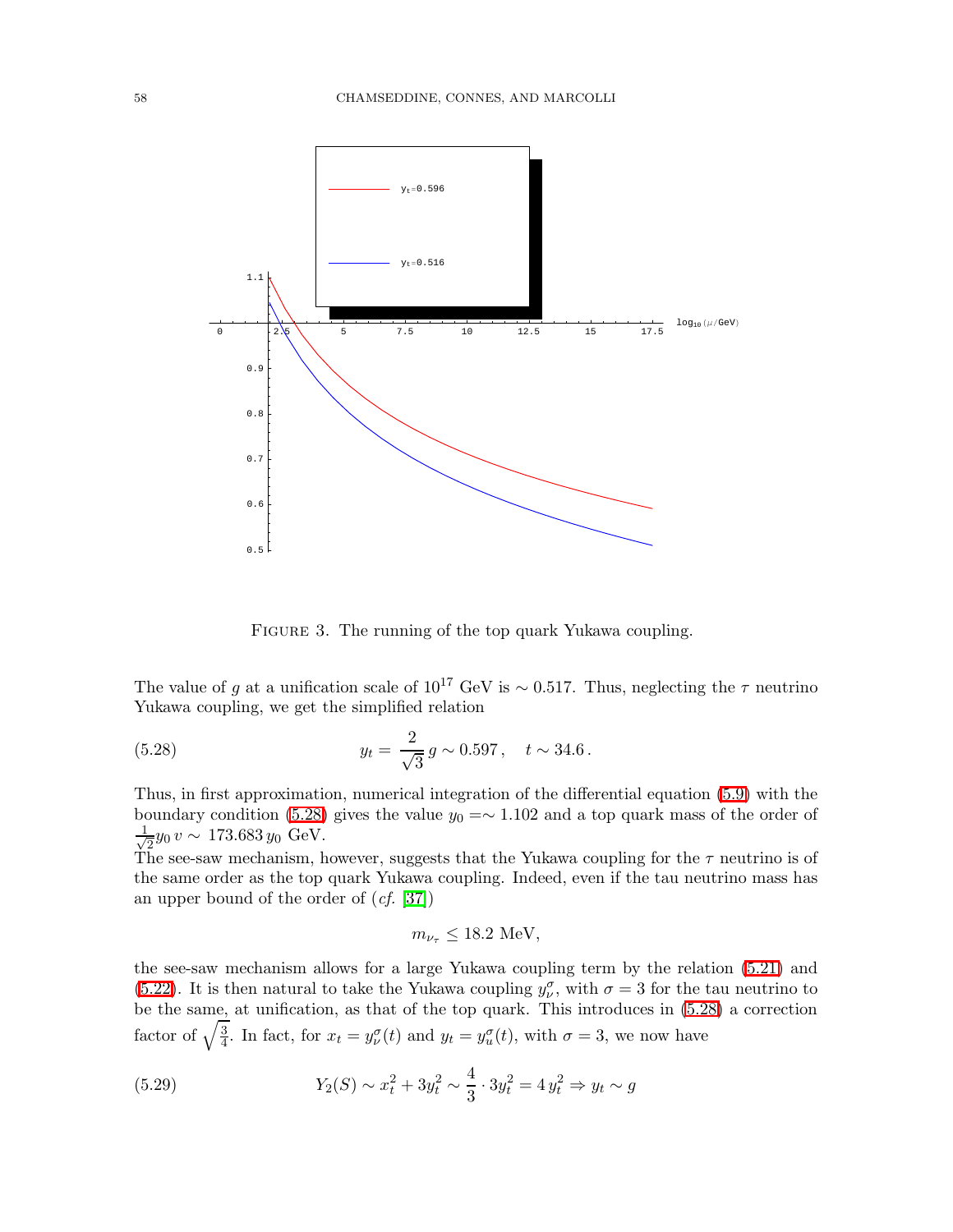This has the effect of lowering the value of  $y_0$  to  $y_0 \sim 1.04$ , which yields an acceptable value for the top quark mass, given that we neglected all other Yukawa couplings except for the top and the tau neutrino.

### <span id="page-58-0"></span>5.5. The gravitational terms.

We now discuss the behavior of the gravitational terms in the spectral action, namely

(5.30) 
$$
\int \left( \frac{1}{2\kappa_0^2} R + \alpha_0 C_{\mu\nu\rho\sigma} C^{\mu\nu\rho\sigma} + \gamma_0 + \tau_0 R^* R^* - \xi_0 R |\mathbf{H}|^2 \right) \sqrt{g} d^4 x.
$$

<span id="page-58-1"></span>The traditional form of the Euclidean higher derivative terms that are quadratic in curvature is (see *e.g.* [\[21\]](#page-69-2), [\[12\]](#page-69-1))

(5.31) 
$$
\int \left( \frac{1}{2\eta} C_{\mu\nu\rho\sigma} C^{\mu\nu\rho\sigma} - \frac{\omega}{3\eta} R^2 + \frac{\theta}{\eta} E \right) \sqrt{g} d^4x,
$$

with  $E = R^*R^*$  the topological term which is the integrand in the Euler characteristic

(5.32) 
$$
\chi(M) = \frac{1}{32\pi^2} \int E \sqrt{g} d^4 x = \frac{1}{32\pi^2} \int R^* R^* \sqrt{g} d^4 x
$$

The running of the coefficients of the Euclidean higher derivative terms in [\(5.31\)](#page-58-1), determined by the renormalization group equation, is gauge independent and is given by (see *e.g.* [\[3\]](#page-69-24) equations 4.49 and 4.71 and [\[21\]](#page-69-2), [\[12\]](#page-69-1))

$$
\beta_{\eta} = -\frac{1}{(4\pi)^2} \frac{133}{10} \eta^2
$$

$$
\beta_{\omega} = -\frac{1}{(4\pi)^2} \frac{25 + 1098 \omega + 200 \omega^2}{60} \eta
$$

$$
\beta_{\theta} = \frac{1}{(4\pi)^2} \frac{7 (56 - 171 \theta)}{90} \eta
$$

while the graphs are shown in Figures [4,](#page-59-0) [5,](#page-60-0) [6.](#page-61-1) Notice that the infrared behavior of these terms approaches the fixed point  $\eta = 0$ ,  $\omega = -0.0228$ ,  $\theta = 0.327$ . The coefficient  $\eta$  goes to zero in the infrared limit, sufficiently slowly, so that, up to scales of the order of the size of the universe, its inverse remains  $O(1)$ . On the other hand,  $\eta(t)$ ,  $\omega(t)$  and  $\theta(t)$  have a common singularity at an energy scale of the order of  $10^{23}$  GeV, which is above the Planck scale. Moreover, within the energy scales that are of interest to our model  $\eta(t)$  is neither too small nor too large (it does not vary by more than a single order of magnitude between the Planck scale and infrared energies).

The only known experimental constraints on the values of the coefficients of the quadratic curvature terms  $R_{\mu\nu}R^{\mu\nu}$  and  $R^2$  at low energy are very weak and predict that their value should not exceed 10<sup>74</sup> (*cf. e.g.* [\[21\]](#page-69-2)). In our case, this is guaranteed by the running described above. Note that we have neglected the coupling  $R H<sup>2</sup>$  with the Higgs field which ought to be taken into account in a finer analysis.

The coefficient of the Einstein term is of the form

(5.33) 
$$
\frac{1}{\kappa_0^2} = \frac{96 f_2 \Lambda^2 - f_0 c}{12\pi^2}
$$

With the above notation, by the result of Lemma [5.2,](#page-55-4) we get

$$
c = x^{2} \operatorname{Tr}(k_{R}^{*} k_{R}) = \frac{2 f_{2} \Lambda^{2} (\operatorname{Tr}(k_{R}^{*} k_{R}))^{2}}{f_{0} \operatorname{Tr}((k_{R}^{*} k_{R})^{2})}.
$$

.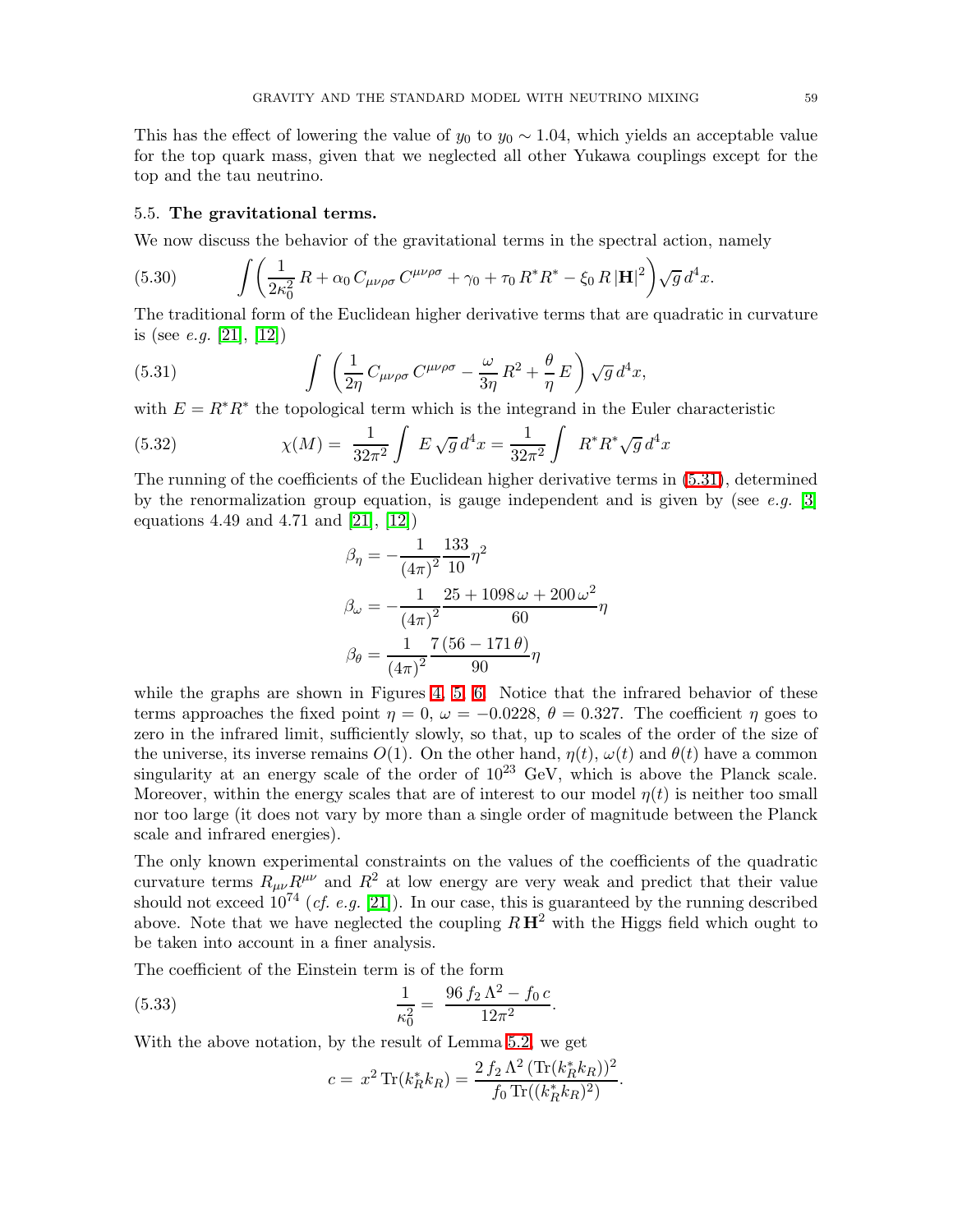

<span id="page-59-0"></span>FIGURE 4. The running of the Weyl curvature term in  $(5.31)$ .

Thus, the range of variation of  $\frac{(\text{Tr}(k_R^* k_R))^2}{\text{Tr}(k^* k_R)^2}$  $\frac{\Gamma(1(k_R k_R))}{\Gamma(1(k_R^* k_R)^2)}$  for N generations is the interval  $[1, N]$ . In particular, with  $N = 3$  we get

(5.34) 
$$
\frac{90 f_2 \Lambda^2}{12\pi^2} \le \frac{1}{\kappa_0^2} \le \frac{94 f_2 \Lambda^2}{12\pi^2}
$$

This estimate is not modified substantially if one takes into account the contribution from the  $R\mathbf{H}^2$  term using the vacuum expectation value of the Higgs field. Thus we see that independently of the choice of  $k_R$  the coefficient  $\kappa_0^{-2}$  of the Einstein term  $\frac{1}{2} \int R \sqrt{g} d^4x$  is positive and of the order of  $f_2 \Lambda^2$ . Thus the result is similar to what happened for the Einstein-Yang-Mills system [\[8\]](#page-69-4) and the sign is the correct one. As far as the size is concerned let us now compare the value we get for  $\kappa_0$  with the value given by Newton's constant. In our case we get

$$
\kappa_0^{-1} \sim \Lambda \sqrt{f}_2
$$

Thus if we take for  $\Lambda$  the energy scale of the meeting point of the electroweak and strong couplings, namely  $\Lambda \sim 1.1 \times 10^{17}$  GeV, we get

$$
\kappa_0^{-1} \sim 1.1 \times 10^{17} \sqrt{f}_2 \,\mathrm{GeV}
$$

On the other hand using the usual form of the gravitational action

(5.35) 
$$
S(g) = \frac{1}{16\pi G} \int_M R \, dv \,,
$$

and the experimental value of Newton's constant at ordinary scales one gets the coupling constant

$$
\kappa_0(M_Z) = \sqrt{8\pi G}, \quad \kappa_0^{-1} \sim 1.221 10^{19} / \sqrt{8\pi} \sim 2.43 \times 10^{18} \,\text{GeV}.
$$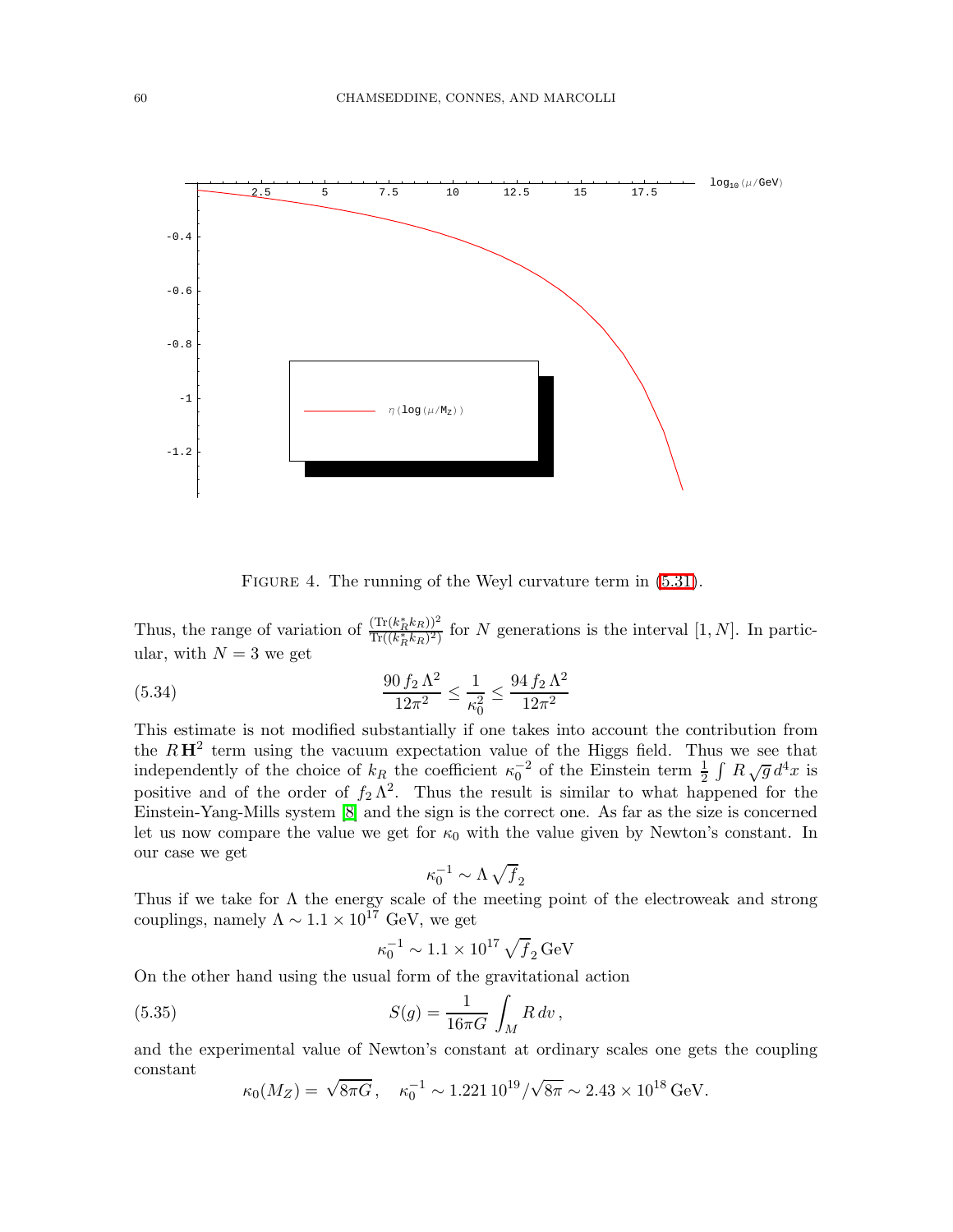

<span id="page-60-0"></span>FIGURE 5. The running of the ratio of the coefficients of the  $R^2$  term and the Weyl term in [\(5.31\)](#page-58-1).

One should expect that the Newton constant runs at higher energies (*cf. e.g.* [\[21\]](#page-69-2), [\[40\]](#page-70-11), [\[39\]](#page-70-12)) and increases at high energy when one approaches the Planck scale. Thus the ratio

(5.36) 
$$
\rho = \kappa_0(\Lambda)/\kappa_0(M_Z)
$$

for  $\Lambda \sim 1.1 \times 10^{17}$  GeV, which measures the running at unification scale, should be larger than 1.

By the normalization of the kinetic terms of the gauge fields, one has [\(4.10\)](#page-36-2)

$$
f_0 = \frac{\pi^2}{2g^2} = \frac{\pi}{8 \alpha_2(\Lambda)} \sim 18.45.
$$

Thus

$$
1.1 \times 10^{17} \sqrt{f}_0 \sim 4.726 \times 10^{17}
$$

<span id="page-60-1"></span>It follows that if

(5.37) 
$$
f_2/f_0 = \tau^2/\rho^2, \quad \tau \sim 5.1
$$

one obtains the correct physical value for the Newton constant. In fact starting with a test function g such that  $g_2 = g_0$ , equality [\(5.37\)](#page-60-1) holds provided one performs the transformation

$$
g\mapsto f\,,\quad f(x)=g(\frac{\rho\,x}{\tau})\,.
$$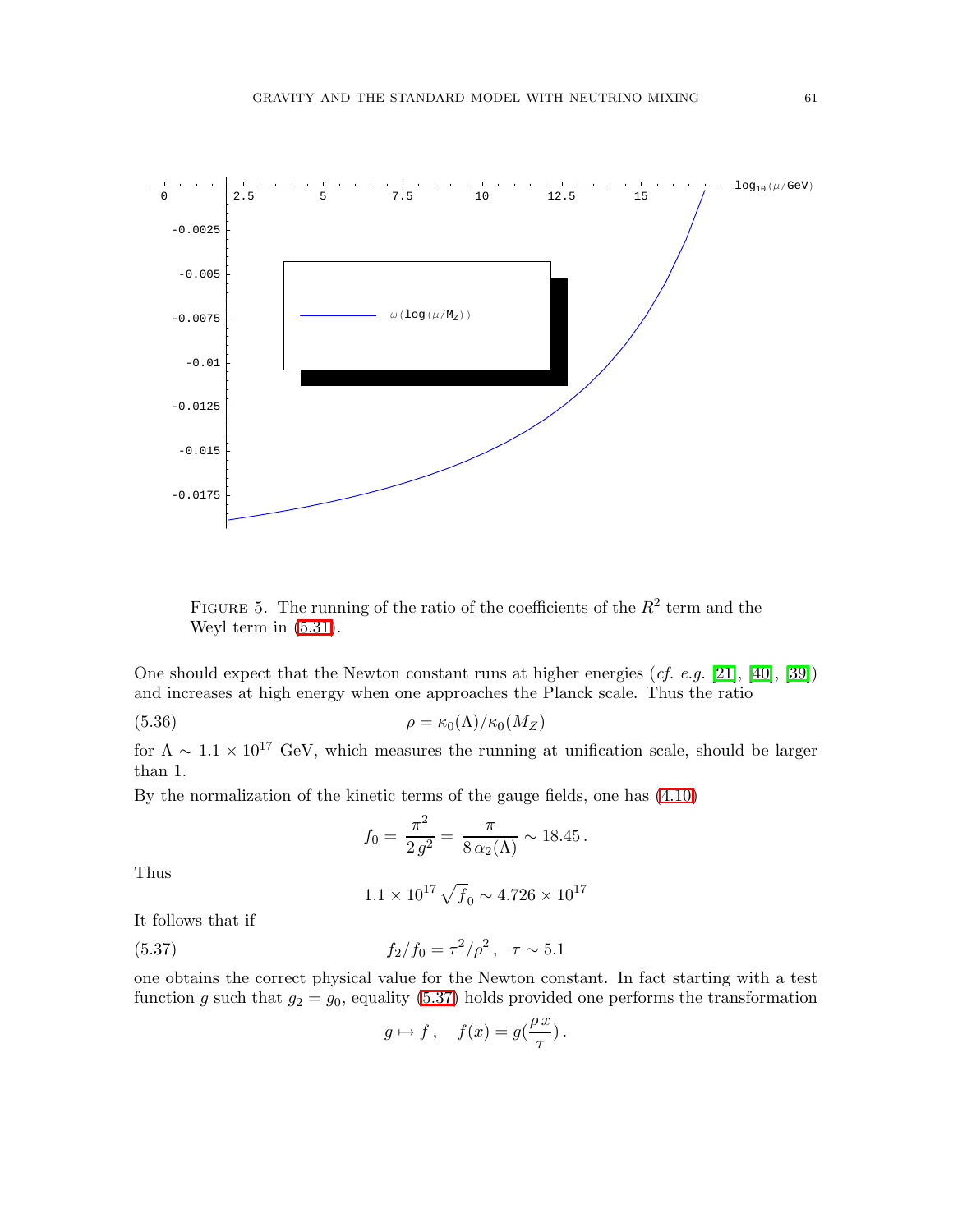

<span id="page-61-1"></span>Figure 6. The running of the ratio of the coefficients of the topological term and the Weyl term in [\(5.31\)](#page-58-1).

#### <span id="page-61-0"></span>5.6. The cosmological term.

The cosmological term depends, in our model, on the remaining parameter  $f_4$ .

Lemma 5.4. *Under the hypothesis of Lemma [5.2,](#page-55-4) the cosmological term gives*

(5.38) 
$$
\frac{1}{\pi^2} \left( 48 f_4 - \frac{\text{Tr}(k_R^* k_R)^2}{\text{Tr}((k_R^* k_R)^2)} \frac{f_2^2}{f_0} \right) \Lambda^4.
$$

*Proof.* In [\(3.45\)](#page-31-0) we have the cosmological term

<span id="page-61-2"></span>
$$
\frac{1}{\pi^2} \left( 48 f_4 \Lambda^4 - f_2 c \Lambda^2 + \frac{f_0}{4} d \right),
$$

where the coefficients  $c$  and  $d$  are given by

$$
c = \text{Tr}(Y_R^* Y_R) \quad \text{and} \quad d = \text{Tr}((Y_R^* Y_R)^2)).
$$

We use the result of Lemma [5.2](#page-55-4) and [\(5.20\)](#page-55-5). We obtain

$$
c = \frac{2 f_2 \Lambda^2}{f_0} \frac{\text{Tr}(k_R^* k_R)^2}{\text{Tr}((k_R^* k_R)^2)} \quad \text{and } d = \frac{4 f_2^2 \Lambda^4}{f_0^2} \frac{\text{Tr}(k_R^* k_R)^2}{\text{Tr}((k_R^* k_R)^2)}.
$$

The positivity of the  $f_j$ , and the freedom in choosing the  $f_4$  makes it possible to adjust the value of the cosmological term. Notice that, if one assumes that the function  $f$  is decreasing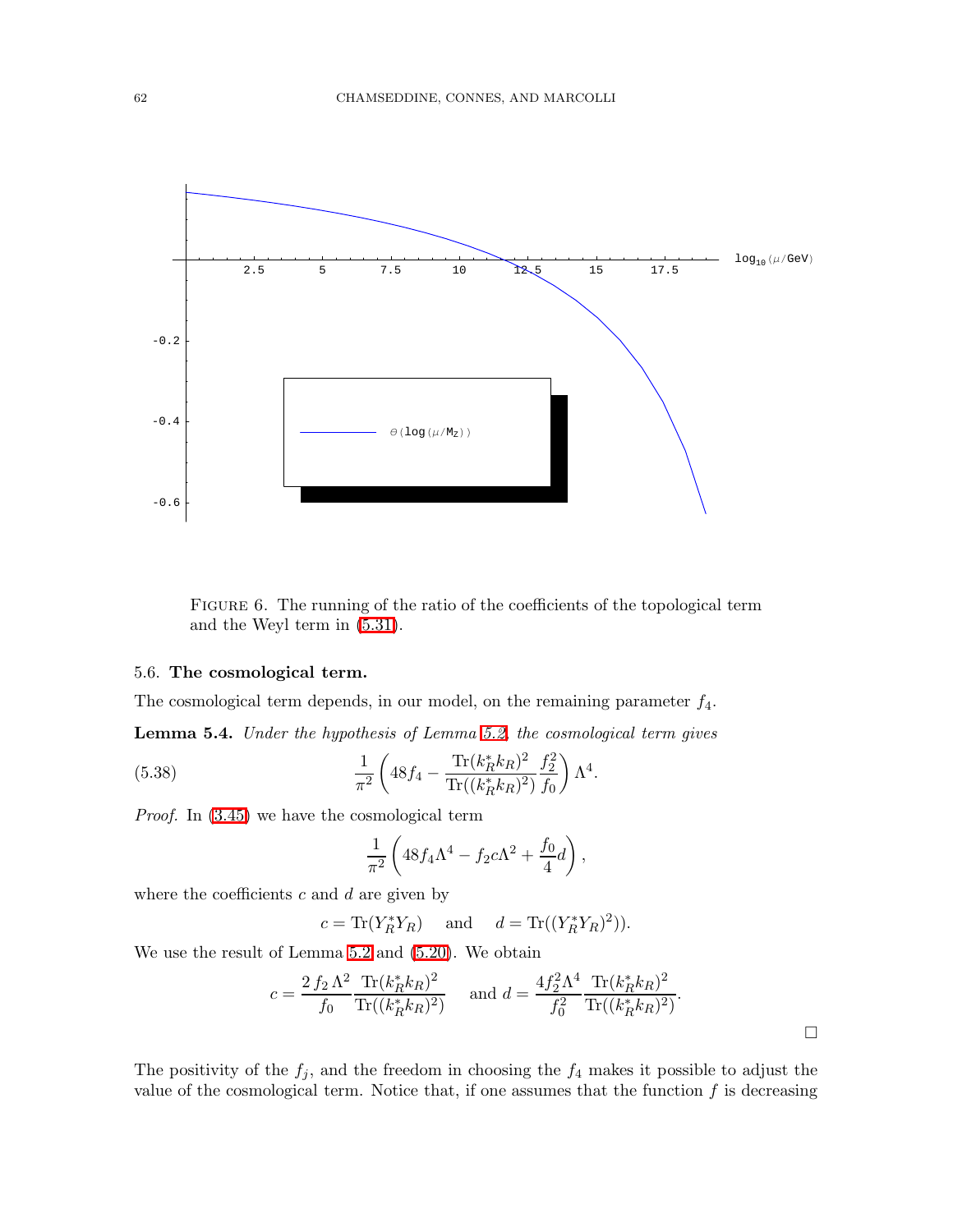(and positive as usual), then the Schwartz inequality gives the constraint

$$
f_2^2 \le f_0 f_4.
$$

The Schwartz inequality also gives the estimate

$$
\frac{\text{Tr}(k_R^* k_R)^2}{\text{Tr}((k_R^* k_R)^2)} \le 3
$$

in [\(5.38\)](#page-61-2). Thus, for a decreasing positive function, this cosmological term is positive. Of course to obtain the physical cosmological constant one needs to add to this term the contribution from the vacuum expectation value of the various fields which give an additional contribution of the order of  $(96-28)\frac{1}{32\pi^2}\Lambda^4$  and generate a fine tuning problem to ensure that the value of the cosmological constant at ordinary scale is small. It is natural in this context to replace the cut-off  $\Lambda$  by a dynamical dilaton field as in [\[9\]](#page-69-25), *cf.* §[5.7.3](#page-65-0) below.

#### <span id="page-62-0"></span>5.7. The tadpole term and the naturalness problem.

The naturalness problem for the standard model arises from the quadratically divergent corrections to the tadpole term

(5.39) 
$$
\delta \beta_h \sim \Lambda^2 \sum c_n \log(\Lambda/M_Z)^n
$$

that are required in order to maintain the Higgs vacuum expectation value at the electroweak scale (*cf.* [\[43\]](#page-70-13) §II.C.4). In our set-up the only natural scale is the unification scale. Thus, an explanation for the weak scale still remains to be found. We shall not attempt to address this problem here but make a few remarks.

5.7.1. *Naturalness and fine tuning.* When the cutoff regularization method is used a number of diagrams involving the Higgs fields are actually quadratically divergent and thus generate huge contributions to the tadpole bare term. To be more specific, one has the following quadratically divergent diagrams:

- Minimal coupling with  $W$  and  $B$  fields
- Quartic self-coupling of Higgs fields
- Yukawa couplings with fermions

If we want to fix the Higgs vacuum at  $\frac{2M}{g}$  in the standard model we need to absorb the huge quadratic term in  $\Lambda$  in the tadpole term of the action. The tadpole constant  $\beta_h$  then acquires a quadratically divergent contribution

(5.40) 
$$
\frac{1}{2}\delta\beta_h \sim \frac{\Lambda^2}{32\pi^2}q(t), \ t = \log(\Lambda/M_Z),
$$

<span id="page-62-1"></span>where (*cf.* [\[22\]](#page-69-26), [\[31\]](#page-70-14), [\[43\]](#page-70-13))

(5.41) 
$$
q(t) = \frac{9}{4}g_2^2 + \frac{3}{4}g_1^2 + 6\lambda - 6y_t^2,
$$

where, as above,  $y_t = y_u^{\sigma}(t)$ , with  $\sigma = 3$  is the top quark Yukawa coupling. This form of [\(5.41\)](#page-62-1) holds under the assumption that the contribution coming from the top quark is the dominant term in the Yukawa coupling (see, however, the previous discussion on the term  $y_{\nu}^{\sigma}(t)$  with  $\sigma = 3$  in §[5.4\)](#page-56-0).

One can check that the contribution  $y_t$  is sufficiently large in the standard model so that, for small t,  $q(t)$  is negative. However, as shown in Figure [7](#page-64-0) the expression  $q(t)$  changes sign at energies of the order of 10<sup>10</sup> GeV, and is then positive, with a value at unification  $\sim 1.61$ .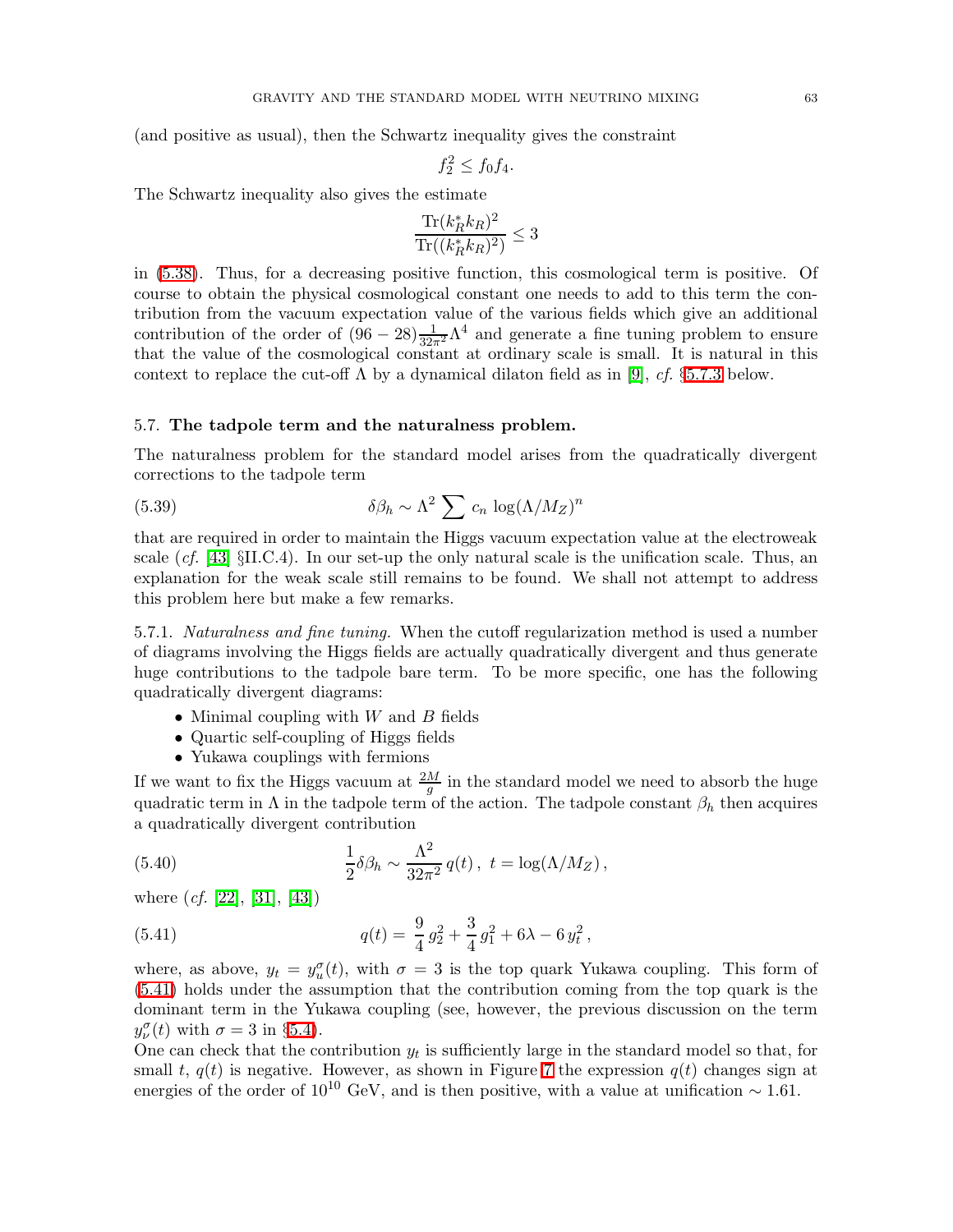While the plot [7](#page-64-0) uses the known experimental values, one can show directly that our boundary conditions at unification scale  $t_{unif}$  also imply that  $q(t_{unif}) > 0$ . In fact it is better to replace  $3y_t^2$  by  $Y_2$  and we can then use our mass relation at unification in the form [\(5.26\)](#page-56-3)

$$
Y_2 = 4\,g^2
$$

Also at unification we have a precise form of  $\lambda$  namely [\(5.6\)](#page-52-1), together with  $\lambda = 4\tilde{\lambda}$  and get

$$
\lambda = 4 g^2 \frac{b}{a^2}
$$

We can thus rewrite  $(5.41)$  as (with  $g = g_2$ )

(5.42) 
$$
q(t_{unif}) = \frac{9}{4}g^2 + \frac{3}{4}g_1^2 + 24g^2\frac{b}{a^2} - 8g^2,
$$

We can now use the inequality

$$
\frac{b}{a^2} \ge \frac{1}{4}
$$

which holds even with a large tau neutrino Yukawa coupling, to get

(5.43) 
$$
q(t_{unif}) \geq \frac{9}{4}g^2 + \frac{3}{4}g_1^2 + 24g^2\frac{1}{4} - 8g^2 = \frac{1}{4}g^2 + \frac{3}{4}g_1^2 > 0.
$$

5.7.2. *Sign of the quadratic term.* In the spectral action we also have a similar term which is quadratic in  $\Lambda$  namely the term  $-\mu_0^2 \mathbf{H}^2$  of [\(4.11\)](#page-36-4) where  $\mu_0^2 = 2 \frac{f_2 \Lambda^2}{f_0} - \frac{e}{a}$  $\frac{e}{a}$ . We show that, under the simplifying hypothesis of Lemma [5.2,](#page-55-4) the coefficient of  $\Lambda^2$  in  $\mu_0^2$  in the spectral action is generally positive but can be small and have an arbitrary sign provided there are at least two generations and one chooses suitable Yukawa and Majorana mass matrices. The reason why we can use Lemma [5.2](#page-55-4) is that we are interested in small values of  $\mu_0^2$ , a more refined analysis would be required to take care of the general case. By Lemma [5.2](#page-55-4) we have  $M_R = x k_R$  with x as in [\(5.17\)](#page-55-2).

<span id="page-63-0"></span>Lemma 5.5. *Under the hypothesis of Lemma [5.2,](#page-55-4) the coefficient of the Higgs quadratic term*  $-\mu_0^2 \mathbf{H}^2$  *in the spectral action is given by* 

(5.44) 
$$
\mu_0^2 = 2\Lambda^2 \frac{f_2}{f_0} (1 - X) = (1 - X) \frac{4g^2 \Lambda^2}{\pi^2} f_2
$$

<span id="page-63-2"></span>*where*

(5.45) 
$$
X = \frac{\text{Tr}(k_R^* k_R k_\nu^* k_\nu) \text{Tr}(k_R^* k_R)}{\text{Tr}(k_\nu^* k_\nu + k_e^* k_e + 3(k_u^* k_u + k_d^* k_d)) \text{Tr}((k_R^* k_R)^2)}
$$

*Proof.* One has  $\mu_0^2 = 2 \frac{f_2 \Lambda^2}{f_0} - \frac{e}{a}$  with e and a as in [\(3.16\)](#page-24-0). Using  $(5.20)$  and  $(4.13)$  we then get the first equality in  $(5.44)$ . The second follows from  $(4.10)$ .

In order to compare  $X$  with 1 we need to determine the range of variation of the largest eigenvalue of  $\frac{k_R^* k_R \text{Tr}(k_R^* k_R)}{\text{Tr}((k^* k_R)^2)}$  $\frac{R^k R^{11(k_R k_R)}}{\text{Tr}((k_R^* k_R)^2)}$  as a function of the number of generations.

<span id="page-63-1"></span>Lemma 5.6. *The range of variation of the largest eigenvalue,*

$$
\rho(k_R) = ||\frac{k_R^* k_R \operatorname{Tr}(k_R^* k_R)}{\operatorname{Tr}((k_R^* k_R)^2)}||
$$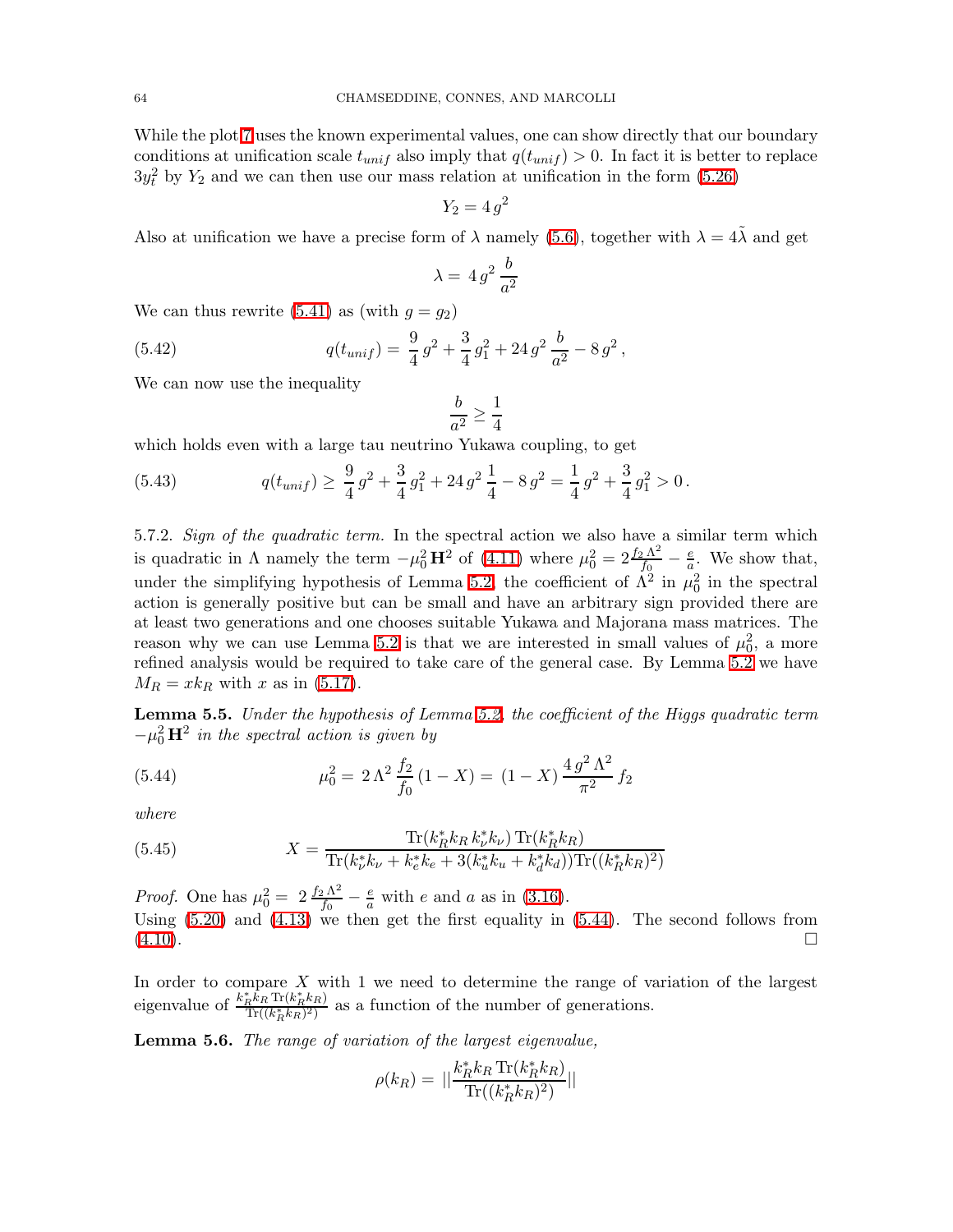

<span id="page-64-0"></span>FIGURE 7. The running of the tadpole term.

*for*  $k_R \in M_N(\mathbb{C})$ *, is the interval* 

$$
[1, \frac{1}{2}(1+\sqrt{N})]
$$

*Proof.* Notice first that one has

$$
\text{Tr}((k_R^* k_R)^2) \le \text{Tr}(k_R^* k_R) ||k_R^* k_R||
$$

so that the inequality  $\geq 1$  follows. Moreover this lower bound is reached exactly when  $k_R^* k_R$ is a multiple of an idempotent which means that  $k_R$  is a multiple of a partial isometry. To understand the upper bound, we can assume that  $k_R^* k_R$  is diagonal with eigenvalues  $\lambda_j^2$ . We just need to understand the range of variation of  $F_N(\lambda) = \frac{\lambda_1^2 \sum \lambda_j^2}{\sum \lambda_1^2}$  $\frac{1}{2} \frac{\sum \lambda_j^4}{\lambda_i^4}$ . Using Lagrange multipliers one gets that, at an extremum, all the  $\lambda_j^2$  for  $j \neq 1$  are equal. Thus, one just needs to get the range of variation of the simpler function  $f_N(u) = \frac{u^2(u^2+N-1)}{u^4+N-1}$  $\frac{(u^2+N-1)}{u^4+N-1}$ . Computing the value of  $f_N$  at the maximum  $u^2 = 1 + \sqrt{N}$  yields the required answer.

We thus see that the maximal value for X obtained by replacing  $k_R^* k_R$  by its maximal eigenvalue, yields the inequality

(5.46) 
$$
X \leq \frac{(1+\sqrt{N})}{2} \frac{\text{Tr}(k_{\nu}^{*}k_{\nu})}{\text{Tr}(k_{\nu}^{*}k_{\nu} + k_{e}^{*}k_{e} + 3(k_{u}^{*}k_{u} + k_{d}^{*}k_{d}))}
$$

As we show now the range of variation of the simplified quadratic term (*i.e.* the right hand side of equation  $(5.44)$  depends on the number N of generations.

Proposition 5.7. *Let* N *be the number of generations.*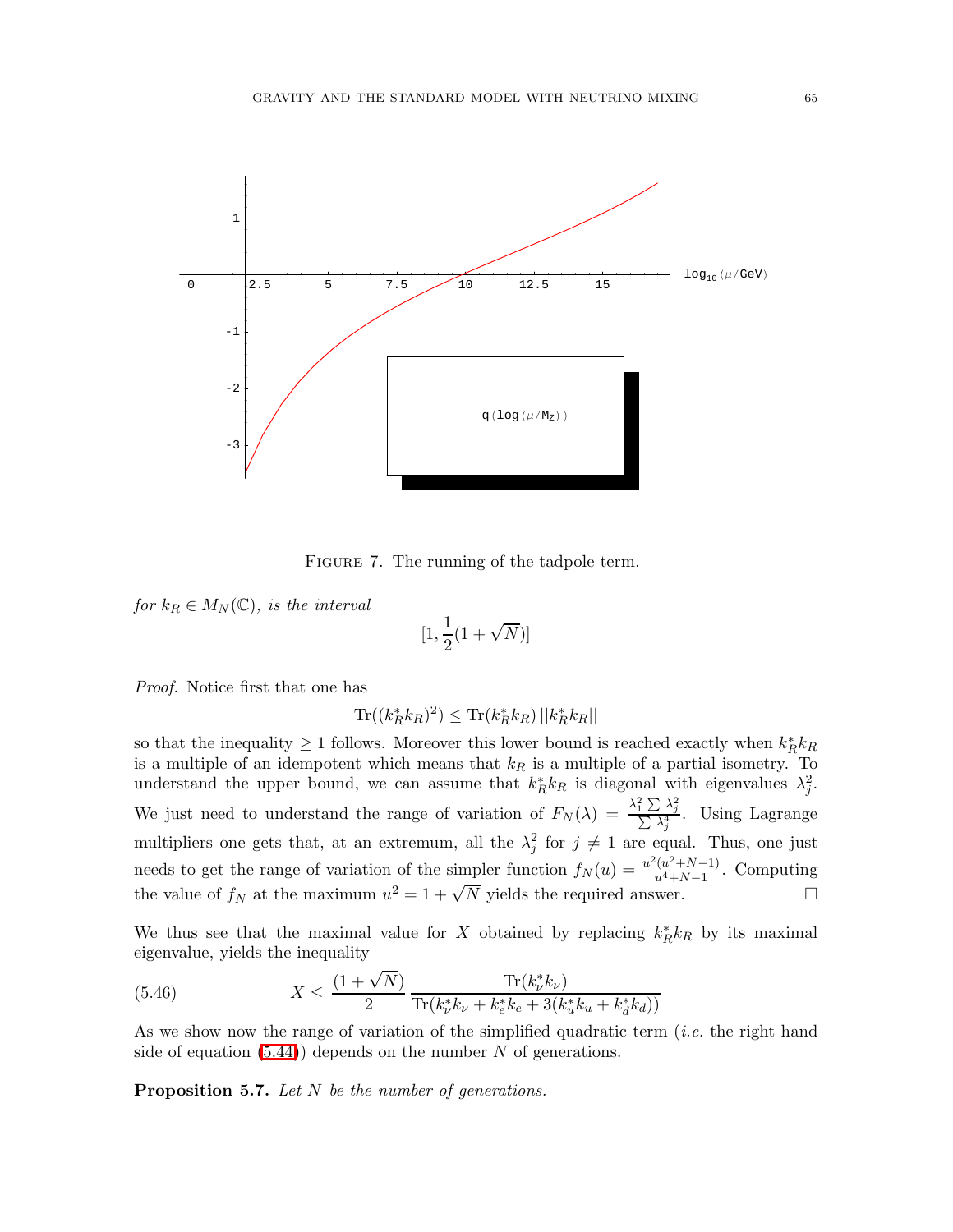- (1) If  $N = 1$ , or if  $k_R$  is a scalar multiple of a partial isometry, the quadratic term [\(5.44\)](#page-63-0) *is positive and its size of the order of*  $\frac{f_2 \Lambda^2}{f_0}$ .
- (2) If  $N \geq 2$ , the quadratic term [\(5.44\)](#page-63-0) can vanish and have arbitrary sign, provided one *chooses*  $k_R$ *,*  $k_\nu$  *appropriately.*

*Proof.* 1) By lemma [5.6](#page-63-1) we have  $\rho(k_R) = 1$  and thus by [\(5.45\)](#page-63-2),

$$
X \le \frac{\text{Tr}(k_{\nu}^* k_{\nu})}{\text{Tr}(k_{\nu}^* k_{\nu} + k_e^* k_e + 3(k_u^* k_u + k_d^* k_d))} < 1
$$

Thus

$$
\mu_0^2 = 2\,\Lambda^2 \,\frac{f_2}{f_0} \,(1 - X)
$$

is positive and of the same order as  $\frac{f_2 \Lambda^2}{f_0}$ .

2) We take  $N = 3$  and explain how to choose  $k_R$ ,  $k_{\nu}$  etc... so that the coefficient of the quadratic term vanishes. We choose  $k_R$  such that the eigenvalues of  $k_R^* k_R$  are of the form  $(1+\sqrt{3},1,1)$ . Then as in lemma [5.6](#page-63-1) the eigenvalues of  $\frac{k_R^*\tilde{k}_RR\operatorname{Tr}(k_R^*k_R)}{\operatorname{Tr}((k^*k_R)^2)}$  $\frac{r_R k_R \text{Tr}(k_R^* k_R)}{\text{Tr}((k_R^* k_R)^2)}$  are  $\frac{1}{2}(1+\sqrt{3},1,1)$ . We can now choose  $k_{\nu}$  in such a way that it is is diagonal in the same basis as  $k_R^* k_R$  with a single order one eigenvalue on the first basis vector while the two other eigenvalues are small. It follows that

$$
X \sim \frac{1}{2}(1+\sqrt{3})\frac{\text{Tr}(k_{\nu}^{*}k_{\nu})}{\text{Tr}(k_{\nu}^{*}k_{\nu}+k_{e}^{*}k_{e}+3(k_{u}^{*}k_{u}+k_{d}^{*}k_{d}))} \sim 1
$$

provided that

$$
\frac{1}{2}(\sqrt{3}-1)\operatorname{Tr}(k_{\nu}^{*}k_{\nu}) \sim \operatorname{Tr}(k_{e}^{*}k_{e} + 3(k_{u}^{*}k_{u} + k_{d}^{*}k_{d}))
$$

Neglecting the Yukawa couplings except for the tau neutrino and the top quark, one gets  $k_{\nu_{\tau}} \sim 2.86 \, k_{top}$ . While the seesaw mechanism allows for a large Yukawa matrix for the neutrinos, the above relation yields a Yukawa coupling for the tau neutrino which is quite a bit larger than the expected one as in GUT theories where it is similar to the top Yukawa coupling. In summary we have shown that  $\mu_0^2 > 0$  except under the above special choice of Yukawa coupling matrices. We have been working under the simplifying hypothesis of Lemma [5.2](#page-55-4) and to eliminate that, a finer analysis involving the symmetry breaking of the potential in the variables x and  $\varphi$  (after promoting x to a scalar field) would be necessary.

<span id="page-65-0"></span>5.7.3. *The dilaton field.* In fact there is another scalar field which plays a natural role in the above set-up and which has been neglected for simplicity in the above discussion. Indeed as in [\[9\]](#page-69-25) it is natural when considering the spectral action (in particular on non-compact spaces) to replace the cut-off  $\Lambda$  by a dynamical dilaton field. We refer to [\[9\]](#page-69-25) for the computation of the spectral action with dilaton and its comparison with the Randall-Sundrum model. Its extension to the present set-up is straightforward using the technique of [\[9\]](#page-69-25). One obtains a model which is closely related to the model of scale invariant extended inflation of [\[28\]](#page-69-27).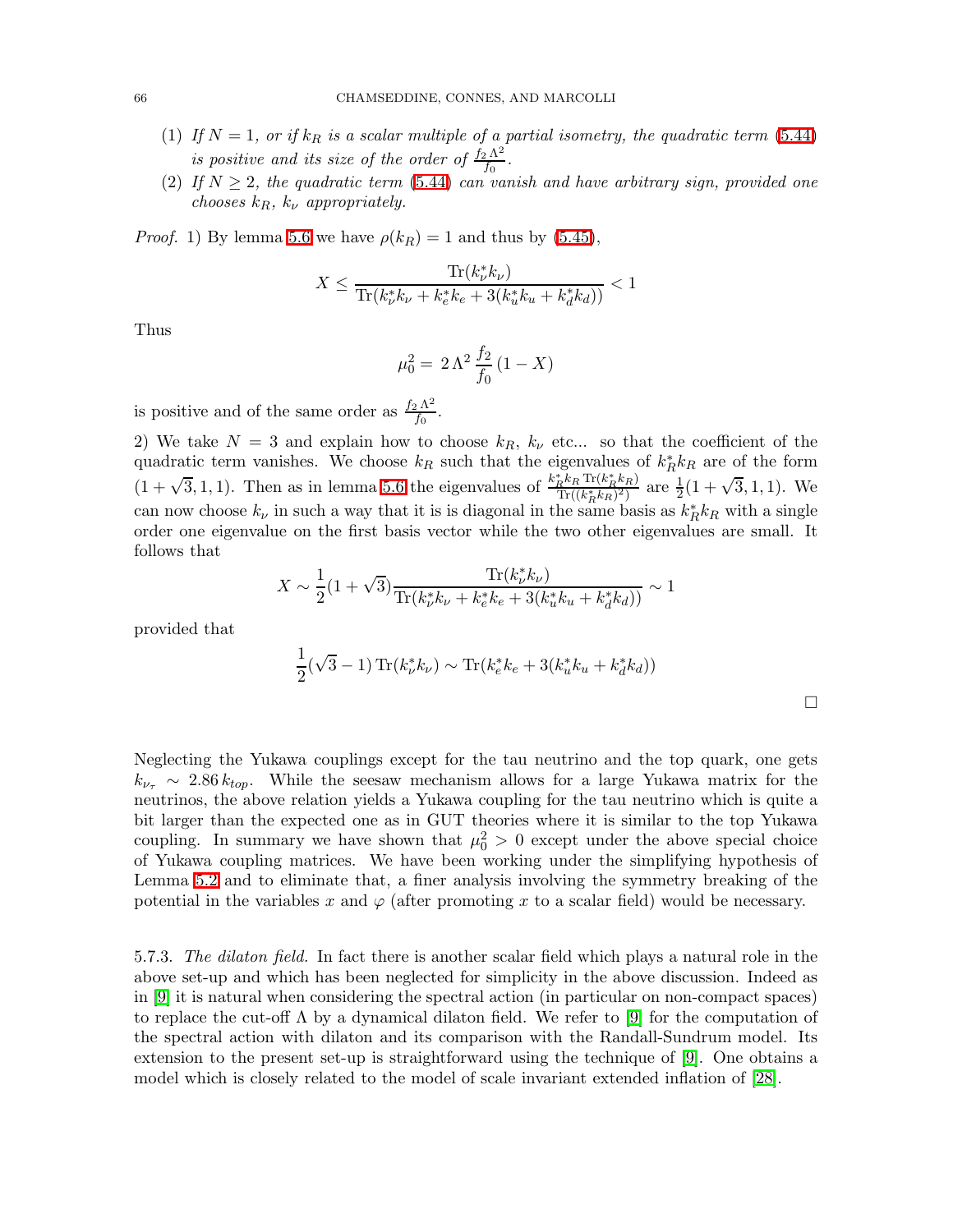5.7.4. *Geometric interpretation.* Our geometric interpretation of the standard model gives a picture of space-time as the product of an ordinary spin manifold (in Euclidean signature) by a finite noncommutative geometry F. The geometry of  $F$  is specified by its Dirac operator  $D<sub>F</sub>$  whose size is governed by the vacuum expectation value of the Higgs field. In other words it is the (inverse of the) size of the space  $F$  that specifies the electroweak scale. It is thus tempting to look for an explanation for the smallness of the ratio  $M_Z/M_P$  along the same lines as inflation as an explanation for the large size of the observable universe in Planck units.

### 6. Appendix: Gilkey's Theorem

<span id="page-66-0"></span>The square of the Dirac operator appearing in the spectral triple of a noncommutative space is written in a form suitable to apply the standard local formulas for the heat expansion (see [\[26\]](#page-69-28) §4.8). We now briefly recall the statement of Gilkey's Theorem ([\[26\]](#page-69-28) Theorem 4.8.16). One starts with a compact Riemannian manifold  $M$  of dimension  $m$ , with metric  $q$  and one lets  $F$  be a vector bundle on  $M$  and  $P$  a differential operator acting on sections of  $F$  and with leading symbol given by the metric tensor. Thus locally one has,

(6.1) 
$$
P = -(g^{\mu\nu}I\,\partial_{\mu}\partial_{\nu} + A^{\mu}\partial_{\mu} + B),
$$

where  $g^{\mu\nu}$  plays the role of the inverse metric, I is the unit matrix,  $A^{\mu}$  and B are endomorphisms of the bundle F. The Seeley-De witt coefficients are the terms  $a_n(x, P)$  in the heat expansion, which is of the form

(6.2) 
$$
\operatorname{Tr} e^{-tP} \sim \sum_{n\geq 0} t^{\frac{n-m}{2}} \int_M a_n(x, P) \, dv(x)
$$

where m is the dimension of the manifold and  $dv(x) = \sqrt{\det g_{\mu\nu}} d^m x$  where  $g_{\mu\nu}$  is the metric on M.

By Lemma 4.8.1 of [\[26\]](#page-69-28) the operator  $P$  is uniquely written in the form

$$
(6.3) \t\t P = \nabla^* \nabla - \mathcal{E}
$$

where  $\nabla$  is a connection on  $F$ ,  $\nabla^* \nabla$  the connection Laplacian and where  $\mathcal E$  is an endomorphism of F. The explicit formulas for the connection  $\nabla$  and the endomorphism  $\mathcal E$  are

$$
\nabla_{\mu} = \partial_{\mu} + \omega_{\mu}'
$$

(6.5) 
$$
\omega'_{\mu} = \frac{1}{2} g_{\mu\nu} (A^{\nu} + \Gamma^{\nu} \cdot \text{id})
$$

(6.6) 
$$
\mathcal{E} = B - g^{\mu\nu} (\partial_{\mu} \omega'_{\nu} + \omega'_{\mu} \omega'_{\nu} - \Gamma^{\rho}_{\mu\nu} \omega'_{\rho})
$$

Where one lets  $\Gamma^{\rho}_{\mu\nu}(g)$  be the Christoffel symbols of the Levi-Civita connection of the metric g and

$$
\Gamma^{\rho}\left(g\right)=g^{\mu\nu}\Gamma^{\rho}_{\mu\nu}\left(g\right)
$$

One lets  $\Omega$  be the curvature of the connection  $\nabla$  so that (*cf.* [\[26\]](#page-69-28) Lemma 4.8.1),

(6.7) 
$$
\Omega_{\mu\nu} = \partial_{\mu} \omega'_{\nu} - \partial_{\nu} \omega'_{\mu} + [\omega'_{\mu}, \omega'_{\nu}]
$$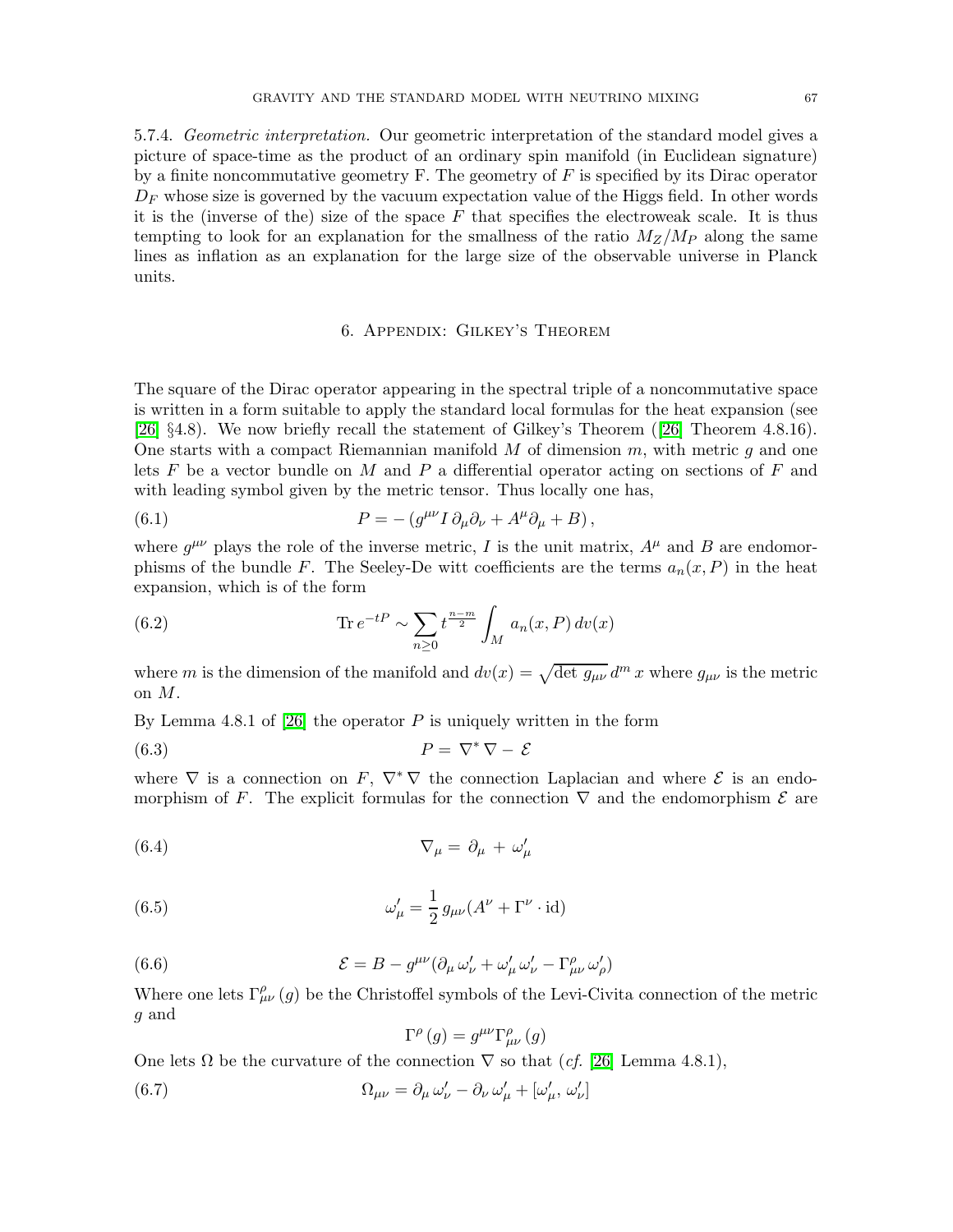The Seeley-de Witt coefficients  $a_n(P)$  vanish for odd values of n. The first three  $a_n$ 's for n even have the following explicit form in terms of the Riemann curvature tensor  $R$ , the curvature  $\Omega$  of the connection  $\nabla$  and the endomorphism  $\mathcal{E},$ 

<span id="page-67-1"></span>Theorem 6.1. [\[26\]](#page-69-28) *One has :*

(6.8) 
$$
a_0(x, P) = (4\pi)^{-m/2} \text{Tr}(\text{id})
$$

(6.9) 
$$
a_2(x, P) = (4\pi)^{-m/2} \text{Tr}\left(-\frac{R}{6} \text{id} + \mathcal{E}\right)
$$

(6.10) 
$$
a_4(x, P) = (4\pi)^{-m/2} \frac{1}{360} \text{Tr}(-12R;_{\mu}{}^{\mu} + 5R^2 - 2R_{\mu\nu}R^{\mu\nu} + 2R_{\mu\nu\rho\sigma}R^{\mu\nu\rho\sigma} - 60 R\mathcal{E} + 180 \mathcal{E}^2 + 60 \mathcal{E};_{\mu}{}^{\mu} + 30 \Omega_{\mu\nu} \Omega^{\mu\nu})
$$

<span id="page-67-2"></span>Remark 6.2. *Notice that* E *only appears through the terms*

(6.11) 
$$
\operatorname{Tr}\left(-\frac{R}{6}\operatorname{id}+\mathcal{E}\right), \quad \operatorname{Tr}\left((-\frac{R}{6}\operatorname{id}+\mathcal{E})^2\right)
$$

and the boundary term  $\text{Tr}(\mathcal{E};_{\mu}^{\mu})$ .

Here  $R_{;\mu}^{\mu} = \nabla_{\mu} \nabla^{\mu} R$  and similarly  $\mathcal{E}_{;\mu}^{\mu} = \nabla_{\mu} \nabla^{\mu} \mathcal{E}$ .

### <span id="page-67-0"></span>6.1. The generalized Lichnerowicz formula.

Let  $M$  be a compact Riemannian spin manifold of dimension  $m, S$  the spinor bundle with the canonical riemannian connection  $\nabla_S$ . Let V be a hermitian vector bundle over M with a compatible connection  $\nabla_V$ . One lets  $\partial_V$  be the Dirac operator on  $S \otimes V$  endowed with the tensor product connection([\[34\]](#page-70-15) Proposition 5.10)

(6.12) 
$$
\nabla(\xi \otimes v) = (\nabla_S \xi) \otimes v + \xi \otimes (\nabla_V v)
$$

Let then  $R_V$  be the bundle endomorpism of the bundle  $S \otimes V$  defined by

(6.13) 
$$
R_V(\xi \otimes v) = \frac{1}{2} \sum_{j,k=1}^m (\gamma_j \gamma_k \xi) \otimes (R(V)_{jk} v)
$$

where  $R(V)$  is the curvature tensor of the bundle V.

One then has([\[34\]](#page-70-15) Theorem 8.17)

<span id="page-67-3"></span>**Theorem 6.3.** *let*  $s = -R$  *be the scalar curvature of*  $M$ *, then the Dirac operator*  $\hat{\phi}_V$  *satisfies* 

(6.14) 
$$
\partial_V^2 = \nabla^* \nabla + \frac{1}{4} s + R_V
$$

*where*  $\nabla^* \nabla$  *is the connection Laplacian of*  $S \otimes V$ *.* 

Notice that all three terms of the right hand side of [\(6.14\)](#page-67-3) are self-adjoint operators by construction. In particular  $R_V$  is self-adjoint. One can write  $R_V$  in the following form where the terms in the sum are pairwise orthogonal for the natural inner product on the Clifford algebra (induced by the Hilbert-Schmidt inner product  $\langle A, B \rangle = \text{Tr}(A^*B)$  in the spin representation)

(6.15) 
$$
R_V = \sum_{j < k} \gamma_j \gamma_k \otimes R(V)_{j\,k}
$$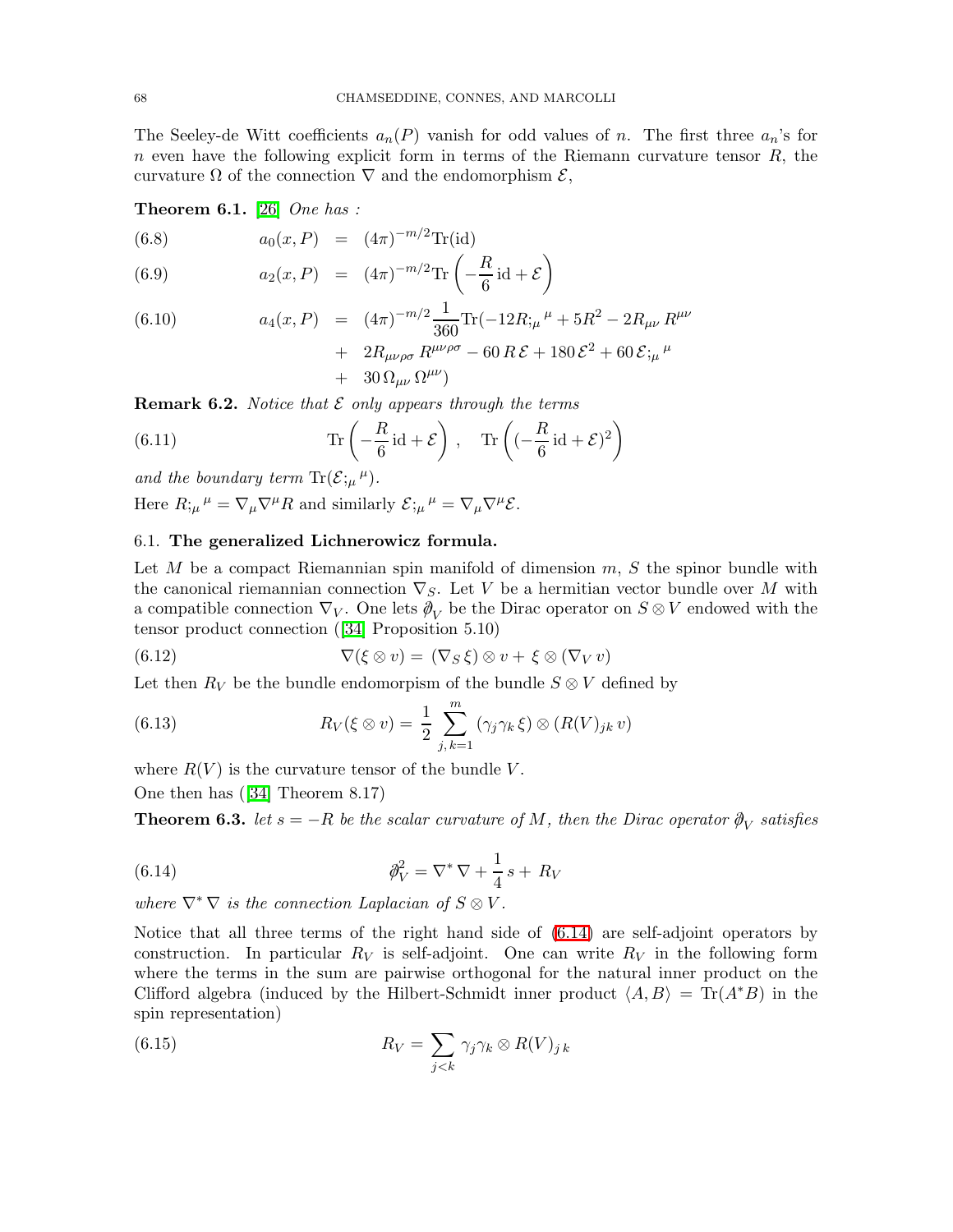### <span id="page-68-0"></span>6.2. The asymptotic expansion and the residues.

The spectral action can be expanded in decreasing powers of the scale  $\Lambda$  in the form

(6.16) Trace 
$$
(f(D/\Lambda)) \sim \sum_{k \in \Pi^+} f_k \Lambda^k \int |D|^{-k} + f(0) \zeta_D(0) + o(1),
$$

where the function  $f$  only appears through the scalars

(6.17) 
$$
f_k = \int_0^\infty f(v) v^{k-1} dv.
$$

The term independent of the parameter  $\Lambda$  is the value at  $s = 0$  (regularity at  $s = 0$  is assumed) of the zeta function

(6.18) 
$$
\zeta_D(s) = \text{Tr}(|D|^{-s}).
$$

The terms involving negative powers of  $\Lambda$  involve the full Taylor expansion of f at 0.

Let us briefly review the classical relation between residues and the heat kernel expansion in order to check the numerical coefficients.

For the positive operator  $\Delta = D^2$  one has,

(6.19) 
$$
|D|^{-s} = \Delta^{-s/2} = \frac{1}{\Gamma(\frac{s}{2})} \int_0^\infty e^{-t\Delta} t^{s/2 - 1} dt
$$

and the relation between the asymptotic expansion,

(6.20) Trace 
$$
(e^{-t\Delta}) \sim \sum a_{\alpha} t^{\alpha}
$$
  $(t \to 0)$ 

and the  $\zeta$  function,

(6.21) 
$$
\zeta_D(s) = \text{Trace}(\Delta^{-s/2})
$$

is given by the following result.

**Lemma 6.4.** • A non-zero term 
$$
a_{\alpha}
$$
 with  $\alpha < 0$  gives a pole of  $\zeta_D$  at  $-2\alpha$  with

(6.22) 
$$
\operatorname{Res}_{s=-2\alpha} \zeta_D(s) = \frac{2 a_{\alpha}}{\Gamma(-\alpha)}
$$

• The absence of  $\log t$  *terms gives regularity at* 0 *for*  $\zeta_D$  *with* 

(6.23) 
$$
\zeta_D(0) = a_0.
$$

*Proof.* We just check the coefficients, replacing Trace  $(e^{-t\Delta})$  by  $a_{\alpha} t^{\alpha}$  and using

<span id="page-68-2"></span><span id="page-68-1"></span>
$$
\int_0^1 t^{\alpha+s/2-1} dt = (\alpha+s/2)^{-1}
$$

one gets the first statement. The second follows from the equivalence

$$
\frac{1}{\Gamma\left(\frac{s}{2}\right)} \sim \frac{s}{2}, \quad s \to 0
$$

so that only the pole part at  $s = 0$  of

$$
\int_0^\infty \text{Tr}(e^{-t\Delta}) t^{s/2-1} dt
$$

contributes to the value  $\zeta_D(0)$ . But this pole part is given by

$$
a_0 \int_0^1 t^{s/2 - 1} dt = a_0 \frac{2}{s}
$$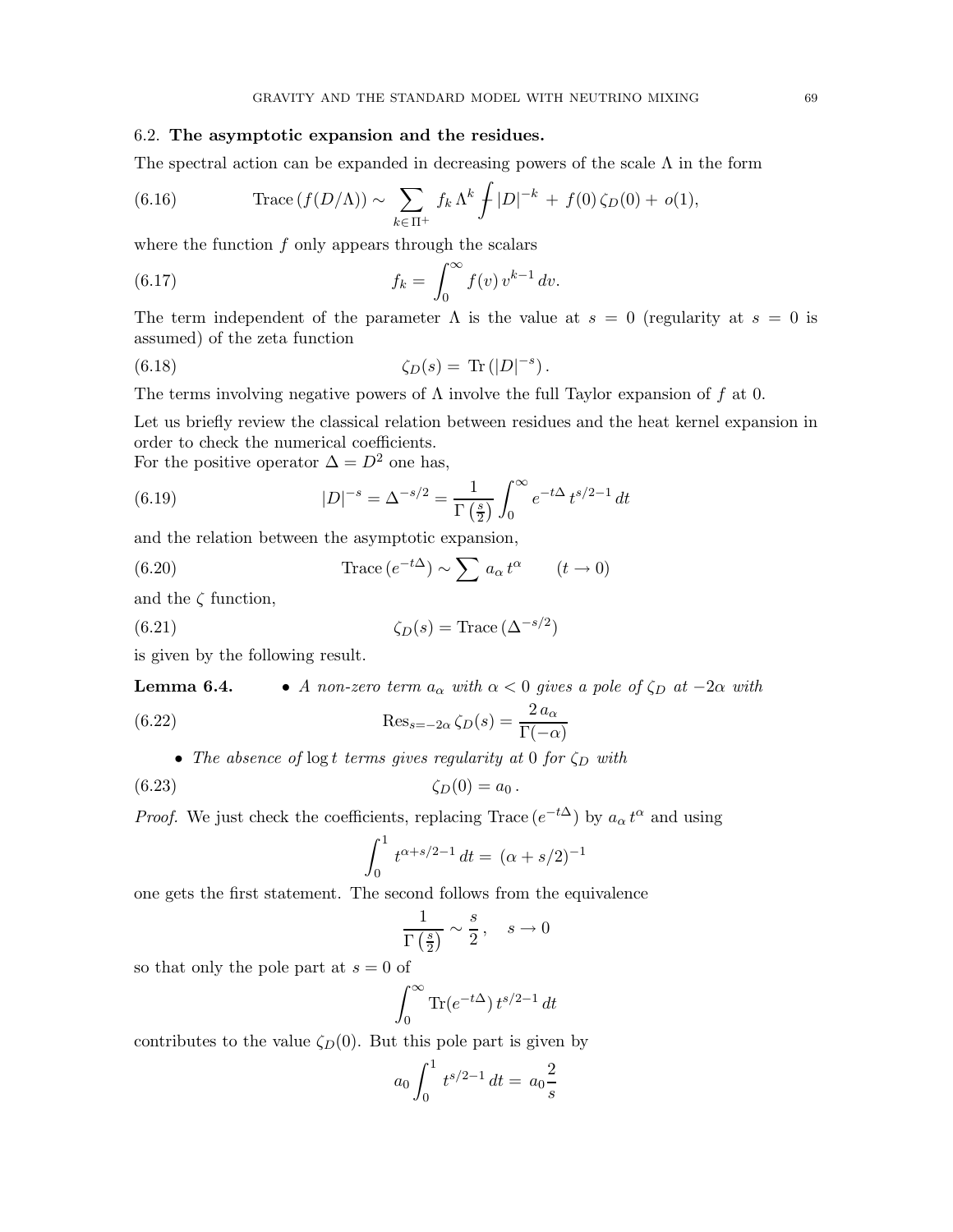<span id="page-69-3"></span>so that one gets [\(6.23\)](#page-68-1).

**Remark 6.5.** The relations [\(6.22\)](#page-68-2) and [\(6.23\)](#page-68-1) in particular show that our coefficients  $f_0$ ,  $f_2$ and  $f_4$  are related to the coefficients of the asymptotic expansion of the spectral action as written in [\[8\]](#page-69-4) in the following way. Our  $f_0$  is the  $f_4$  of [8]. Our  $f_2$  is 1/2 of the  $f_2$  of [8]. Our  $f_4$  is  $1/2$  of the  $f_0$  of [\[8\]](#page-69-4). In fact our  $f(u) = \chi(u^2)$ , for  $\chi$  as in (2.14) of [8].

#### **REFERENCES**

- <span id="page-69-18"></span><span id="page-69-14"></span><span id="page-69-0"></span>[1] H.Arason, D.J. Castano, B. Kesthlyi, E.J.Piard, P.Ramond, B.D.Wright, Renormalization-group study of the standard model and its extensions: the standard model, Phys. Rev. D, 46 (1992) N.9, 3945–3965.
- <span id="page-69-24"></span>[2] M.F. Atiyah. K-Theory. Benjamin, New York, 1967
- [3] I. G. Avramidi Covariant methods for the calculation of the effective action in quantum field theory and investigation of higher-derivative quantum gravity. PhD Thesis, Moscow University 1986, hep-th/9510140
- <span id="page-69-11"></span>[4] J. W. Barrett A Lorentzian version of the non-commutative geometry of the standard model of particle physics, hep-th/0608221
- <span id="page-69-23"></span>[5] L. Carminati, B. Iochum, T. Schucker, Noncommutative Yang-Mills and Noncommutative Relativity: A Bridge Over Trouble Water, Eur.Phys.J. C8 (1999) 697–709.
- <span id="page-69-22"></span>[6] J.A. Casas, J.R. Espinosa, A. Ibarra, I. Navarro, General RG Equations for Physical Neutrino Parameters and their Phenomenological Implications, Nucl.Phys. B573 (2000) 652–684.
- <span id="page-69-19"></span>[7] A. Chamseddine, A. Connes, Universal Formula for Noncommutative Geometry Actions: Unification of Gravity and the Standard Model, Phys. Rev. Lett. 77, 486804871 (1996).
- <span id="page-69-4"></span>[8] A. Chamseddine, A. Connes, The Spectral Action Principle, Comm. Math. Phys. 186, 731-750 (1997).
- [9] A. Chamseddine, A. Connes, Scale Invariance in the Spectral Action, J.Math.Phys.47:063504 (2006).
- <span id="page-69-25"></span><span id="page-69-12"></span>[10] A. Chamseddine, G. Felder and J. Fröhlich, Unified Gauge theories in Noncommutative Geometry, Phys.Lett.B296:109-116,(1992).
- <span id="page-69-7"></span>[11] D. Chang, R.N. Mohapatra, J.M. Gipson, R.E. Marshak, M.K. Parida, Experimental tests of new SO(10) grand unification, Phys. Rev. D 31 (1985) N.7, 1718-1732.
- <span id="page-69-21"></span><span id="page-69-1"></span>[12] A. Codello, R. Percacci, Fixed points of higher derivative gravity, hep-th/0607128.
- <span id="page-69-16"></span>[13] S. Coleman, Aspects of symmetry, Selected Erice Lectures, Cambridge University Press, 1985.
- <span id="page-69-13"></span>[14] A. Connes, Noncommutative geometry, Academic Press (1994).
- [15] A. Connes, Non commutative geometry and reality, Journal of Math. Physics 36 no. 11 (1995).
- <span id="page-69-15"></span>[16] A. Connes, Gravity coupled with matter and the foundation of noncommutative geometry, Comm. Math. Phys. (1995)
- <span id="page-69-10"></span>[17] A. Connes, Noncommutative Geometry and the standard model with neutrino mixing, hep-th/0608226.
- [18] A. Connes, A. Chamseddine, Inner fluctuations of the spectral action, hep-th/0605011.
- <span id="page-69-8"></span>[19] A. Connes, M. Marcolli Noncommutative geometry from quantum fields to motives, Book in preparation.
- [20] L. Dabrowski, A. Sitarz, *Dirac operator on the standard Podles quantum sphere*, Noncommutative Geometry and Quantum Groups, Banach Centre Publications 61, Hajac, P. M. and Pusz, W. (eds.), Warszawa: IMPAN, 2003, pp. 49–58.
- <span id="page-69-2"></span>[21] J.F. Donoghue, General relativity as an effective field theory: the leading quantum corrections, Phys. Rev. D, Vol.50 (1994) N.6, 3874-3888.
- <span id="page-69-26"></span><span id="page-69-6"></span>[22] M.B. Einhorn, D.R.T. Jones, Effective potential and quadratic divergences, Phys. Rev. D, Vol.46 (1992) N.11, 5206-5208.
- [23] R. Feynman, Feynman lectures on gravitation, Perseus books (1995).
- <span id="page-69-17"></span><span id="page-69-9"></span>[24] H. Figueroa, J.M. Gracia-Bondia, J. Varilly, *Elements of Noncommutative Geometry*, Birkhäuser, 2000.
- [25] J. Fröhlich, K. Gawedski, Conformal field theory and geometry of strings, in "Mathematical quantum theory. I. Field theory and many-body theory" pp. 57–97, CRM Proc. Lecture Notes, 7, AMS, 1994.
- <span id="page-69-28"></span>[26] P. Gilkey, Invariance Theory, the Equation and the Atiyah-Singer Index Theorem, Wilmington, Publish or Perish, 1984.
- <span id="page-69-20"></span>[27] J. Gracia-Bonda, B. Iochum, T. Schucker, The standard model in noncommutative geometry and fermion doubling. Phys. Lett. B 416 no. 1-2 (1998), 123–128.
- <span id="page-69-27"></span>[28] R. Holman, E. Kolb, S. Vadas, Y. Wang, Scale invariant extended inflation. Phys. Review. D 43 no. 12 (1991), 3833–3845.
- <span id="page-69-5"></span>[29] T.Inagaki, H.Suzuki, Majorana and Majorana–Weyl fermions in lattice gauge theory, JHEP 07 (2004) 038, 30 pages.